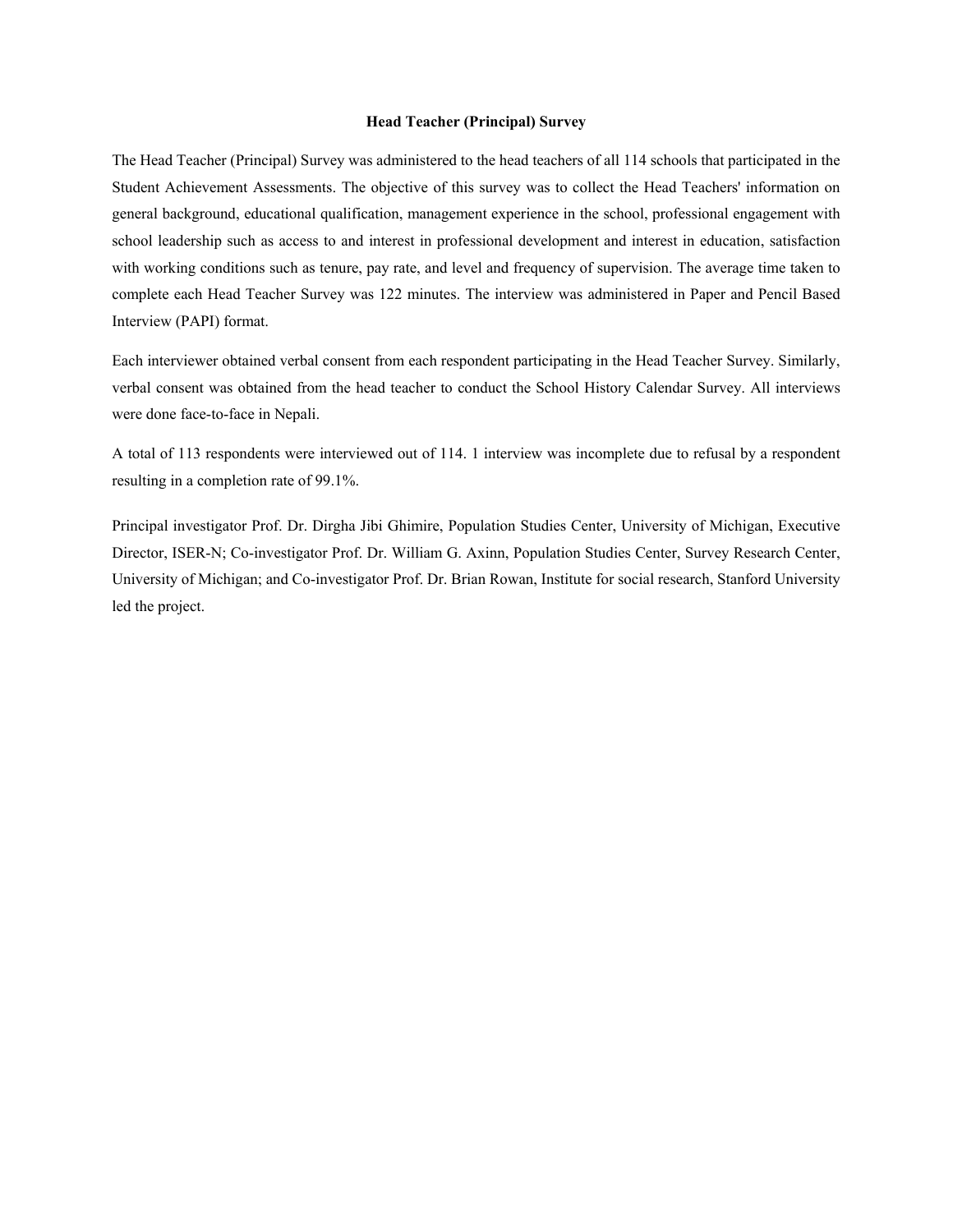| <b>Data Description</b>         |                                                                                                     |               |                  |
|---------------------------------|-----------------------------------------------------------------------------------------------------|---------------|------------------|
|                                 | Data Set Name: HeadTeacherSurvey.Public.px.dta                                                      |               |                  |
| Total eligible sample: 114      |                                                                                                     |               |                  |
|                                 | <b>Number of observations: 113</b>                                                                  |               |                  |
| <b>Number of variables: 496</b> |                                                                                                     |               |                  |
|                                 | Unique identifier: HeadtIDpx                                                                        |               |                  |
| Data format: Stata              |                                                                                                     |               |                  |
| Response rate: 99.12 %          |                                                                                                     |               |                  |
| Data collection: 2019           |                                                                                                     | <b>Number</b> | Percent          |
| SchID                           | Three digit school identifier from Chitwan Valley Family Study (CVFS)                               |               |                  |
|                                 | Removed from public dataset                                                                         |               |                  |
|                                 |                                                                                                     |               |                  |
|                                 |                                                                                                     |               |                  |
|                                 |                                                                                                     |               |                  |
| HeadtIDpx                       | Head teacher ID created using a combination of the three digit school id and teacher serial number. |               |                  |
|                                 | Recoded in public dataset<br>10555-99652<br>Head teacher ID                                         |               | 100.00%          |
|                                 |                                                                                                     | 113           |                  |
| SchlType                        | School Type                                                                                         |               |                  |
|                                 |                                                                                                     |               |                  |
|                                 | Community school<br>1                                                                               | 57            | 50.44%           |
|                                 | Institutional school<br>2                                                                           | 56            | 49.56%           |
|                                 | <b>Total</b>                                                                                        | 113           | 100.00%          |
|                                 |                                                                                                     |               |                  |
| H Gender                        | Head Teacher's Gender                                                                               |               |                  |
|                                 | Removed from public dataset                                                                         |               |                  |
|                                 |                                                                                                     |               |                  |
|                                 |                                                                                                     |               |                  |
|                                 |                                                                                                     |               |                  |
| H_Age                           | Head Teacher's Age                                                                                  |               |                  |
|                                 | Recoded in public dataset                                                                           | 18            |                  |
|                                 | 39 and younger<br>1<br>40-49 years old<br>2                                                         | 42            | 15.93%<br>37.17% |
|                                 | 3<br>50 and older                                                                                   | 53            | 46.90%           |
|                                 | <b>Total</b>                                                                                        | 113           | 100.00%          |
| HIwdate                         | Interview Date in English format (MM/DD/YYYY)                                                       |               |                  |
|                                 |                                                                                                     |               |                  |
|                                 | 12/19/2019-2/29/2020<br><b>Interview Date</b>                                                       | 113           | 100.00%          |
|                                 |                                                                                                     |               |                  |
| HIwer ID                        | Interviewer ID                                                                                      |               |                  |
|                                 |                                                                                                     |               |                  |
|                                 | 010-257<br>Interviewer ID                                                                           | 113           | 100.00%          |
|                                 |                                                                                                     |               |                  |
| HIwtime                         | Interview total time (in minute)                                                                    |               |                  |
|                                 |                                                                                                     |               |                  |
|                                 | 63-197<br>Minutes                                                                                   | 113           | 100.00%          |

# **Head Teacher Survey - 2019**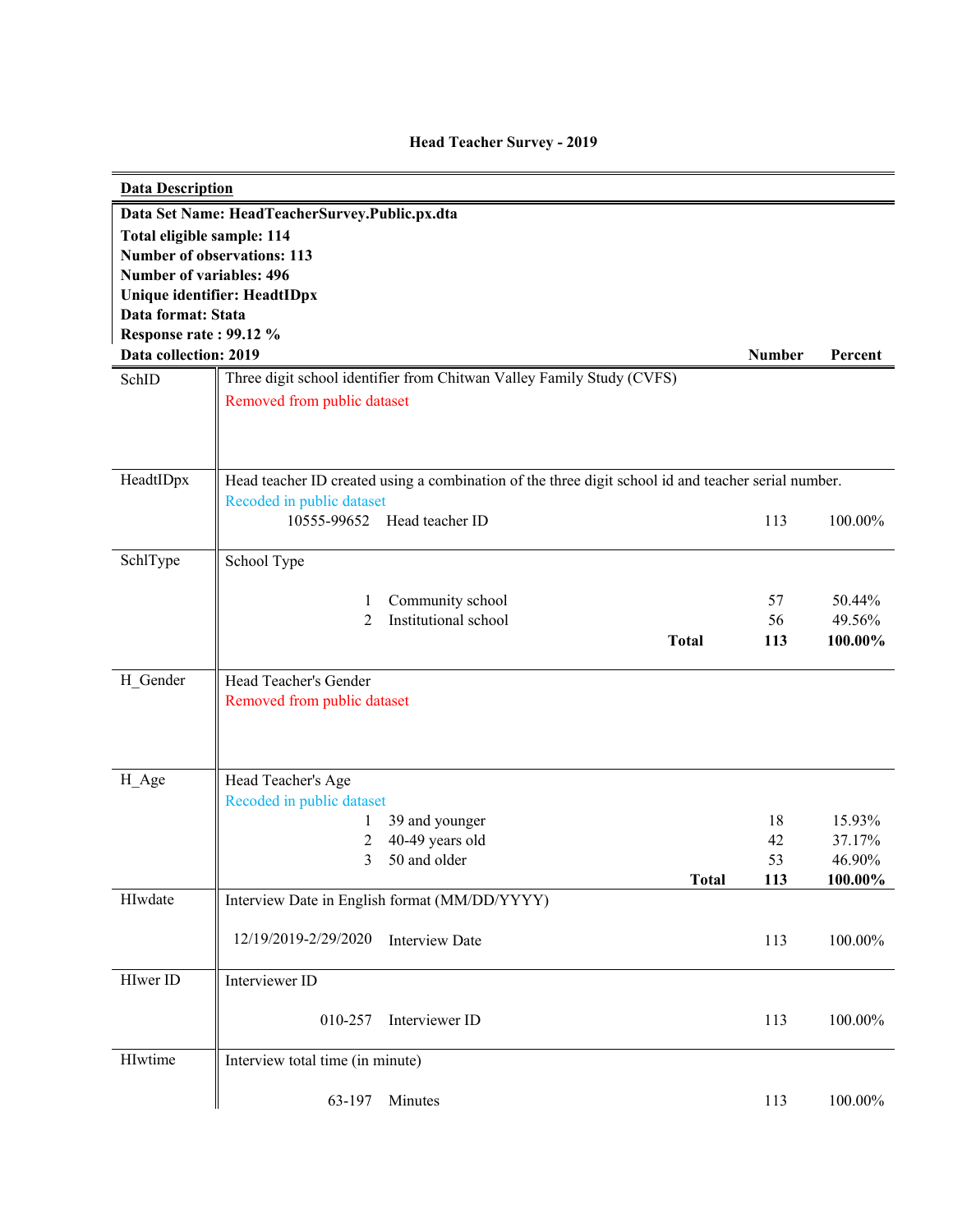|                 | <b>Section A: School Background</b>                                                                              |                  |          |
|-----------------|------------------------------------------------------------------------------------------------------------------|------------------|----------|
| HA1             | When was this school established? (year in Nepali format)                                                        |                  |          |
|                 | Recoded in public dataset                                                                                        |                  |          |
|                 | 2025 and earlier<br>1                                                                                            | 39               | 34.51%   |
|                 | 2026-2051<br>$\overline{2}$                                                                                      | 37               | 32.74%   |
|                 | 2052 and later<br>3                                                                                              | 37               | 32.74%   |
|                 | <b>Total</b>                                                                                                     | 113              | 100.00%  |
| HA <sub>2</sub> | How was this school started? Was it initiated by the local community, government, or individual<br>shareholders? |                  |          |
|                 | Recoded in public dataset                                                                                        |                  |          |
|                 | Community/Government/ Charity/International<br>1                                                                 |                  |          |
|                 | donors support                                                                                                   | 61               | 53.98%   |
|                 | Individual Shareholders<br>3                                                                                     | 52               | 46.02%   |
|                 | Others<br>97                                                                                                     | $\mathbf{0}$     | $0.00\%$ |
|                 | Don't know<br>98                                                                                                 | $\bf{0}$         | $0.00\%$ |
|                 | Refused<br>99                                                                                                    | $\theta$         | $0.00\%$ |
| HA3             | <b>Total</b>                                                                                                     | 113              | 100.00%  |
|                 | How were the funds generated to establish the school in the beginning?<br>Mark all that apply                    |                  |          |
| $HA3_1$         | Individual donation from local community                                                                         |                  |          |
|                 | No<br>$\bf{0}$                                                                                                   | 56               | 49.56%   |
|                 | Yes<br>$\mathbf{1}$                                                                                              | 57               | 50.44%   |
|                 | <b>Total</b>                                                                                                     | 113              | 100.00%  |
| $HA3_2$         | Directly sponsored by government                                                                                 |                  |          |
|                 | Removed from public dataset                                                                                      |                  |          |
|                 |                                                                                                                  |                  |          |
| $HA3_3$         | Private investors                                                                                                |                  |          |
|                 | No<br>$\theta$                                                                                                   | 61               | 53.98%   |
|                 | Yes<br>1                                                                                                         | 52               | 46.02%   |
|                 | <b>Total</b>                                                                                                     | 113              | 100.00%  |
| $HA3_4$         | Non-governmental organizations                                                                                   |                  |          |
|                 |                                                                                                                  |                  |          |
|                 | No<br>$\boldsymbol{0}$                                                                                           | 113              | 100.00%  |
|                 | Yes<br>$\mathbf{1}$                                                                                              | $\boldsymbol{0}$ | $0.00\%$ |
|                 | <b>Total</b>                                                                                                     | 113              | 100.00%  |
| $HA3_5$         | Business groups                                                                                                  |                  |          |
|                 | $\boldsymbol{0}$<br>No                                                                                           | 113              | 100.00%  |
|                 | Yes<br>$\mathbf{1}$                                                                                              | $\boldsymbol{0}$ | $0.00\%$ |
|                 | <b>Total</b>                                                                                                     | 113              | 100.00%  |
| $HA3_6$         | International aid agencies                                                                                       |                  |          |
|                 | Removed from public dataset                                                                                      |                  |          |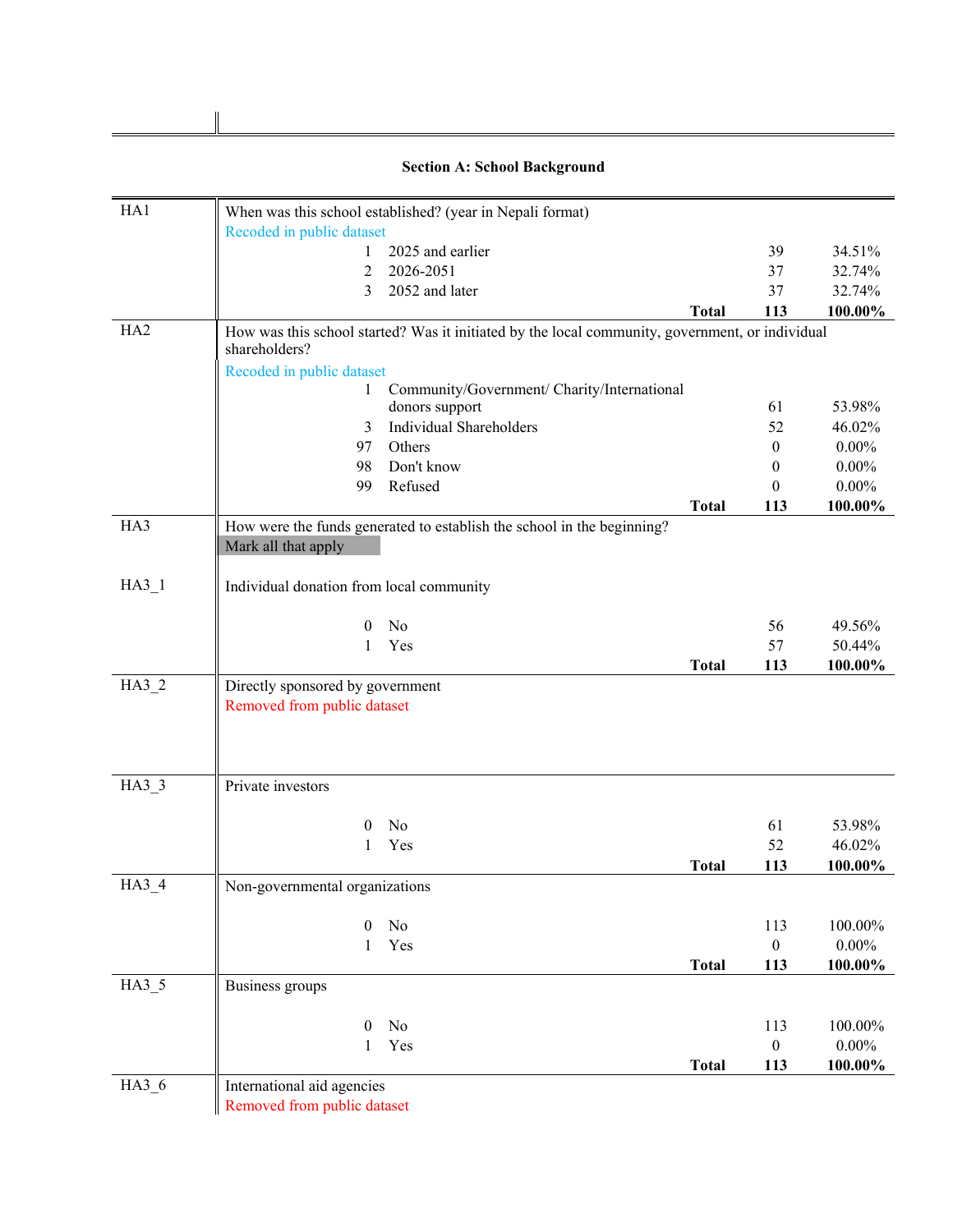| HA3_97 | Other                                       |                                                                                                    |              |                              |                      |
|--------|---------------------------------------------|----------------------------------------------------------------------------------------------------|--------------|------------------------------|----------------------|
|        | Recoded in public dataset                   |                                                                                                    |              |                              |                      |
|        | $\mathbf{0}$                                | No                                                                                                 |              | 94                           | 83.19%               |
|        | 1                                           | Yes                                                                                                |              | 19                           | 16.81%               |
|        |                                             |                                                                                                    | <b>Total</b> | 113                          | 100.00%              |
| HA3_98 | Don't know                                  |                                                                                                    |              |                              |                      |
|        | $\theta$                                    | No                                                                                                 |              |                              | 100.00%              |
|        | 1                                           | Yes                                                                                                |              | 113<br>$\boldsymbol{0}$      | $0.00\%$             |
|        |                                             |                                                                                                    | <b>Total</b> | 113                          | 100.00%              |
| HA3_99 | Refused                                     |                                                                                                    |              |                              |                      |
|        |                                             |                                                                                                    |              |                              |                      |
|        | 0                                           | No                                                                                                 |              | 113                          | 100.00%              |
|        | 1                                           | Yes                                                                                                |              | $\boldsymbol{0}$             | $0.00\%$             |
|        |                                             |                                                                                                    | <b>Total</b> | 113                          | 100.00%              |
| HA4    | How was land to build this school acquired? |                                                                                                    |              |                              |                      |
|        | Recoded in public dataset                   |                                                                                                    |              |                              |                      |
|        | 1                                           | Public land                                                                                        |              | 45                           | 39.82%               |
|        | 2                                           | Individual donation/Purchase                                                                       |              | 40                           | 35.40%               |
|        | 3                                           | Purchased from government funds                                                                    |              | $\boldsymbol{0}$             | $0.00\%$             |
|        | 5                                           | Land in rent                                                                                       |              | 28                           | 24.78%               |
|        | 97                                          | Others                                                                                             |              | $\boldsymbol{0}$             | $0.00\%$             |
|        | 98                                          | Don't know                                                                                         |              | $\theta$                     | $0.00\%$             |
|        | 99                                          | Refused                                                                                            |              | $\theta$                     | $0.00\%$             |
| HA5    |                                             |                                                                                                    | <b>Total</b> | 113                          | 100.00%              |
|        |                                             | When this school was established was there any committee to oversee the management of this school? |              |                              |                      |
|        |                                             |                                                                                                    |              |                              |                      |
|        | 0                                           | Go to HA7<br>No                                                                                    |              | $\boldsymbol{0}$             | $0.00\%$             |
|        | 1                                           | Yes                                                                                                |              | 113                          | 100.00%              |
|        | 98                                          | Don't know                                                                                         |              | $\boldsymbol{0}$             | $0.00\%$             |
|        | 99                                          | Refused                                                                                            |              | $\Omega$                     | $0.00\%$             |
|        |                                             |                                                                                                    | <b>Total</b> | 113                          | 100.00%              |
| HA6    |                                             | How were the members of this committee selected?                                                   |              |                              |                      |
|        | Mark all that apply                         |                                                                                                    |              |                              |                      |
|        |                                             |                                                                                                    |              |                              |                      |
|        | 1                                           | Selected by local community                                                                        |              | 61                           | 53.98%               |
|        | $\overline{c}$                              | Nominated by the government                                                                        |              | $\boldsymbol{0}$             | $0.00\%$             |
|        | 3                                           | Nominated by the shareholders                                                                      |              | $\mathbf{0}$                 | $0.00\%$             |
|        | 4                                           | Shareholders<br>Don't know                                                                         |              | 52                           | 46.02%               |
|        | 98<br>99                                    | Refused                                                                                            |              | $\boldsymbol{0}$<br>$\theta$ | $0.00\%$<br>$0.00\%$ |
|        |                                             |                                                                                                    | <b>Total</b> | 113                          | 100.00%              |
| HA7    |                                             | How much land did this school have when this school was first established?                         |              |                              |                      |
|        | Area of land in Katha                       |                                                                                                    |              |                              |                      |
|        | Recoded in public dataset                   |                                                                                                    |              |                              |                      |
|        |                                             | 0 No land                                                                                          |              | 43                           | 38.05%               |
|        |                                             |                                                                                                    |              |                              |                      |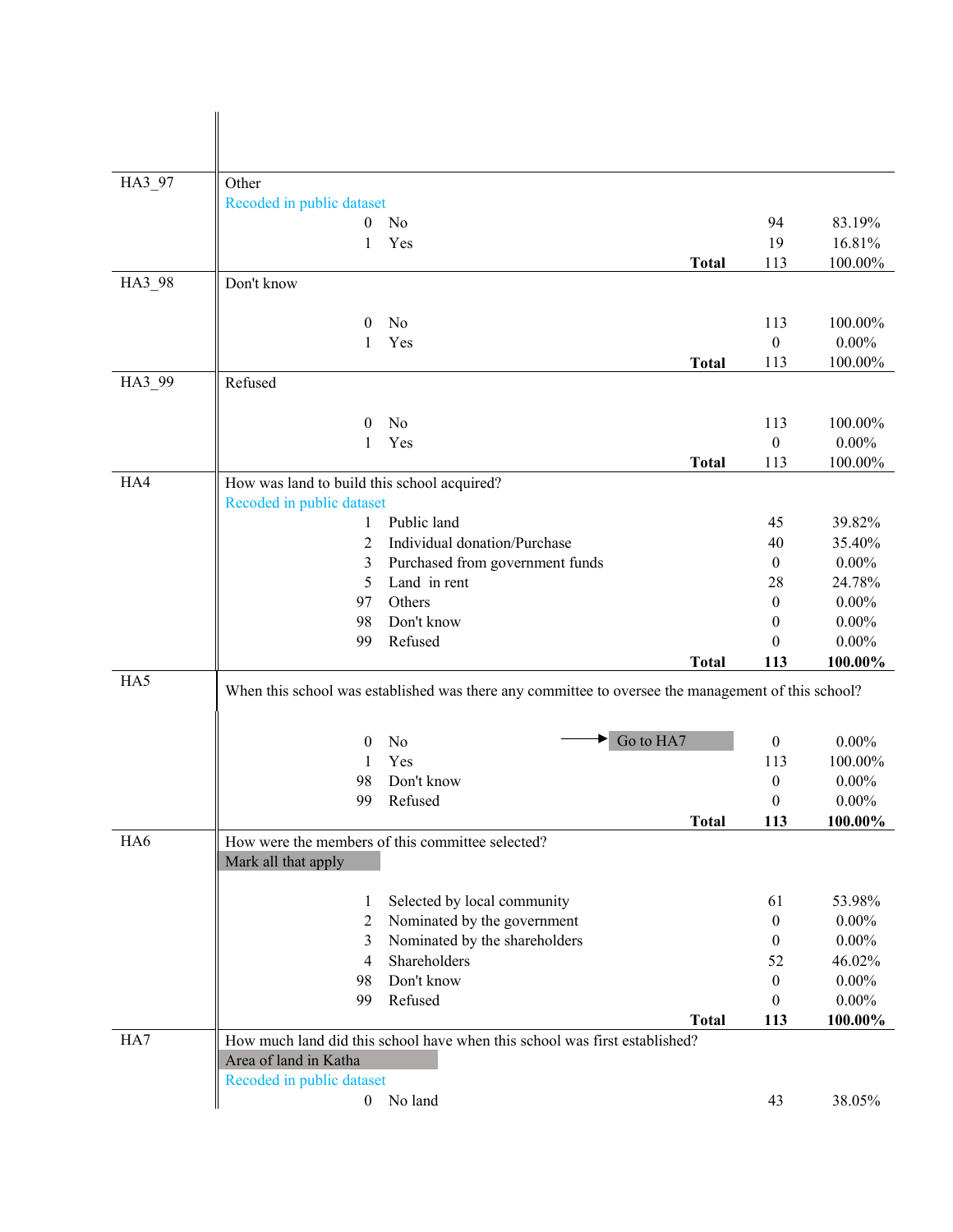|                 | 20                                                                                               | 1-20 Katha                                                                                            |              | 36       | 31.86%   |
|-----------------|--------------------------------------------------------------------------------------------------|-------------------------------------------------------------------------------------------------------|--------------|----------|----------|
|                 | 21                                                                                               | 21 or more Katha                                                                                      |              | 34       | 30.09%   |
|                 |                                                                                                  |                                                                                                       | <b>Total</b> | 113      | 100.00%  |
| HA <sub>8</sub> |                                                                                                  | When this school was established, what type of school was this? Community without government support, |              |          |          |
|                 |                                                                                                  | community and government support, government, or institutional (private/shareholder)?                 |              |          |          |
|                 | Recoded in public dataset                                                                        |                                                                                                       |              |          |          |
|                 |                                                                                                  | Community/Government/ Charity/International                                                           |              | 61       | 53.98%   |
|                 |                                                                                                  | donors support                                                                                        |              |          |          |
|                 | 4                                                                                                | Institutional (private/shareholder)                                                                   |              | 52       | 46.02%   |
|                 | 97                                                                                               | Others                                                                                                |              | $\Omega$ | $0.00\%$ |
|                 | 98                                                                                               | Don't know                                                                                            |              | $\Omega$ | $0.00\%$ |
|                 | 99                                                                                               | Refused                                                                                               |              | $\theta$ | $0.00\%$ |
|                 |                                                                                                  |                                                                                                       | Total        | 113      | 100.00%  |
| HA9             | What type of school is this now? Community without government support, community with government |                                                                                                       |              |          |          |
|                 |                                                                                                  | support, government, or institutional (private/shareholder)?                                          |              |          |          |
|                 | Recoded in public dataset                                                                        |                                                                                                       |              |          |          |
|                 |                                                                                                  | Community without government support                                                                  |              | $\theta$ | $0.00\%$ |
|                 | 2                                                                                                | Community/Government/ Charity/International                                                           |              | 61       | 53.98%   |
|                 |                                                                                                  | donors support                                                                                        |              |          |          |
|                 | 3                                                                                                | Government only                                                                                       |              | $\theta$ | $0.00\%$ |
|                 | 4                                                                                                | Institutional (private/shareholder)                                                                   |              | 52       | 46.02%   |
|                 | 97                                                                                               | Others                                                                                                |              | $\theta$ | $0.00\%$ |
|                 | 98                                                                                               | Don't know                                                                                            |              | $\theta$ | $0.00\%$ |
|                 | 99                                                                                               | Refused                                                                                               |              | $\theta$ | $0.00\%$ |
|                 |                                                                                                  |                                                                                                       | <b>Total</b> | 113      | 100.00%  |

# **Section B: Education and Employment**

| H <sub>B</sub> 1 | Recoded in public dataset   | Let's talk about you. How many months have you been working in this school as a principal? |              |     |         |
|------------------|-----------------------------|--------------------------------------------------------------------------------------------|--------------|-----|---------|
|                  |                             | 48 months or less                                                                          |              | 43  | 38.05%  |
|                  |                             | 49-96 months                                                                               |              | 35  | 30.97%  |
|                  | 3                           | 97 months or more                                                                          |              | 35  | 30.97%  |
|                  |                             |                                                                                            | <b>Total</b> | 113 | 100.00% |
| H <sub>B2</sub>  |                             | Have you ever worked in this school as a teacher prior to becoming principal?              |              |     |         |
|                  | Removed from public dataset |                                                                                            |              |     |         |
|                  |                             |                                                                                            |              |     |         |
|                  |                             |                                                                                            |              |     |         |
|                  |                             |                                                                                            |              |     |         |
| H <sub>B</sub> 3 |                             | How many months have you been working as a teacher?                                        |              |     |         |
|                  |                             | For Interviewers: Do not count the working years as a principal.                           |              |     |         |
|                  | Recoded in public dataset   |                                                                                            |              |     |         |
|                  |                             | 120 months or less                                                                         |              | 38  | 33.63%  |
|                  |                             | 121-240 months                                                                             |              | 39  | 34.51%  |
|                  | 3                           | 241 months or more                                                                         |              | 36  | 31.86%  |
|                  |                             |                                                                                            | <b>Total</b> | 113 | 100.00% |
| HB4              |                             | How many months have you been working in this school as a teacher?                         |              |     |         |
|                  | Recoded in public dataset   |                                                                                            |              |     |         |
|                  | 0                           | N <sub>0</sub>                                                                             |              | 27  | 23.89%  |
|                  |                             | 18 months or less                                                                          |              | 9   | 7.96%   |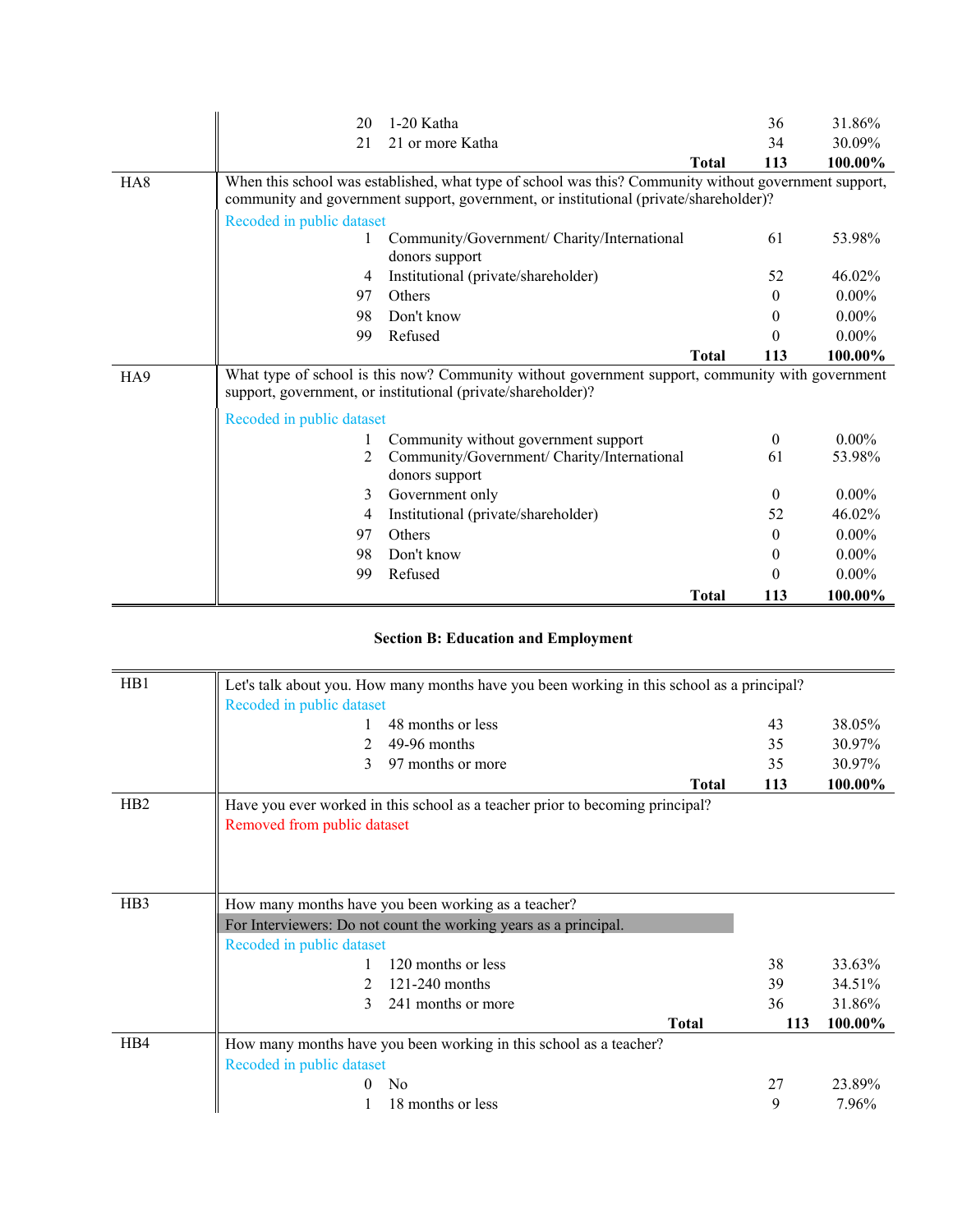|                     | 2                                              | 19-132 months                                                                                            |              | 39               | 34.51%   |
|---------------------|------------------------------------------------|----------------------------------------------------------------------------------------------------------|--------------|------------------|----------|
|                     | 3                                              | 133 months or more                                                                                       |              | 38               | 33.63%   |
|                     |                                                |                                                                                                          | <b>Total</b> | 113              | 100.00%  |
| H <sub>B5</sub>     |                                                | Which education grade/level did you achieve/complete?                                                    |              |                  |          |
|                     | Recoded in public dataset                      |                                                                                                          |              |                  |          |
|                     | 13                                             | Class 12/IA or equivalent/or less education                                                              |              | 14               | 12.39%   |
|                     | 14                                             | Class BA or equivalent                                                                                   |              | 36               | 31.86%   |
|                     | 15                                             | Class MA or equivalent                                                                                   |              | 63               | 55.75%   |
|                     | 16                                             | Ph. D. or equivalent                                                                                     |              | $\boldsymbol{0}$ | $0.00\%$ |
|                     | 98                                             | Don't know                                                                                               |              | $\theta$         | $0.00\%$ |
|                     | 99                                             | Refused                                                                                                  |              | $\theta$         | $0.00\%$ |
|                     |                                                |                                                                                                          | <b>Total</b> | 113              | 100.00%  |
| H <sub>B6</sub>     |                                                | In which division did you pass the highest grade/level that you achieved/completed?                      |              |                  |          |
|                     | Recoded in public dataset                      |                                                                                                          |              |                  |          |
|                     | 0                                              | Second division or lower                                                                                 |              | 84               | 74.34%   |
|                     | 1                                              | First division or higher                                                                                 |              | 29               | 25.66%   |
|                     | 98                                             | Don't know                                                                                               |              | $\theta$         | $0.00\%$ |
|                     | 99                                             | Refused                                                                                                  |              | $\theta$         | $0.00\%$ |
|                     |                                                |                                                                                                          | <b>Total</b> | 113              | 100.00%  |
| H <sub>B</sub> 7    | your certificate.                              | Did you take a principal training program? If yes, which type? When? Please also tell us if you received |              |                  |          |
|                     | $\boldsymbol{0}$                               | No training at all                                                                                       |              | 47               | 41.59%   |
|                     | 1                                              | Yes                                                                                                      |              | 66               | 58.41%   |
|                     | 98                                             | Don't know                                                                                               |              | $\boldsymbol{0}$ | $0.00\%$ |
|                     |                                                |                                                                                                          |              |                  |          |
|                     | 99                                             | Refused                                                                                                  |              | $\theta$         | $0.00\%$ |
|                     |                                                |                                                                                                          | <b>Total</b> | 113              | 100.00%  |
| $HB7_1$             | Training 1                                     |                                                                                                          |              |                  |          |
|                     | Recoded in public dataset                      |                                                                                                          |              |                  |          |
|                     | $-1$                                           | Inappropriate                                                                                            |              | 47               | 41.59%   |
|                     | 1                                              | Head Teacher Management Training (30 Days)                                                               |              | 25               | 22.12%   |
|                     | 2                                              | Head Teacher Leadership Development Training (4                                                          |              | 23               | 20.35%   |
|                     |                                                | or more days)                                                                                            |              |                  |          |
|                     | 97                                             | Other                                                                                                    |              | 18               | 15.93%   |
|                     |                                                |                                                                                                          | <b>Total</b> | 113              | 100.00%  |
| $HB7_1a$            | When (Year)<br>Removed from public dataset     |                                                                                                          |              |                  |          |
|                     |                                                |                                                                                                          |              |                  |          |
| $HB7_1b$            | Duration (Days)<br>Removed from public dataset |                                                                                                          |              |                  |          |
| $HB7$ <sup>1c</sup> | Certificate (Yes/No)                           |                                                                                                          |              |                  |          |
|                     | -1                                             | Inappropriate                                                                                            |              | 47               | 41.59%   |
|                     | $\mathbf{0}$                                   | No                                                                                                       |              | 18               | 15.93%   |
|                     | 1                                              | Yes                                                                                                      |              | 48               | 42.48%   |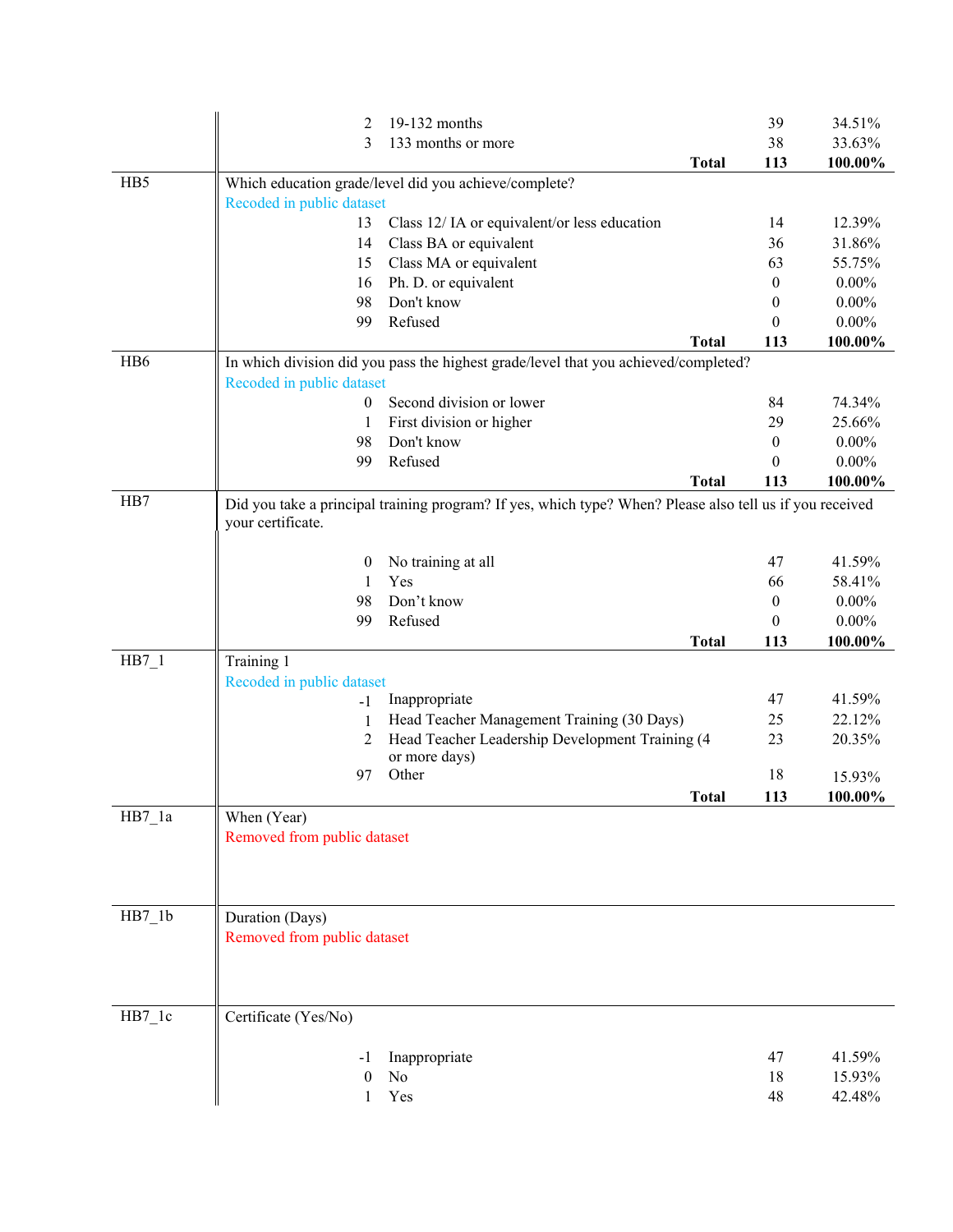|          |                                                     | <b>Total</b> | 113 | 100.00% |
|----------|-----------------------------------------------------|--------------|-----|---------|
| $HB7_2$  | Training 2<br>Removed from public dataset           |              |     |         |
| $HB7_2a$ | When (Year)<br>Removed from public dataset          |              |     |         |
| $HB7_2b$ | Duration (Days)<br>Removed from public dataset      |              |     |         |
| $HB7_2c$ | Certificate (Yes/No)<br>Removed from public dataset |              |     |         |
| HB7_3    | Training 3<br>Removed from public dataset           |              |     |         |
| $HB7_3a$ | When (Year)<br>Removed from public dataset          |              |     |         |
| $HB7_3b$ | Duration (Days)<br>Removed from public dataset      |              |     |         |
| $HB7_3c$ | Certificate (Yes/No)<br>Removed from public dataset |              |     |         |
| $HB7_4$  | Training 4<br>Removed from public dataset           |              |     |         |
| $HB7_4a$ | When (Year)<br>Removed from public dataset          |              |     |         |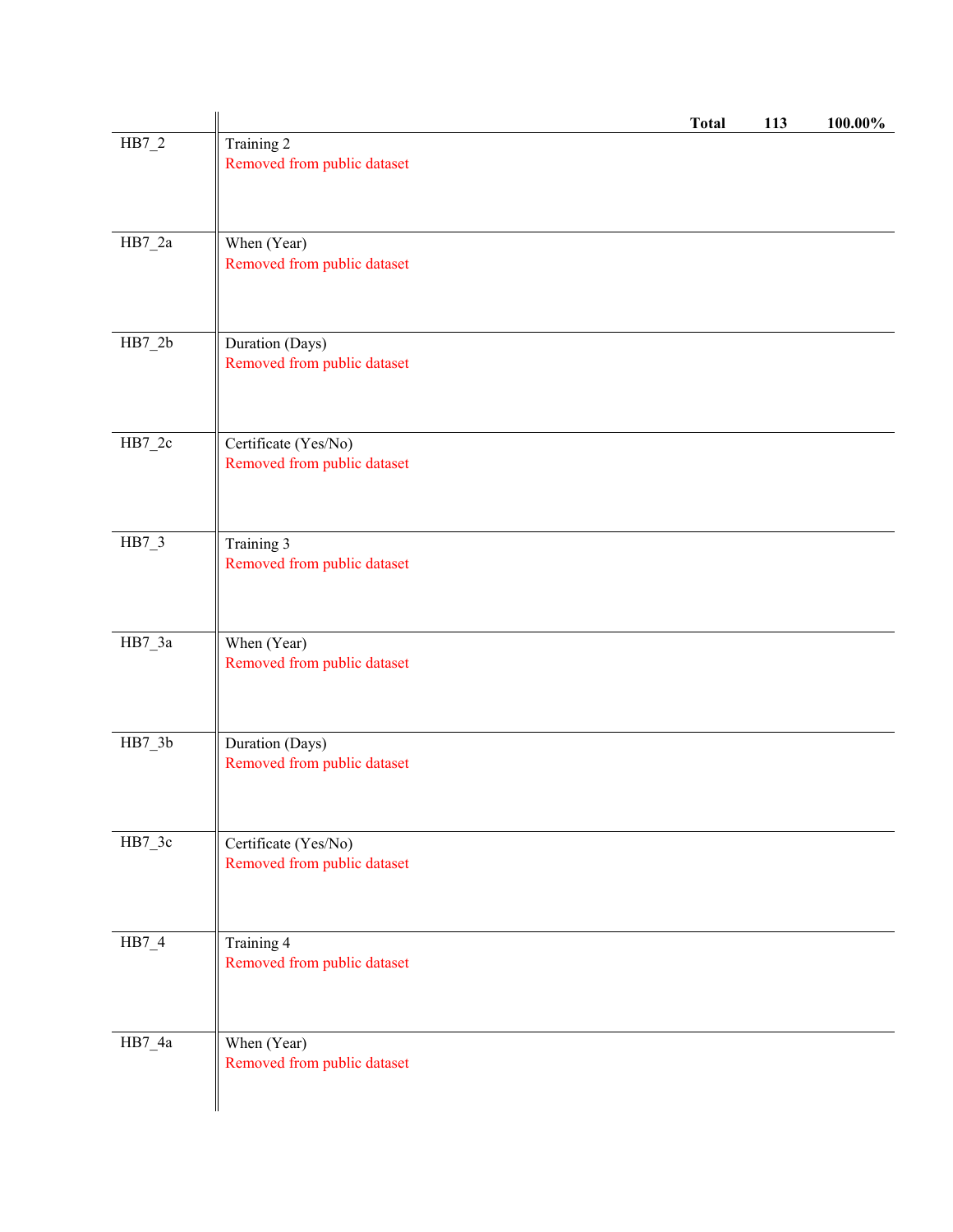| $HB7_4b$ | Duration (Days)                                                                                             |                  |          |
|----------|-------------------------------------------------------------------------------------------------------------|------------------|----------|
|          | Removed from public dataset                                                                                 |                  |          |
|          |                                                                                                             |                  |          |
|          |                                                                                                             |                  |          |
| $HB7_4c$ | Certificate (Yes/No)                                                                                        |                  |          |
|          | Removed from public dataset                                                                                 |                  |          |
|          |                                                                                                             |                  |          |
|          |                                                                                                             |                  |          |
| $HB7_5$  | Training 5                                                                                                  |                  |          |
|          | Removed from public dataset                                                                                 |                  |          |
|          |                                                                                                             |                  |          |
|          |                                                                                                             |                  |          |
| $HB7_5a$ | When (Year)                                                                                                 |                  |          |
|          | Removed from public dataset                                                                                 |                  |          |
|          |                                                                                                             |                  |          |
|          |                                                                                                             |                  |          |
| $HB7_5b$ | Duration (Days)                                                                                             |                  |          |
|          | Removed from public dataset                                                                                 |                  |          |
|          |                                                                                                             |                  |          |
|          |                                                                                                             |                  |          |
| HB7_5c   | Certificate (Yes/No)                                                                                        |                  |          |
|          | Removed from public dataset                                                                                 |                  |          |
|          |                                                                                                             |                  |          |
|          |                                                                                                             |                  |          |
| HB8      | Did you take a teacher training program? If yes, which type? When? Please also tell us if you received your |                  |          |
|          | certificate.                                                                                                |                  |          |
|          | 0 No training at all                                                                                        | 23               | 20.35%   |
|          | Yes<br>1                                                                                                    | 90               | 79.65%   |
|          | 98<br>Don't know                                                                                            | $\boldsymbol{0}$ | $0.00\%$ |
|          | Refused<br>99                                                                                               | 0                | $0.00\%$ |
| $HB8_1$  | <b>Total</b><br>Training 1                                                                                  | 113              | 100.00%  |
|          | Recoded in public dataset                                                                                   |                  |          |
|          | Inappropriate<br>$-1$                                                                                       | 23               | 20.35%   |
|          | Teacher Professional Development Training (1 to 50<br>$\mathbf{1}$                                          | 49               | 43.36%   |
|          | days)<br>TPD Training (51 or more days)<br>$\overline{2}$                                                   | 24               | 21.24%   |
|          | Others<br>97                                                                                                | 17               | 15.04%   |
|          | <b>Total</b>                                                                                                | 113              | 100.00%  |
| $HB8_1a$ | When (Year)                                                                                                 |                  |          |
|          | Removed from public dataset                                                                                 |                  |          |
|          |                                                                                                             |                  |          |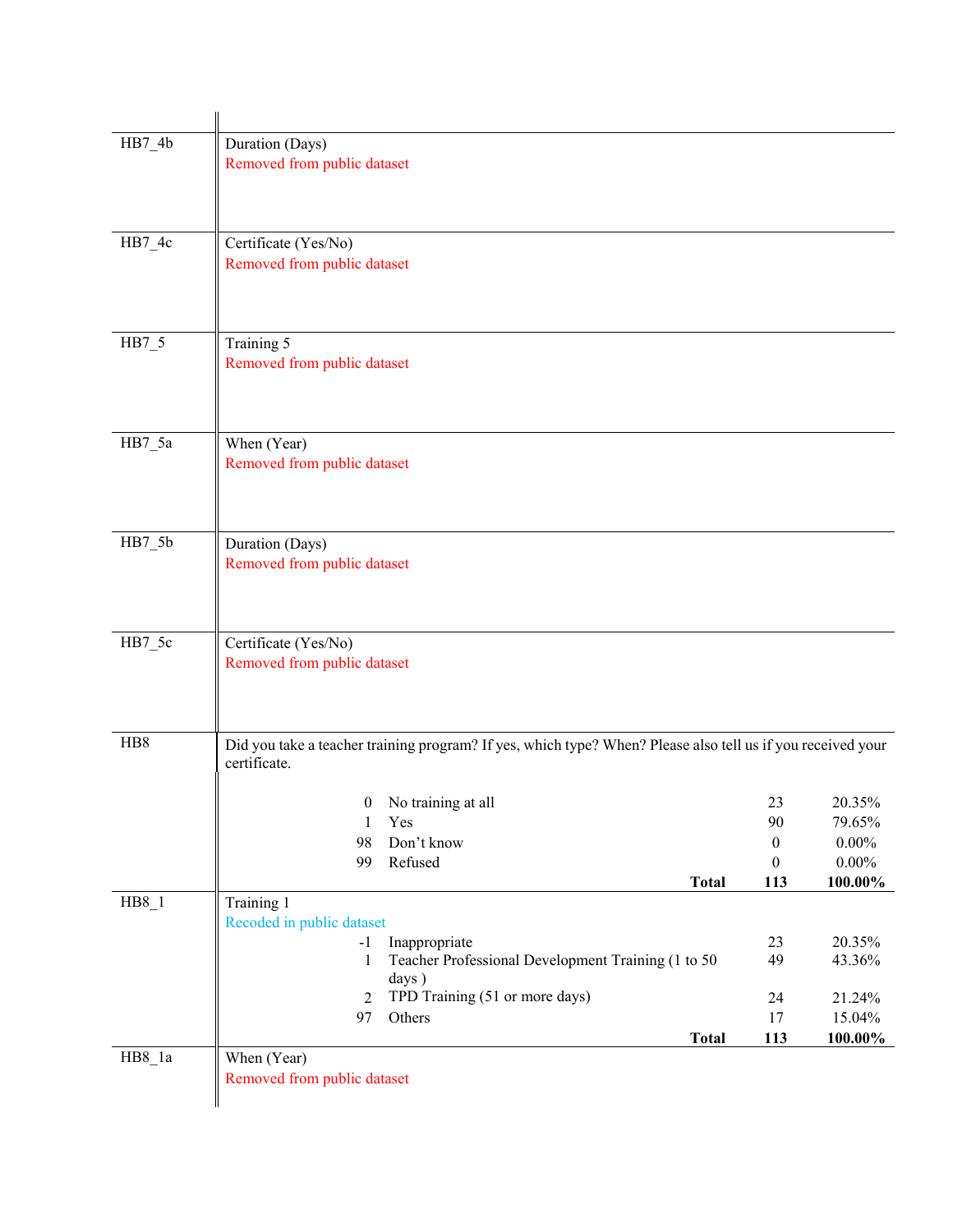| $HB8_l$  | Duration (Days)<br>Removed from public dataset                                                                                                                             |              |                             |                                                 |
|----------|----------------------------------------------------------------------------------------------------------------------------------------------------------------------------|--------------|-----------------------------|-------------------------------------------------|
| HB8_1c   | Certificate (Yes/No)                                                                                                                                                       |              |                             |                                                 |
|          | Inappropriate<br>-1<br>$\boldsymbol{0}$<br>No<br>Yes<br>1                                                                                                                  | <b>Total</b> | 23<br>22<br>68<br>113       | 20.35%<br>19.47%<br>60.18%<br>$100.00\%$        |
| $HB8_2$  | Training 2<br>Recoded in public dataset<br>Inappropriate<br>$-1$<br>No other training<br>$\boldsymbol{0}$<br>TPD Training (1 or more days)<br>$\mathbf{1}$<br>Others<br>97 | <b>Total</b> | 23<br>27<br>49<br>14<br>113 | 20.35%<br>23.89%<br>43.36%<br>12.39%<br>100.00% |
| $HB8_2a$ | When (Year)<br>Removed from public dataset                                                                                                                                 |              |                             |                                                 |
| $HB8_2b$ | Duration (Days)<br>Removed from public dataset                                                                                                                             |              |                             |                                                 |
| $HB8_2c$ | Certificate (Yes/No)                                                                                                                                                       |              |                             |                                                 |
|          | Inappropriate<br>-1<br>No<br>$\boldsymbol{0}$<br>Yes<br>1                                                                                                                  |              | 50<br>12<br>51<br>113       | 44.25%<br>10.62%<br>45.13%<br>100.00%           |
| HB8 3    | Training 3                                                                                                                                                                 | <b>Total</b> |                             |                                                 |
|          | Recoded in public dataset<br>Inappropriate<br>$-1$<br>No other training<br>$\boldsymbol{0}$<br>TPD or Other Training<br>1                                                  |              | 23<br>53<br>37              | 20.35%<br>46.90%<br>32.74%                      |
| HB8_3a   | When (Year)<br>Removed from public dataset                                                                                                                                 | <b>Total</b> | 113                         | 100.00%                                         |
| $HB8_3b$ | Duration (Days)<br>Removed from public dataset                                                                                                                             |              |                             |                                                 |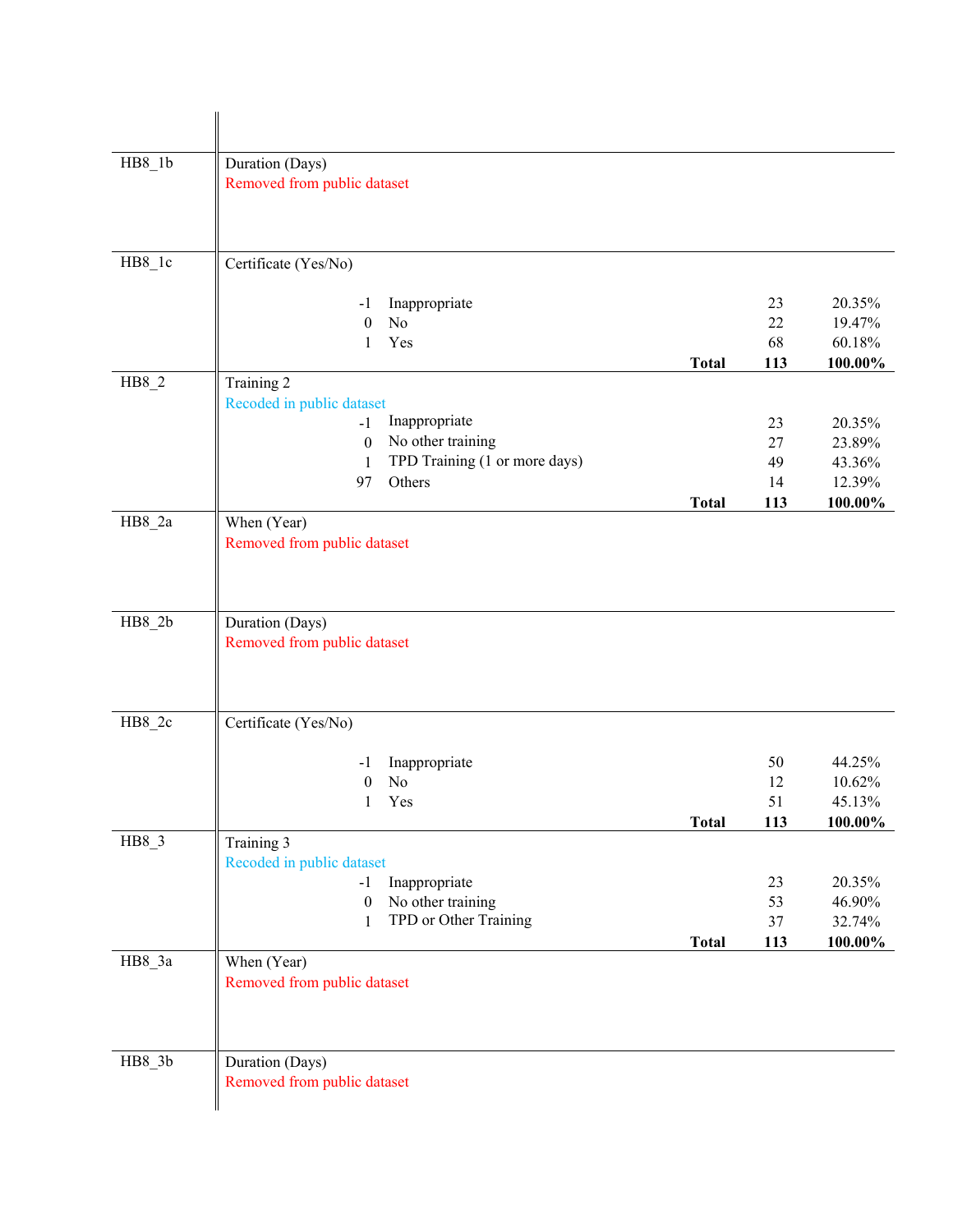| HB8_3c   | Certificate (Yes/No)                                        |              |                      |                                      |
|----------|-------------------------------------------------------------|--------------|----------------------|--------------------------------------|
|          | Inappropriate<br>$-1$<br>No<br>$\boldsymbol{0}$<br>Yes<br>1 | <b>Total</b> | 76<br>5<br>32<br>113 | 67.26%<br>4.42%<br>28.32%<br>100.00% |
| $HB8_4$  | Training 4<br>Removed from public dataset                   |              |                      |                                      |
| $HB8_4a$ | When (Year)<br>Removed from public dataset                  |              |                      |                                      |
| $HB8_4b$ | Duration (Days)<br>Removed from public dataset              |              |                      |                                      |
| HB8_4c   | Certificate (Yes/No)<br>Removed from public dataset         |              |                      |                                      |
| $HB8_5$  | Training 5<br>Removed from public dataset                   |              |                      |                                      |
| $HB8_5a$ | When (Year)<br>Removed from public dataset                  |              |                      |                                      |
| $HB8_5b$ | Duration (Days)<br>Removed from public dataset              |              |                      |                                      |
| HB8_5c   | Certificate (Yes/No)<br>Removed from public dataset         |              |                      |                                      |
| $HB8_6$  | Training 6<br>Removed from public dataset                   |              |                      |                                      |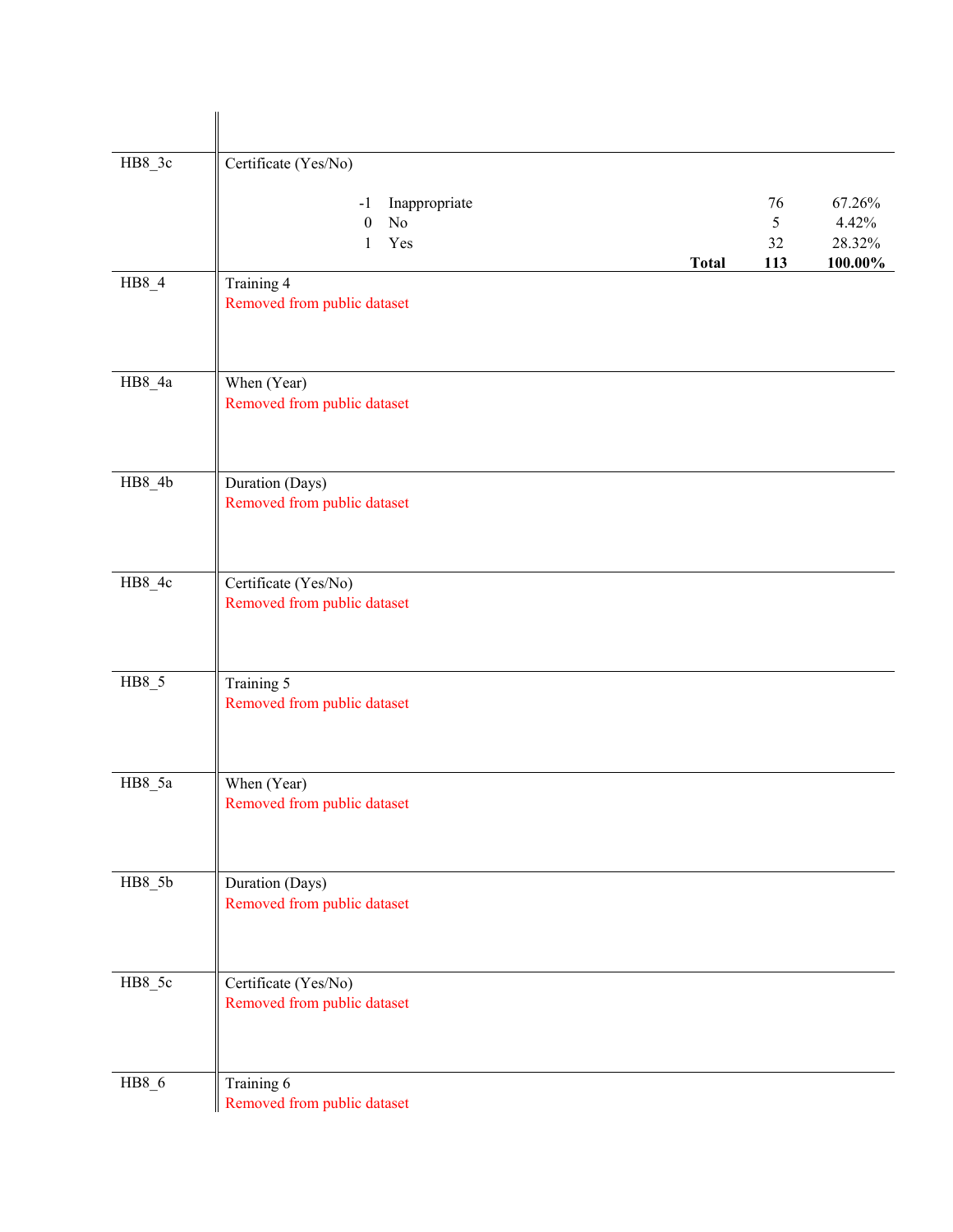| HB8_6a   | When (Year)<br>Removed from public dataset                                                            |                     |                                |
|----------|-------------------------------------------------------------------------------------------------------|---------------------|--------------------------------|
| $HB8_6b$ | Duration (Days)<br>Removed from public dataset                                                        |                     |                                |
| HB8_6c   | Certificate (Yes/No)<br>Removed from public dataset                                                   |                     |                                |
| $HB8_7$  | Training 7<br>Removed from public dataset                                                             |                     |                                |
| $HB8_7a$ | When (Year)<br>Removed from public dataset                                                            |                     |                                |
| $HB8_7b$ | Duration (Days)<br>Removed from public dataset                                                        |                     |                                |
| HB8_7c   | Certificate (Yes/No)<br>Removed from public dataset                                                   |                     |                                |
| HB9      | Why did you choose to be a principal at this school instead of another school?<br>Mark all that apply |                     |                                |
| $HB9_1$  | Location, convenient location                                                                         |                     |                                |
|          | $\rm No$<br>$\boldsymbol{0}$<br>Yes<br>$\mathbf{1}$<br><b>Total</b>                                   | 71<br>42<br>113     | 62.83%<br>37.17%<br>$100.00\%$ |
| $HB9_2$  | Leave or other benefits                                                                               |                     |                                |
|          | $\rm No$<br>$\boldsymbol{0}$<br>Yes<br>$\mathbf{1}$                                                   | 112<br>$\mathbf{1}$ | 99.12%<br>$0.88\%$             |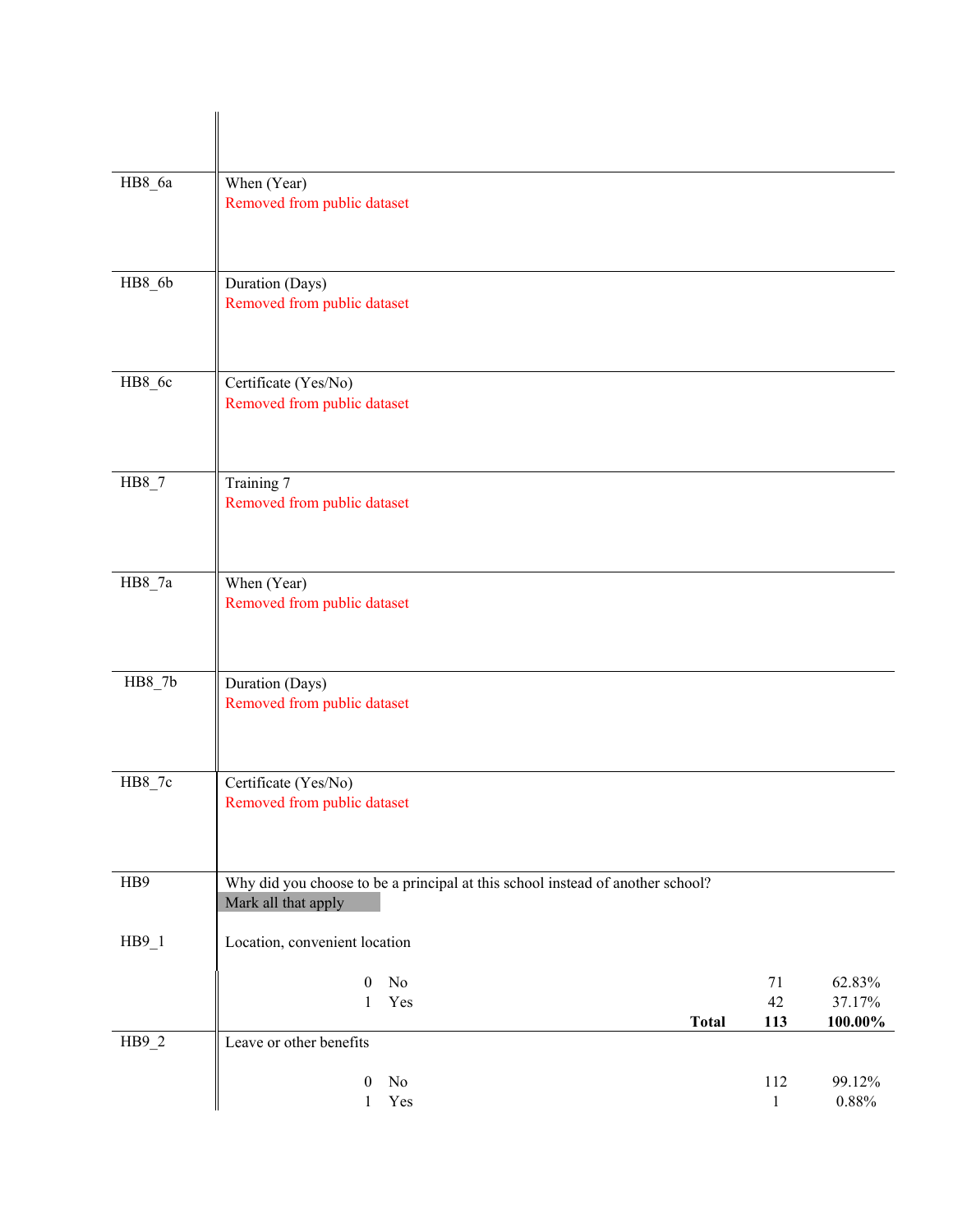|         |                                       | <b>Total</b> | 113                     | $100.00\%$          |
|---------|---------------------------------------|--------------|-------------------------|---------------------|
| HB9_3   | Salary                                |              |                         |                     |
|         |                                       |              |                         |                     |
|         | No<br>$\theta$                        |              | 110                     | 97.35%              |
|         | Yes<br>$\mathbf{1}$                   | <b>Total</b> | 3<br>113                | 2.65%<br>$100.00\%$ |
| $HB9_4$ | Commitment to the school's mission    |              |                         |                     |
|         |                                       |              |                         |                     |
|         | $\boldsymbol{0}$<br>No                |              | 87                      | 76.99%              |
|         | Yes<br>1                              |              | 26                      | 23.01%              |
|         |                                       | <b>Total</b> | 113                     | 100.00%             |
| $HB9_5$ | Offered a permanent contract          |              |                         |                     |
|         |                                       |              |                         |                     |
|         | No<br>$\mathbf{0}$<br>Yes<br>1        |              | 113<br>$\boldsymbol{0}$ | 100.00%<br>$0.00\%$ |
|         |                                       | <b>Total</b> | 113                     | 100.00%             |
| HB9_6   | Family or friends work at this school |              |                         |                     |
|         | Removed from public dataset           |              |                         |                     |
|         |                                       |              |                         |                     |
|         |                                       |              |                         |                     |
|         |                                       |              |                         |                     |
| $HB9_7$ | Transfer                              |              |                         |                     |
|         | Removed from public dataset           |              |                         |                     |
|         |                                       |              |                         |                     |
|         |                                       |              |                         |                     |
| $HB9_8$ | Newly appointed                       |              |                         |                     |
|         | Removed from public dataset           |              |                         |                     |
|         |                                       |              |                         |                     |
|         |                                       |              |                         |                     |
| HB9_9   | Shareholder                           |              |                         |                     |
|         |                                       |              |                         |                     |
|         | No<br>$\overline{0}$                  |              | 77                      | 68.14%              |
|         | Yes<br>1                              |              | 36                      | 31.86%              |
|         |                                       | <b>Total</b> | 113                     | 100.00%             |
| HB9_10  | Good community support                |              |                         |                     |
|         |                                       |              |                         |                     |
|         | $\boldsymbol{0}$<br>No                |              | 107                     | 94.69%              |
|         | Yes<br>$\mathbf{1}$                   |              | $\sqrt{6}$              | 5.31%               |
| HB9_11  | Being a teacher in this school        | <b>Total</b> | 113                     | $100.00\%$          |
|         | Removed from public dataset           |              |                         |                     |
|         |                                       |              |                         |                     |
|         |                                       |              |                         |                     |
|         |                                       |              |                         |                     |
| HB9_97  | Other                                 |              |                         |                     |
|         | Recoded in public dataset             |              |                         |                     |
|         | No<br>$\boldsymbol{0}$                |              | $26\,$                  | 23.01%              |
|         | Yes<br>$\mathbf{1}$                   |              | $87\,$                  | 76.99%              |
|         |                                       |              |                         |                     |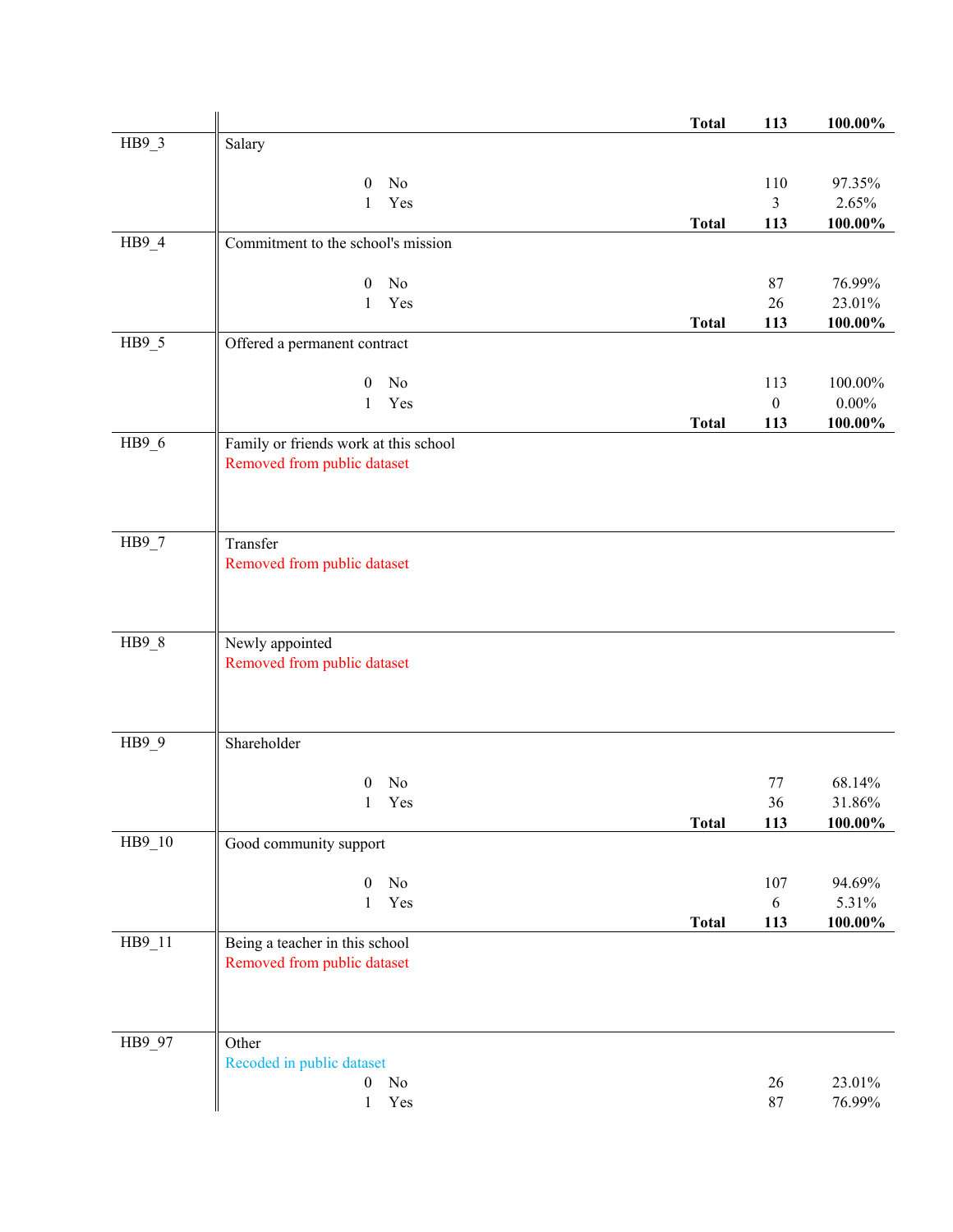|           |                                      |                |                                                                                                         | <b>Total</b> | 113        | 100.00%    |
|-----------|--------------------------------------|----------------|---------------------------------------------------------------------------------------------------------|--------------|------------|------------|
| HB9_97_1  | Other (specify)                      |                |                                                                                                         |              |            |            |
|           | Removed from public dataset          |                |                                                                                                         |              |            |            |
|           |                                      |                |                                                                                                         |              |            |            |
|           |                                      |                |                                                                                                         |              |            |            |
|           |                                      |                |                                                                                                         |              |            |            |
|           |                                      |                |                                                                                                         |              |            |            |
| HB10      |                                      |                | How do you describe your involvement besides being the principal at this school?                        |              |            |            |
|           | Mark all that apply                  |                |                                                                                                         |              |            |            |
|           |                                      |                |                                                                                                         |              |            |            |
| $HB10_0$  | Principal only, no other involvement |                |                                                                                                         |              |            |            |
|           |                                      |                |                                                                                                         |              |            |            |
|           | $\boldsymbol{0}$                     | N <sub>0</sub> |                                                                                                         |              | 107        | 94.69%     |
|           | 1                                    | Yes            |                                                                                                         |              | $\sqrt{6}$ | 5.31%      |
|           |                                      |                |                                                                                                         | <b>Total</b> | 113        | $100.00\%$ |
| HB10_1    | Parent                               |                |                                                                                                         |              |            |            |
|           |                                      |                |                                                                                                         |              |            |            |
|           |                                      |                |                                                                                                         |              |            |            |
|           | $\theta$                             | No             |                                                                                                         |              | 79         | 69.91%     |
|           | 1                                    | Yes            |                                                                                                         |              | 34         | 30.09%     |
|           |                                      |                |                                                                                                         | <b>Total</b> | 113        | 100.00%    |
| HB10_2    | Shareholder                          |                |                                                                                                         |              |            |            |
|           |                                      |                |                                                                                                         |              |            |            |
|           | $\boldsymbol{0}$                     | No             |                                                                                                         |              | 65         | 57.52%     |
|           | 1                                    | Yes            |                                                                                                         |              | 48         | 42.48%     |
|           |                                      |                |                                                                                                         | <b>Total</b> | 113        | 100.00%    |
| HB10_3    | SMC/SB                               |                |                                                                                                         |              |            |            |
|           |                                      |                |                                                                                                         |              |            |            |
|           | $\theta$                             | No             |                                                                                                         |              | 9          | 7.96%      |
|           | 1                                    | Yes            |                                                                                                         |              | 104        | 92.04%     |
|           |                                      |                |                                                                                                         | <b>Total</b> | 113        | 100.00%    |
| HB10_4    | Parent Teacher Association           |                |                                                                                                         |              |            |            |
|           |                                      |                |                                                                                                         |              |            |            |
|           | $\boldsymbol{0}$                     | No             |                                                                                                         |              | 33         | 29.20%     |
|           | 1                                    | Yes            |                                                                                                         |              | 80         | 70.80%     |
|           |                                      |                |                                                                                                         | <b>Total</b> | 113        | 100.00%    |
| HB10_97   | Other                                |                |                                                                                                         |              |            |            |
|           |                                      |                |                                                                                                         |              |            |            |
|           | $\theta$                             | No             |                                                                                                         |              | 105        | 92.92%     |
|           | 1                                    | Yes            |                                                                                                         |              | $8\,$      | 7.08%      |
|           |                                      |                |                                                                                                         | <b>Total</b> | 113        | 100.00%    |
| HB10_97_1 | Other (specify)                      |                |                                                                                                         |              |            |            |
|           | Removed from public dataset          |                |                                                                                                         |              |            |            |
|           |                                      |                |                                                                                                         |              |            |            |
|           |                                      |                |                                                                                                         |              |            |            |
|           |                                      |                |                                                                                                         |              |            |            |
|           |                                      |                |                                                                                                         |              |            |            |
|           |                                      |                | Now, let's return to talking about where you are teaching currently.                                    |              |            |            |
|           |                                      |                |                                                                                                         |              |            |            |
| HB11      |                                      |                | How many sessions do you teach in a typical week of teaching at this school? A typical week is one that |              |            |            |
|           |                                      |                | is not shortened by breaks, public holidays, school events, or anything else.                           |              |            |            |
|           | Removed from public dataset          |                |                                                                                                         |              |            |            |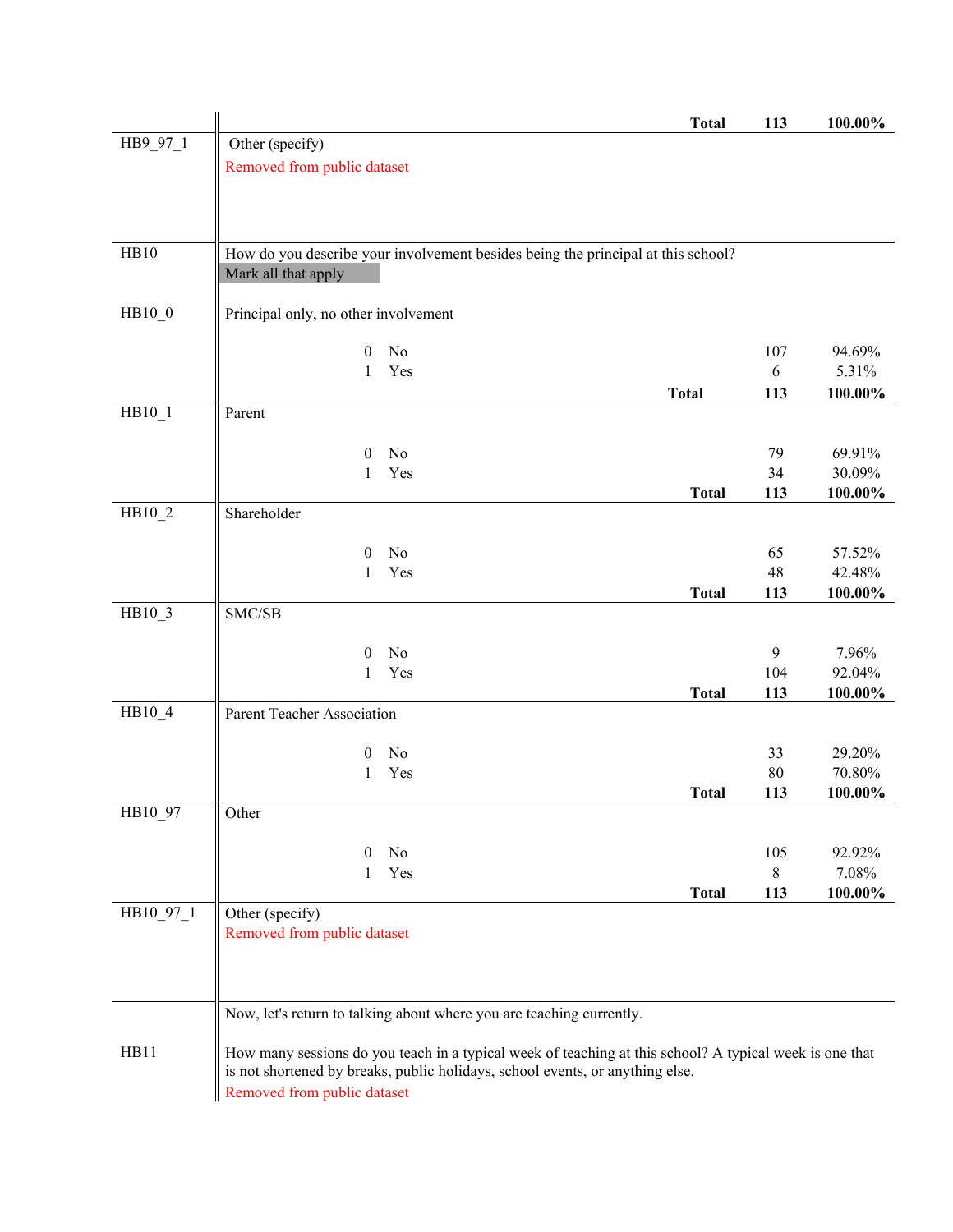| HB12 | Removed from public dataset          | On the day you teach the most sessions at this school, how many sessions do you teach?                    |                                |                      |
|------|--------------------------------------|-----------------------------------------------------------------------------------------------------------|--------------------------------|----------------------|
|      |                                      |                                                                                                           |                                |                      |
|      |                                      |                                                                                                           |                                |                      |
|      |                                      |                                                                                                           |                                |                      |
| HB13 |                                      | How many average sessions do you teach in a week in place of a teacher who is absent?                     |                                |                      |
|      | Recoded in public dataset            |                                                                                                           |                                |                      |
|      | 3<br>4                               | 3 or less<br>4-6 sessions                                                                                 | 49<br>27                       | 43.36%               |
|      | 7                                    | 7 or more                                                                                                 | 37                             | 23.89%<br>32.74%     |
|      | 98                                   | Don't Know                                                                                                | $\overline{0}$                 | $0.00\%$             |
|      | 99                                   | Refused                                                                                                   | $\theta$                       | $0.00\%$             |
|      |                                      | <b>Total</b>                                                                                              | 113                            | 100.00%              |
| HB14 | How long is each session on average? |                                                                                                           |                                |                      |
|      | Recoded in public dataset            |                                                                                                           |                                |                      |
|      | 40                                   | 40 minutes                                                                                                | 35                             | 30.97%               |
|      | 45                                   | 45 minutes or more                                                                                        | 78                             | 69.02%               |
|      | 98                                   | Don't Know                                                                                                | $\overline{0}$                 | $0.00\%$             |
|      | 99                                   | Refused                                                                                                   | $\Omega$                       | $0.00\%$             |
|      |                                      | <b>Total</b>                                                                                              | 113                            | 100.00%              |
| HB15 | or you are paid poorly?              | Thinking only about the work you do at this school, would you say you are paid well, you are paid enough, |                                |                      |
|      |                                      |                                                                                                           |                                |                      |
|      |                                      | Paid well                                                                                                 | 28                             | 24.78%               |
|      | 2                                    | Paid enough                                                                                               | 63                             | 55.75%               |
|      | 3                                    | Paid poorly                                                                                               | 22                             | 19.47%               |
|      | 98                                   | Don't Know                                                                                                | $\mathbf{0}$                   | $0.00\%$             |
|      | 99                                   | Refused                                                                                                   | $\theta$                       | $0.00\%$             |
|      |                                      | <b>Total</b>                                                                                              | 113                            | 100.00%              |
| HB16 |                                      | Would you say the benefits you receive are good, just enough, or poor?                                    |                                |                      |
|      |                                      |                                                                                                           |                                |                      |
|      |                                      | 1 Good benefits                                                                                           | 28                             | 24.78%               |
|      | 2                                    | Just enough benefits                                                                                      | 63                             | 55.75%               |
|      | 3                                    | Poor benefits<br>Don't Know                                                                               | 22                             | 19.47%               |
|      | 98<br>99                             | Refused                                                                                                   | $\mathbf{0}$<br>$\overline{0}$ | $0.00\%$<br>$0.00\%$ |
|      |                                      | <b>Total</b>                                                                                              | 113                            | 100.00%              |
| HB17 |                                      | How were you recruited and hired as a principal at this school?                                           |                                |                      |
|      | Recoded in public dataset            |                                                                                                           |                                |                      |
|      | 1                                    | SMC/SB advertisement and selection based on                                                               | 24                             | 21.24%               |
|      |                                      | competition                                                                                               |                                |                      |
|      | 2                                    | SMC/SB appointment without advertisement and                                                              | 67                             | 59.29%               |
|      |                                      | competition                                                                                               |                                |                      |
|      | 3                                    | Local government advertisement and selection based<br>on competition                                      | $\boldsymbol{0}$               | $0.00\%$             |
|      | 4                                    | Local government appointment without advertisement                                                        | $\mathbf{0}$                   | $0.00\%$             |
|      |                                      | and competition                                                                                           |                                |                      |
|      | 97                                   | Others (Specify)                                                                                          | 22                             | 19.47%               |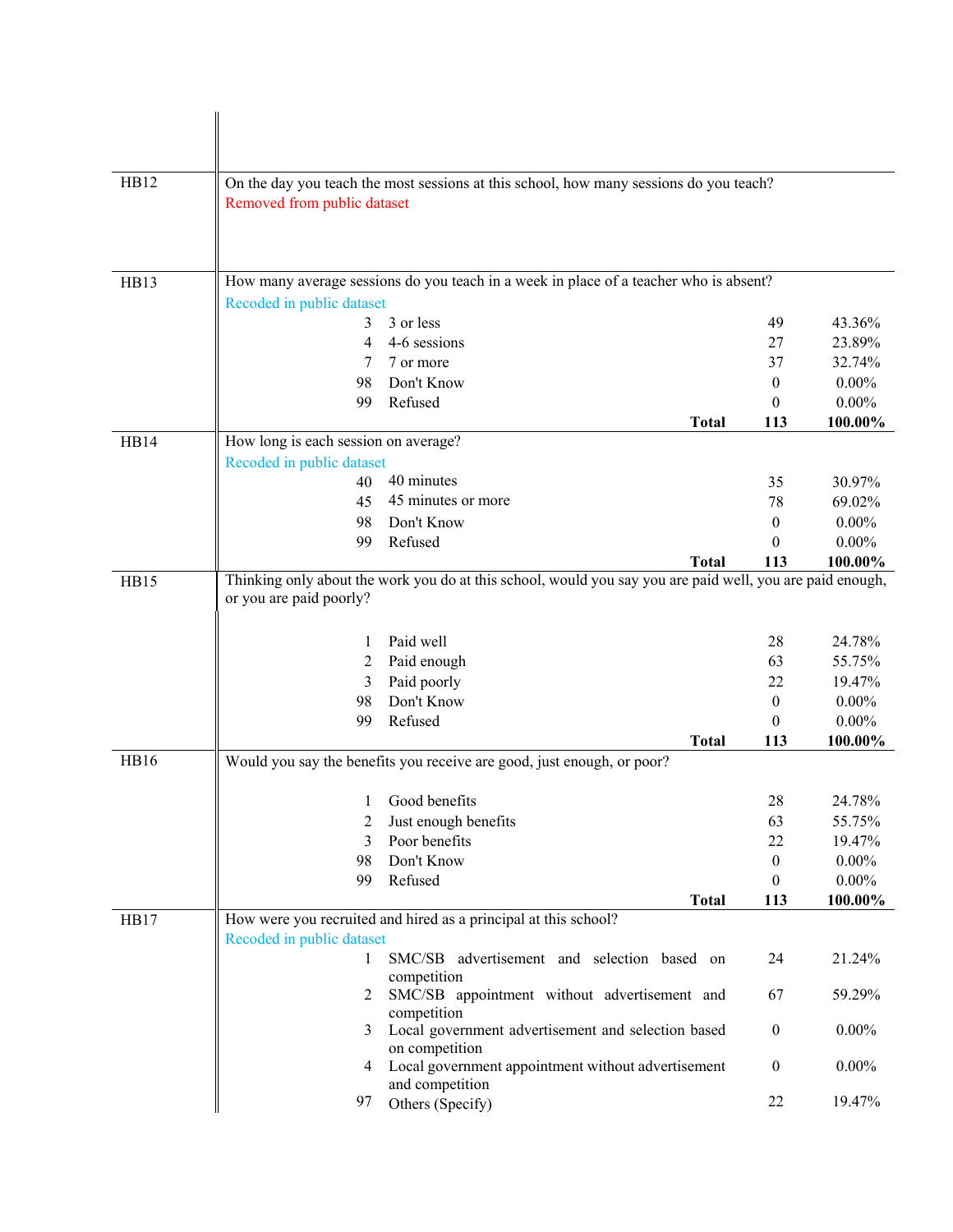|         | Don't Know<br>98            |              | 0        | $0.00\%$ |
|---------|-----------------------------|--------------|----------|----------|
|         | Refused<br>99               |              | $\bf{0}$ | $0.00\%$ |
|         |                             | <b>Total</b> | 113      | 100.00%  |
| HB17_97 | Other (specify)             |              |          |          |
|         | Removed from public dataset |              |          |          |
|         |                             |              |          |          |
|         |                             |              |          |          |
|         |                             |              |          |          |

# **Section C: Community Facilities**

|                 | Let's talk about community facilities. |                                                                                                       |              |                  |          |
|-----------------|----------------------------------------|-------------------------------------------------------------------------------------------------------|--------------|------------------|----------|
| HC <sub>1</sub> |                                        | How far is the closest paved road from your school in walking distance?                               |              |                  |          |
|                 | Recoded in public dataset<br>$1-2$     | Minutes                                                                                               |              | 87               | 76.99%   |
|                 | 3                                      | 3 or more                                                                                             |              | 26               | 23.01%   |
|                 | 98                                     | Don't Know                                                                                            |              | $\boldsymbol{0}$ | $0.00\%$ |
|                 | 99                                     | Refused                                                                                               |              | $\boldsymbol{0}$ | $0.00\%$ |
|                 |                                        |                                                                                                       | <b>Total</b> | 113              | 100.00%  |
| HC <sub>2</sub> |                                        | How far is the closest government health facility from your school in walking distance?               |              |                  |          |
|                 | Recoded in public dataset              |                                                                                                       |              |                  |          |
|                 | 14                                     | 14 or less                                                                                            |              | 37               | 32.74%   |
|                 | 15                                     | 15-20 minutes                                                                                         |              | 42               | 37.17%   |
|                 | 21                                     | 21 or more                                                                                            |              | 34               | 30.09%   |
|                 | 98                                     | Don't Know                                                                                            |              | $\boldsymbol{0}$ | $0.00\%$ |
|                 | 99                                     | Refused                                                                                               |              | $\theta$         | $0.00\%$ |
|                 |                                        |                                                                                                       | <b>Total</b> | 113              | 100.00%  |
| HC <sub>3</sub> |                                        | How far is the closest private health facility from your school in walking distance?                  |              |                  |          |
|                 | Recoded in public dataset              |                                                                                                       |              |                  |          |
|                 | 5                                      | 5 or less                                                                                             |              | 55               | 48.67%   |
|                 | 6                                      | 6-10 minutes                                                                                          |              | 23               | 20.35%   |
|                 | 11                                     | 11 or more                                                                                            |              | 35               | 30.97%   |
|                 | 98                                     | Don't Know                                                                                            |              | $\theta$         | $0.00\%$ |
|                 | 99                                     | Refused                                                                                               |              | $\mathbf{0}$     | $0.00\%$ |
|                 |                                        |                                                                                                       | <b>Total</b> | 113              | 100.00%  |
| HC4             | walking distance?                      | How far is the closest public bus stop/place where people commonly board a bus from your school in    |              |                  |          |
|                 | Recoded in public dataset              |                                                                                                       |              |                  |          |
|                 | 2                                      | 2 minutes or less                                                                                     |              | 43               | 38.05%   |
|                 | 3                                      | 3-5 minutes                                                                                           |              | 42               | 37.17%   |
|                 | 6                                      | 6 minutes or more                                                                                     |              | 28               | 24.78%   |
|                 | 98                                     | Don't Know                                                                                            |              | $\boldsymbol{0}$ | $0.00\%$ |
|                 | 99                                     | Refused                                                                                               |              | $\boldsymbol{0}$ | $0.00\%$ |
|                 |                                        |                                                                                                       | <b>Total</b> | 113              | 100.00%  |
| HC <sub>5</sub> | Recoded in public dataset              | How far is the closest commercial bank or financial institution from your school in walking distance? |              |                  |          |
|                 | 5                                      | 5 minutes or less                                                                                     |              | 41               | 36.28%   |
|                 | 6                                      | 6-15 minutes                                                                                          |              | 36               | 31.86%   |
|                 | 16                                     | 16 minutes or more                                                                                    |              | 36               | 31.86%   |
|                 |                                        |                                                                                                       |              |                  |          |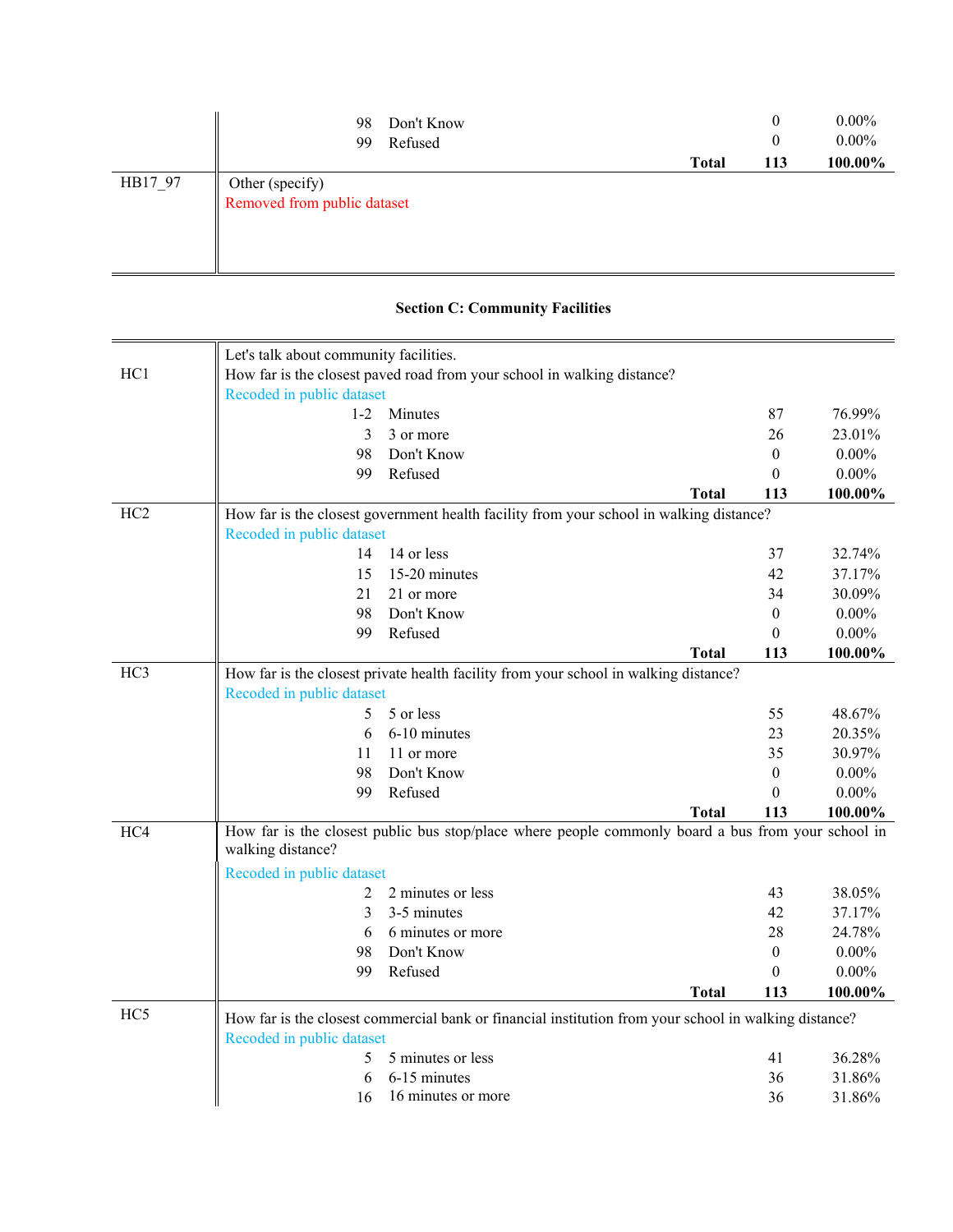|                     | 98                                  | Don't Know                                                                                             |              | $\boldsymbol{0}$ | $0.00\%$ |
|---------------------|-------------------------------------|--------------------------------------------------------------------------------------------------------|--------------|------------------|----------|
|                     | 99                                  | Refused                                                                                                |              | $\theta$         | $0.00\%$ |
|                     |                                     |                                                                                                        | <b>Total</b> | 113              | 100.00%  |
| HC <sub>6</sub>     | For Interviewer: (See the pre-edit) |                                                                                                        |              |                  |          |
|                     |                                     |                                                                                                        |              |                  |          |
|                     | 1                                   | This is Basic school. (Grade 1-8)                                                                      |              | 23               | 20.35%   |
|                     | 2                                   | This is Secondary school                                                                               | Go to<br>HC7 | 90               | 79.65%   |
|                     |                                     |                                                                                                        | <b>Total</b> | 113              | 100.00%  |
| $HC6_1$             |                                     | How much time does it take to reach the closest secondary school from your school in walking distance? |              |                  |          |
|                     | Recoded in public dataset           |                                                                                                        |              |                  |          |
|                     | $-1$                                | Inappropriate                                                                                          |              | 90               | 79.65%   |
|                     | 20                                  | 20 minutes or less                                                                                     |              | 11               | 9.73%    |
|                     | 21                                  | 21 minutes or more                                                                                     |              | 12               | 10.62%   |
|                     | 98                                  | Don't Know                                                                                             |              | $\mathbf{0}$     | $0.00\%$ |
|                     | 99                                  | Refused                                                                                                |              | $\theta$         | $0.00\%$ |
|                     |                                     |                                                                                                        | <b>Total</b> | 113              | 100.00%  |
| HC7                 |                                     | How much time does it take to reach the closest campus from your school in walking distance?           |              |                  |          |
|                     | Recoded in public dataset           |                                                                                                        |              |                  |          |
|                     | 15                                  | 15 minutes or less                                                                                     |              | 38               | 33.63%   |
|                     | 16                                  | 16-30 minutes                                                                                          |              | 46               | 40.71%   |
|                     | 31                                  | 31 minutes or more                                                                                     |              | 29               | 25.66%   |
|                     | 98                                  | Don't Know                                                                                             |              | $\boldsymbol{0}$ | $0.00\%$ |
|                     | 99                                  | Refused                                                                                                |              | $\theta$         | $0.00\%$ |
|                     |                                     |                                                                                                        | <b>Total</b> | 113              | 100.00%  |
|                     |                                     | Which of the following is an applied teaching method in your school?                                   |              |                  |          |
|                     |                                     | Mark the appropriate grades $&$ multiple response possible                                             |              |                  |          |
| HC8M_m              | Teaching Techniques (Montessori)    |                                                                                                        |              |                  |          |
|                     | Removed from public dataset         |                                                                                                        |              |                  |          |
|                     |                                     |                                                                                                        |              |                  |          |
|                     |                                     |                                                                                                        |              |                  |          |
|                     |                                     |                                                                                                        |              |                  |          |
| $HC8N$ <sub>m</sub> | Teaching Techniques (Nursery)       |                                                                                                        |              |                  |          |
|                     | Removed from public dataset         |                                                                                                        |              |                  |          |
|                     |                                     |                                                                                                        |              |                  |          |
|                     |                                     |                                                                                                        |              |                  |          |
|                     |                                     |                                                                                                        |              |                  |          |
| HC8LKG_m            | Teaching Techniques (LKG)           |                                                                                                        |              |                  |          |
|                     | Removed from public dataset         |                                                                                                        |              |                  |          |
|                     |                                     |                                                                                                        |              |                  |          |
|                     |                                     |                                                                                                        |              |                  |          |
|                     |                                     |                                                                                                        |              |                  |          |
| HC8UKG_m            | Teaching Techniques (UKG)           |                                                                                                        |              |                  |          |
|                     | Removed from public dataset         |                                                                                                        |              |                  |          |
|                     |                                     |                                                                                                        |              |                  |          |
|                     |                                     |                                                                                                        |              |                  |          |
|                     |                                     |                                                                                                        |              |                  |          |
| HC8KG_m             | Teaching Techniques (KG)            |                                                                                                        |              |                  |          |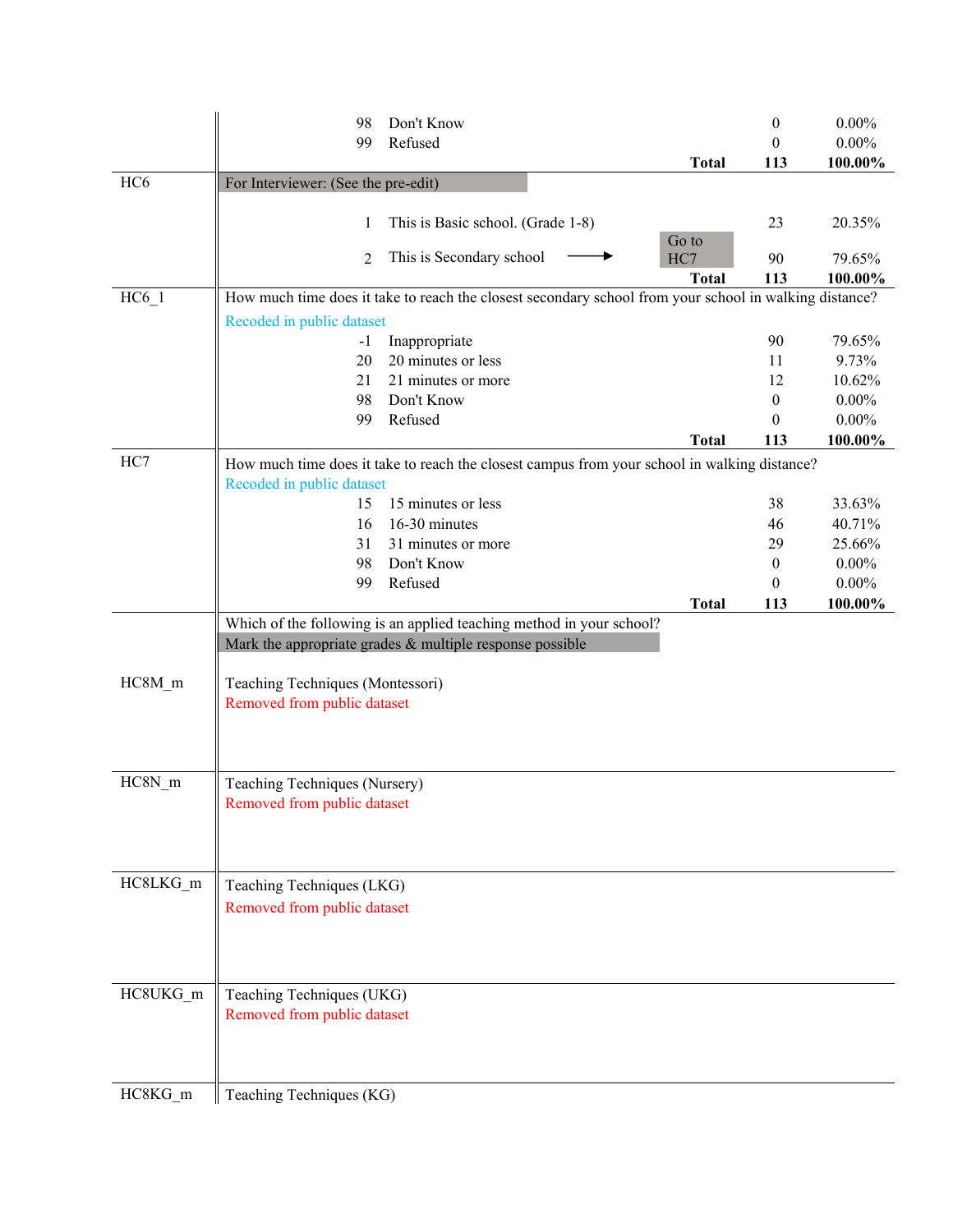|            | Removed from public dataset                                      |
|------------|------------------------------------------------------------------|
| $HC8_l_m$  | Teaching Techniques (One class)<br>Removed from public dataset   |
| $HC8_2_m$  | Teaching Techniques (Two class)<br>Removed from public dataset   |
| $HC8_3_m$  | Teaching Techniques (Three class)<br>Removed from public dataset |
| $HC8_4_m$  | Teaching Techniques (Four class)<br>Removed from public dataset  |
| $HC8_5_m$  | Teaching Techniques (Five class)<br>Removed from public dataset  |
| $HC8_6_m$  | Teaching Techniques (Six class)<br>Removed from public dataset   |
| $HC8_7_m$  | Teaching Techniques (Seven class)<br>Removed from public dataset |
| $HC8_8_m$  | Teaching Techniques (Eight class)<br>Removed from public dataset |
| $HC8_9_m$  | Teaching Techniques (Nine class)<br>Removed from public dataset  |
| $HC8_10_m$ | Teaching Techniques (Ten class)                                  |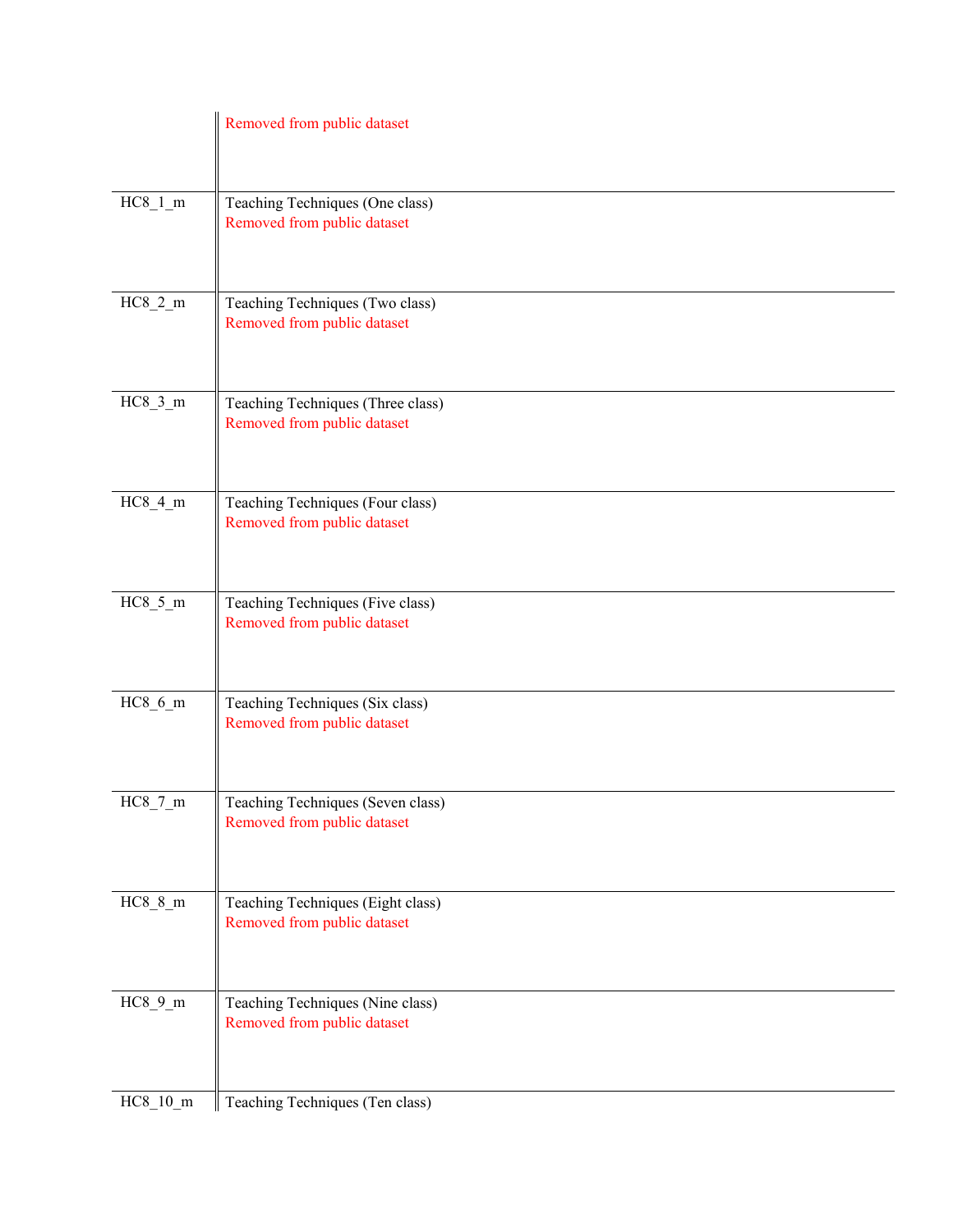|                | Removed from public dataset                                       |
|----------------|-------------------------------------------------------------------|
| $HC8_11_m$     | Teaching Techniques (Eleven class)<br>Removed from public dataset |
| $HC8_12_m$     | Teaching Techniques (Twelve class)<br>Removed from public dataset |
| $HC8M_m$ s     | Teaching Medium (Montessori)<br>Removed from public dataset       |
| $HC8N_s$       | Teaching Medium (Nursery)<br>Removed from public dataset          |
| HC8LKG_s       | Teaching Medium (LKG)<br>Removed from public dataset              |
| HC8UKG_s       | Teaching Medium (UKG)<br>Removed from public dataset              |
| $\rm HCSKG\_s$ | Teaching Medium (KG)<br>Removed from public dataset               |
| $HC8_1_s$      | Teaching Medium (One class)<br>Removed from public dataset        |
| $HC8_2_s$      | Teaching Medium (Two class)<br>Removed from public dataset        |
| $HC8_3_s$      | Teaching Medium (Three class)                                     |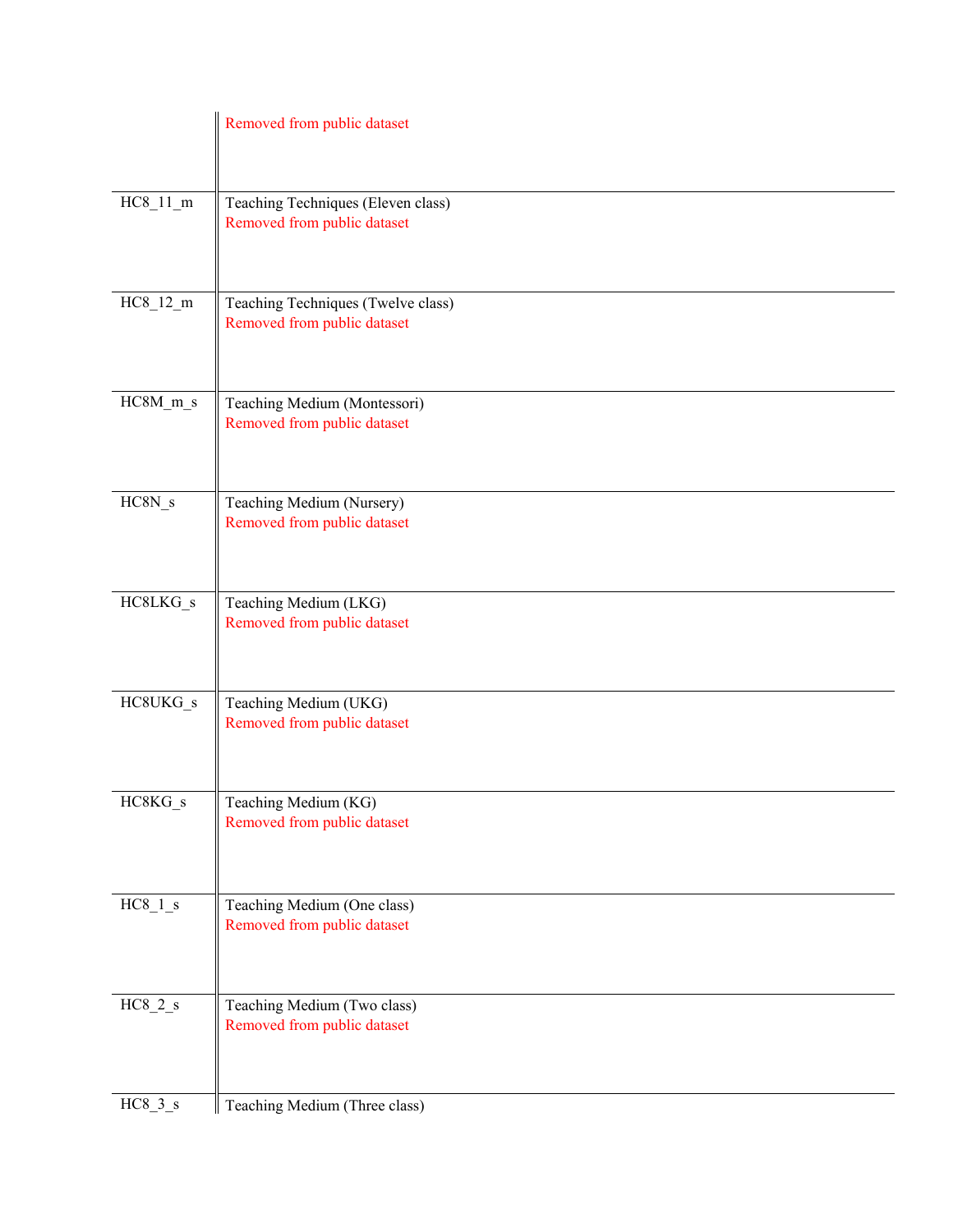|              | Removed from public dataset                                   |
|--------------|---------------------------------------------------------------|
| $HC8_4_s$    | Teaching Medium (Four class)<br>Removed from public dataset   |
| $HC8_5_s$    | Teaching Medium (Five class)<br>Removed from public dataset   |
| $HC8_6_s$    | Teaching Medium (Six class)<br>Removed from public dataset    |
| $HC8_7_s$    | Teaching Medium (Seven class)<br>Removed from public dataset  |
| $HC8_8_s$    | Teaching Medium (Eight class)<br>Removed from public dataset  |
| $HC8_9_s$    | Teaching Medium (Nine class)<br>Removed from public dataset   |
| $HC8\_10\_s$ | Teaching Medium (Ten class)<br>Removed from public dataset    |
| $HC8_11_s$   | Teaching Medium (Eleven class)<br>Removed from public dataset |
| $HC8_12_s$   | Teaching Medium (Twelve class)<br>Removed from public dataset |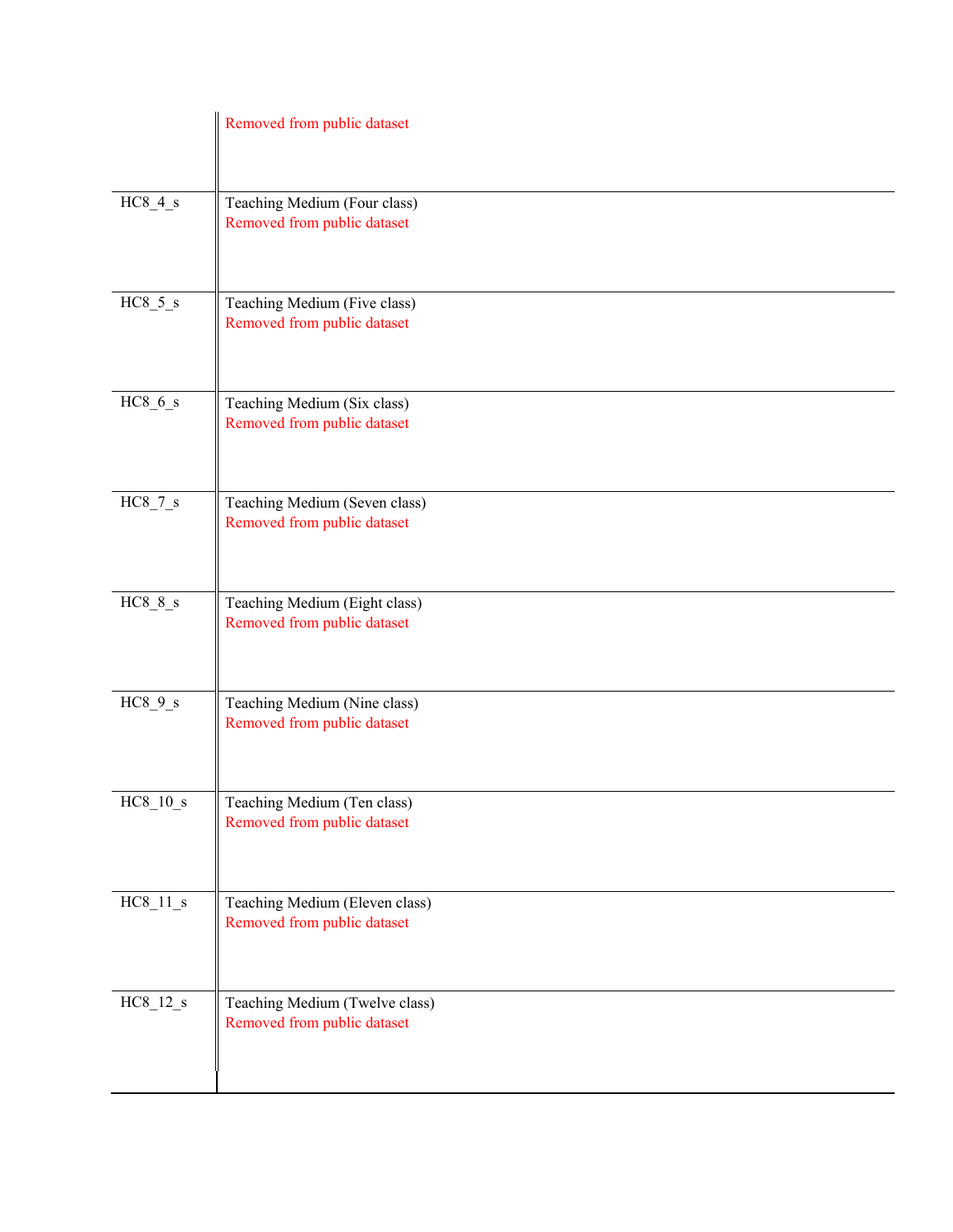| <b>Section D: Delegation</b> |                                              |                                                                                                                                      |              |                  |                 |
|------------------------------|----------------------------------------------|--------------------------------------------------------------------------------------------------------------------------------------|--------------|------------------|-----------------|
|                              |                                              | Let's talk about school management and delegation.                                                                                   |              |                  |                 |
|                              |                                              | Let's talk about the current SMC/SB. When was this SMC/SB formed?                                                                    |              |                  |                 |
| HD1 M                        | Removed from public dataset                  |                                                                                                                                      |              |                  |                 |
| $HD1_Y$                      | Removed from public dataset                  |                                                                                                                                      |              |                  |                 |
| H <sub>D</sub> 2             |                                              | How many SMC/SB meetings were held from 01 Baisakh, 2075 to 30 Chaitra, 2075?                                                        |              |                  |                 |
|                              | Look at the minute book and note it down     |                                                                                                                                      |              |                  |                 |
|                              | $2 - 48$                                     | Number                                                                                                                               |              | 113              | 100.00%         |
|                              | 98                                           | Don't know                                                                                                                           |              | $\boldsymbol{0}$ | $0.00\%$        |
|                              | 99                                           | Refused                                                                                                                              |              | $\overline{0}$   | $0.00\%$        |
|                              |                                              |                                                                                                                                      | <b>Total</b> | 113              | 100.00%         |
| H <sub>D</sub> 3             | Have you prepared a school improvement plan? |                                                                                                                                      |              |                  |                 |
|                              | 0                                            | No                                                                                                                                   |              | $7\phantom{.0}$  | 6.19%           |
|                              | 1                                            | Yes                                                                                                                                  |              | 106              | 93.81%          |
|                              | 98                                           | Don't Know                                                                                                                           |              | $\boldsymbol{0}$ | $0.00\%$        |
|                              | 99                                           | Refused                                                                                                                              |              | $\overline{0}$   | $0.00\%$        |
|                              |                                              |                                                                                                                                      | <b>Total</b> | 113              | 100.00%         |
| HD4                          |                                              | When was the School Improvement Plan (SIP) last revised?                                                                             |              |                  |                 |
|                              |                                              |                                                                                                                                      |              | $\tau$           |                 |
|                              | $\boldsymbol{0}$<br>2066-2076                | No SIP prepared<br>Nepali Year (B.S.)                                                                                                |              | 106              | 6.19%<br>93.81% |
|                              | 98                                           | Don't Know                                                                                                                           |              | $\boldsymbol{0}$ | $0.00\%$        |
|                              |                                              | 99 Refused                                                                                                                           |              | $\boldsymbol{0}$ | $0.00\%$        |
|                              |                                              |                                                                                                                                      | <b>Total</b> | 113              | 100.00%         |
| H <sub>D</sub> 5             |                                              | Have you made any changes to the SIP in school year 2075?                                                                            |              |                  |                 |
|                              |                                              |                                                                                                                                      |              |                  |                 |
|                              | $\boldsymbol{0}$                             | No                                                                                                                                   |              | 25               | 22.12%          |
|                              | 1                                            | Yes                                                                                                                                  |              | 88               | 77.88%          |
|                              | 98                                           | Don't Know                                                                                                                           |              | $\mathbf{0}$     | $0.00\%$        |
|                              | 99                                           | Refused                                                                                                                              |              | $\mathbf{0}$     | $0.00\%$        |
| HD <sub>6</sub>              |                                              |                                                                                                                                      | <b>Total</b> | 113              | 100.00%         |
|                              |                                              | What sort of school performance indicators do you monitor/evaluate?<br>Multiple responses possible. Do not read the possible answers |              |                  |                 |
|                              |                                              |                                                                                                                                      |              |                  |                 |
| HD61                         | Student's achievement in school subjects     |                                                                                                                                      |              |                  |                 |
|                              | $\boldsymbol{0}$                             | No                                                                                                                                   |              | $\tau$           | 6.19%           |
|                              |                                              | Yes                                                                                                                                  |              | 106              | 93.81%          |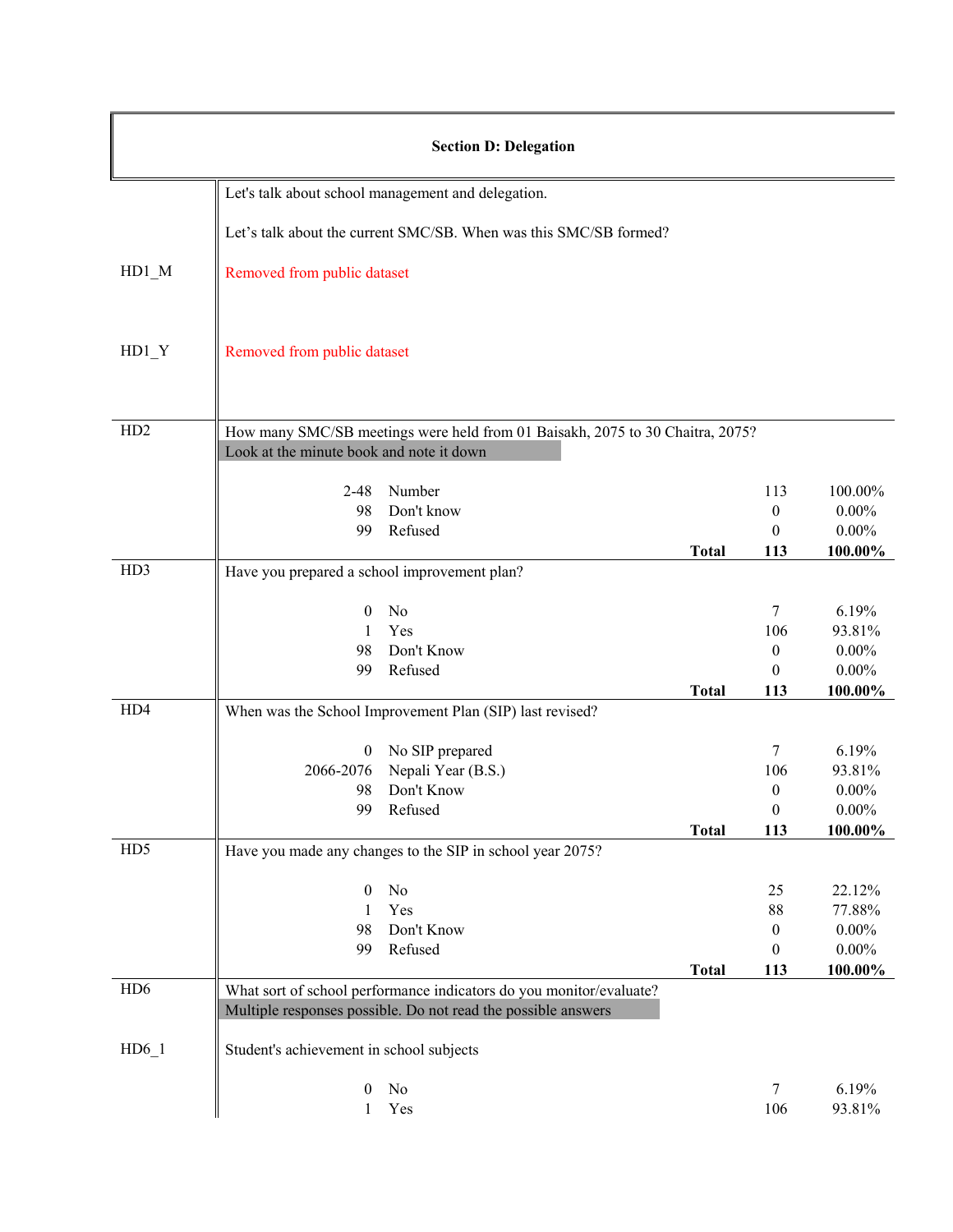|          |                                             | <b>Total</b> | 113       | 100.00%          |
|----------|---------------------------------------------|--------------|-----------|------------------|
| $HD6_2$  | Student's regularity in class room          |              |           |                  |
|          |                                             |              |           |                  |
|          | No<br>0                                     |              | 12        | 10.62%           |
|          | Yes<br>1                                    |              | 101       | 89.38%           |
|          |                                             | <b>Total</b> | 113       | $100.00\%$       |
| $HD6_3$  | Teacher's regularity in class teaching      |              |           |                  |
|          |                                             |              |           |                  |
|          | No<br>$\boldsymbol{0}$                      |              | 17        | 15.04%           |
|          | Yes<br>$\mathbf{1}$                         |              | 96        | 84.96%           |
|          |                                             | <b>Total</b> | 113       | 100.00%          |
| $HD6_4$  | Quality of classroom teaching of teachers   |              |           |                  |
|          | No<br>$\boldsymbol{0}$                      |              | 21        |                  |
|          | Yes<br>1                                    |              | 92        | 18.58%<br>81.42% |
|          |                                             | <b>Total</b> | 113       | 100.00%          |
| $HD6_5$  | Proportion of dropouts/repeaters in class   |              |           |                  |
|          |                                             |              |           |                  |
|          | No<br>$\boldsymbol{0}$                      |              | 66        | 58.41%           |
|          | Yes<br>1                                    |              | 47        | 41.59%           |
|          |                                             | <b>Total</b> | 113       | $100.00\%$       |
| $HD6_6$  | Enrollment of disadvantaged child in school |              |           |                  |
|          |                                             |              |           |                  |
|          | No<br>$\boldsymbol{0}$                      |              | 73        | 64.60%           |
|          | $\mathbf{1}$<br>Yes                         |              | 40        | 35.40%           |
|          |                                             | <b>Total</b> | 113       | 100.00%          |
| $HD6_7$  | Overall enrollment in school                |              |           |                  |
|          |                                             |              |           |                  |
|          | No<br>0                                     |              | 56        | 49.56%           |
|          | Yes<br>1                                    |              | 57        | 50.44%           |
|          |                                             | <b>Total</b> | 113       | 100.00%          |
| $HD6_8$  | School income                               |              |           |                  |
|          |                                             |              |           |                  |
|          | No<br>0                                     |              | 43        | 38.05%           |
|          | Yes<br>1                                    | <b>Total</b> | 70<br>113 | 61.95%           |
| $HD6_9$  | School expenditures                         |              |           | $100.00\%$       |
|          |                                             |              |           |                  |
|          | No<br>$\boldsymbol{0}$                      |              | 46        | 40.71%           |
|          | $\mathbf{1}$<br>Yes                         |              | 67        | 59.29%           |
|          |                                             | <b>Total</b> | 113       | $100.00\%$       |
| $HD6_10$ | <b>Teacher Stability</b>                    |              |           |                  |
|          |                                             |              |           |                  |
|          | No<br>$\boldsymbol{0}$                      |              | 74        | 65.49%           |
|          | Yes<br>$\mathbf{1}$                         |              | 39        | 34.51%           |
|          |                                             | <b>Total</b> | 113       | $100.00\%$       |
| $HD6_11$ | Timely fee paid                             |              |           |                  |
|          |                                             |              |           |                  |
|          | $\rm No$<br>$\boldsymbol{0}$                |              | 93        | 82.30%           |
|          | Yes<br>1                                    |              | $20\,$    | 17.70%           |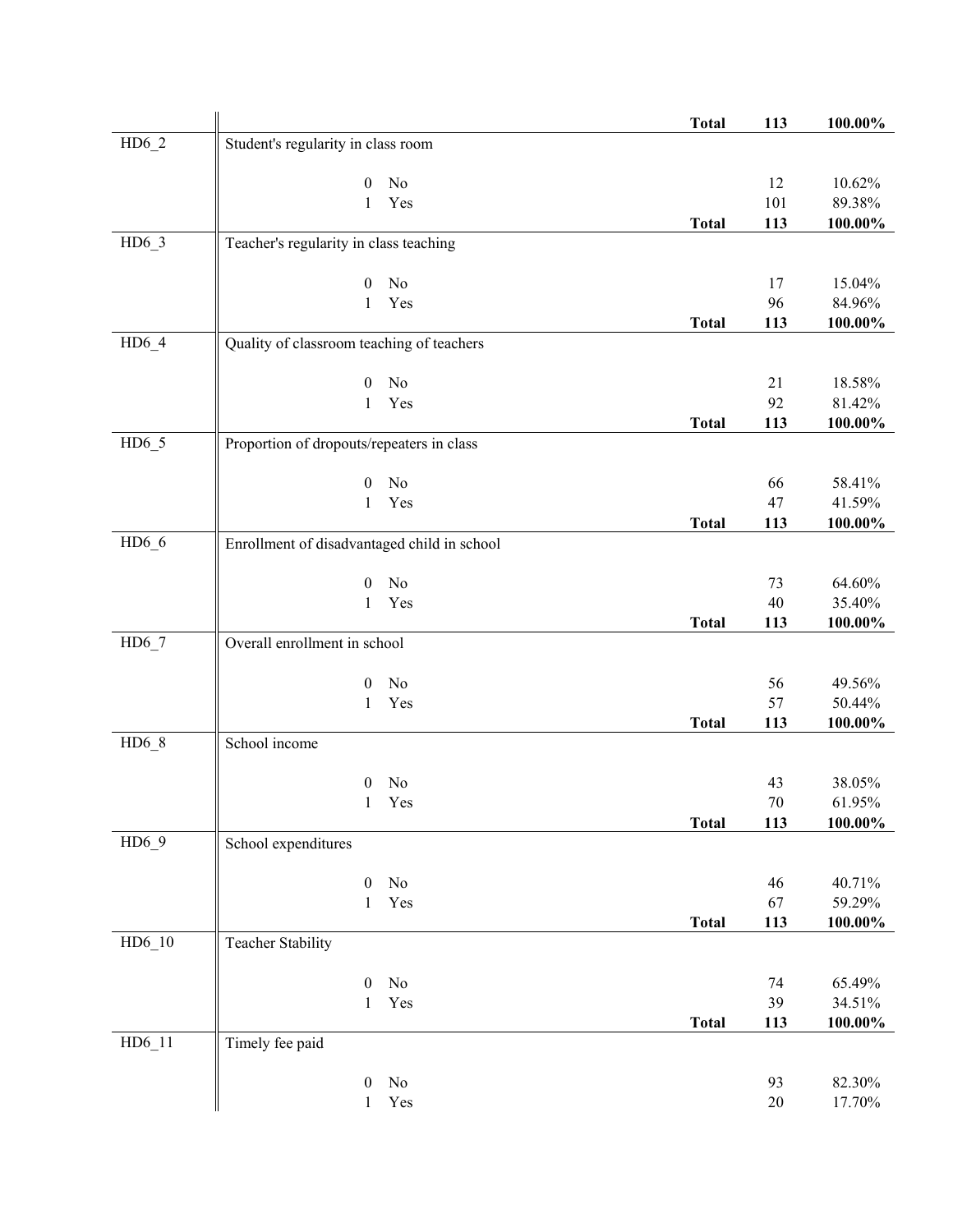|                  | <b>Total</b><br>113                                                                                                              | 100.00% |
|------------------|----------------------------------------------------------------------------------------------------------------------------------|---------|
| HD6_97           | Others                                                                                                                           |         |
|                  | 97<br>No<br>$\theta$                                                                                                             | 85.84%  |
|                  | Yes<br>16<br>1                                                                                                                   | 14.16%  |
|                  | 113<br><b>Total</b>                                                                                                              | 100.00% |
| HD6_97_1         | Others (Specify)<br>Removed from public dataset                                                                                  |         |
| HD7              | Is there a parent teacher association (PTA) formed in this school?<br>Removed from public dataset                                |         |
| HD8              | Is the PTA duly formed?<br>Removed from public dataset                                                                           |         |
| H <sub>D</sub> 9 | How many times did the PTA meet in school year 2075?<br>Look at the minute book and note it down.<br>Removed from public dataset |         |
| HD10             | Do you have a system of guardian's general meeting?<br>Removed from public dataset                                               |         |
| HD11             | How many times did it meet in the last year from 1 Baisakh to Chaitra 30,2075?<br>Removed from public dataset                    |         |
|                  | What is generally discussed in guardian's general meeting?                                                                       |         |
|                  | Multiple responses possible. Do not read the possible answers. Please mark and give number for 3 main<br>options in the box.     |         |
| $HD12_1$         | Construction issues<br>Removed from public dataset                                                                               |         |
| $HD12_1a$        | Construction issues (Priority number)<br>Removed from public dataset                                                             |         |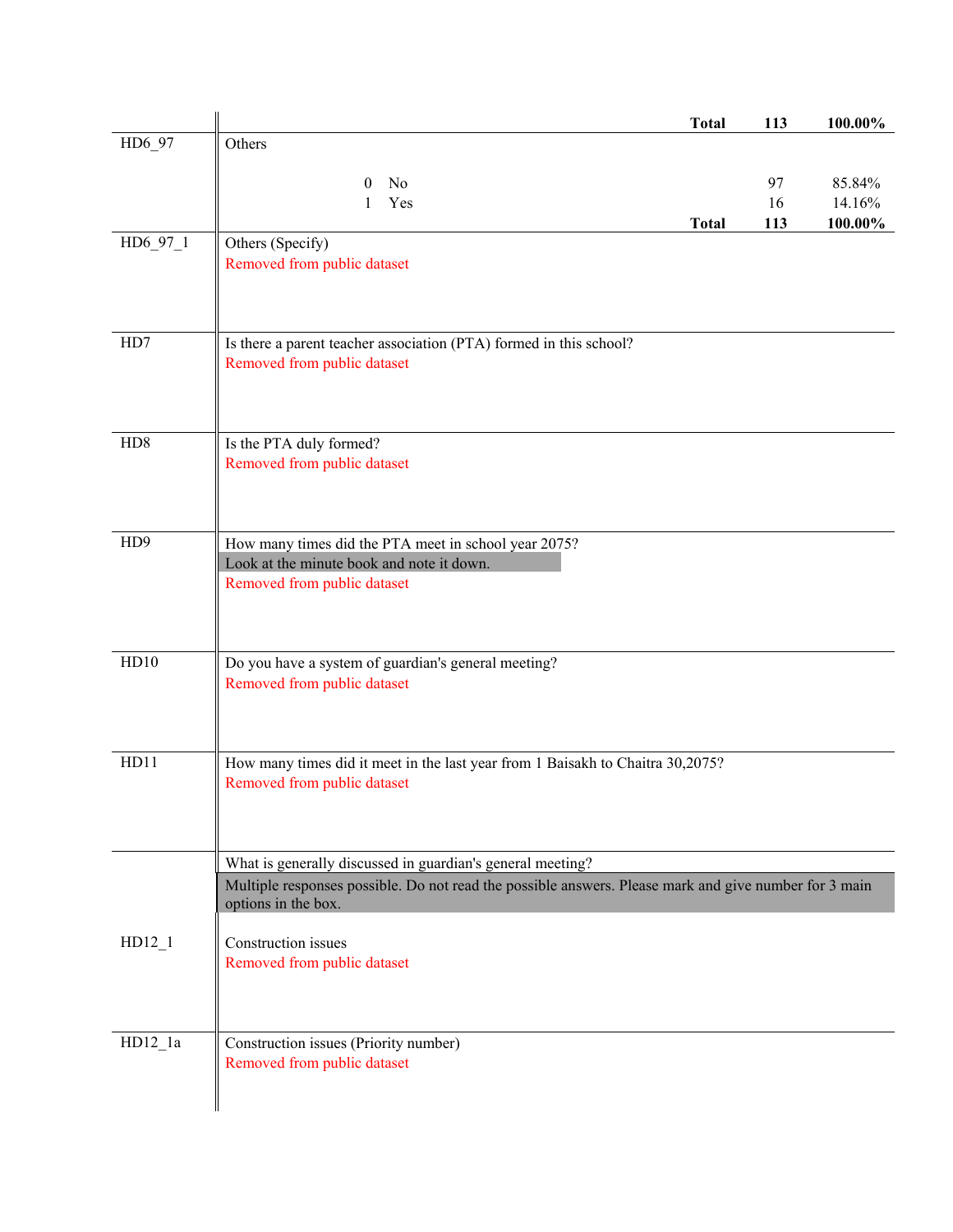| $HD12_2$  | Enrollment issues<br>Removed from public dataset                               |
|-----------|--------------------------------------------------------------------------------|
| $HD12_2a$ | Enrollment issues (Priority number)<br>Removed from public dataset             |
| $HD12_3$  | Regularity of students<br>Removed from public dataset                          |
| $HD12_3a$ | Regularity of students (Priority number)<br>Removed from public dataset        |
| $HD12_4$  | Regularity of teachers<br>Removed from public dataset                          |
| HD12_4a   | Regularity of teachers (Priority number)<br>Removed from public dataset        |
| $HD12_5$  | Financial situation of school<br>Removed from public dataset                   |
| $HD12_5a$ | Financial situation of school (Priority number)<br>Removed from public dataset |
| $HD12_6$  | Resource mobilization<br>Removed from public dataset                           |
| HD12_6a   | Resource mobilization (Priority number)<br>Removed from public dataset         |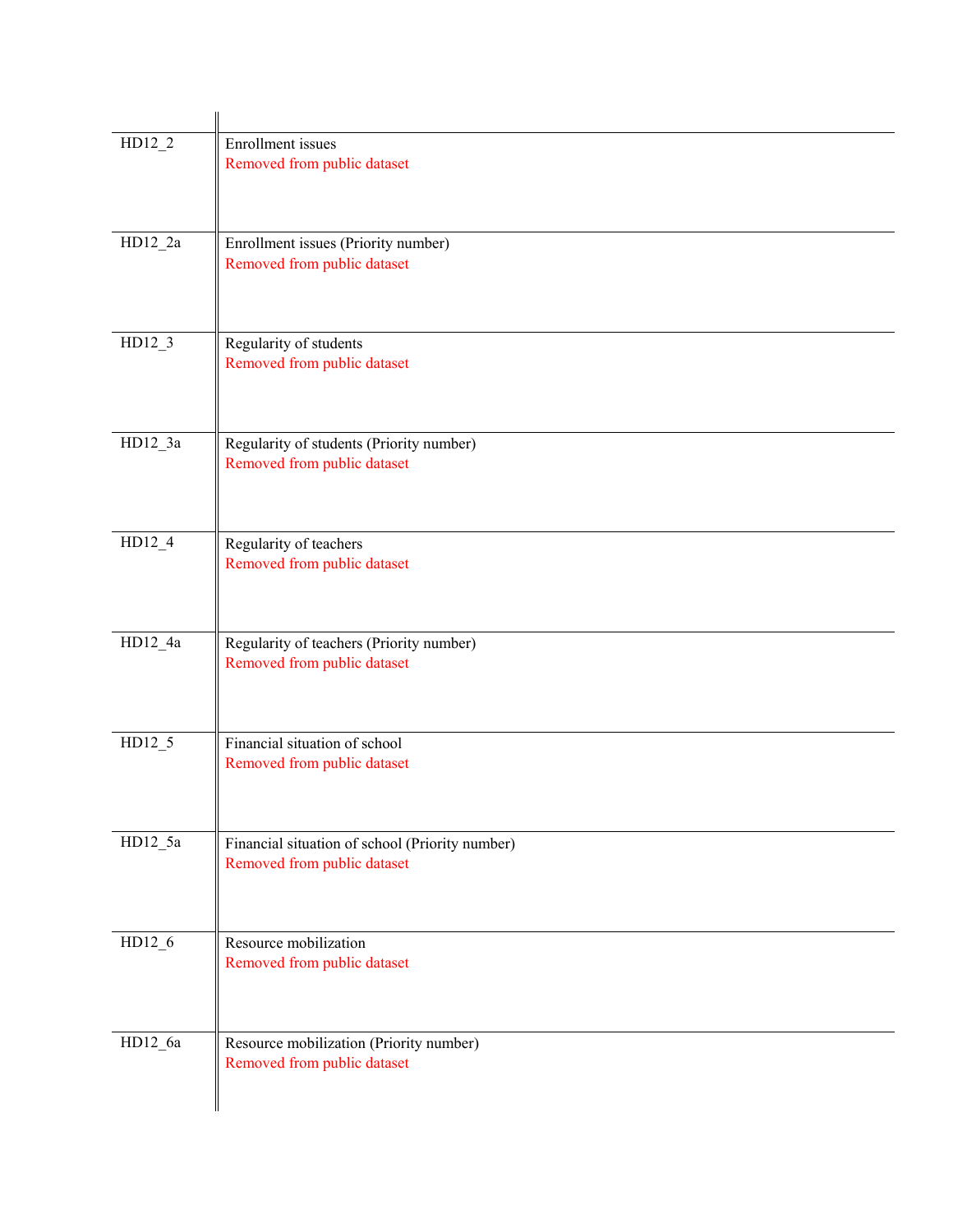| $HD12_7$   | School improvement plan<br>Removed from public dataset                   |
|------------|--------------------------------------------------------------------------|
| $HD12_7a$  | School improvement plan (Priority number)<br>Removed from public dataset |
| $HD12_8$   | Scholarship program<br>Removed from public dataset                       |
| $HD12_8a$  | Scholarship program (Priority number)<br>Removed from public dataset     |
| $HD12_9$   | Curriculum<br>Removed from public dataset                                |
| HD12_9a    | Curriculum (Priority number)<br>Removed from public dataset              |
| $HD12_10$  | <b>Educational Quality</b><br>Removed from public dataset                |
| HD12_10a   | Educational Quality (Priority number)<br>Removed from public dataset     |
| $HD12_11$  | Student Achievement<br>Removed from public dataset                       |
| $HD12_11a$ | Student Achievement (Priority number)<br>Removed from public dataset     |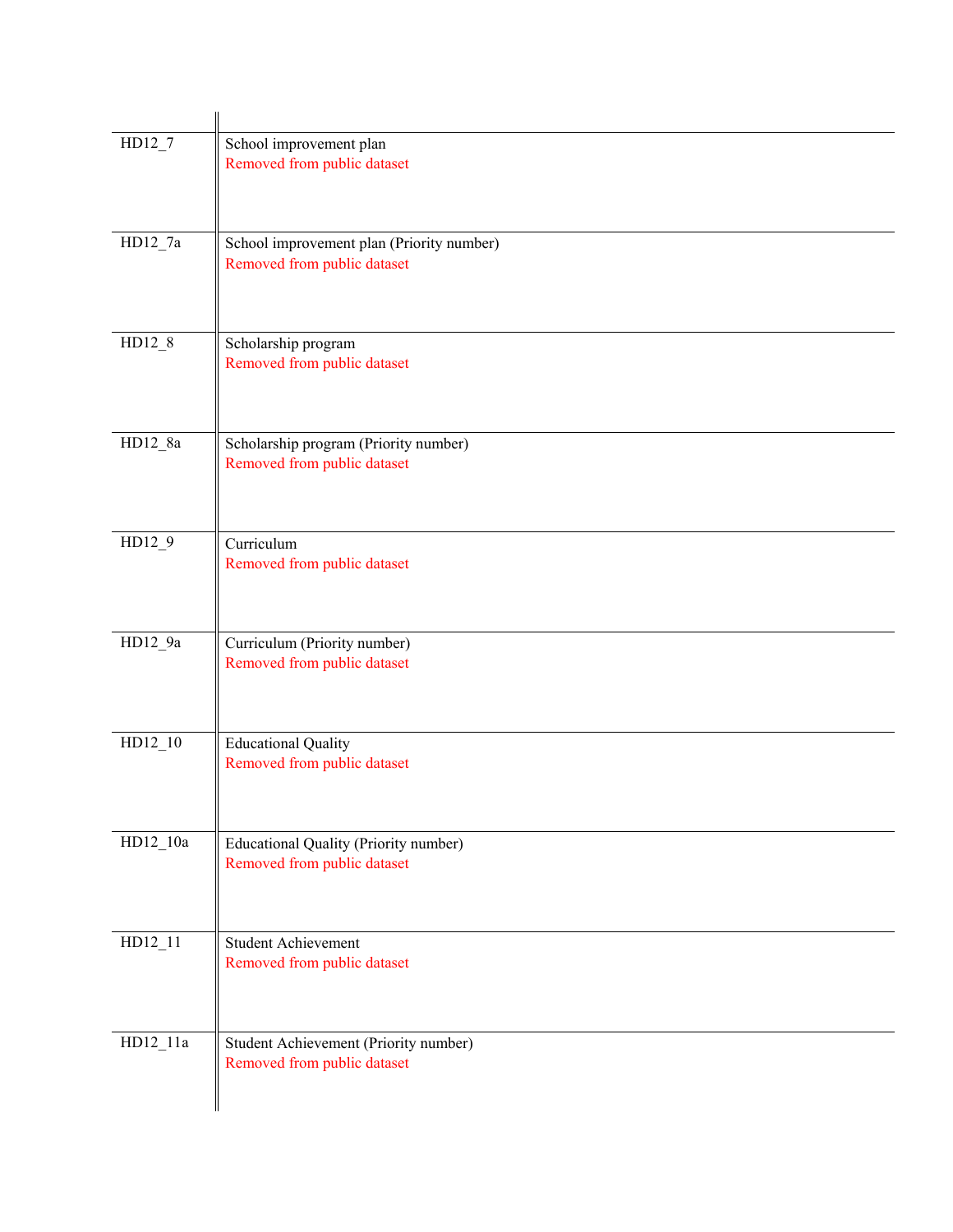| $HD12_12$  | Role of Parents<br>Removed from public dataset                           |
|------------|--------------------------------------------------------------------------|
| HD12_12a   | Role of Parents (Priority number)<br>Removed from public dataset         |
| HD12_13    | Role of Students<br>Removed from public dataset                          |
| HD12_13a   | Role of Students (Priority number)<br>Removed from public dataset        |
| HD12_14    | Role of School<br>Removed from public dataset                            |
| HD12_14a   | Role of School (Priority number)<br>Removed from public dataset          |
| HD12_15    | Role of Teachers<br>Removed from public dataset                          |
| $HD12_15a$ | Role of Teachers (Priority number)<br>Removed from public dataset        |
| $HD12_16$  | <b>Transportation Facility</b><br>Removed from public dataset            |
| HD12_16a   | Transportation Facility (Priority number)<br>Removed from public dataset |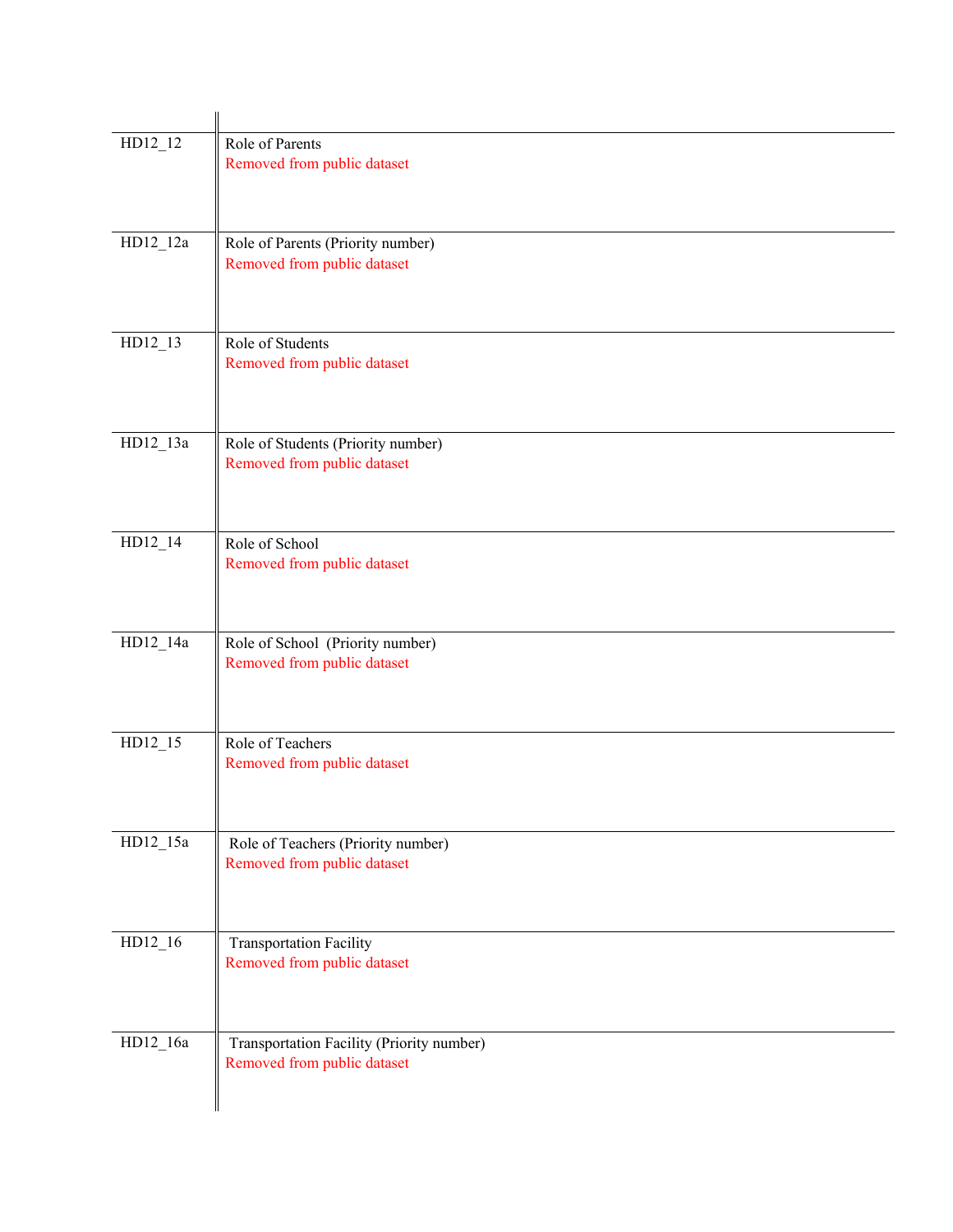| HD12_17    | Tuition/Coaching/Extra class                   |                                                                                                     |              |                  |                  |
|------------|------------------------------------------------|-----------------------------------------------------------------------------------------------------|--------------|------------------|------------------|
|            | Removed from public dataset                    |                                                                                                     |              |                  |                  |
|            |                                                |                                                                                                     |              |                  |                  |
|            |                                                |                                                                                                     |              |                  |                  |
|            |                                                |                                                                                                     |              |                  |                  |
| HD12_17a   | Tuition/Coaching/Extra class (Priority number) |                                                                                                     |              |                  |                  |
|            | Removed from public dataset                    |                                                                                                     |              |                  |                  |
|            |                                                |                                                                                                     |              |                  |                  |
|            |                                                |                                                                                                     |              |                  |                  |
|            |                                                |                                                                                                     |              |                  |                  |
| HD12_97    | Other                                          |                                                                                                     |              |                  |                  |
|            | Removed from public dataset                    |                                                                                                     |              |                  |                  |
|            |                                                |                                                                                                     |              |                  |                  |
|            |                                                |                                                                                                     |              |                  |                  |
| HD12_97_1  | Others (specify)                               |                                                                                                     |              |                  |                  |
|            | Removed from public dataset                    |                                                                                                     |              |                  |                  |
|            |                                                |                                                                                                     |              |                  |                  |
|            |                                                |                                                                                                     |              |                  |                  |
|            |                                                |                                                                                                     |              |                  |                  |
| HD12_97_1a | Other (Priority number)                        |                                                                                                     |              |                  |                  |
|            | Removed from public dataset                    |                                                                                                     |              |                  |                  |
|            |                                                |                                                                                                     |              |                  |                  |
|            |                                                |                                                                                                     |              |                  |                  |
| HD12_97_2  | Others (specify)                               |                                                                                                     |              |                  |                  |
|            | Removed from public dataset                    |                                                                                                     |              |                  |                  |
|            |                                                |                                                                                                     |              |                  |                  |
|            |                                                |                                                                                                     |              |                  |                  |
|            |                                                |                                                                                                     |              |                  |                  |
| HD12_97_2a | Other (Priority number)                        |                                                                                                     |              |                  |                  |
|            | Removed from public dataset                    |                                                                                                     |              |                  |                  |
|            |                                                |                                                                                                     |              |                  |                  |
|            |                                                |                                                                                                     |              |                  |                  |
|            |                                                |                                                                                                     |              |                  |                  |
|            | strongly agree.                                | Now I am going to read some statements. Please tell me if you strongly disagree, disagree, agree or |              |                  |                  |
|            |                                                |                                                                                                     |              |                  |                  |
| HD13       |                                                | How strongly do you agree or disagree with this statement: "The School Management Committee         |              |                  |                  |
|            |                                                | provides the principal with adequate autonomy for making important decisions regarding school       |              |                  |                  |
|            |                                                | operation?" Do you strongly disagree, disagree, agree, or strongly agree?                           |              |                  |                  |
|            |                                                |                                                                                                     |              |                  |                  |
|            | 1                                              | <b>Strongly Disagree</b>                                                                            |              | $\overline{2}$   | 1.77%            |
|            | 2                                              | Disagree                                                                                            |              | 16               | 14.16%           |
|            | 3<br>4                                         | Agree                                                                                               |              | 83<br>12         | 73.45%<br>10.62% |
|            | 98                                             | <b>Strongly Agree</b><br>Don't know                                                                 |              | $\boldsymbol{0}$ | $0.00\%$         |
|            | 99                                             | Refused                                                                                             |              | $\boldsymbol{0}$ | $0.00\%$         |
|            |                                                |                                                                                                     | <b>Total</b> | 113              | 100.00%          |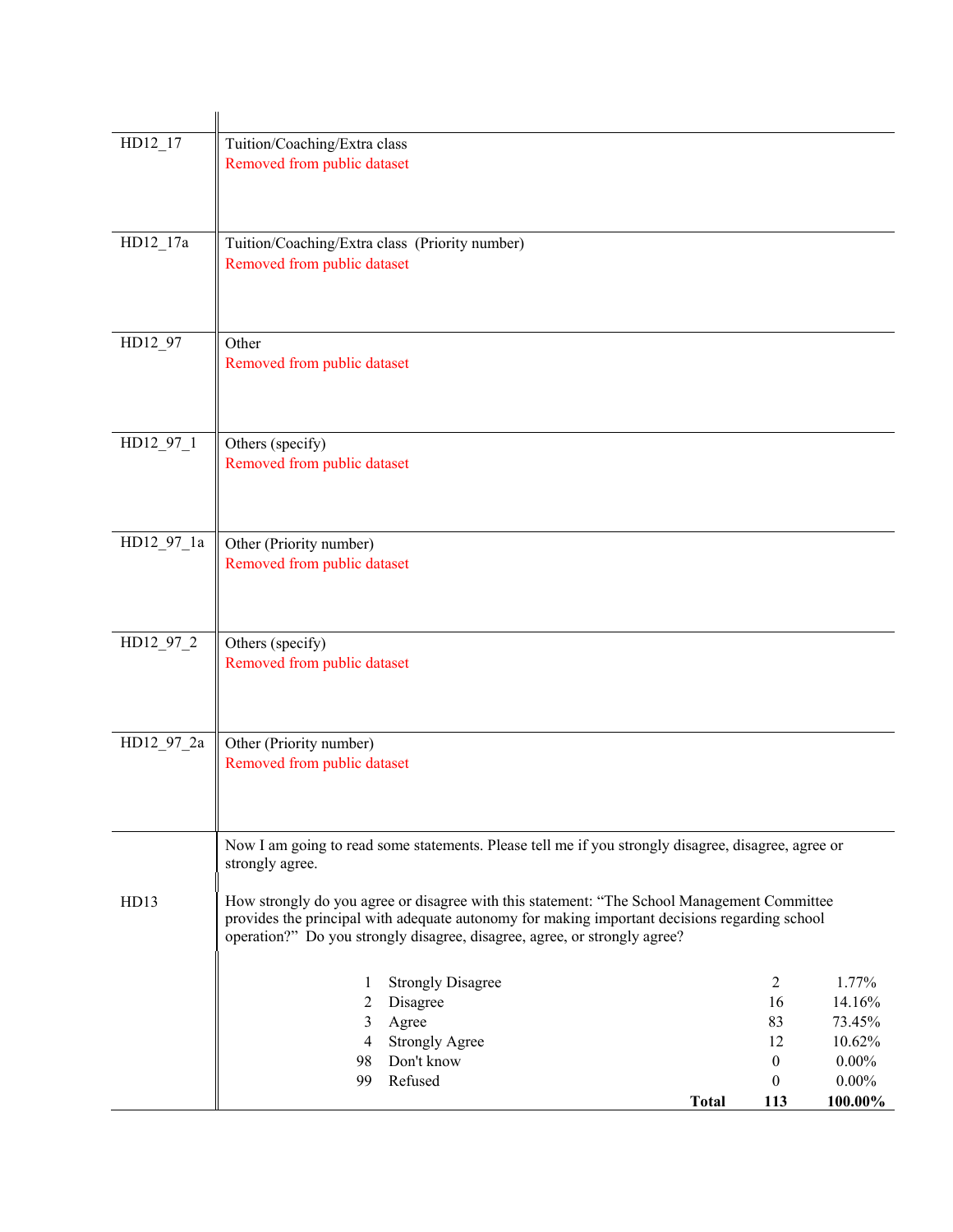| HD14 | principal."                                   | How strongly do you agree or disagree with this statement: "The School Management Committee tries to<br>control directly too many decisions about the operation of the school that should be made instead by the |              |                |          |
|------|-----------------------------------------------|------------------------------------------------------------------------------------------------------------------------------------------------------------------------------------------------------------------|--------------|----------------|----------|
|      | 1                                             | <b>Strongly Disagree</b>                                                                                                                                                                                         |              | 10             | 8.85%    |
|      | 2                                             | Disagree                                                                                                                                                                                                         |              | 71             | 62.83%   |
|      | 3                                             | Agree                                                                                                                                                                                                            |              | 31             | 27.43%   |
|      | 4                                             | <b>Strongly Agree</b>                                                                                                                                                                                            |              | 1              | 0.88%    |
|      | 98                                            | Don't know                                                                                                                                                                                                       |              | 0              | $0.00\%$ |
|      | 99                                            | Refused                                                                                                                                                                                                          |              | 0              | $0.00\%$ |
|      |                                               |                                                                                                                                                                                                                  | <b>Total</b> | 113            | 100.00%  |
| HD15 |                                               | How strongly do you agree or disagree with this statement: "The local municipality provides the principal                                                                                                        |              |                |          |
|      |                                               | with adequate autonomy for making important decisions regarding school operation?" Do you strongly                                                                                                               |              |                |          |
|      | disagree, disagree, agree, or strongly agree? |                                                                                                                                                                                                                  |              |                |          |
|      |                                               |                                                                                                                                                                                                                  |              |                |          |
|      | 1                                             | <b>Strongly Disagree</b>                                                                                                                                                                                         |              | $\mathbf{0}$   | $0.00\%$ |
|      | 2                                             | Disagree                                                                                                                                                                                                         |              | 35             | 30.97%   |
|      | 3                                             | Agree                                                                                                                                                                                                            |              | 71             | 62.83%   |
|      | 4                                             | <b>Strongly Agree</b>                                                                                                                                                                                            |              | 7              | 6.19%    |
|      | 98                                            | Don't know                                                                                                                                                                                                       |              | $\theta$       | $0.00\%$ |
|      | 99                                            | Refused                                                                                                                                                                                                          |              | 0              | $0.00\%$ |
|      |                                               |                                                                                                                                                                                                                  | <b>Total</b> | 113            | 100.00%  |
| HD16 |                                               | How strongly do you agree or disagree with this statement: "The local municipality tries to control                                                                                                              |              |                |          |
|      |                                               | directly too many decisions about the operation of the school that should be made instead by the school                                                                                                          |              |                |          |
|      |                                               | itself." Do you strongly disagree, disagree, agree, or strongly agree?                                                                                                                                           |              |                |          |
|      |                                               |                                                                                                                                                                                                                  |              |                |          |
|      | 1                                             | <b>Strongly Disagree</b>                                                                                                                                                                                         |              | 3              | 2.65%    |
|      | 2                                             | Disagree                                                                                                                                                                                                         |              | 75             | 66.37%   |
|      | 3                                             | Agree                                                                                                                                                                                                            |              | 35             | 30.97%   |
|      | 4                                             | <b>Strongly Agree</b>                                                                                                                                                                                            |              | $\overline{0}$ | $0.00\%$ |
|      | 98                                            | Don't know                                                                                                                                                                                                       |              | $\overline{0}$ | $0.00\%$ |
|      | 99                                            | Refused                                                                                                                                                                                                          |              | 0              | $0.00\%$ |
|      |                                               |                                                                                                                                                                                                                  | <b>Total</b> | 113            | 100.00%  |

# **Section E: Enforcement: Compliance monitoring, recordkeeping**

|                 |                                                                                                                           | Let's talk about enforcement, compliance monitoring, and recordkeeping. |              |          |          |
|-----------------|---------------------------------------------------------------------------------------------------------------------------|-------------------------------------------------------------------------|--------------|----------|----------|
| HE <sub>1</sub> | To your knowledge, how many times did the following officials visit/supervise this school during the<br>2075 school year? |                                                                         |              |          |          |
|                 | Mayor or deputy Mayor of metropolitan city                                                                                |                                                                         |              |          |          |
|                 | 0                                                                                                                         | Never                                                                   |              | 89       | 78.76%   |
|                 | $1-5$                                                                                                                     | Times                                                                   |              | 24       | 21.24%   |
|                 | 98                                                                                                                        | Don't know                                                              |              | $\Omega$ | $0.00\%$ |
|                 | 99                                                                                                                        | Refused                                                                 |              | $\theta$ | $0.00\%$ |
|                 |                                                                                                                           |                                                                         | <b>Total</b> | 113      | 100.00%  |
| H <sub>E2</sub> | Ward chairperson                                                                                                          |                                                                         |              |          |          |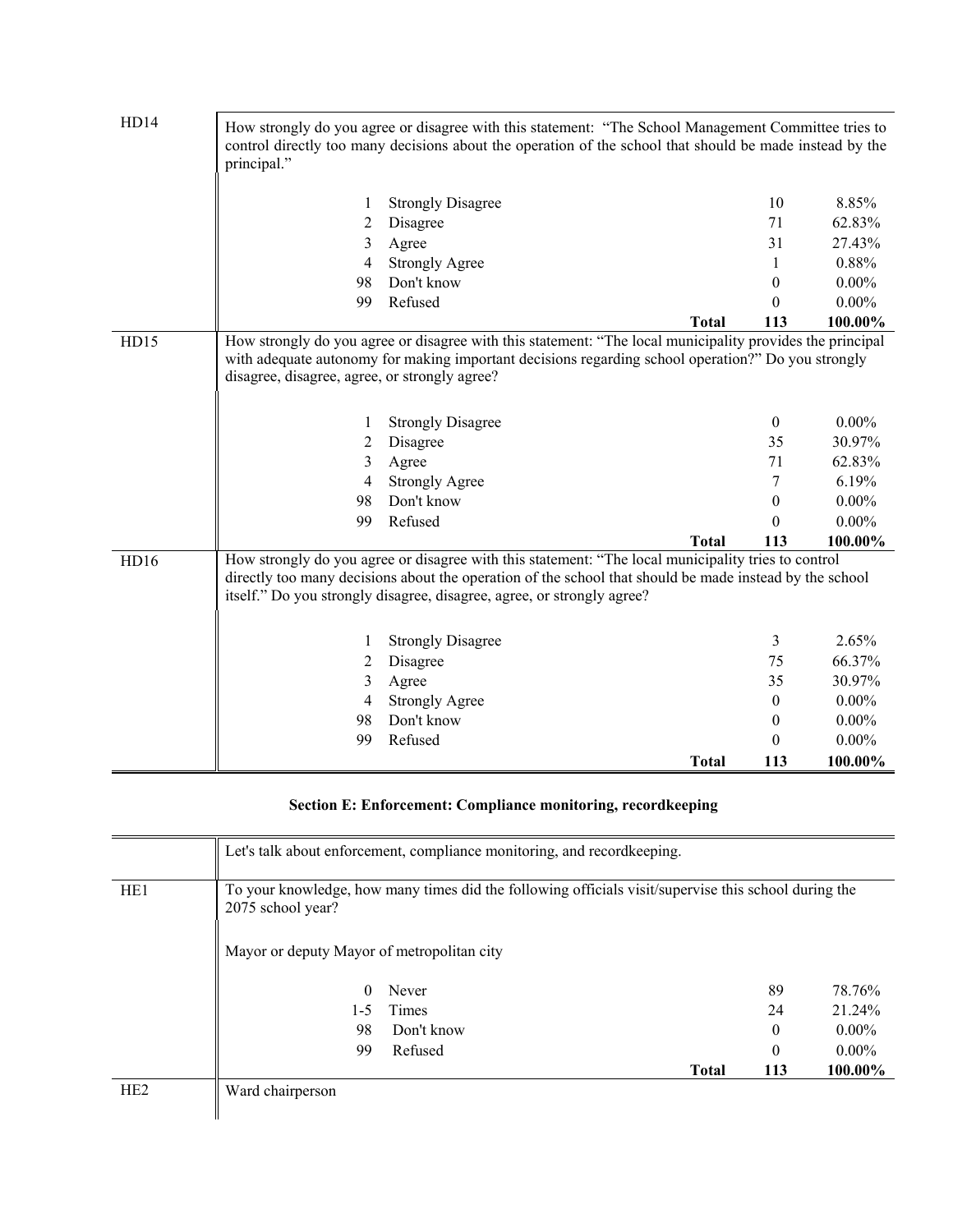|                 | $\boldsymbol{0}$                                  | Never                                                                                          |              | 23               | 20.35%               |
|-----------------|---------------------------------------------------|------------------------------------------------------------------------------------------------|--------------|------------------|----------------------|
|                 | $1 - 30$                                          | Times                                                                                          |              | 90               | 79.65%               |
|                 | 98                                                | Don't know                                                                                     |              | $\boldsymbol{0}$ | $0.00\%$             |
|                 | 99                                                | Refused                                                                                        |              | $\mathbf{0}$     | $0.00\%$             |
|                 |                                                   |                                                                                                | <b>Total</b> | 113              | 100.00%              |
| HE3             | Ward member                                       |                                                                                                |              |                  |                      |
|                 |                                                   |                                                                                                |              |                  |                      |
|                 | $\boldsymbol{0}$                                  | Never                                                                                          |              | 37               | 32.74%               |
|                 | $1-25$                                            | Times                                                                                          |              | 76               | 67.26%               |
|                 | 98                                                | Don't know                                                                                     |              | 0                | $0.00\%$             |
|                 | 99                                                | Refused                                                                                        |              | $\theta$         | $0.00\%$             |
|                 |                                                   |                                                                                                |              | 113              | 100.00%              |
| HE4             |                                                   | Officials of the Department of Education or Education Development & Human Resource Development |              |                  |                      |
|                 | Center                                            |                                                                                                |              |                  |                      |
|                 |                                                   |                                                                                                |              |                  |                      |
|                 | $\boldsymbol{0}$                                  | Never                                                                                          |              | 65               | 57.52%               |
|                 | $1 - 10$                                          | Times                                                                                          |              | 48               | 42.48%               |
|                 | 98                                                | Don't know                                                                                     |              | $\boldsymbol{0}$ | $0.00\%$             |
|                 | 99                                                | Refused                                                                                        |              | $\boldsymbol{0}$ | $0.00\%$             |
|                 |                                                   |                                                                                                | <b>Total</b> | 113              | 100.00%              |
| HE5             | Officials from the Regional Education Directorate |                                                                                                |              |                  |                      |
|                 |                                                   |                                                                                                |              |                  |                      |
|                 | $\boldsymbol{0}$                                  | Never<br>Times                                                                                 |              | 94               | 83.19%               |
|                 | $1 - 5$<br>98                                     | Don't know                                                                                     |              | 19               | 16.81%               |
|                 | 99                                                | Refused                                                                                        |              | 0<br>$\theta$    | $0.00\%$<br>$0.00\%$ |
|                 |                                                   |                                                                                                | <b>Total</b> | 113              | 100.00%              |
| HE <sub>6</sub> |                                                   | Education office or Education Development and Coordination Unit                                |              |                  |                      |
|                 |                                                   |                                                                                                |              |                  |                      |
|                 | $\boldsymbol{0}$                                  | Never                                                                                          |              | 40               | 35.40%               |
|                 | $1 - 8$                                           | Times                                                                                          |              | 73               | 64.60%               |
|                 | 98                                                | Don't know                                                                                     |              | $\boldsymbol{0}$ | $0.00\%$             |
|                 | 99                                                | Refused                                                                                        |              | $\boldsymbol{0}$ | $0.00\%$             |
|                 |                                                   |                                                                                                | <b>Total</b> | 113              | 100.00%              |
| HE7             | Municipality Education Section Office             |                                                                                                |              |                  |                      |
|                 |                                                   |                                                                                                |              |                  |                      |
|                 | $\theta$                                          | Never                                                                                          |              | 21               | 18.58%               |
|                 | $1 - 8$                                           | Times                                                                                          |              | 92               | 81.42%               |
|                 | 98                                                | Don't know                                                                                     |              | $\boldsymbol{0}$ | $0.00\%$             |
|                 | 99                                                | Refused                                                                                        |              | $\boldsymbol{0}$ | $0.00\%$             |
|                 |                                                   |                                                                                                | <b>Total</b> | 113              | 100.00%              |
| HE <sub>8</sub> | School inspectors                                 |                                                                                                |              |                  |                      |
|                 |                                                   |                                                                                                |              |                  |                      |
|                 | $\boldsymbol{0}$                                  | Never                                                                                          |              | 21               | 18.58%               |
|                 | $1 - 10$                                          | Times                                                                                          |              | 92               | 81.42%               |
|                 | 98                                                | Don't know                                                                                     |              | $\boldsymbol{0}$ | $0.00\%$             |
|                 | 99                                                | Refused                                                                                        |              | $\boldsymbol{0}$ | $0.00\%$             |
|                 |                                                   |                                                                                                | <b>Total</b> | 113              | 100.00%              |
| HE9             | Resource person                                   |                                                                                                |              |                  |                      |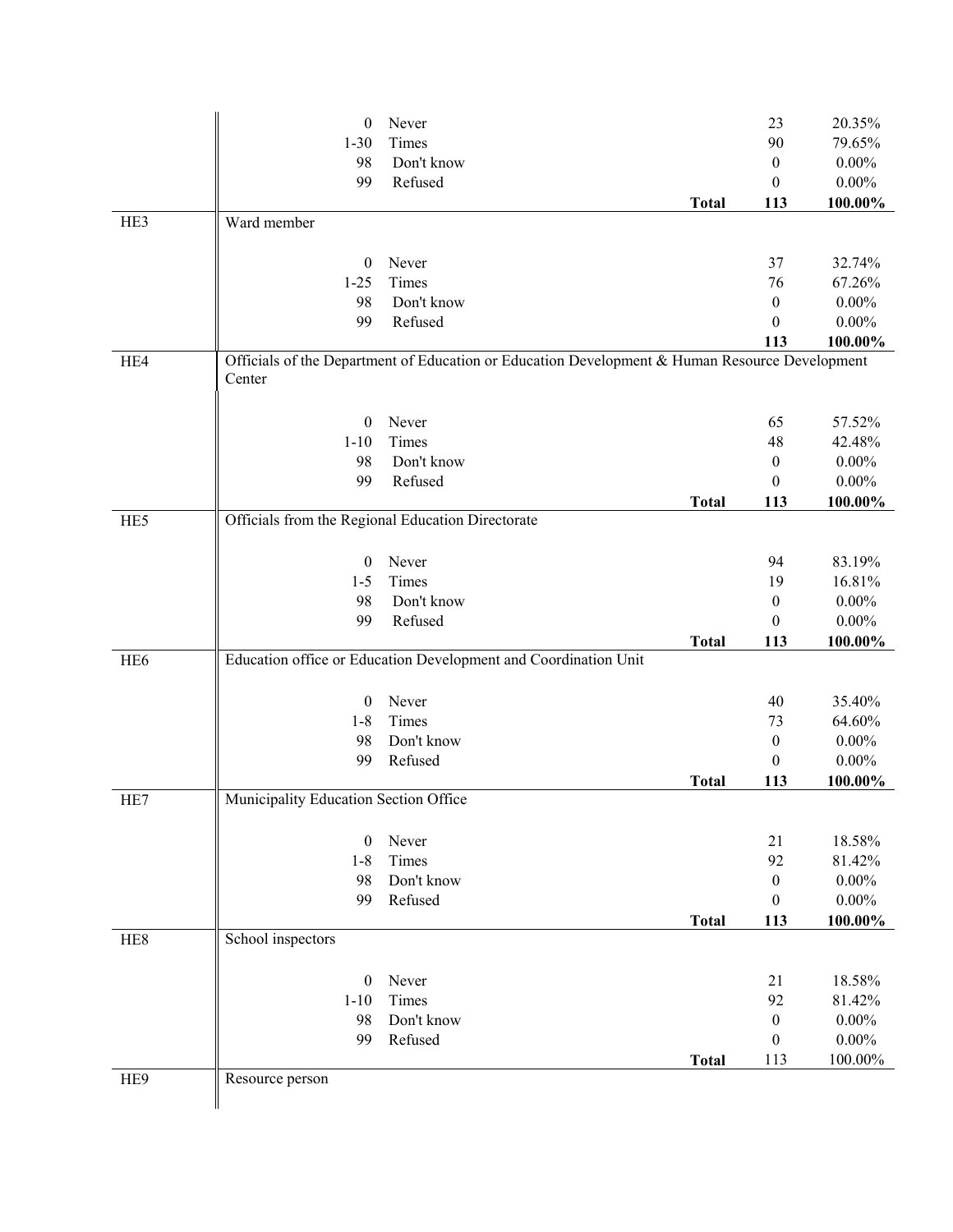|           | $\boldsymbol{0}$                         | Never                                                                                                   |              | 50               | 44.25%           |
|-----------|------------------------------------------|---------------------------------------------------------------------------------------------------------|--------------|------------------|------------------|
|           | $1 - 10$                                 | Times                                                                                                   |              | 63               | 55.75%           |
|           | 98                                       | Don't know                                                                                              |              | $\boldsymbol{0}$ | $0.00\%$         |
|           | 99                                       | Refused                                                                                                 |              | $\boldsymbol{0}$ | $0.00\%$         |
|           |                                          |                                                                                                         | <b>Total</b> | 113              | 100.00%          |
| HE10      |                                          | Others; besides those mentioned above (please specify)                                                  |              |                  |                  |
|           | Removed from public dataset              |                                                                                                         |              |                  |                  |
|           |                                          |                                                                                                         |              |                  |                  |
|           |                                          |                                                                                                         |              |                  |                  |
|           |                                          |                                                                                                         |              |                  |                  |
| HE10a     | Number of their Visit/Supervision        |                                                                                                         |              |                  |                  |
|           | Removed from public dataset              |                                                                                                         |              |                  |                  |
|           |                                          |                                                                                                         |              |                  |                  |
|           |                                          |                                                                                                         |              |                  |                  |
| HE11      |                                          | Have any of the officials who visited your school during the 2075 school year observed any classes that |              |                  |                  |
|           | your school's teachers taught?           |                                                                                                         |              |                  |                  |
|           |                                          |                                                                                                         |              |                  |                  |
|           | $\boldsymbol{0}$                         | Go to HE13<br>No                                                                                        |              | 41               | 36.28%           |
|           | 1                                        | Yes                                                                                                     |              | 72               | 63.72%           |
|           | 98                                       | Don't know                                                                                              |              | $\boldsymbol{0}$ | $0.00\%$         |
|           | 99                                       | Refused                                                                                                 |              | $\mathbf{0}$     | $0.00\%$         |
|           |                                          |                                                                                                         | <b>Total</b> | 113              | 100.00%          |
|           | If yes, who observed the classrooms?     |                                                                                                         |              |                  |                  |
| $HE12_1$  | School inspector                         |                                                                                                         |              |                  |                  |
|           |                                          |                                                                                                         |              |                  |                  |
|           | $-1$                                     | Inappropriate                                                                                           |              | 41               | 36.28%           |
|           | $\boldsymbol{0}$                         | No                                                                                                      |              | 28               | 24.78%           |
|           | 1                                        | Yes                                                                                                     |              | 44               | 38.94%           |
|           |                                          |                                                                                                         | <b>Total</b> | 113              | 100.00%          |
| $HE12_1a$ | Number of their class observation        |                                                                                                         |              |                  |                  |
|           |                                          |                                                                                                         |              |                  |                  |
|           | $-1$                                     | Inappropriate                                                                                           |              | 69               | 61.06%           |
|           | $1 - 7$                                  | Times                                                                                                   |              | 44               | 38.94%           |
|           |                                          |                                                                                                         | <b>Total</b> | 113              | 100.00%          |
| $HE12_2$  | Resource person                          |                                                                                                         |              |                  |                  |
|           |                                          |                                                                                                         |              |                  |                  |
|           | $-1$<br>$\boldsymbol{0}$                 | Inappropriate                                                                                           |              | 41               | 36.28%           |
|           | $\mathbf{1}$                             | No<br>Yes                                                                                               |              | 47<br>25         | 41.59%<br>22.12% |
|           |                                          |                                                                                                         | <b>Total</b> | 113              | 100.00%          |
| HE12_2a   | Number of their class observation        |                                                                                                         |              |                  |                  |
|           | $-1$                                     | Inappropriate                                                                                           |              | 88               | 77.88%           |
|           | $1-6$                                    | Times                                                                                                   |              | 25               | 22.12%           |
|           |                                          |                                                                                                         | <b>Total</b> | 113              | 100.00%          |
| $HE12_3$  | Municipal Education Administration Staff |                                                                                                         |              |                  |                  |
|           |                                          |                                                                                                         |              |                  |                  |
|           | $-1$                                     | Inappropriate                                                                                           |              | 41               | 36.28%           |
|           | $\boldsymbol{0}$                         | $\rm No$                                                                                                |              | 60               | 53.10%           |
|           | $\mathbf{1}$                             | Yes                                                                                                     |              | 12               | 10.62%           |
|           |                                          |                                                                                                         |              |                  |                  |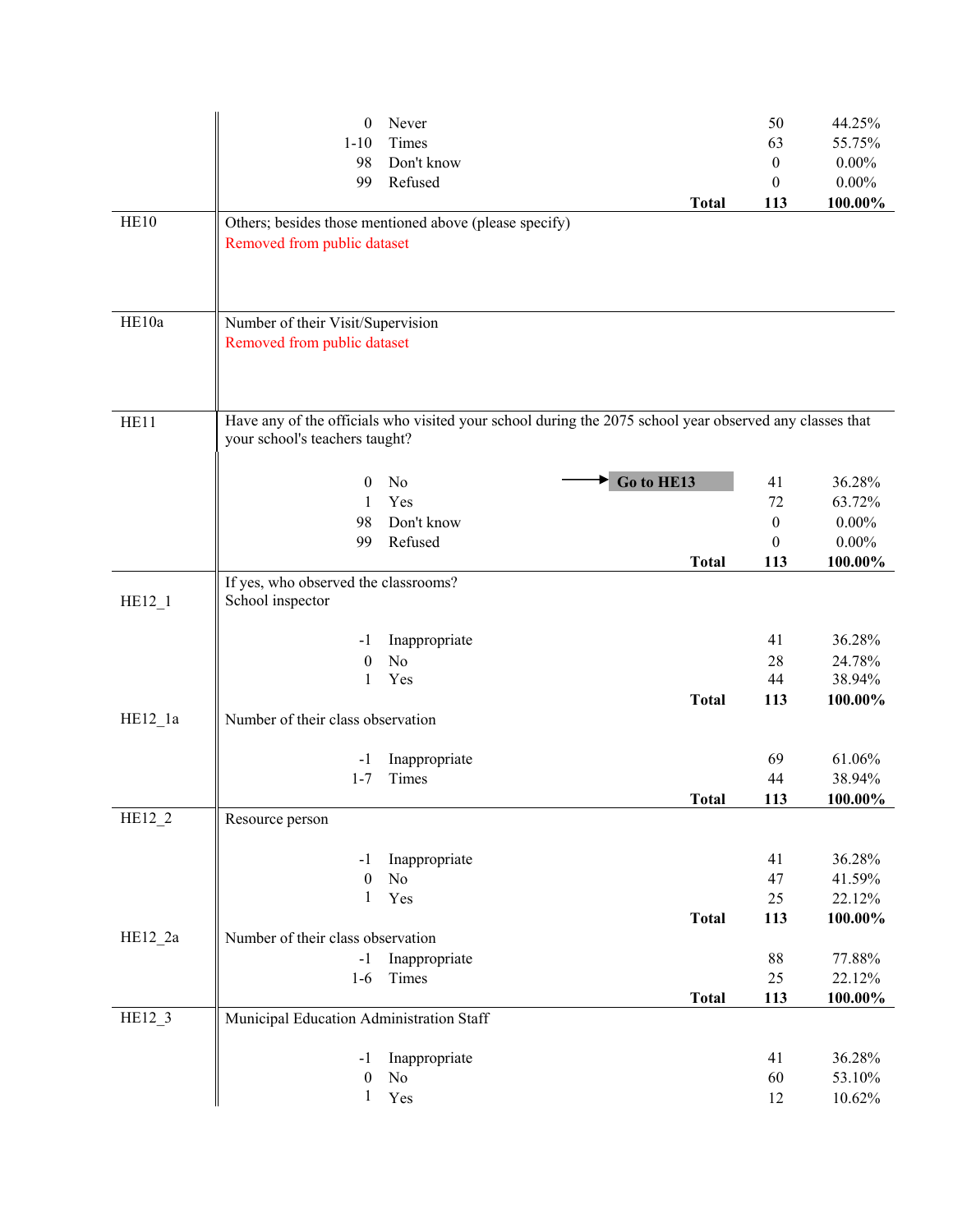|           |                                                                                 | <b>Total</b> | 113            | 100.00%         |
|-----------|---------------------------------------------------------------------------------|--------------|----------------|-----------------|
| $HE12_3a$ | Number of their class observation                                               |              |                |                 |
|           |                                                                                 |              |                |                 |
|           | Inappropriate<br>$-1$                                                           |              | 101            | 89.38%          |
|           | $1-2$<br>Times                                                                  |              | 12             | 10.62%          |
|           |                                                                                 | <b>Total</b> | 113            | 100.00%         |
| HE12_4    | Directorate of Regional Education                                               |              |                |                 |
|           | $-1$                                                                            |              | 41             | 36.28%          |
|           | Inappropriate<br>$\boldsymbol{0}$<br>$\rm No$                                   |              | 68             | 60.18%          |
|           | Yes<br>$\mathbf{1}$                                                             |              | $\overline{4}$ | 3.54%           |
|           |                                                                                 | <b>Total</b> | 113            | 100.00%         |
| HE12_4a   | Number of their class observation                                               |              |                |                 |
|           |                                                                                 |              |                |                 |
|           | Inappropriate<br>$-1$                                                           |              | 109            | 96.46%          |
|           | $1 - 3$<br>Time                                                                 |              | 4              | 3.54%           |
|           |                                                                                 | <b>Total</b> | 113            | 100.00%         |
| HE12_5    | Education office or Education Development and Coordination Unit                 |              |                |                 |
|           |                                                                                 |              |                |                 |
|           | Inappropriate<br>-1                                                             |              | 41             | 36.28%          |
|           | $\boldsymbol{0}$<br>No<br>$\mathbf{1}$<br>Yes                                   |              | 67<br>5        | 59.29%<br>4.42% |
|           |                                                                                 | <b>Total</b> | 113            | 100.00%         |
| $HE12_5a$ | Number of their class observation                                               |              |                |                 |
|           |                                                                                 |              |                |                 |
|           | Inappropriate<br>$-1$                                                           |              | 108            | 95.58%          |
|           | Time<br>1                                                                       |              | 5              | 4.42%           |
|           |                                                                                 | <b>Total</b> | 113            | 100.00%         |
| HE12_6    | Officials from Private & Boarding School's Organization Nepal (PABSON)- Chitwan |              |                |                 |
|           | Removed from public dataset                                                     |              |                |                 |
|           |                                                                                 |              |                |                 |
|           |                                                                                 |              |                |                 |
| HE12_6a   | Number of their class observation                                               |              |                |                 |
|           | Removed from public dataset                                                     |              |                |                 |
|           |                                                                                 |              |                |                 |
|           |                                                                                 |              |                |                 |
|           |                                                                                 |              |                |                 |
| $HE12_7$  | Parent Teacher Association                                                      |              |                |                 |
|           | Removed from public dataset                                                     |              |                |                 |
|           |                                                                                 |              |                |                 |
|           |                                                                                 |              |                |                 |
|           |                                                                                 |              |                |                 |
| HE12 7a   | Number of their class observation                                               |              |                |                 |
|           | Removed from public dataset                                                     |              |                |                 |
|           |                                                                                 |              |                |                 |
|           |                                                                                 |              |                |                 |
| HE12 8    | Ward chairperson                                                                |              |                |                 |
|           |                                                                                 |              |                |                 |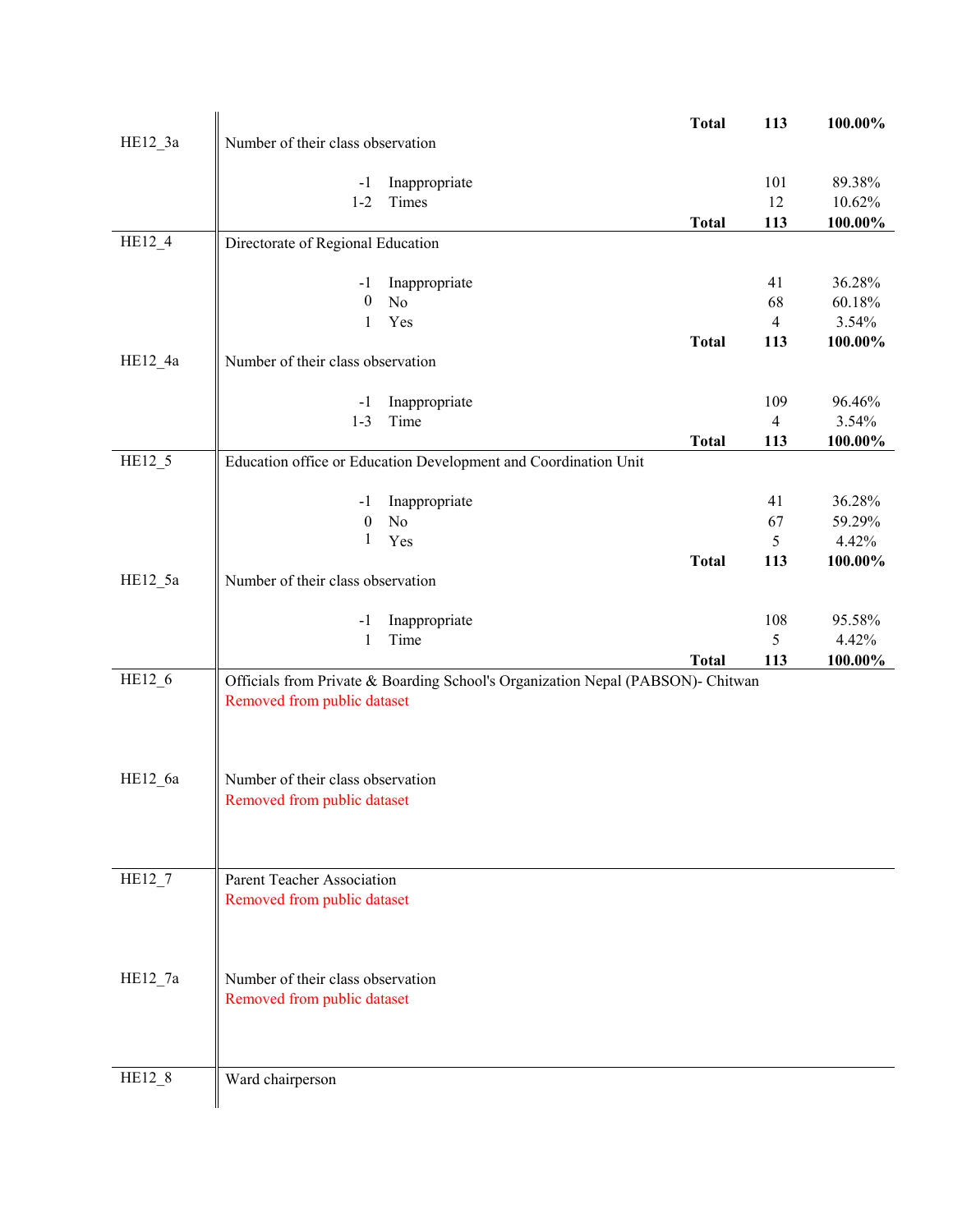| No<br>$\theta$<br>67<br>59.29%<br>1<br>Yes<br>5<br>4.42%<br>113<br><b>Total</b><br>$HE12_8a$<br>Number of their class observation<br>108<br>95.58%<br>Inappropriate<br>-1<br>Time<br>5<br>$1-4$<br>4.42%<br>113<br><b>Total</b><br>HE12_9<br>Member of the Province Government<br>Removed from public dataset | -1 | Inappropriate | 41               | 36.28%   |
|---------------------------------------------------------------------------------------------------------------------------------------------------------------------------------------------------------------------------------------------------------------------------------------------------------------|----|---------------|------------------|----------|
|                                                                                                                                                                                                                                                                                                               |    |               |                  |          |
|                                                                                                                                                                                                                                                                                                               |    |               |                  |          |
|                                                                                                                                                                                                                                                                                                               |    |               |                  | 100.00%  |
|                                                                                                                                                                                                                                                                                                               |    |               |                  |          |
|                                                                                                                                                                                                                                                                                                               |    |               |                  |          |
|                                                                                                                                                                                                                                                                                                               |    |               |                  |          |
|                                                                                                                                                                                                                                                                                                               |    |               |                  |          |
|                                                                                                                                                                                                                                                                                                               |    |               |                  | 100.00%  |
|                                                                                                                                                                                                                                                                                                               |    |               |                  |          |
|                                                                                                                                                                                                                                                                                                               |    |               |                  |          |
|                                                                                                                                                                                                                                                                                                               |    |               |                  |          |
|                                                                                                                                                                                                                                                                                                               |    |               |                  |          |
|                                                                                                                                                                                                                                                                                                               |    |               |                  |          |
|                                                                                                                                                                                                                                                                                                               |    |               |                  |          |
| HE12_9a<br>Number of their class observation                                                                                                                                                                                                                                                                  |    |               |                  |          |
| Removed from public dataset                                                                                                                                                                                                                                                                                   |    |               |                  |          |
|                                                                                                                                                                                                                                                                                                               |    |               |                  |          |
|                                                                                                                                                                                                                                                                                                               |    |               |                  |          |
|                                                                                                                                                                                                                                                                                                               |    |               |                  |          |
| HE13<br>Did any of them who observed classes that your school's teachers taught give feedback to you and your                                                                                                                                                                                                 |    |               |                  |          |
| teachers during the 2075 school year?                                                                                                                                                                                                                                                                         |    |               |                  |          |
|                                                                                                                                                                                                                                                                                                               |    |               |                  |          |
| Go to HE15<br>No<br>35.40%<br>$\theta$<br>40                                                                                                                                                                                                                                                                  | 98 |               |                  |          |
| Yes<br>73<br>64.60%<br>1                                                                                                                                                                                                                                                                                      | 99 | Refused       | $\boldsymbol{0}$ | $0.00\%$ |
| Don't know<br>$\boldsymbol{0}$<br>$0.00\%$                                                                                                                                                                                                                                                                    |    |               |                  |          |
| <b>Total</b><br>113                                                                                                                                                                                                                                                                                           |    |               |                  | 100.00%  |
| HE14                                                                                                                                                                                                                                                                                                          |    |               |                  |          |
| How useful was this feedback that you received about your school during the 2075 school year? Would<br>you say a lot useful, somewhat useful, or not useful at all?                                                                                                                                           |    |               |                  |          |
|                                                                                                                                                                                                                                                                                                               |    |               |                  |          |
| 35.40%<br>40<br>Inappropriate<br>-1                                                                                                                                                                                                                                                                           |    |               |                  |          |
| A lot useful<br>28<br>24.78%<br>1                                                                                                                                                                                                                                                                             |    |               |                  |          |
| Somewhat useful<br>39.82%<br>2<br>45                                                                                                                                                                                                                                                                          |    |               |                  |          |
| Not useful at all<br>0<br>$0.00\%$<br>3                                                                                                                                                                                                                                                                       |    |               |                  |          |
| Don't know<br>$0.00\%$<br>98<br>0                                                                                                                                                                                                                                                                             |    |               |                  |          |
| Refused<br>$\boldsymbol{0}$<br>$0.00\%$<br>99                                                                                                                                                                                                                                                                 |    |               |                  |          |
| 113<br><b>Total</b>                                                                                                                                                                                                                                                                                           |    |               |                  | 100.00%  |
| Did any of those who observed your school demonstrate a model class in the last school year 2075?<br>HE15                                                                                                                                                                                                     |    |               |                  |          |
|                                                                                                                                                                                                                                                                                                               |    |               |                  |          |
|                                                                                                                                                                                                                                                                                                               |    |               |                  |          |
| No<br>108<br>95.58%<br>$\bf{0}$                                                                                                                                                                                                                                                                               |    |               |                  |          |
| 5<br>Yes<br>4.42%<br>1                                                                                                                                                                                                                                                                                        |    |               |                  |          |
| Don't know<br>98<br>$0.00\%$<br>0                                                                                                                                                                                                                                                                             |    |               |                  |          |
| Refused<br>$\theta$<br>$0.00\%$<br>99                                                                                                                                                                                                                                                                         |    |               |                  |          |
| <b>Total</b><br>113                                                                                                                                                                                                                                                                                           |    |               |                  | 100.00%  |
| How many times did you observe a classroom when a teacher was teaching during the 2075 school year?<br>HE16                                                                                                                                                                                                   |    |               |                  |          |
| Recoded in public dataset                                                                                                                                                                                                                                                                                     |    |               |                  |          |
| 10 classrooms observed or less<br>10.62%<br>12<br>10                                                                                                                                                                                                                                                          |    |               |                  |          |
|                                                                                                                                                                                                                                                                                                               |    |               |                  |          |
|                                                                                                                                                                                                                                                                                                               |    |               |                  |          |
|                                                                                                                                                                                                                                                                                                               |    |               |                  |          |
|                                                                                                                                                                                                                                                                                                               |    |               |                  |          |
|                                                                                                                                                                                                                                                                                                               |    |               |                  |          |
|                                                                                                                                                                                                                                                                                                               |    |               |                  |          |
|                                                                                                                                                                                                                                                                                                               |    |               |                  |          |
|                                                                                                                                                                                                                                                                                                               |    |               |                  |          |
|                                                                                                                                                                                                                                                                                                               |    |               |                  |          |
|                                                                                                                                                                                                                                                                                                               |    |               |                  |          |
|                                                                                                                                                                                                                                                                                                               |    |               |                  |          |
|                                                                                                                                                                                                                                                                                                               |    |               |                  |          |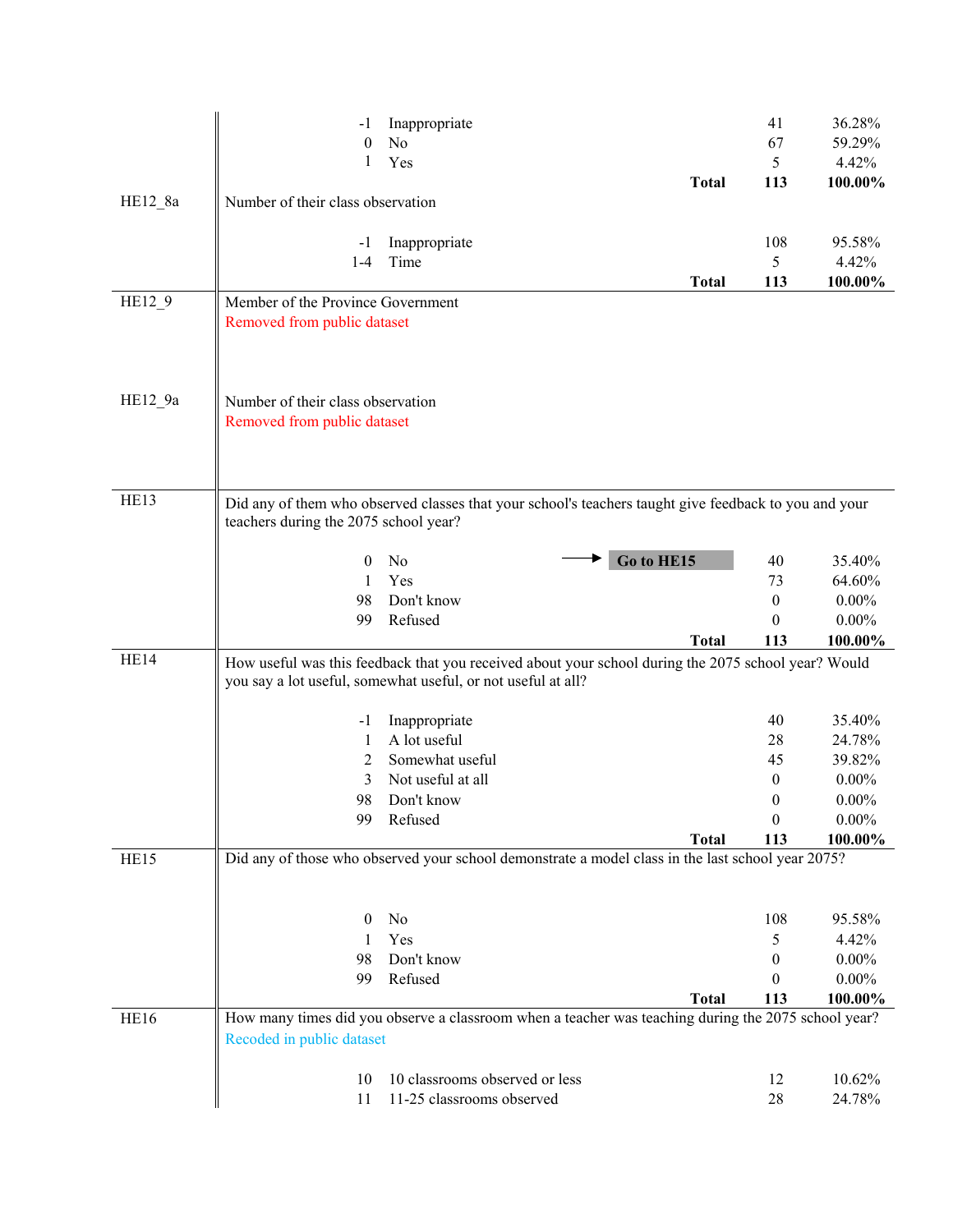|                  | 26                                        | 26 classrooms observed or more                                                                                                                                                                                              |              | 36               | 31.86%   |
|------------------|-------------------------------------------|-----------------------------------------------------------------------------------------------------------------------------------------------------------------------------------------------------------------------------|--------------|------------------|----------|
|                  | 98                                        | Don't know                                                                                                                                                                                                                  |              | $\boldsymbol{0}$ | $0.00\%$ |
|                  | 99                                        | Refused                                                                                                                                                                                                                     |              | 0                | $0.00\%$ |
|                  |                                           |                                                                                                                                                                                                                             | <b>Total</b> | 113              | 100.00%  |
| HE17             |                                           | Did you demonstrate a model class for any of your teachers in your school in the 2075 school year?                                                                                                                          |              |                  |          |
|                  |                                           |                                                                                                                                                                                                                             |              |                  |          |
|                  | $\boldsymbol{0}$                          | No                                                                                                                                                                                                                          |              | 54               | 47.79%   |
|                  | 1                                         | Yes                                                                                                                                                                                                                         |              | 59               | 52.21%   |
|                  | 98                                        | Don't know                                                                                                                                                                                                                  |              | $\boldsymbol{0}$ | $0.00\%$ |
|                  | 99                                        | Refused                                                                                                                                                                                                                     |              | 0                | $0.00\%$ |
|                  |                                           |                                                                                                                                                                                                                             | <b>Total</b> | 113              | 100.00%  |
| HE18             |                                           | Did you give informal feedback to teachers for teaching improvement during the 2075 school year? If yes,                                                                                                                    |              |                  |          |
|                  | how many times?                           |                                                                                                                                                                                                                             |              |                  |          |
|                  |                                           |                                                                                                                                                                                                                             |              |                  |          |
|                  | $\bf{0}$                                  | Never                                                                                                                                                                                                                       |              | 8                | 7.08%    |
|                  | $1 - 150$                                 | Times                                                                                                                                                                                                                       |              | 105              | 92.92%   |
|                  | 98                                        | Don't know                                                                                                                                                                                                                  |              | 0                | $0.00\%$ |
|                  | 99                                        | Refused                                                                                                                                                                                                                     |              | 0                | $0.00\%$ |
|                  |                                           |                                                                                                                                                                                                                             | <b>Total</b> | 113              | 100.00%  |
| <b>HE19</b>      |                                           | Did you give formal feedback to teachers for teaching improvement during the 2075 school year? If yes,                                                                                                                      |              |                  |          |
|                  | how many times?                           |                                                                                                                                                                                                                             |              |                  |          |
|                  |                                           |                                                                                                                                                                                                                             |              |                  |          |
|                  | $\bf{0}$                                  | Never                                                                                                                                                                                                                       |              | 76               | 67.26%   |
|                  | $1 - 14$                                  | Times                                                                                                                                                                                                                       |              | 37               | 32.74%   |
|                  | 98                                        | Don't know                                                                                                                                                                                                                  |              | 0                | $0.00\%$ |
|                  | 99                                        | Refused                                                                                                                                                                                                                     |              | $\theta$         | $0.00\%$ |
|                  |                                           |                                                                                                                                                                                                                             | <b>Total</b> | 113              | 100.00%  |
| HE <sub>20</sub> |                                           |                                                                                                                                                                                                                             |              |                  |          |
|                  | many times?                               | Did you meet with a teacher for school activities and challenges during school year 2075? If yes, how                                                                                                                       |              |                  |          |
|                  | $\bf{0}$                                  | Never                                                                                                                                                                                                                       |              | 5                | 4.42%    |
|                  | $1-40$                                    | Times                                                                                                                                                                                                                       |              | 108              | 95.58%   |
|                  | 98                                        | Don't know                                                                                                                                                                                                                  |              | 0                | $0.00\%$ |
|                  | 99                                        | Refused                                                                                                                                                                                                                     |              | $\boldsymbol{0}$ | $0.00\%$ |
|                  |                                           |                                                                                                                                                                                                                             |              |                  |          |
|                  |                                           |                                                                                                                                                                                                                             | <b>Total</b> | 113              | 100.00%  |
| HE <sub>21</sub> | 2075 school year? If yes, how many times? | Did you meet with teachers to learn about a new teaching method or new academic materials during the                                                                                                                        |              |                  |          |
|                  | $\bf{0}$                                  | Never                                                                                                                                                                                                                       |              | 14               | 12.39%   |
|                  | $1 - 24$                                  | Times                                                                                                                                                                                                                       |              | 99               | 87.61%   |
|                  | 98                                        | Don't know                                                                                                                                                                                                                  |              | 0                | $0.00\%$ |
|                  | 99                                        | Refused                                                                                                                                                                                                                     |              | 0                | $0.00\%$ |
|                  |                                           |                                                                                                                                                                                                                             | <b>Total</b> | 113              | 100.00%  |
| HE <sub>22</sub> |                                           |                                                                                                                                                                                                                             |              |                  |          |
|                  | or no teachers?                           | While teaching in the classroom, what portion of your schools' teachers teach in the classroom with lesson<br>plans? Most of teachers, about three-quarters of teachers, about half of teachers, about quarter of teachers, |              |                  |          |
|                  |                                           |                                                                                                                                                                                                                             |              |                  |          |
|                  | $\theta$                                  | No teachers use lesson plan                                                                                                                                                                                                 |              | 3                | 2.65%    |
|                  | 1                                         | Most of teachers teach with lesson plan                                                                                                                                                                                     |              | 24               | 21.24%   |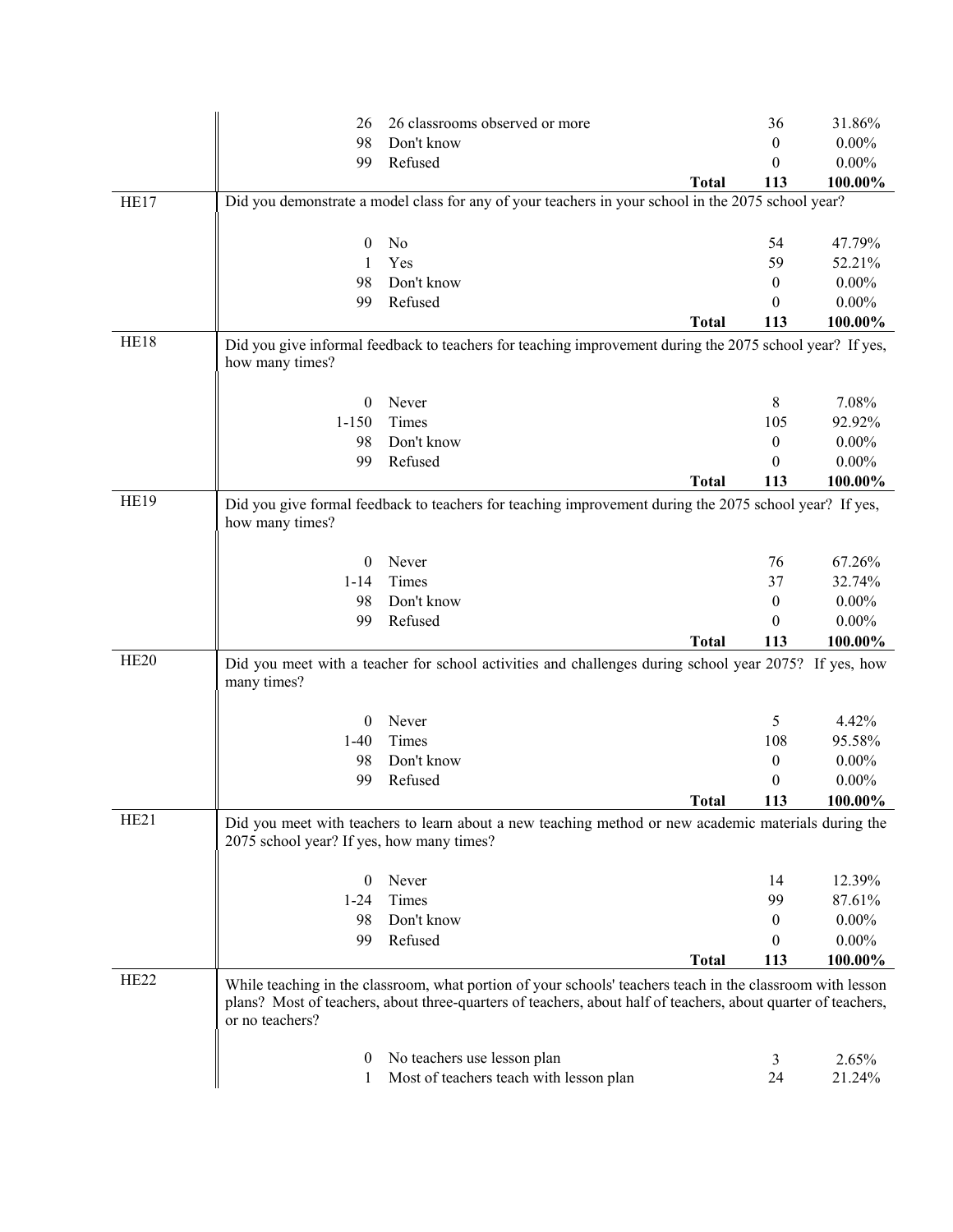|                  | 2                            | About three-quarters of teachers teach with lesson                                                                                                                                                                      | 26                  | 23.01%   |
|------------------|------------------------------|-------------------------------------------------------------------------------------------------------------------------------------------------------------------------------------------------------------------------|---------------------|----------|
|                  | 3                            | plan<br>About half of teachers teach with lesson plan                                                                                                                                                                   | 31                  | 27.43%   |
|                  | 4                            | About quarter of teachers teach with lesson plan                                                                                                                                                                        | 29                  | 25.66%   |
|                  | 98                           | Don't know                                                                                                                                                                                                              | $\mathbf{0}$        | $0.00\%$ |
|                  | 99                           | Refused                                                                                                                                                                                                                 | $\theta$            | $0.00\%$ |
|                  |                              |                                                                                                                                                                                                                         | <b>Total</b><br>113 | 100.00%  |
| HE <sub>23</sub> |                              |                                                                                                                                                                                                                         |                     |          |
|                  |                              | While teaching in the classroom, what portion of your schools' teachers use teaching materials (besides for<br>daily use)? Most of teachers, about three-quarters of teachers, about half of teachers, about quarter of |                     |          |
|                  | teachers, or no teachers?    |                                                                                                                                                                                                                         |                     |          |
|                  |                              |                                                                                                                                                                                                                         |                     |          |
|                  | $\theta$                     | No teachers use teaching materials                                                                                                                                                                                      | 1                   | 0.88%    |
|                  | 1                            | Most of teachers use teaching materials                                                                                                                                                                                 | 14                  | 12.39%   |
|                  | $\overline{c}$               | About three-quarters of teachers use teaching                                                                                                                                                                           |                     |          |
|                  |                              | materials                                                                                                                                                                                                               | 25                  | 22.12%   |
|                  | 3                            | About half of teachers use teaching materials                                                                                                                                                                           | 46                  | 40.71%   |
|                  | 4                            | About quarter of teachers use teaching materials                                                                                                                                                                        | 27                  | 23.89%   |
|                  | 98                           | Don't know                                                                                                                                                                                                              | $\theta$            | $0.00\%$ |
|                  | 99                           | Refused                                                                                                                                                                                                                 | $\theta$            | $0.00\%$ |
|                  |                              |                                                                                                                                                                                                                         | 113<br><b>Total</b> | 100.00%  |
| HE24             |                              | While teaching in the classroom, what portion of your schools' teachers use discussion and interactive                                                                                                                  |                     |          |
|                  |                              | teaching methods? Most of teachers, about three-quarters of teachers, about half of teachers, about quarter                                                                                                             |                     |          |
|                  | of teachers, or no teachers? |                                                                                                                                                                                                                         |                     |          |
|                  |                              |                                                                                                                                                                                                                         |                     |          |
|                  | $\bf{0}$                     | No teachers use discussion and interactive teaching                                                                                                                                                                     |                     |          |
|                  |                              | methods<br>Most of teachers use discussion and interactive                                                                                                                                                              | $\boldsymbol{0}$    | $0.00\%$ |
|                  | 1                            | teaching methods                                                                                                                                                                                                        | 30                  | 26.55%   |
|                  | 2                            | About three-quarters of teachers use discussion and                                                                                                                                                                     | 47                  | 41.59%   |
|                  |                              | interactive teaching methods                                                                                                                                                                                            |                     |          |
|                  | 3                            | About half of teachers use discussion and interactive                                                                                                                                                                   | 30                  | 26.55%   |
|                  |                              | teaching methods                                                                                                                                                                                                        |                     |          |
|                  | 4                            | About quarter of teachers use discussion and                                                                                                                                                                            | 6                   | 5.31%    |
|                  |                              | interactive teaching methods                                                                                                                                                                                            |                     |          |
|                  | 98                           | Don't know                                                                                                                                                                                                              | $\boldsymbol{0}$    | $0.00\%$ |
|                  |                              | 99 Refused                                                                                                                                                                                                              | $\boldsymbol{0}$    | $0.00\%$ |
|                  |                              |                                                                                                                                                                                                                         | 113<br><b>Total</b> | 100.00%  |
| HE <sub>25</sub> |                              | While teaching in the classroom, what portion of your schools' teachers use Information and                                                                                                                             |                     |          |
|                  |                              | Communications Technology (ICT) like computers, projectors, Internet materials, and mobile devices?                                                                                                                     |                     |          |
|                  |                              | Most of teachers, about three-quarters of teachers, about half of teachers, about quarter of teachers, or no                                                                                                            |                     |          |
|                  | teachers?                    |                                                                                                                                                                                                                         |                     |          |
|                  |                              |                                                                                                                                                                                                                         |                     |          |
|                  | $\theta$                     | No teachers use ICT                                                                                                                                                                                                     | 1                   | 0.88%    |
|                  | 1                            | Most of teachers use ICT                                                                                                                                                                                                | 7                   | 6.19%    |
|                  | 2                            | About three-quarters of teachers use ICT                                                                                                                                                                                | 23                  | 20.35%   |
|                  | 3                            | About half of teachers use ICT                                                                                                                                                                                          | 29                  | 25.66%   |
|                  | 4                            | About quarter of teachers use ICT                                                                                                                                                                                       | 53                  | 46.90%   |
|                  | 98                           | Don't know                                                                                                                                                                                                              | $\mathbf{0}$        | $0.00\%$ |
|                  | 99                           | Refused                                                                                                                                                                                                                 | $\theta$            | $0.00\%$ |
|                  |                              |                                                                                                                                                                                                                         | <b>Total</b><br>113 | 100.00%  |
| HE <sub>26</sub> |                              |                                                                                                                                                                                                                         |                     |          |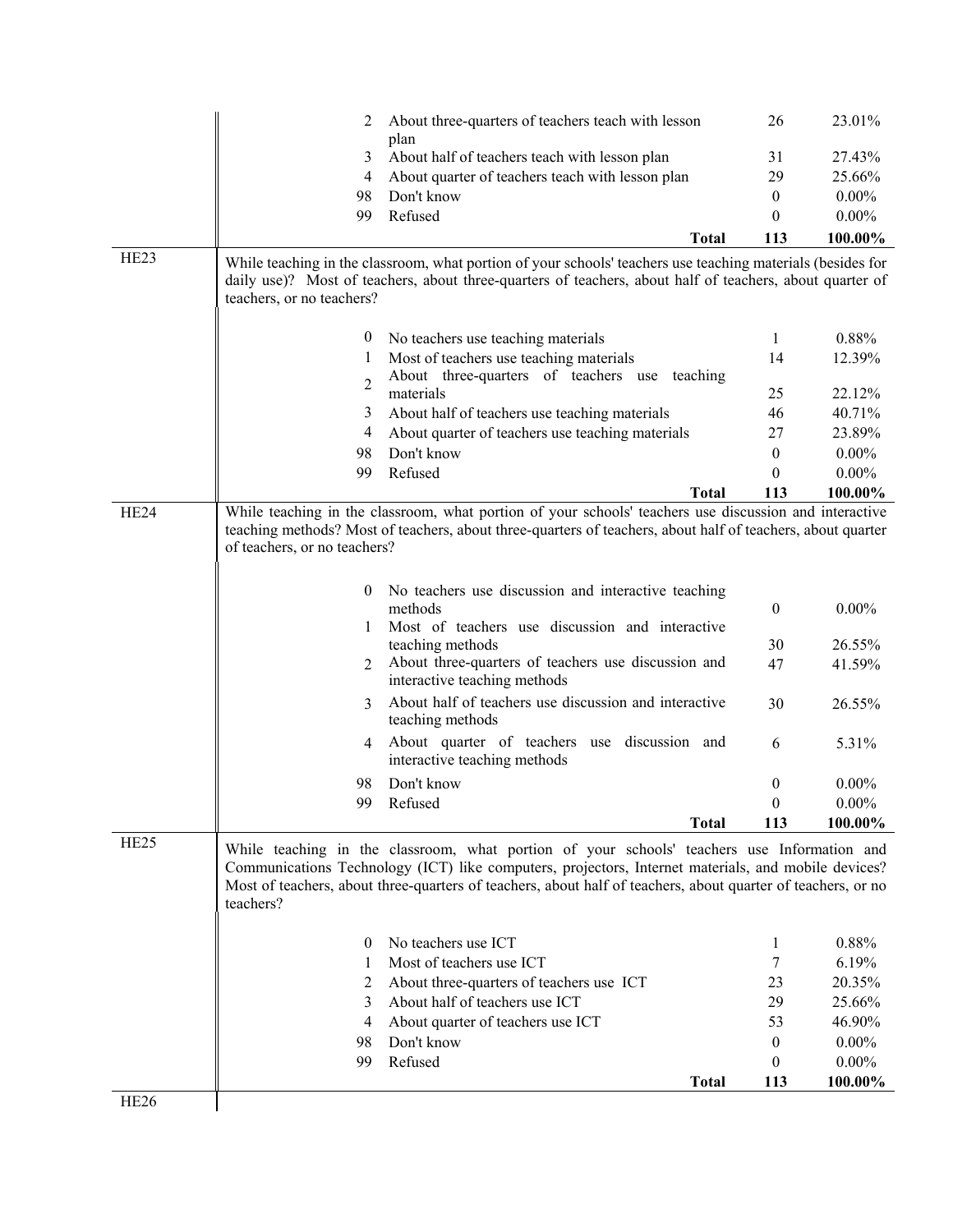|                  | teachers?                            | While teaching in the classroom, what portion of your schools' teachers use differentiated instruction? Most<br>of teachers, about three-quarters of teachers, about half of teachers, about quarter of teachers, or no                                                                                                                                                                         |                  |          |
|------------------|--------------------------------------|-------------------------------------------------------------------------------------------------------------------------------------------------------------------------------------------------------------------------------------------------------------------------------------------------------------------------------------------------------------------------------------------------|------------------|----------|
|                  | 0                                    | No teachers use differentiated instruction                                                                                                                                                                                                                                                                                                                                                      | 1                | 0.88%    |
|                  | 1                                    | Most of teachers use differentiated instruction                                                                                                                                                                                                                                                                                                                                                 | 21               | 18.58%   |
|                  | 2                                    | About three-quarters of teachers use differentiated                                                                                                                                                                                                                                                                                                                                             |                  |          |
|                  |                                      | instruction                                                                                                                                                                                                                                                                                                                                                                                     | 25               | 22.12%   |
|                  | 3                                    | About half of teachers use differentiated instruction                                                                                                                                                                                                                                                                                                                                           | 41               | 36.28%   |
|                  | 4                                    | About quarter of teachers use differentiated                                                                                                                                                                                                                                                                                                                                                    |                  |          |
|                  | 98                                   | instruction<br>Don't know                                                                                                                                                                                                                                                                                                                                                                       | 25               | 22.12%   |
|                  | 99                                   | Refused                                                                                                                                                                                                                                                                                                                                                                                         | $\boldsymbol{0}$ | $0.00\%$ |
|                  |                                      |                                                                                                                                                                                                                                                                                                                                                                                                 | 0                | $0.00\%$ |
| HE <sub>27</sub> |                                      | <b>Total</b>                                                                                                                                                                                                                                                                                                                                                                                    | 113              | 100.00%  |
|                  | quarter of teachers, or no teachers? | While teaching in the classroom, what portion of your school's teachers regularly assign homework, check<br>it, and give feedback? Most of teachers, about three-quarters of teachers, about half of teachers, about                                                                                                                                                                            |                  |          |
|                  | $\bf{0}$                             | No teachers regularly assign homework, check it, and<br>give feedback                                                                                                                                                                                                                                                                                                                           | $\boldsymbol{0}$ | $0.00\%$ |
|                  | 1                                    | Most of teachers regularly assign homework, check<br>it, and give feedback                                                                                                                                                                                                                                                                                                                      | 70               | 61.95%   |
|                  | 2                                    | About three-quarters of teachers regularly assign<br>homework, check it, and give feedback                                                                                                                                                                                                                                                                                                      | 30               | 26.55%   |
|                  | 3                                    | About half of teachers regularly assign homework,<br>check it, and give feedback                                                                                                                                                                                                                                                                                                                | 10               | 8.85%    |
|                  | 4                                    | About quarter of teachers regularly assign homework,<br>check it, and give feedback                                                                                                                                                                                                                                                                                                             | 3                | 2.65%    |
|                  | 98                                   | Don't know                                                                                                                                                                                                                                                                                                                                                                                      | 0                | $0.00\%$ |
|                  | 99                                   | Refused                                                                                                                                                                                                                                                                                                                                                                                         | $\theta$         | $0.00\%$ |
|                  |                                      | <b>Total</b>                                                                                                                                                                                                                                                                                                                                                                                    | 113              | 100.00%  |
| HE <sub>28</sub> | teachers, or no teachers?            | While teaching in the classroom, what portion of your schools' teachers use positive reinforcement on<br>teaching? Most of teachers, about three-quarters of teachers, about half of teachers, about quarter of                                                                                                                                                                                 |                  |          |
|                  |                                      | 0 No teachers use positive reinforcement                                                                                                                                                                                                                                                                                                                                                        | $\Omega$         | $0.00\%$ |
|                  |                                      | Most of teachers use positive reinforcement                                                                                                                                                                                                                                                                                                                                                     | 52               | 46.02%   |
|                  | 2                                    | About three-quarters of teachers use positive                                                                                                                                                                                                                                                                                                                                                   |                  |          |
|                  |                                      | reinforcement                                                                                                                                                                                                                                                                                                                                                                                   | 38               | 33.63%   |
|                  | 3                                    | About half of teachers use positive reinforcement                                                                                                                                                                                                                                                                                                                                               | 22               | 19.47%   |
|                  | 4                                    | About quarter of teachers use positive reinforcement                                                                                                                                                                                                                                                                                                                                            | 1                | 0.88%    |
|                  | 98                                   | Don't know                                                                                                                                                                                                                                                                                                                                                                                      | 0                | $0.00\%$ |
|                  | 99                                   | Refused                                                                                                                                                                                                                                                                                                                                                                                         | 0                | $0.00\%$ |
|                  |                                      | <b>Total</b>                                                                                                                                                                                                                                                                                                                                                                                    | 113              | 100.00%  |
| <b>HE29</b>      |                                      | While teaching in the classroom, what portion of your schools' teachers use classroom management<br>strategies such as giving extra support to weak students, treating male and female students equally, and<br>adjusting the seating and materials in the classroom? Most of teachers, about three-quarters of teachers,<br>about half of teachers, about quarter of teachers, or no teachers? |                  |          |
|                  | 0                                    | No teachers use classroom management strategies                                                                                                                                                                                                                                                                                                                                                 | $\boldsymbol{0}$ | $0.00\%$ |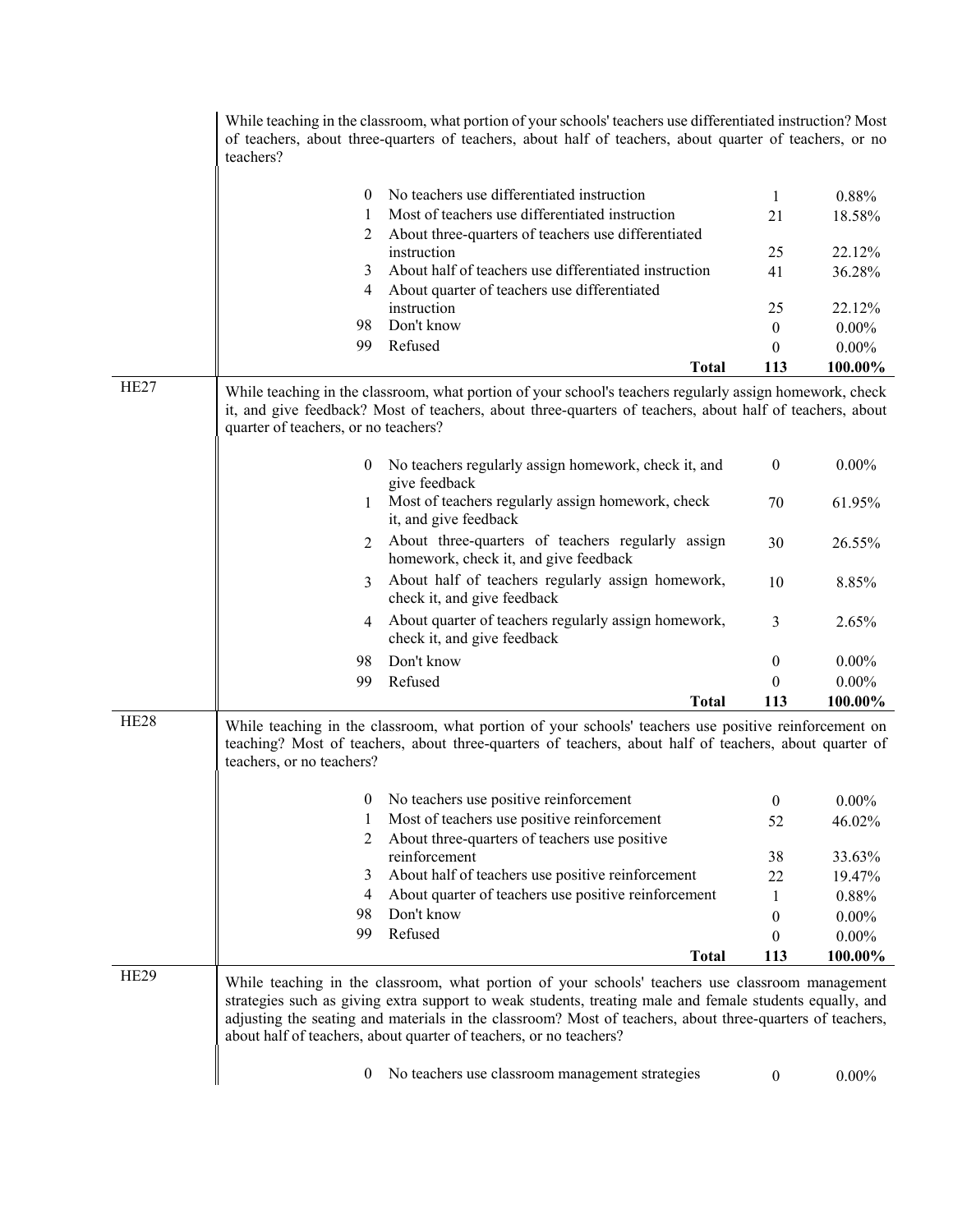|          |                                                                                                                                                                                                                             | Most of teachers use classroom management<br>strategies                                                                                                                                                                                                    | 63                   | 55.75%                               |  |  |
|----------|-----------------------------------------------------------------------------------------------------------------------------------------------------------------------------------------------------------------------------|------------------------------------------------------------------------------------------------------------------------------------------------------------------------------------------------------------------------------------------------------------|----------------------|--------------------------------------|--|--|
|          | 2                                                                                                                                                                                                                           | About three-quarters of teachers use classroom                                                                                                                                                                                                             |                      |                                      |  |  |
|          |                                                                                                                                                                                                                             | management                                                                                                                                                                                                                                                 | 29                   | 25.66%                               |  |  |
|          | 3                                                                                                                                                                                                                           | About half of teachers use classroom management                                                                                                                                                                                                            |                      |                                      |  |  |
|          |                                                                                                                                                                                                                             | strategies                                                                                                                                                                                                                                                 | 17                   | 15.04%                               |  |  |
|          | 4                                                                                                                                                                                                                           | About quarter of teachers use classroom management                                                                                                                                                                                                         |                      |                                      |  |  |
|          |                                                                                                                                                                                                                             | strategies                                                                                                                                                                                                                                                 | 4                    | 3.54%                                |  |  |
|          | 98                                                                                                                                                                                                                          | Don't know<br>Refused                                                                                                                                                                                                                                      | $\mathbf{0}$         | $0.00\%$                             |  |  |
|          | 99                                                                                                                                                                                                                          |                                                                                                                                                                                                                                                            | $\theta$             | $0.00\%$                             |  |  |
|          |                                                                                                                                                                                                                             | <b>Total</b>                                                                                                                                                                                                                                               | 113                  | 100.00%                              |  |  |
| HE30     |                                                                                                                                                                                                                             |                                                                                                                                                                                                                                                            |                      |                                      |  |  |
|          | While teaching in the classroom, what portion of your schools' teachers use formative evaluation? Most of<br>teachers, about three-quarters of teachers, about half of teachers, about quarter of teachers, or no teachers? |                                                                                                                                                                                                                                                            |                      |                                      |  |  |
|          | $\theta$                                                                                                                                                                                                                    | No teachers use formative evaluation                                                                                                                                                                                                                       | $\mathbf{0}$         | $0.00\%$                             |  |  |
|          | 1                                                                                                                                                                                                                           | Most of teachers use formative evaluation                                                                                                                                                                                                                  | 71                   | 62.83%                               |  |  |
|          | 2                                                                                                                                                                                                                           | About three-quarters of teachers use formative                                                                                                                                                                                                             |                      |                                      |  |  |
|          |                                                                                                                                                                                                                             | evaluation                                                                                                                                                                                                                                                 | 30                   | 26.55%                               |  |  |
|          | 3                                                                                                                                                                                                                           | About half of teachers use formative evaluation                                                                                                                                                                                                            | 11                   | 9.73%                                |  |  |
|          | 4                                                                                                                                                                                                                           | About quarter of teachers use formative evaluation                                                                                                                                                                                                         | 1                    | 0.88%                                |  |  |
|          | 98                                                                                                                                                                                                                          | Don't know                                                                                                                                                                                                                                                 | $\boldsymbol{0}$     | $0.00\%$                             |  |  |
|          | 99                                                                                                                                                                                                                          | Refused                                                                                                                                                                                                                                                    | $\theta$             | $0.00\%$                             |  |  |
|          |                                                                                                                                                                                                                             | <b>Total</b>                                                                                                                                                                                                                                               | 113                  | 100.00%                              |  |  |
|          | $\bf{0}$<br>1<br>2<br>3                                                                                                                                                                                                     | No teachers use answer keys for question scoring<br>Most of teachers use answer keys for question<br>scoring<br>About three-quarters of teachers use answer keys for<br>question scoring<br>About half of teachers use answer keys for question<br>scoring | 12<br>41<br>23<br>18 | 10.62%<br>36.28%<br>20.35%<br>15.93% |  |  |
|          | 4                                                                                                                                                                                                                           | About quarter of teachers use answer keys for                                                                                                                                                                                                              |                      |                                      |  |  |
|          |                                                                                                                                                                                                                             | question scoring                                                                                                                                                                                                                                           | 19                   | 16.81%                               |  |  |
|          | 98                                                                                                                                                                                                                          | Don't know                                                                                                                                                                                                                                                 | $\boldsymbol{0}$     | $0.00\%$                             |  |  |
|          | 99                                                                                                                                                                                                                          | Refused                                                                                                                                                                                                                                                    | $\theta$             | $0.00\%$                             |  |  |
|          |                                                                                                                                                                                                                             | <b>Total</b>                                                                                                                                                                                                                                               | 113                  | 100.00%                              |  |  |
| HE32     |                                                                                                                                                                                                                             | When publishing test results, how often and by what method does your school use?                                                                                                                                                                           |                      |                                      |  |  |
|          |                                                                                                                                                                                                                             | Multiple responses possible. Do not read the possible answers                                                                                                                                                                                              |                      |                                      |  |  |
| $HE32_1$ | Conduct exam every unit test                                                                                                                                                                                                |                                                                                                                                                                                                                                                            |                      |                                      |  |  |
|          | $\boldsymbol{0}$                                                                                                                                                                                                            | No                                                                                                                                                                                                                                                         | 71                   | 62.83%                               |  |  |
|          | 1                                                                                                                                                                                                                           | Yes                                                                                                                                                                                                                                                        | 42                   | 37.17%                               |  |  |
|          |                                                                                                                                                                                                                             | <b>Total</b>                                                                                                                                                                                                                                               | 113                  | 100.00%                              |  |  |
| HE32_2   |                                                                                                                                                                                                                             | Conduct exam every unit test $&$ send to copy to parents                                                                                                                                                                                                   |                      |                                      |  |  |
|          | 0                                                                                                                                                                                                                           | No                                                                                                                                                                                                                                                         | 96                   | 84.96%                               |  |  |
|          | 1                                                                                                                                                                                                                           | Yes                                                                                                                                                                                                                                                        | 17                   | 15.04%                               |  |  |
|          |                                                                                                                                                                                                                             |                                                                                                                                                                                                                                                            |                      |                                      |  |  |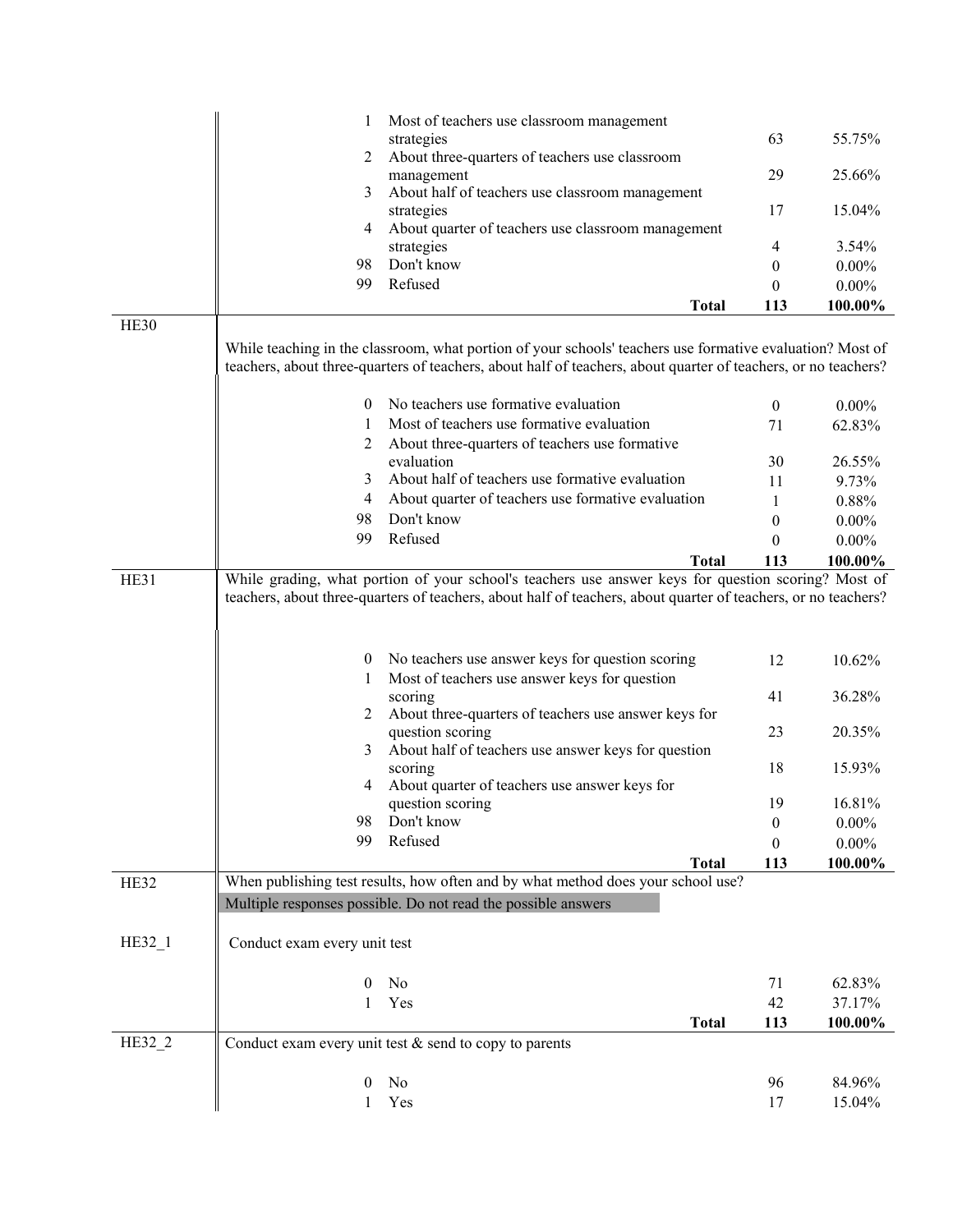|           |                                                                | <b>Total</b> | 113 | 100.00% |
|-----------|----------------------------------------------------------------|--------------|-----|---------|
| HE32_3    | Conduct exam every monthly test                                |              |     |         |
|           |                                                                |              |     |         |
|           | No<br>0                                                        |              | 73  | 64.60%  |
|           | Yes<br>1                                                       |              | 40  | 35.40%  |
| HE32_4    | Conduct exam every monthly test $&$ send to copy to parents    | <b>Total</b> | 113 | 100.00% |
|           |                                                                |              |     |         |
|           | No<br>$\boldsymbol{0}$                                         |              | 92  | 81.42%  |
|           | Yes<br>1                                                       |              | 21  | 18.58%  |
|           |                                                                | <b>Total</b> | 113 | 100.00% |
| HE32_5    | Conduct exam every bimonthly test                              |              |     |         |
|           | Removed from public dataset                                    |              |     |         |
|           |                                                                |              |     |         |
|           |                                                                |              |     |         |
| HE32_6    | Conduct exam every bimonthly test $\&$ send to copy to parents |              |     |         |
|           | Removed from public dataset                                    |              |     |         |
|           |                                                                |              |     |         |
|           |                                                                |              |     |         |
|           |                                                                |              |     |         |
| HE32 7    | Conduct exam 4 times in a year                                 |              |     |         |
|           | N <sub>0</sub><br>$\boldsymbol{0}$                             |              | 53  | 46.90%  |
|           | Yes<br>$\mathbf{1}$                                            |              | 60  | 53.10%  |
|           |                                                                | <b>Total</b> | 113 | 100.00% |
| HE32_8    | Conduct exam 4 times in a year $&$ send to copy to parents     |              |     |         |
|           |                                                                |              |     |         |
|           | No<br>$\theta$                                                 |              | 74  | 65.49%  |
|           | Yes<br>1                                                       |              | 39  | 34.51%  |
|           |                                                                | <b>Total</b> | 113 | 100.00% |
| HE32_9    | Conduct exam 3 times in a year<br>Removed from public dataset  |              |     |         |
|           |                                                                |              |     |         |
|           |                                                                |              |     |         |
|           |                                                                |              |     |         |
| HE32_10   | Conduct exam $3$ times in a year $\&$ send to copy to parents  |              |     |         |
|           | Removed from public dataset                                    |              |     |         |
|           |                                                                |              |     |         |
|           |                                                                |              |     |         |
| HE32_97   | Others                                                         |              |     |         |
|           | Recoded in public dataset                                      |              |     |         |
|           | No<br>$\overline{0}$                                           |              | 89  | 78.76%  |
|           | Yes<br>1                                                       |              | 24  | 21.24%  |
|           |                                                                | <b>Total</b> | 113 | 100.00% |
| HE32_97_1 | Others (Specify)                                               |              |     |         |
|           | Removed from public dataset                                    |              |     |         |
|           |                                                                |              |     |         |
|           |                                                                |              |     |         |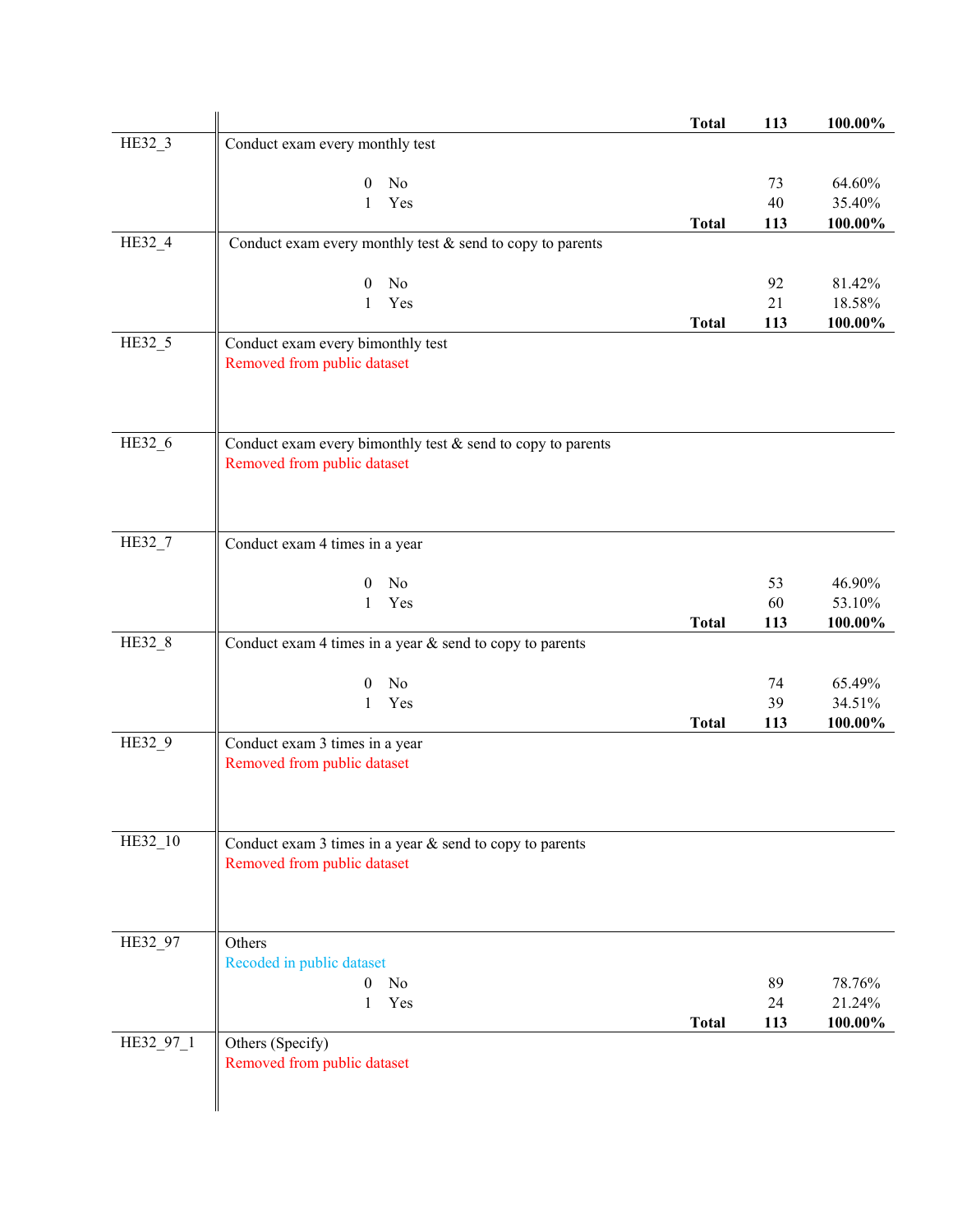| HE32_98 | Don't know                                                                  |                                                                                                            |                  |                  |
|---------|-----------------------------------------------------------------------------|------------------------------------------------------------------------------------------------------------|------------------|------------------|
|         | $\Omega$                                                                    | No                                                                                                         | 113              | 100              |
|         | 1                                                                           | Yes                                                                                                        | $\mathbf{0}$     | $0.00\%$         |
|         |                                                                             | <b>Total</b>                                                                                               | 113              | 100.00%          |
| HE32 99 | Refused                                                                     |                                                                                                            |                  |                  |
|         | $\theta$                                                                    | No                                                                                                         | 113              | 100              |
|         | 1                                                                           | Yes                                                                                                        | $\theta$         | $\boldsymbol{0}$ |
|         |                                                                             | <b>Total</b>                                                                                               | 113              | 100.00%          |
| HE33    |                                                                             | For student result analysis and feedback, what type of method does your school use?                        |                  |                  |
|         | $\overline{0}$                                                              | Do not use/conduct any student result analysis or<br>feedback                                              | $\mathbf{0}$     | $0.00\%$         |
|         | 1                                                                           | Discuss class and subject-wise achievement only in<br>staff meetings                                       | 12               | 10.62%           |
|         | 2                                                                           | Discuss result analysis and feedback in classroom<br>discussion and in staff meetings                      | 42               | 37.17%           |
|         | 3                                                                           | After discussion of result analysis and feedback,<br>make an improvement plan                              | 59               | 52.21%           |
|         | 98                                                                          | Don't know                                                                                                 | $\boldsymbol{0}$ | $0.00\%$         |
|         | 99                                                                          | Refused                                                                                                    | $\theta$         | $0.00\%$         |
| HE34    |                                                                             | <b>Total</b><br>As a principal, have you ever dismissed or requested to dismiss a teacher in your school?  | 113              | 100.00%          |
|         |                                                                             |                                                                                                            |                  |                  |
|         | $\theta$                                                                    | $\blacktriangleright$ Go to HE36<br>No                                                                     | 93               | 82.30%           |
|         | 1                                                                           | Yes                                                                                                        | 20               | 17.70%           |
|         | 98                                                                          | Don't Know                                                                                                 | $\mathbf{0}$     | $0.00\%$         |
|         | 99                                                                          | Refused                                                                                                    | $\theta$         | $0.00\%$         |
| HE35    |                                                                             | <b>Total</b>                                                                                               | 113              | 100.00%          |
|         | If yes, what caused this action to be taken?<br>Removed from public dataset |                                                                                                            |                  |                  |
|         |                                                                             |                                                                                                            |                  |                  |
| HE35_97 | Others (Specify)                                                            |                                                                                                            |                  |                  |
|         | Removed from public dataset                                                 |                                                                                                            |                  |                  |
| HE36    | teacher in your school?                                                     | In your experience as a principal at this school, have you ever had transferred or requested to transfer a |                  |                  |
|         | Removed from public dataset                                                 |                                                                                                            |                  |                  |
| HE37    | If yes, what caused this action to be taken?<br>Removed from public dataset |                                                                                                            |                  |                  |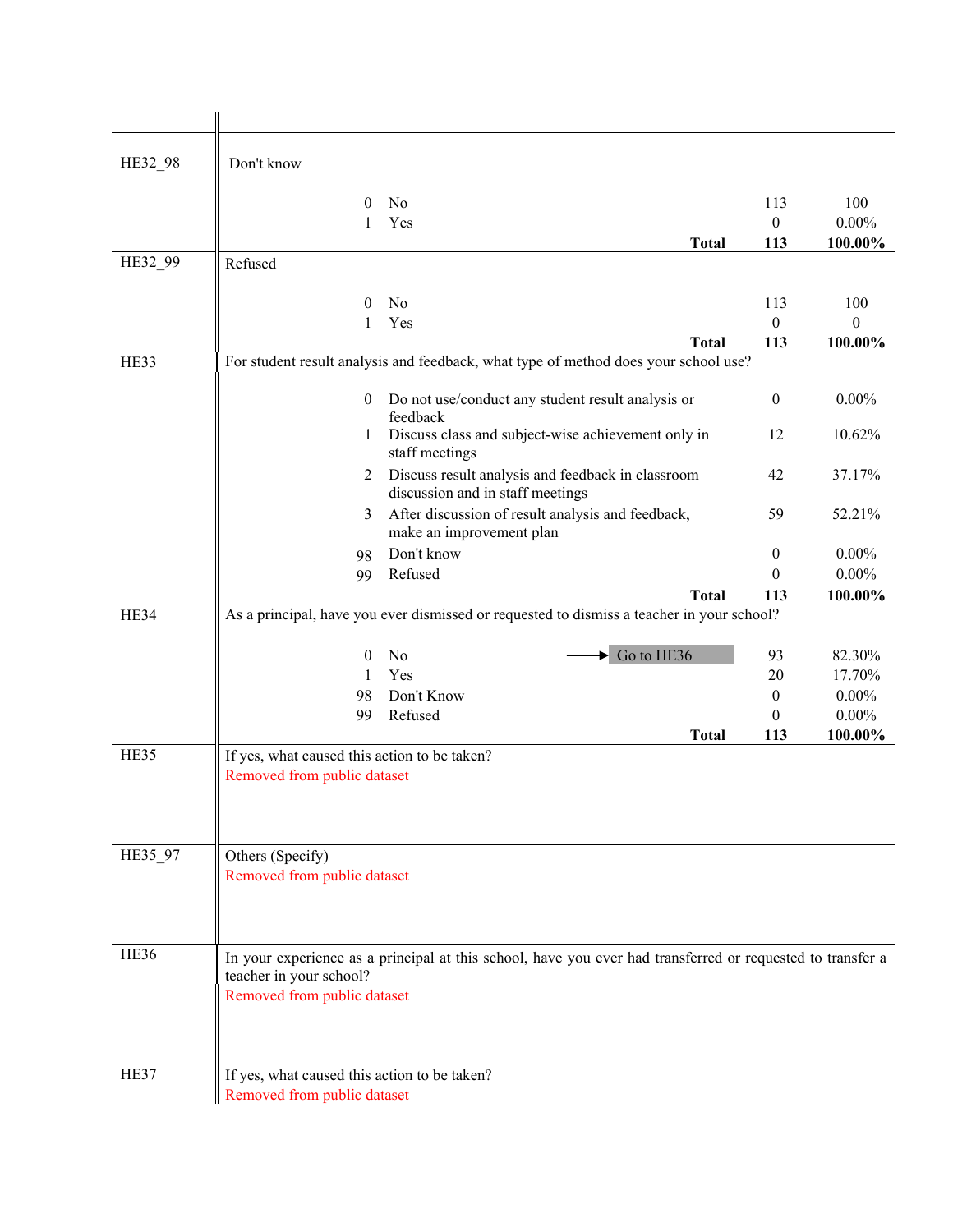| HE37_97     | Others (Specify)<br>Removed from public dataset                                                                                               |                                             |                                                     |
|-------------|-----------------------------------------------------------------------------------------------------------------------------------------------|---------------------------------------------|-----------------------------------------------------|
| <b>HE38</b> | In your experience as a principal, has a teacher ever been given a written warning in your school?                                            |                                             |                                                     |
|             | $\bullet$ Go to E.40<br>No<br>$\theta$<br>Yes<br>1<br>Don't Know<br>98<br>Refused<br>99                                                       | 81<br>32<br>$\boldsymbol{0}$<br>$\theta$    | 71.68%<br>28.32%<br>$0.00\%$<br>$0.00\%$            |
| HE39        | <b>Total</b><br>If yes, what caused this action to be taken?<br>Removed from public dataset                                                   | 113                                         | 100.00%                                             |
| HE39_97     | Others (Specify)<br>Removed from public dataset                                                                                               |                                             |                                                     |
| <b>HE40</b> | In your experience as a principal, has a teacher ever been given a verbal warning in your school?                                             |                                             |                                                     |
|             | Go to HE42<br>N <sub>o</sub><br>$\theta$<br>Yes<br>$\mathbf{1}$<br>98<br>Don't Know<br>Refused<br>99<br><b>Total</b>                          | 17<br>96<br>$\mathbf{0}$<br>$\theta$<br>113 | 15.04%<br>84.96%<br>$0.00\%$<br>$0.00\%$<br>100.00% |
| HE41        | If yes, what caused this action to be taken?<br>Removed from public dataset                                                                   |                                             |                                                     |
| HE41 97     | Others (Specify)<br>Removed from public dataset                                                                                               |                                             |                                                     |
| HE42        | Was there any conflict during principal selection? Was there serious conflict, minor conflict, or no conflict?<br>Removed from public dataset |                                             |                                                     |
| HE43        | How many times did the all teachers of your school meet jointly together during the 2075 school year?<br>Recoded in public dataset            |                                             |                                                     |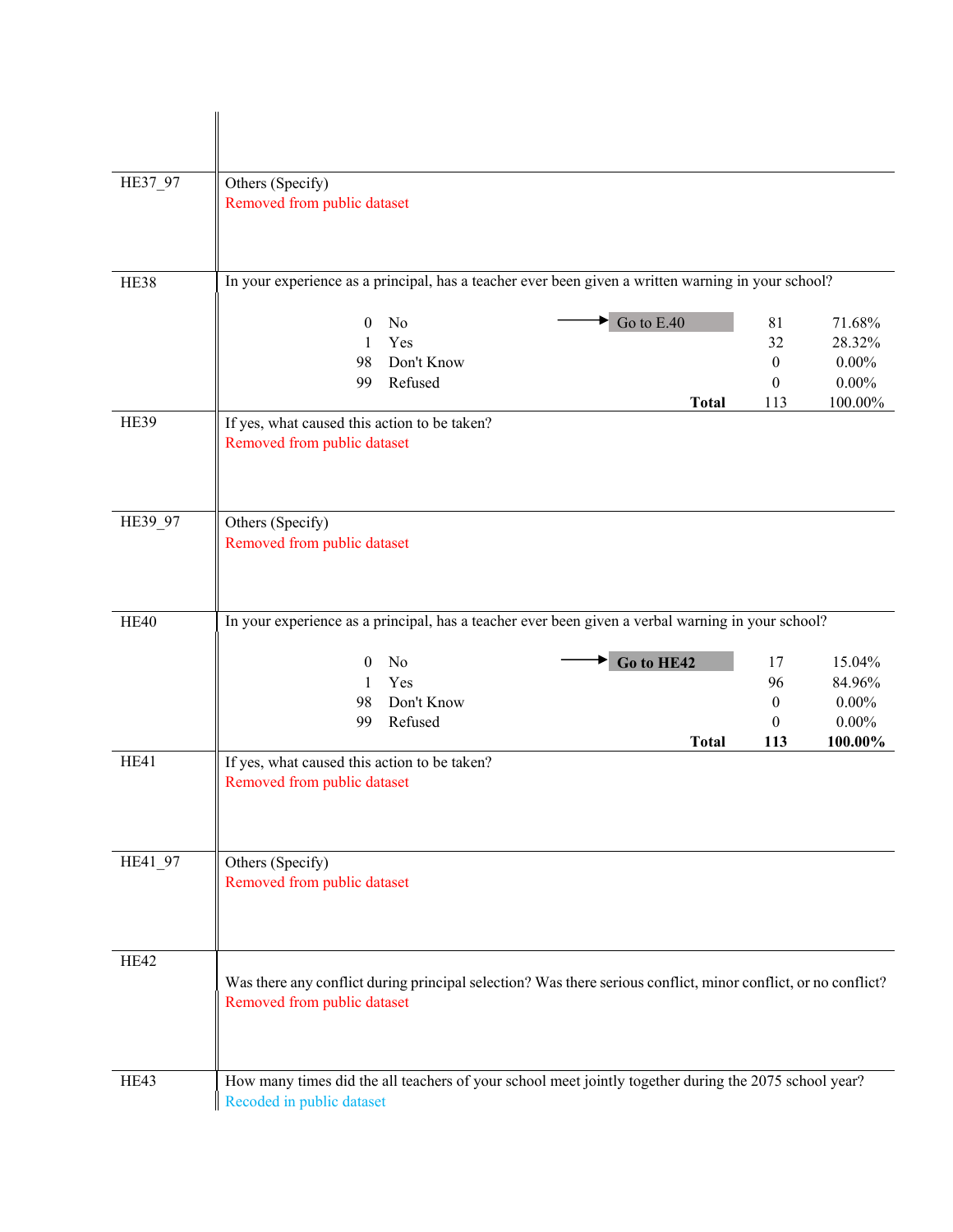|             | $2 - 11$                  | No. of meetings                                                                                           |              | 58                   | 51.33%   |
|-------------|---------------------------|-----------------------------------------------------------------------------------------------------------|--------------|----------------------|----------|
|             | 12                        | 12 or more                                                                                                |              | 55                   | 48.67%   |
|             | 98                        | Don't know                                                                                                |              | $\theta$             | $0.00\%$ |
|             | 99                        | Refused                                                                                                   |              | $\theta$             | $0.00\%$ |
|             |                           |                                                                                                           | <b>Total</b> | 113                  | 100.00%  |
| HE44        |                           | How many times did the all teachers of your school meet jointly together about pedagogy during the 2075   |              |                      |          |
|             | school year?              |                                                                                                           |              |                      |          |
|             | Recoded in public dataset |                                                                                                           |              |                      |          |
|             | $0-6$                     | No. of meetings                                                                                           |              | 71                   | 62.83%   |
|             | 7                         | 7 or more                                                                                                 |              | 42                   | 37.17%   |
|             | 98                        | Don't know                                                                                                |              | $\theta$             | $0.00\%$ |
|             | 99                        | Refused                                                                                                   |              | $\theta$             | $0.00\%$ |
|             |                           |                                                                                                           | <b>Total</b> | 113                  | 100.00%  |
| HE45        |                           | How many times did the parents and class teachers of your school meet jointly together in the 2075 school |              |                      |          |
|             | year?                     |                                                                                                           |              |                      |          |
|             | Recoded in public dataset |                                                                                                           |              |                      |          |
|             | $0 - 4$                   | No. of meetings                                                                                           |              | 76                   | 67.26%   |
|             | 5                         | 5 or more                                                                                                 |              | 37                   | 32.74%   |
|             | 98                        | Don't know                                                                                                |              | $\boldsymbol{0}$     | $0.00\%$ |
|             | 99                        | Refused                                                                                                   |              | $\boldsymbol{0}$     | $0.00\%$ |
|             |                           |                                                                                                           | <b>Total</b> | 113                  | 100.00%  |
| HE46        |                           | How many times did your school meet jointly with the school management committee, Parent Teacher          |              |                      |          |
|             |                           | Association, and parents during the 2075 school year?                                                     |              |                      |          |
|             | Recoded in public dataset |                                                                                                           |              |                      |          |
|             | $0 - 3$                   | No. of meetings                                                                                           |              | 84                   | 74.34%   |
|             | 4                         | 4 or more                                                                                                 |              | 29                   | 25.66%   |
|             | 98                        | Don't know                                                                                                |              | $\boldsymbol{0}$     | $0.00\%$ |
|             | 99                        | Refused                                                                                                   |              | $\theta$             | $0.00\%$ |
|             |                           |                                                                                                           | <b>Total</b> | 113                  | 100.00%  |
| HE47        |                           | Did your school develop an educational quality improvement plan and yearly calendar during the 2075       |              |                      |          |
|             | school year?              |                                                                                                           |              |                      |          |
|             |                           | No                                                                                                        |              |                      | 3.54%    |
|             | 0                         | Yes                                                                                                       |              | 4                    |          |
|             |                           |                                                                                                           |              | 109                  | 96.46%   |
|             | 98<br>99                  | Don't Know                                                                                                |              | $\theta$<br>$\theta$ | $0.00\%$ |
|             |                           | Refused                                                                                                   |              |                      | $0.00\%$ |
| HE48        |                           |                                                                                                           | <b>Total</b> | 113                  | 100.00%  |
|             |                           | Did your school publish code of conduct guidelines for students and teachers during the 2075 school       |              |                      |          |
|             | year?                     |                                                                                                           |              |                      |          |
|             |                           |                                                                                                           |              |                      |          |
|             | 0                         | No                                                                                                        |              | 22                   | 19.47%   |
|             | 1                         | Yes                                                                                                       |              | 91                   | 80.53%   |
|             | 98<br>99                  | Don't Know<br>Refused                                                                                     |              | $\theta$<br>$\theta$ | $0.00\%$ |
|             |                           |                                                                                                           |              |                      | $0.00\%$ |
| <b>HE49</b> |                           |                                                                                                           | <b>Total</b> | 113                  | 100.00%  |
|             |                           | Did your school conduct school health and nutrition programs such as Vitamin A, nutrition, polio, or worm |              |                      |          |
|             |                           | infestation programs during the 2075 school year?                                                         |              |                      |          |
|             |                           |                                                                                                           |              |                      |          |
|             | 0                         | No                                                                                                        |              | 51                   | 45.13%   |
|             | 1                         | Yes                                                                                                       |              | 62                   | 54.87%   |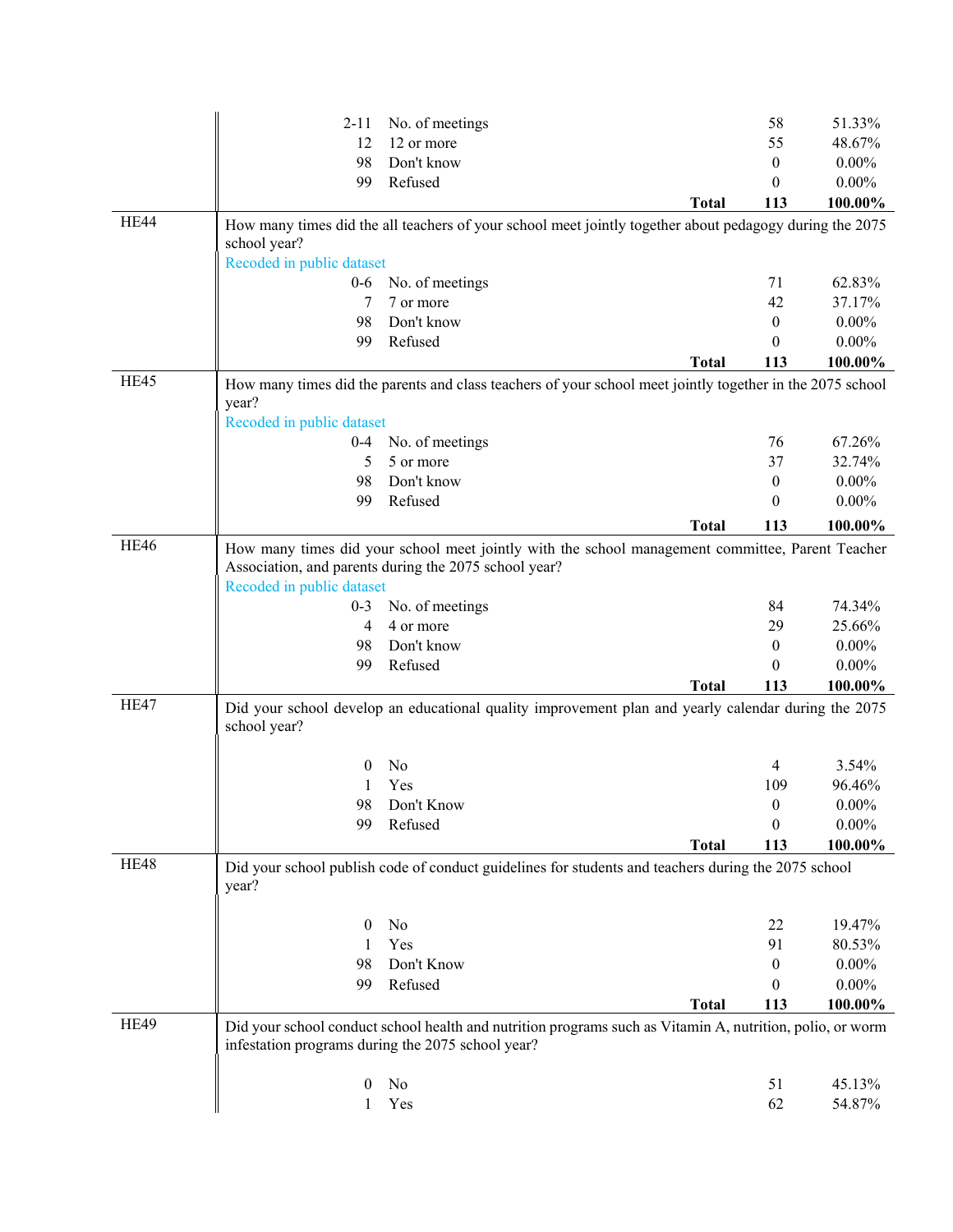|      | 98           | Don't Know                                                                                                                                                            |              | 0        | $0.00\%$ |
|------|--------------|-----------------------------------------------------------------------------------------------------------------------------------------------------------------------|--------------|----------|----------|
|      | 99           | Refused                                                                                                                                                               |              | $\theta$ | $0.00\%$ |
|      |              |                                                                                                                                                                       | <b>Total</b> | 113      | 100.00%  |
| HE50 |              | Did your school conduct observation programs, i.e., inter-school, profession, business with technology, or<br>exchange learning programs during the 2075 school year? |              |          |          |
|      | $\mathbf{0}$ | N <sub>o</sub>                                                                                                                                                        |              | 39       | 34.51%   |
|      |              | Yes                                                                                                                                                                   |              | 74       | 65.49%   |
|      | 98           | Don't Know                                                                                                                                                            |              | 0        | $0.00\%$ |
|      | 99           | Refused                                                                                                                                                               |              | $\theta$ | $0.00\%$ |
|      |              |                                                                                                                                                                       | <b>Total</b> | 113      | 100.00%  |
| HE51 |              | Did your school do performance evaluations of teachers in the 2075 school year?                                                                                       |              |          |          |
|      | $\mathbf{0}$ | No                                                                                                                                                                    |              | 6        | 5.31%    |
|      |              | Yes                                                                                                                                                                   |              | 107      | 94.69%   |
|      | 98           | Don't Know                                                                                                                                                            |              | $\theta$ | $0.00\%$ |
|      | 99           | Refused                                                                                                                                                               |              | $\Omega$ | $0.00\%$ |
|      |              |                                                                                                                                                                       | <b>Total</b> | 113      | 100.00%  |

## **Section F: Performance**

|          | Let's talk about performance.                  |                                                                                                       |              |     |         |
|----------|------------------------------------------------|-------------------------------------------------------------------------------------------------------|--------------|-----|---------|
| HF1      |                                                | What roles and functions do you play as a principal at school?                                        |              |     |         |
|          | options in the box.                            | Multiple responses possible. Do not read the possible answers. Please mark and give number for 3 main |              |     |         |
|          |                                                |                                                                                                       |              |     |         |
| $HF1_1$  | Overall management of school                   |                                                                                                       |              |     |         |
|          |                                                |                                                                                                       |              |     |         |
|          | $\mathbf{0}$                                   | N <sub>o</sub>                                                                                        |              | 10  | 8.85%   |
|          | 1                                              | Yes                                                                                                   |              | 103 | 91.15%  |
|          |                                                |                                                                                                       | <b>Total</b> | 113 | 100.00% |
| $HF1_1a$ | Overall management of school (Priority number) |                                                                                                       |              |     |         |
|          |                                                |                                                                                                       |              | 10  | 8.85%   |
|          | $-1$                                           | Inappropriate                                                                                         |              |     |         |
|          | $\theta$                                       | No                                                                                                    |              | 30  | 26.55%  |
|          | 1                                              | First                                                                                                 |              | 57  | 50.44%  |
|          | 2                                              | Second                                                                                                |              | 6   | 5.31%   |
|          | 3                                              | Third                                                                                                 |              | 10  | 8.85%   |
|          |                                                |                                                                                                       | <b>Total</b> | 113 | 100.00% |
| $HF1_2$  |                                                | Hiring and firing of school teachers and other support staff                                          |              |     |         |
|          | $\theta$                                       | No                                                                                                    |              | 64  | 56.64%  |
|          | $\mathbf{1}$                                   | Yes                                                                                                   |              | 49  | 43.36%  |
|          |                                                |                                                                                                       | <b>Total</b> | 113 | 100.00% |
| HF1 2a   |                                                | Hiring and firing of school teachers and other support staff (Priority number)                        |              |     |         |
|          |                                                |                                                                                                       |              |     |         |
|          | $-1$                                           | Inappropriate                                                                                         |              | 64  | 56.64%  |
|          | $\theta$                                       | No                                                                                                    |              | 43  | 38.05%  |
|          | 1                                              | First                                                                                                 |              | 1   | 0.88%   |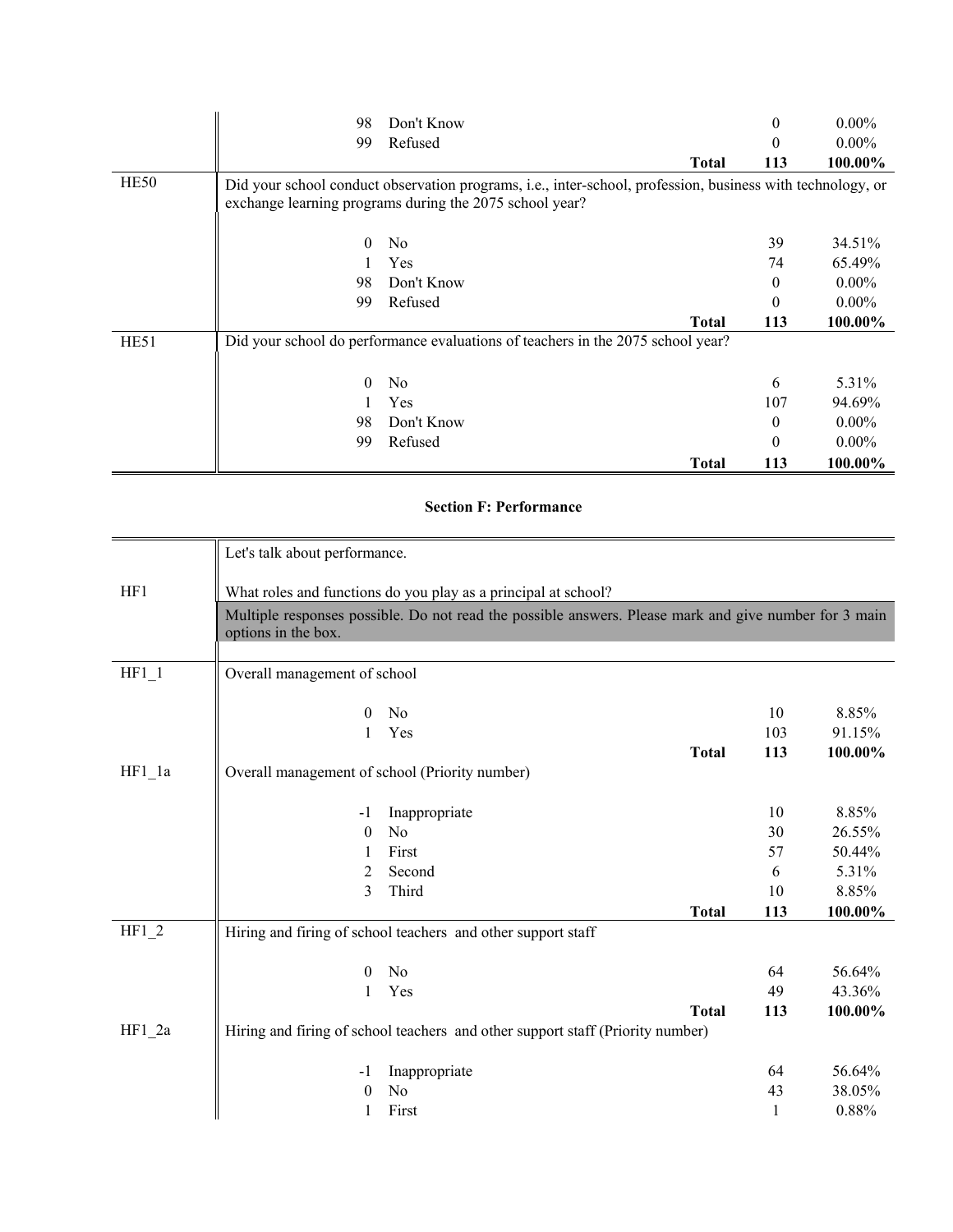|          | 2                                               | Second                                                    |              | 3              | 2.65%           |
|----------|-------------------------------------------------|-----------------------------------------------------------|--------------|----------------|-----------------|
|          | 3                                               | Third                                                     |              | $\overline{2}$ | 1.77%           |
|          |                                                 |                                                           | <b>Total</b> | 113            | $100.00\%$      |
| $HF1_3$  | Monitor school finance                          |                                                           |              |                |                 |
|          |                                                 |                                                           |              |                |                 |
|          | $\boldsymbol{0}$                                | No                                                        |              | 24             | 21.24%          |
|          | 1                                               | Yes                                                       |              | 89             | 78.76%          |
|          |                                                 |                                                           | <b>Total</b> | 113            | 100.00%         |
| $HF1_3a$ | Monitor school finance (Priority number)        |                                                           |              |                |                 |
|          |                                                 |                                                           |              |                |                 |
|          | $-1$                                            | Inappropriate<br>$\rm No$                                 |              | 24             | 21.24%          |
|          | $\boldsymbol{0}$                                | First                                                     |              | 66<br>4        | 58.41%<br>3.54% |
|          | 1<br>2                                          | Second                                                    |              | 11             | 9.73%           |
|          | 3                                               | Third                                                     |              | 8              | 7.08%           |
|          |                                                 |                                                           | <b>Total</b> | 113            | 100.00%         |
| $HF1_4$  | Improve quality of school                       |                                                           |              |                |                 |
|          |                                                 |                                                           |              |                |                 |
|          | $\boldsymbol{0}$                                | No                                                        |              | 5              | 4.42%           |
|          | 1                                               | Yes                                                       |              | 108            | 95.58%          |
|          |                                                 |                                                           | <b>Total</b> | 113            | 100.00%         |
| $HF1_4a$ | Improve quality of school (Priority number)     |                                                           |              |                |                 |
|          |                                                 |                                                           |              |                |                 |
|          | $-1$                                            | Inappropriate                                             |              | 5              | 4.42%           |
|          | $\boldsymbol{0}$                                | No                                                        |              | 26             | 23.01%          |
|          | 1                                               | First                                                     |              | 28             | 24.78%          |
|          | 2                                               | Second                                                    |              | 39             | 34.51%          |
|          | 3                                               | Third                                                     |              | 15             | 13.27%          |
|          |                                                 |                                                           | <b>Total</b> | 113            | 100.00%         |
| $HF1_5$  | Mobilize resources for school                   |                                                           |              |                |                 |
|          |                                                 |                                                           |              |                |                 |
|          | $\boldsymbol{0}$                                | No                                                        |              | 37             | 32.74%          |
|          | $\mathbf{1}$                                    | Yes                                                       |              | 76             | 67.26%          |
| HF1 5a   |                                                 |                                                           | <b>Total</b> | 113            | 100.00%         |
|          | Mobilize resources for school (Priority number) |                                                           |              |                |                 |
|          | -1                                              | Inappropriate                                             |              | 37             | 32.74%          |
|          | $\boldsymbol{0}$                                | No                                                        |              | 63             | 55.75%          |
|          | 1                                               | First                                                     |              | $\mathbf{1}$   | $0.88\%$        |
|          | 2                                               | Second                                                    |              | 6              | 5.31%           |
|          | 3                                               | Third                                                     |              | 6              | 5.31%           |
|          |                                                 |                                                           | <b>Total</b> | 113            | 100.00%         |
| $HF1_6$  | Monitor construction work in the school         |                                                           |              |                |                 |
|          |                                                 |                                                           |              |                |                 |
|          | $\boldsymbol{0}$                                | No                                                        |              | 29             | 25.66%          |
|          | $\mathbf{1}$                                    | Yes                                                       |              | 84             | 74.34%          |
|          |                                                 |                                                           | <b>Total</b> | 113            | 100.00%         |
| $HF1_6a$ |                                                 | Monitor construction work in the school (Priority number) |              |                |                 |
|          | $-1$                                            | Inappropriate                                             |              | 29             | 25.66%          |
|          |                                                 |                                                           |              |                |                 |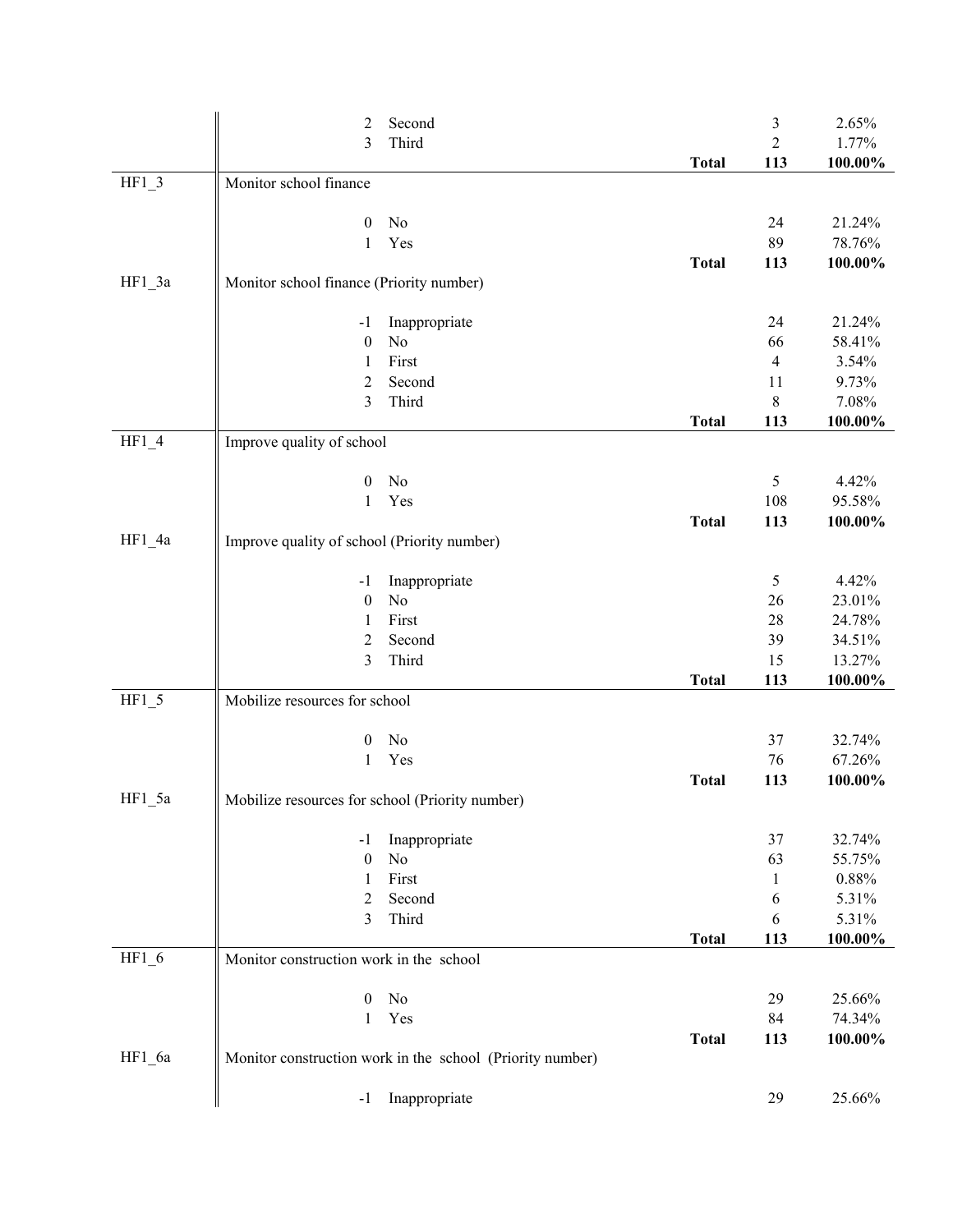|          | $\boldsymbol{0}$                                | No                                                     |              | 71               | 62.83%     |
|----------|-------------------------------------------------|--------------------------------------------------------|--------------|------------------|------------|
|          | $\overline{c}$                                  | Second                                                 |              | $\boldsymbol{7}$ | 6.19%      |
|          | 3                                               | Third                                                  |              | 6                | 5.31%      |
|          |                                                 |                                                        | <b>Total</b> | 113              | 100.00%    |
| $HF1_7$  | Recommending transfer of a teacher              |                                                        |              |                  |            |
|          | $\boldsymbol{0}$                                | No                                                     |              | 95               | 84.07%     |
|          | 1                                               | Yes                                                    |              | 18               | 15.93%     |
|          |                                                 |                                                        |              | 113              | 100.00%    |
| $HF1_7a$ |                                                 | Recommending transfer of a teacher (Priority number)   |              |                  |            |
|          |                                                 |                                                        |              |                  |            |
|          | $-1$                                            | Inappropriate                                          |              | 95               | 84.07%     |
|          | $\boldsymbol{0}$                                | No                                                     |              | 18               | 15.93%     |
|          |                                                 |                                                        | <b>Total</b> | 113              | 100.00%    |
| $HF1_8$  | Supervision of mid-day meal                     |                                                        |              |                  |            |
|          | $\boldsymbol{0}$                                | No                                                     |              | 94               | 83.19%     |
|          | $\mathbf{1}$                                    | Yes                                                    |              | 19               | 16.81%     |
|          |                                                 |                                                        | <b>Total</b> | 113              | 100.00%    |
| $HF1_8a$ | Supervision mid-day meal (Priority number)      |                                                        |              |                  |            |
|          |                                                 |                                                        |              |                  |            |
|          | $-1$                                            | Inappropriate                                          |              | 94               | 83.19%     |
|          | $\boldsymbol{0}$                                | No                                                     |              | 17               | 15.04%     |
|          | 3                                               | Third                                                  |              | $\overline{2}$   | 1.77%      |
|          |                                                 |                                                        | <b>Total</b> | 113              | 100.00%    |
| $HF1_9$  | Monitoring student attendance                   |                                                        |              |                  |            |
|          | $\boldsymbol{0}$                                | No                                                     |              | 19               | 16.81%     |
|          | 1                                               | Yes                                                    |              | 94               | 83.19%     |
|          |                                                 |                                                        | <b>Total</b> | 113              | 100.00%    |
| HF1_9a   | Monitoring student attendance (Priority number) |                                                        |              |                  |            |
|          | $-1$                                            | Inappropriate                                          |              | 19               | 16.81%     |
|          | $\boldsymbol{0}$                                | No                                                     |              | 70               | 61.95%     |
|          | 1                                               | First                                                  |              | $\overline{4}$   | 3.54%      |
|          | 2                                               | Second                                                 |              | $\mathbf{9}$     | 7.96%      |
|          | 3                                               | Third                                                  |              | 11               | 9.73%      |
|          |                                                 |                                                        | <b>Total</b> | 113              | 100.00%    |
| $HF1_10$ | Conducting/Managing teacher training            |                                                        |              |                  |            |
|          | $\boldsymbol{0}$                                | No                                                     |              | 46               | 40.71%     |
|          | $\mathbf{1}$                                    | Yes                                                    |              | 67               | 59.29%     |
|          |                                                 |                                                        | <b>Total</b> | 113              | 100.00%    |
| HF1 10a  |                                                 | Conducting/Managing teacher training (Priority number) |              |                  |            |
|          |                                                 |                                                        |              |                  |            |
|          | $-1$                                            | Inappropriate                                          |              | 46               | 40.71%     |
|          | $\boldsymbol{0}$                                | No                                                     |              | 56               | 49.56%     |
|          | $\overline{c}$                                  | Second                                                 |              | $\boldsymbol{2}$ | 1.77%      |
|          | 3                                               | Third                                                  |              | 9                | 7.96%      |
|          |                                                 |                                                        | <b>Total</b> | 113              | $100.00\%$ |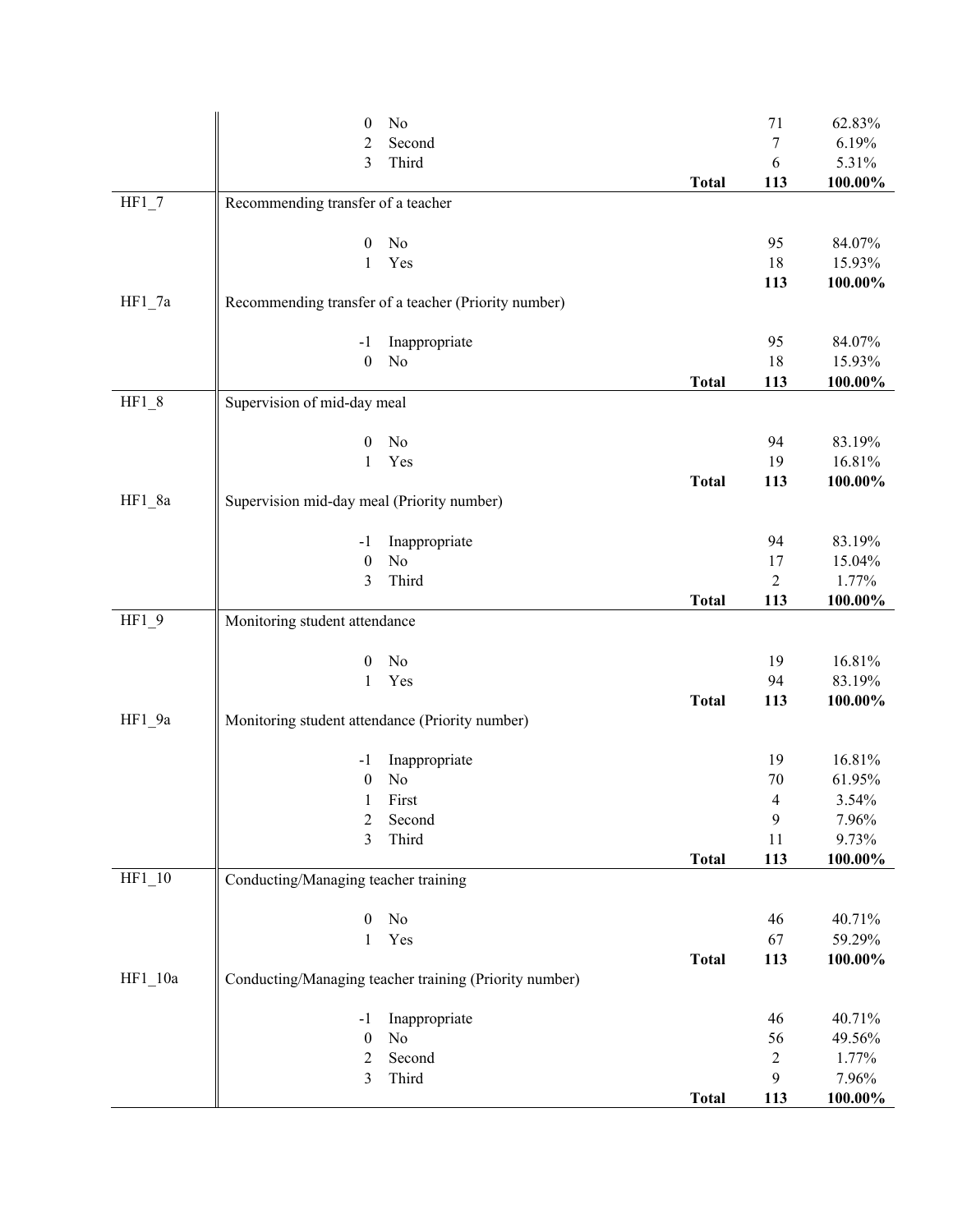| $HF1_11$  | Monitoring student academic performance       |                                                           |              |                |            |
|-----------|-----------------------------------------------|-----------------------------------------------------------|--------------|----------------|------------|
|           | $\boldsymbol{0}$                              | No                                                        |              | 10             | 8.85%      |
|           | 1                                             | Yes                                                       |              | 103            | 91.15%     |
|           |                                               |                                                           | <b>Total</b> | 113            | 100.00%    |
| $HF1_11a$ |                                               | Monitoring student academic performance (Priority number) |              |                |            |
|           | $-1$                                          | Inappropriate                                             |              | 10             | 8.85%      |
|           | $\boldsymbol{0}$                              | No                                                        |              | 40             | 35.40%     |
|           | $\mathbf{1}$                                  | First                                                     |              | 16             | 14.16%     |
|           | 2                                             | Second                                                    |              | 19             | 16.81%     |
|           | 3                                             | Third                                                     |              | 28             | 24.78%     |
|           |                                               |                                                           | <b>Total</b> | 113            | 100.00%    |
| $HF1_12$  | Monitoring teachers absence                   |                                                           |              |                |            |
|           | $\boldsymbol{0}$                              | No                                                        |              | 17             | 15.04%     |
|           | $\mathbf{1}$                                  | Yes                                                       |              | 96             | 84.96%     |
|           |                                               |                                                           | <b>Total</b> | 113            | $100.00\%$ |
| $HF1_12a$ | Monitoring teachers absence (Priority number) |                                                           |              |                |            |
|           | $-1$                                          | Inappropriate                                             |              | 17             | 15.04%     |
|           | $\boldsymbol{0}$                              | No                                                        |              | 78             | 69.03%     |
|           | 1                                             | First                                                     |              | $\mathbf{1}$   | $0.88\%$   |
|           | $\overline{2}$                                | Second                                                    |              | 8              | 7.08%      |
|           | 3                                             | Third                                                     |              | 9              | 7.96%      |
|           |                                               |                                                           | <b>Total</b> | 113            | 100.00%    |
| $HF1_13$  | Explore different or new funding/aid          |                                                           |              |                |            |
|           | $\boldsymbol{0}$                              | No                                                        |              | 59             | 52.21%     |
|           | $\mathbf{1}$                                  | Yes                                                       |              | 54             | 47.79%     |
|           |                                               |                                                           | <b>Total</b> | 113            | $100.00\%$ |
| $HF1_13a$ |                                               | Explore different or new funding/aid (Priority number)    |              |                |            |
|           | $-1$                                          | Inappropriate                                             |              | 59             | 52.21%     |
|           | $\boldsymbol{0}$                              | No                                                        |              | $\sqrt{48}$    | 42.48%     |
|           | 1                                             | First                                                     |              | 1              | $0.88\%$   |
|           | $\overline{2}$                                | Second                                                    |              | 1              | $0.88\%$   |
|           | 3                                             | Third                                                     | <b>Total</b> | $\overline{4}$ | 3.54%      |
|           |                                               |                                                           |              | 113            | 100.00%    |
| $HF1_14$  | Recommend new additional subject              |                                                           |              |                |            |
|           | $\boldsymbol{0}$                              | No                                                        |              | 86             | 76.11%     |
|           | $\mathbf{1}$                                  | Yes                                                       |              | $27\,$         | 23.89%     |
|           |                                               |                                                           | <b>Total</b> | 113            | 100.00%    |
| $HF1_14a$ |                                               | Recommend new additional subject (Priority number)        |              |                |            |
|           | $-1$                                          | Inappropriate                                             |              | 86             | 76.11%     |
|           | $\boldsymbol{0}$                              | No                                                        |              | 24             | 21.24%     |
|           | $\mathbf{1}$                                  | First                                                     |              | $\mathbf{1}$   | 0.88%      |
|           | 2                                             | Second                                                    |              | $\mathbf{1}$   | $0.88\%$   |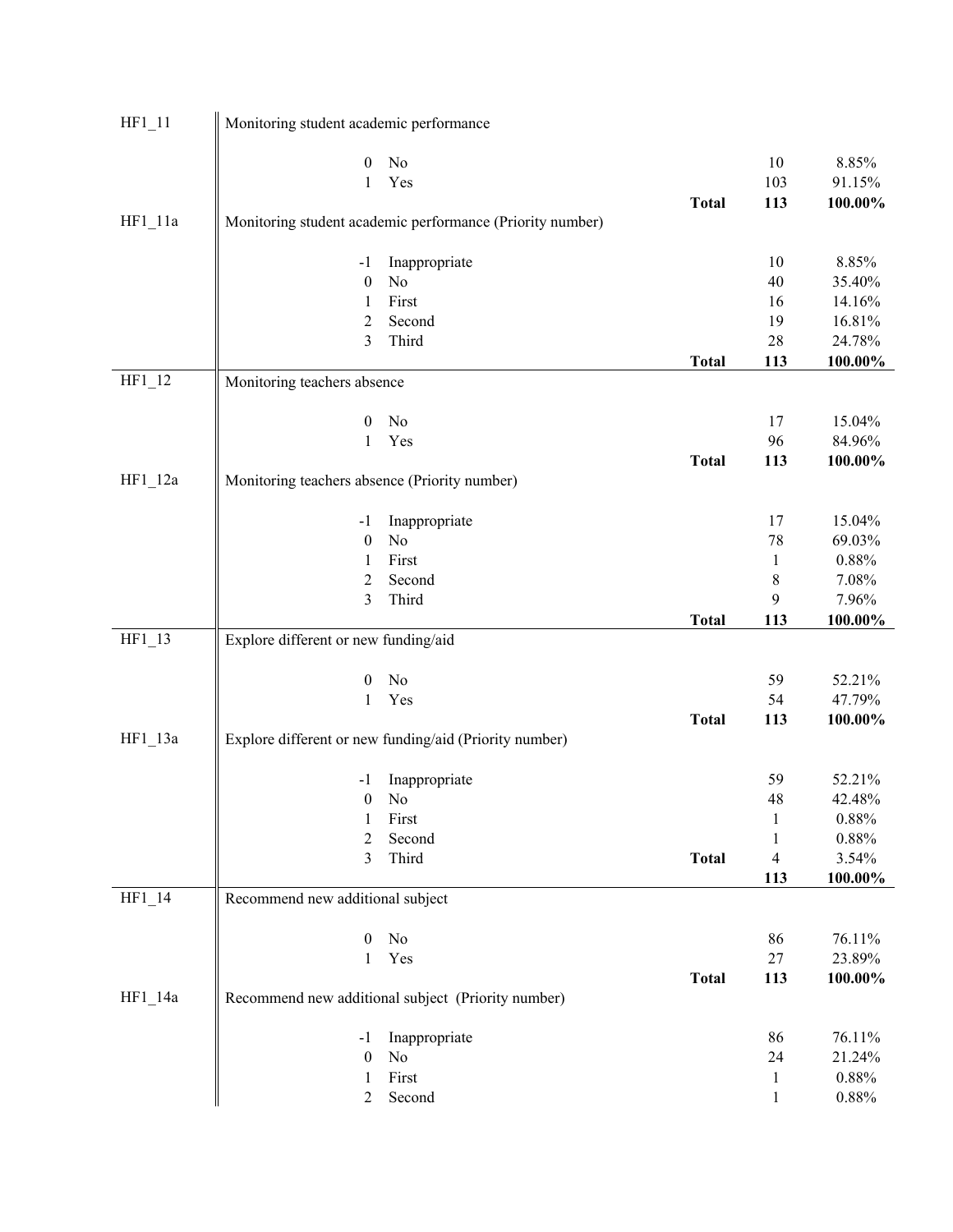|                 | Third<br>3                                                                         | <b>Total</b> | $\mathbf{1}$<br>113 | $0.88\%$<br>100.00% |
|-----------------|------------------------------------------------------------------------------------|--------------|---------------------|---------------------|
| HF1_97          | Others                                                                             |              |                     |                     |
|                 |                                                                                    |              |                     |                     |
|                 | No<br>$\theta$<br>Yes                                                              |              | 106<br>$\tau$       | 93.81%<br>6.19%     |
|                 | 1                                                                                  | <b>Total</b> | 113                 | 100.00%             |
| HF1_97_1        | Others (Specify)                                                                   |              |                     |                     |
|                 | Removed from public dataset                                                        |              |                     |                     |
|                 |                                                                                    |              |                     |                     |
|                 |                                                                                    |              |                     |                     |
| HF1_97_1a       | Others (Priority number)                                                           |              |                     |                     |
|                 | Removed from public dataset                                                        |              |                     |                     |
|                 |                                                                                    |              |                     |                     |
|                 |                                                                                    |              |                     |                     |
| HF1 97 2        | Others (Specify)<br>Removed from public dataset                                    |              |                     |                     |
|                 |                                                                                    |              |                     |                     |
|                 |                                                                                    |              |                     |                     |
| HF1_97_2a       | Others (Priority number)                                                           |              |                     |                     |
|                 | Removed from public dataset                                                        |              |                     |                     |
|                 |                                                                                    |              |                     |                     |
|                 |                                                                                    |              |                     |                     |
| HF1_98          | Don't know                                                                         |              |                     |                     |
|                 | $\theta$<br>No                                                                     |              | 113                 | 100.00%             |
|                 | Yes<br>1                                                                           |              | $\boldsymbol{0}$    | $0.00\%$            |
|                 |                                                                                    | <b>Total</b> | 113                 | 100.00%             |
| HF1_99          | Refused                                                                            |              |                     |                     |
|                 | $0$ No                                                                             |              | 113                 | 100.00%             |
|                 | Yes<br>1                                                                           |              | $\boldsymbol{0}$    | $0.00\%$            |
| HF <sub>2</sub> | How did you come to know about the role and responsibilities of being a principal? | <b>Total</b> | 113                 | 100.00%             |
|                 | Multiple answers are possible. Mark all that apply                                 |              |                     |                     |
|                 |                                                                                    |              |                     |                     |
| $HF2_1$         | Orientation training/workshop organized by BMC-education branch/Edu office         |              |                     |                     |
|                 | No<br>$\boldsymbol{0}$                                                             |              | 81                  | 71.68%              |
|                 | Yes<br>1                                                                           |              | 32                  | 28.32%              |
| $HF2_2$         | Meeting and consultation with School Inspectors                                    | <b>Total</b> | 113                 | 100.00%             |
|                 |                                                                                    |              |                     |                     |
|                 | N <sub>0</sub><br>$\boldsymbol{0}$                                                 |              | 81                  | 71.68%              |
|                 | Yes<br>1                                                                           | <b>Total</b> | 32<br>113           | 28.32%<br>100.00%   |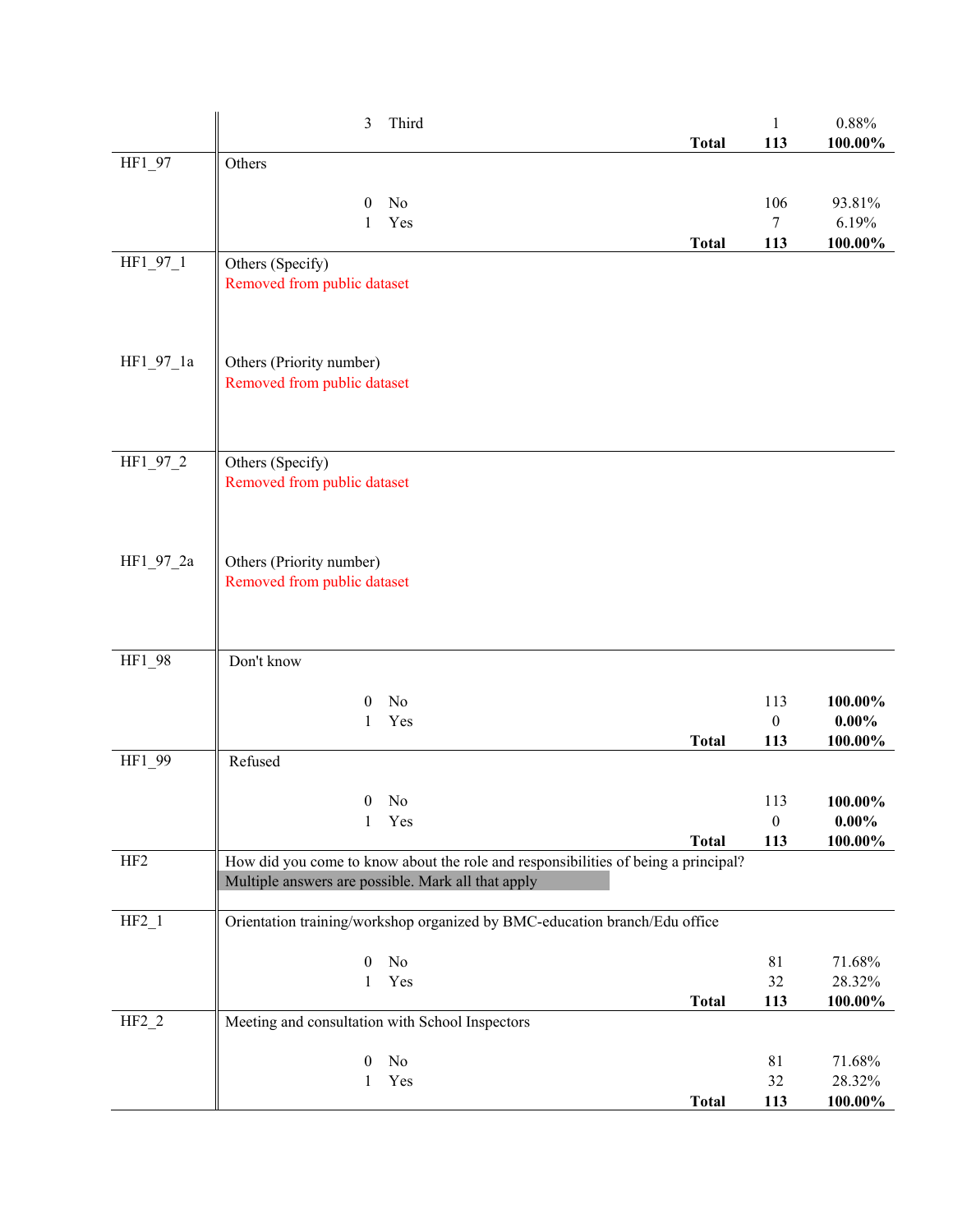| $HF2_3$            | Reading written guidelines                 |                                                                                                  |              |                  |                   |
|--------------------|--------------------------------------------|--------------------------------------------------------------------------------------------------|--------------|------------------|-------------------|
|                    | $\mathbf{0}$                               | No                                                                                               |              | 20               | 17.70%            |
|                    | 1                                          | Yes                                                                                              |              | 93               | 82.30%            |
|                    |                                            |                                                                                                  | <b>Total</b> | 113              | $100.00\%$        |
| $HF2_4$            | Consultations with previous SMC/SB members |                                                                                                  |              |                  |                   |
|                    | $\boldsymbol{0}$                           | No                                                                                               |              | 85               | 75.22%            |
|                    | $\mathbf{1}$                               | Yes                                                                                              | <b>Total</b> | 28<br>113        | 24.78%<br>100.00% |
| $HF2_5$            | Principal training                         |                                                                                                  |              |                  |                   |
|                    |                                            |                                                                                                  |              |                  |                   |
|                    | $\boldsymbol{0}$                           | No                                                                                               |              | 46               | 40.71%            |
|                    | $\mathbf{1}$                               | Yes                                                                                              |              | 67               | 59.29%            |
| $HF2_6$            | Experience                                 |                                                                                                  | <b>Total</b> | 113              | 100.00%           |
|                    |                                            |                                                                                                  |              |                  |                   |
|                    | $\boldsymbol{0}$                           | No                                                                                               |              | 21               | 18.58%            |
|                    | $\mathbf{1}$                               | Yes                                                                                              | <b>Total</b> | 92               | 81.42%            |
| $HF2_7$            | Internet/Social network                    |                                                                                                  |              | 113              | $100.00\%$        |
|                    |                                            |                                                                                                  |              |                  |                   |
|                    | $\mathbf{0}$                               | No                                                                                               |              | 111              | 98.23%            |
|                    | 1                                          | Yes                                                                                              |              | $\sqrt{2}$       | 1.77%             |
|                    |                                            |                                                                                                  | <b>Total</b> | 113              | $100.00\%$        |
| HF <sub>2_97</sub> | Others                                     |                                                                                                  |              |                  |                   |
|                    | $\boldsymbol{0}$                           | No                                                                                               |              | 113              | 100.00%           |
|                    | 1                                          | Yes                                                                                              |              | $\boldsymbol{0}$ | $0.00\%$          |
|                    |                                            |                                                                                                  | <b>Total</b> | 113              | 100.00%           |
| HF2_97_1           | Others (Specify)                           |                                                                                                  |              |                  |                   |
|                    | $-1$                                       | Inappropriate                                                                                    |              | 113              | 100.00%           |
|                    | Don't know                                 |                                                                                                  | <b>Total</b> | 113              | 100.00%           |
| HF <sub>2_98</sub> |                                            |                                                                                                  |              |                  |                   |
|                    | $\mathbf{0}$                               | No                                                                                               |              | 113              | 100.00%           |
|                    | $\mathbf{1}$                               | Yes                                                                                              |              | $\boldsymbol{0}$ | $0.00\%$          |
|                    |                                            |                                                                                                  | <b>Total</b> | 113              | 100.00%           |
| HF <sub>2_99</sub> | Refused                                    |                                                                                                  |              |                  |                   |
|                    | $\boldsymbol{0}$                           | No                                                                                               |              | 113              | 100.00%           |
|                    | 1                                          | Yes                                                                                              |              | $\boldsymbol{0}$ | $0.00\%$          |
|                    |                                            |                                                                                                  | <b>Total</b> | 113              | 100.00%           |
| HF3                | school?                                    | How serious is the teacher absenteeism (remaining absent without school approval) problem in the |              |                  |                   |
|                    | 1                                          | Very serious problem                                                                             |              | $\boldsymbol{0}$ | $0.00\%$          |
|                    | 2                                          | Serious problem                                                                                  |              | 6                | 5.31%             |
|                    | 3                                          | Not a serious problem                                                                            |              | 107              | 94.69%            |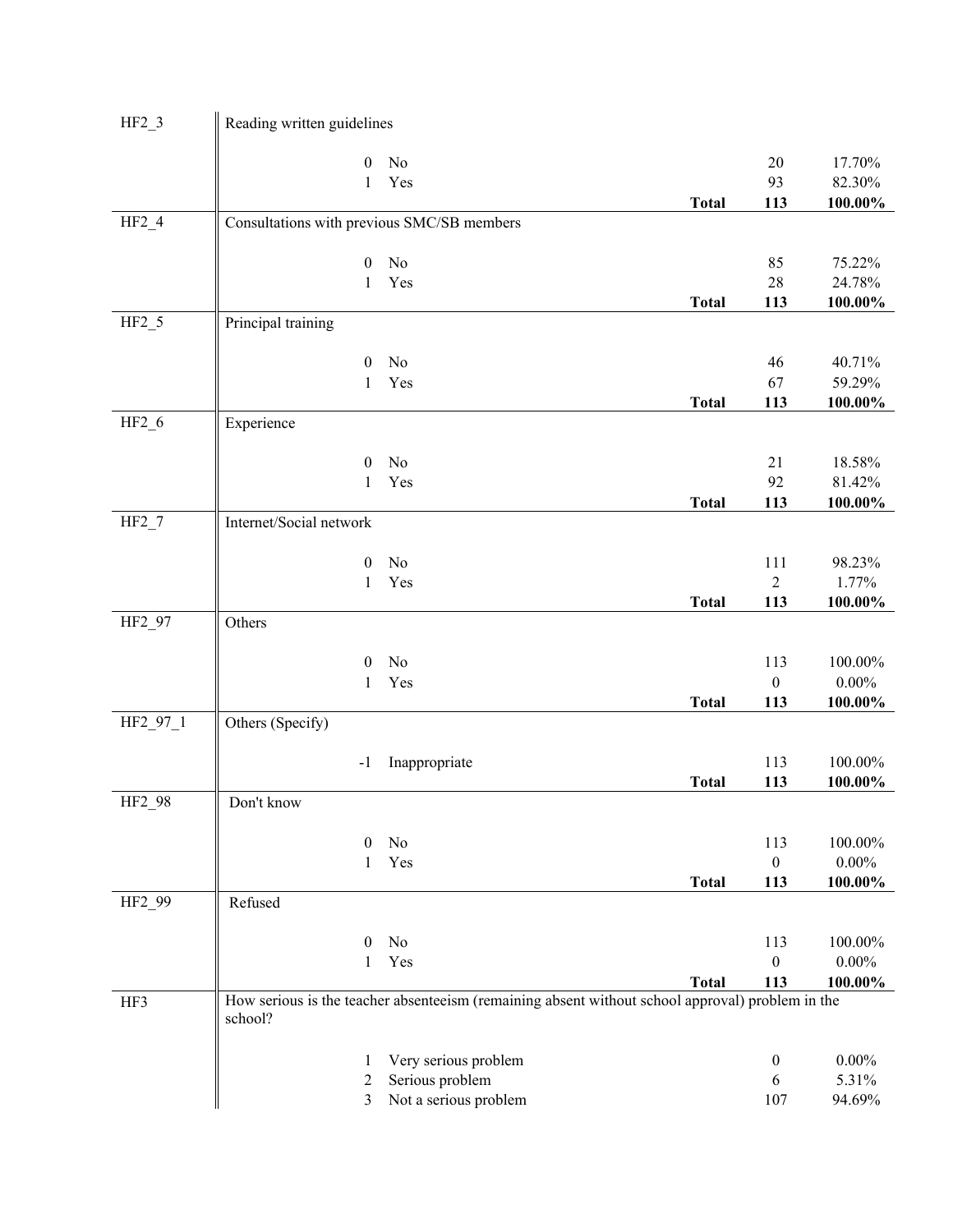|         | Don't know<br>98                                                          |              | $\boldsymbol{0}$ | $0.00\%$ |
|---------|---------------------------------------------------------------------------|--------------|------------------|----------|
|         | Refused<br>99                                                             |              | $\boldsymbol{0}$ | $0.00\%$ |
|         |                                                                           | <b>Total</b> | 113              | 100.00%  |
| HF4     | What has the school done to address this problem in the 2075 school year? |              |                  |          |
|         | Multiple answers are possible. Mark all that apply                        |              |                  |          |
| $HF4_0$ |                                                                           |              |                  |          |
|         | Done nothing                                                              |              |                  |          |
|         | No<br>$\bf{0}$                                                            |              | 60               | 53.10%   |
|         | Yes<br>$\mathbf{1}$                                                       |              | 53               | 46.90%   |
|         |                                                                           | <b>Total</b> | 113              | 100.00%  |
| $HF4_1$ | Call meeting and gave feedback to teachers                                |              |                  |          |
|         |                                                                           |              |                  |          |
|         | No<br>$\theta$                                                            |              | 73               | 64.60%   |
|         | Yes<br>1                                                                  |              | 40               | 35.40%   |
|         |                                                                           | <b>Total</b> | 113              | 100.00%  |
| $HF4_2$ | Recommended for disciplinary action                                       |              |                  |          |
|         | No<br>$\theta$                                                            |              | 113              | 100.00%  |
|         | Yes<br>1                                                                  |              | $\boldsymbol{0}$ | $0.00\%$ |
|         |                                                                           | <b>Total</b> | 113              | 100.00%  |
| $HF4_3$ | Recommended BMC/EDCU office to transfer                                   |              |                  |          |
|         |                                                                           |              |                  |          |
|         | No<br>$\boldsymbol{0}$                                                    |              | 113              | 100.00%  |
|         | Yes<br>$\mathbf{1}$                                                       |              | $\boldsymbol{0}$ | $0.00\%$ |
|         |                                                                           | <b>Total</b> | 113              | 100.00%  |
| $HF4_4$ | Took disciplinary action                                                  |              |                  |          |
|         | Removed from public dataset                                               |              |                  |          |
|         |                                                                           |              |                  |          |
|         |                                                                           |              |                  |          |
| HF4 5   | Terminated job                                                            |              |                  |          |
|         | Removed from public dataset                                               |              |                  |          |
|         |                                                                           |              |                  |          |
|         |                                                                           |              |                  |          |
|         |                                                                           |              |                  |          |
| HF4_6   | School gate locked exactly at 10 o'clock                                  |              |                  |          |
|         | Removed from public dataset                                               |              |                  |          |
|         |                                                                           |              |                  |          |
|         |                                                                           |              |                  |          |
| HF4_7   | Informed teachers to be on time                                           |              |                  |          |
|         |                                                                           |              |                  |          |
|         | No<br>$\mathbf{0}$                                                        |              | 74               | 65.49%   |
|         | Yes<br>$\mathbf{1}$                                                       |              | 39               | 34.51%   |
|         |                                                                           | <b>Total</b> | 113              | 100.00%  |
| HF4_8   | Absent day's salary subtraction                                           |              |                  |          |
|         | Removed from public dataset                                               |              |                  |          |
|         |                                                                           |              |                  |          |
|         |                                                                           |              |                  |          |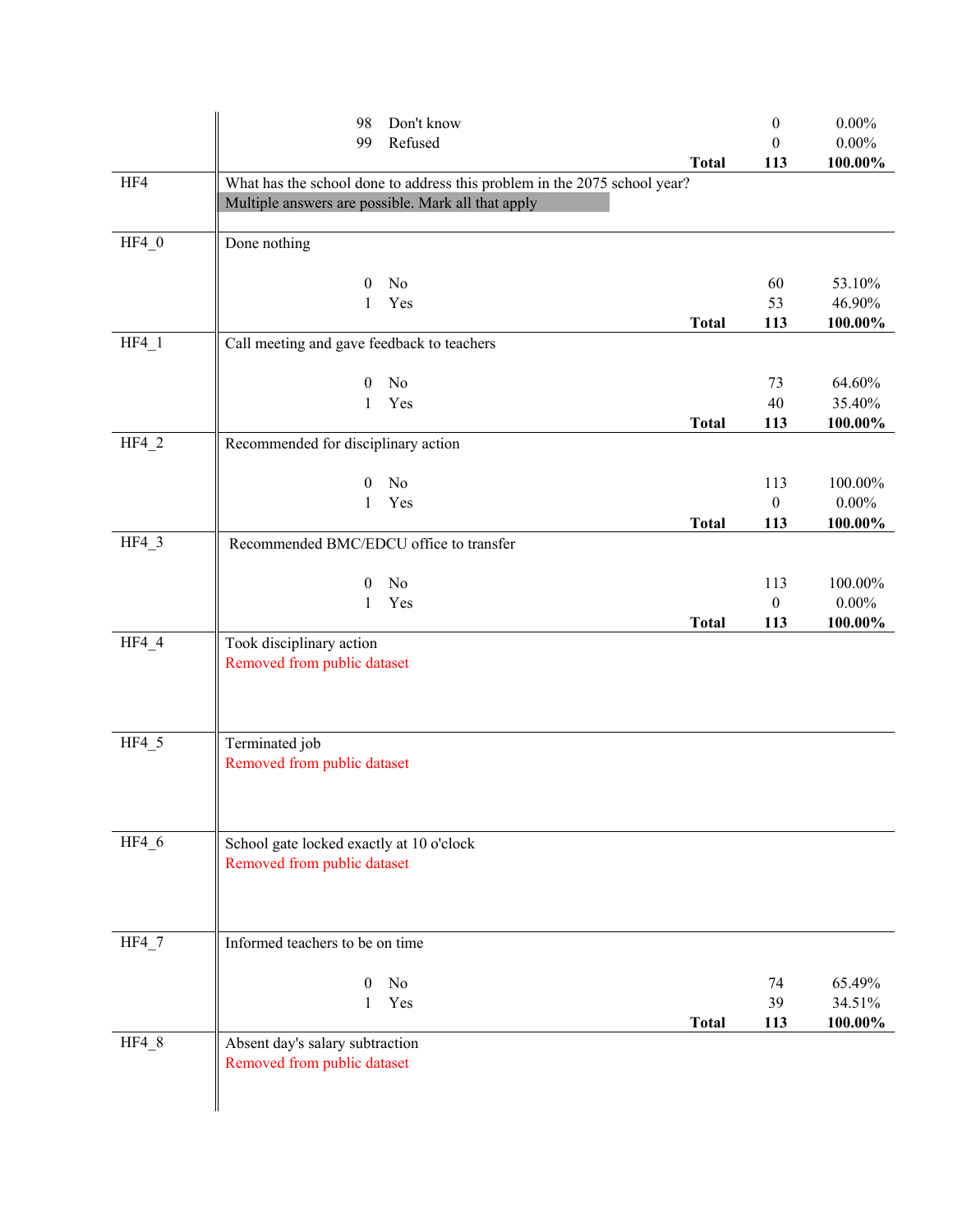| HF4_97          | Others                                         |                                                                                                                                                                                                           |              |                  |          |
|-----------------|------------------------------------------------|-----------------------------------------------------------------------------------------------------------------------------------------------------------------------------------------------------------|--------------|------------------|----------|
|                 | Recoded in public dataset                      |                                                                                                                                                                                                           |              |                  |          |
|                 | 0                                              | N <sub>0</sub>                                                                                                                                                                                            |              | 100              | 88.50%   |
|                 | 1                                              | Yes                                                                                                                                                                                                       |              | 13               | 11.50%   |
|                 |                                                |                                                                                                                                                                                                           | <b>Total</b> | 113              | 100.00%  |
| HF4_97_1        | Others (Specify)                               |                                                                                                                                                                                                           |              |                  |          |
|                 | Removed from public dataset                    |                                                                                                                                                                                                           |              |                  |          |
|                 |                                                |                                                                                                                                                                                                           |              |                  |          |
|                 |                                                |                                                                                                                                                                                                           |              |                  |          |
| HF4 98          | Don't know                                     |                                                                                                                                                                                                           |              |                  |          |
|                 | $\overline{0}$                                 | No                                                                                                                                                                                                        |              | 113              | 100.00%  |
|                 | 1                                              | Yes                                                                                                                                                                                                       |              | $\boldsymbol{0}$ | $0.00\%$ |
|                 |                                                |                                                                                                                                                                                                           | <b>Total</b> | 113              | 100.00%  |
| HF4_99          | Refused                                        |                                                                                                                                                                                                           |              |                  |          |
|                 |                                                |                                                                                                                                                                                                           |              |                  |          |
|                 | $\bf{0}$                                       | No                                                                                                                                                                                                        |              | 113              | 100.00%  |
|                 | 1                                              | Yes                                                                                                                                                                                                       |              | $\boldsymbol{0}$ | $0.00\%$ |
|                 |                                                |                                                                                                                                                                                                           | <b>Total</b> | 113              | 100.00%  |
| HF5             |                                                | What other actions has your school taken to address the teacher absenteeism problem? Hired a substitute<br>teacher for the class, had other teachers manage the class, had the class remain teacher-less? |              |                  |          |
|                 | 1                                              | Hired substitute teacher for the class                                                                                                                                                                    |              | 10               | 8.85%    |
|                 | 2                                              | Had other teachers manage the class                                                                                                                                                                       |              | 96               | 84.96%   |
|                 | 3                                              | Had the class remain teacher-less                                                                                                                                                                         |              | 7                | 6.19%    |
|                 | 97                                             | Other (specify)                                                                                                                                                                                           |              | $\theta$         | $0.00\%$ |
|                 | 98                                             | Don't Know                                                                                                                                                                                                |              | $\theta$         | $0.00\%$ |
|                 | 99                                             | Refused                                                                                                                                                                                                   |              | $\theta$         | $0.00\%$ |
|                 |                                                |                                                                                                                                                                                                           | <b>Total</b> | 113              | 100.00%  |
| HF <sub>6</sub> | How motivated are the teachers of your school? |                                                                                                                                                                                                           |              |                  |          |
|                 | $\mathbf{I}$                                   | Highly motivated                                                                                                                                                                                          |              | 63               | 55.75%   |
|                 | 2                                              | Neither motivated nor unmotivated                                                                                                                                                                         |              | 50               | 44.25%   |
|                 | 3                                              | Not motivated                                                                                                                                                                                             |              | $\theta$         | $0.00\%$ |
|                 | 98                                             | Don't Know                                                                                                                                                                                                |              | $\bf{0}$         | $0.00\%$ |
|                 | 99                                             | Refused                                                                                                                                                                                                   |              | $\theta$         | $0.00\%$ |
|                 |                                                |                                                                                                                                                                                                           | <b>Total</b> | 113              | 100.00%  |
| HF7             |                                                | What have you done as a principal to keep the teachers motivated?                                                                                                                                         |              |                  |          |
|                 | options in the box.                            | Multiple responses possible. Do not read the possible answers. Please mark and give number for 3 main                                                                                                     |              |                  |          |
| $HF7_1$         | Gave feedback                                  |                                                                                                                                                                                                           |              |                  |          |
|                 | $\bf{0}$                                       | No                                                                                                                                                                                                        |              | 9                | 7.96%    |
|                 | 1                                              | Yes                                                                                                                                                                                                       |              | 104              | 92.04%   |
|                 |                                                |                                                                                                                                                                                                           | <b>Total</b> | 113              | 100.00%  |
| $HF7_1a$        | Gave feedback (Priority number)                |                                                                                                                                                                                                           |              |                  |          |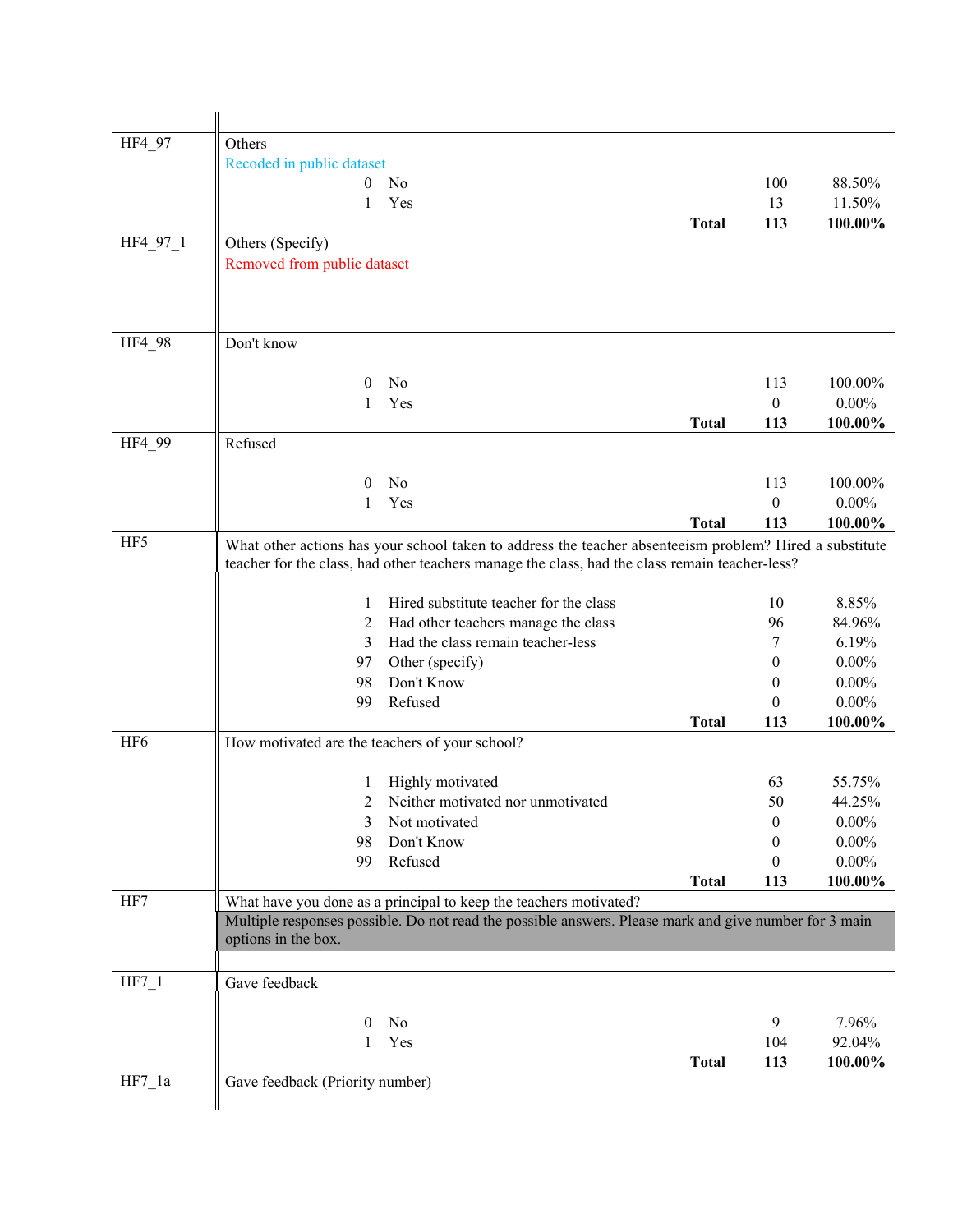| $HF7_2$  | Inappropriate<br>$-1$<br>No<br>$\boldsymbol{0}$<br>First<br>$\mathbf{1}$<br>Second<br>2<br>Third<br>3<br>Recommended for disciplinary action<br>Removed from public dataset | <b>Total</b> | $\boldsymbol{9}$<br>7<br>73<br>17<br>$\tau$<br>113 | 7.96%<br>6.19%<br>64.60%<br>15.04%<br>6.19%<br>100.00% |
|----------|-----------------------------------------------------------------------------------------------------------------------------------------------------------------------------|--------------|----------------------------------------------------|--------------------------------------------------------|
| $HF7_2a$ | Recommended for disciplinary action (Priority number)<br>Removed from public dataset                                                                                        |              |                                                    |                                                        |
| HF7_3    | Provided incentives                                                                                                                                                         |              |                                                    |                                                        |
|          | No<br>$\boldsymbol{0}$<br>Yes<br>1                                                                                                                                          | <b>Total</b> | 33<br>$80\,$<br>113                                | 29.20%<br>70.80%<br>100.00%                            |
| $HF7_3a$ | Provided incentives (Priority number)                                                                                                                                       |              |                                                    |                                                        |
|          | Inappropriate<br>$-1$<br>No<br>$\boldsymbol{0}$<br>First<br>1<br>Second<br>2<br>Third<br>3                                                                                  |              | 33<br>17<br>24<br>29<br>10                         | 29.20%<br>15.04%<br>21.24%<br>25.66%<br>8.85%          |
| HF7_4    | Took disciplinary action/warning to poorly motivated teachers<br>Removed from public dataset                                                                                | <b>Total</b> | 113                                                | 100.00%                                                |
| $HF7_4a$ | Took disciplinary action/warning to poorly motivated teachers (Priority number)<br>Removed from public dataset                                                              |              |                                                    |                                                        |
| $HF7_5$  | Manage the observational tour                                                                                                                                               |              |                                                    |                                                        |
| $HF7_5a$ | $\boldsymbol{0}$<br>No<br>Yes<br>1<br>Manage the observational tour (Priority number)                                                                                       | <b>Total</b> | 41<br>72<br>113                                    | 36.28%<br>63.72%<br>100.00%                            |
|          | Inappropriate<br>-1<br>No<br>$\boldsymbol{0}$<br>First<br>1<br>Second<br>2                                                                                                  |              | 41<br>20<br>$\sqrt{2}$<br>22                       | 36.28%<br>17.70%<br>1.77%<br>19.47%                    |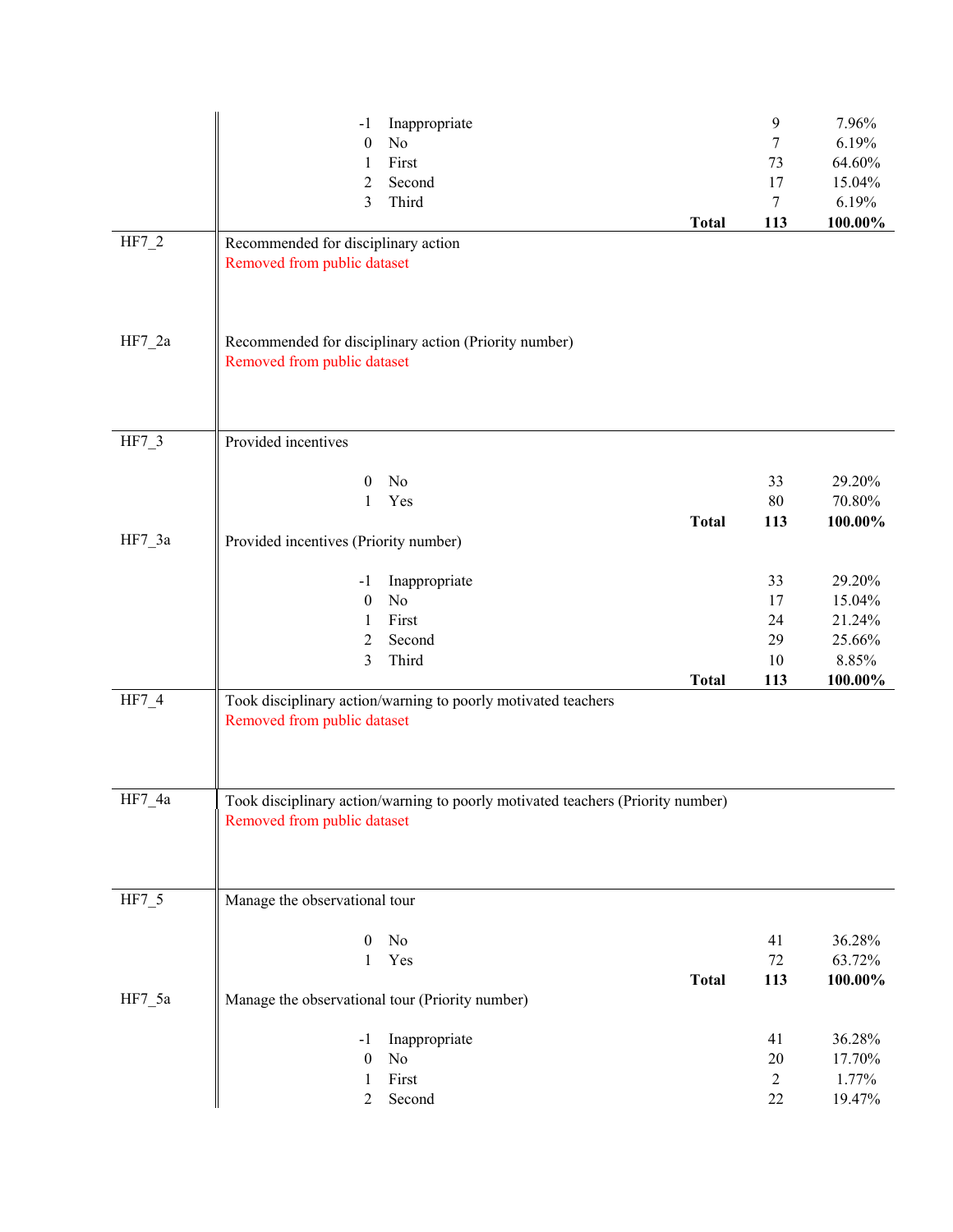|          | 3                                                | Third                                                                                                  |              | 28           | 24.78%  |
|----------|--------------------------------------------------|--------------------------------------------------------------------------------------------------------|--------------|--------------|---------|
|          |                                                  |                                                                                                        | <b>Total</b> | 113          | 100.00% |
| HF7_6    |                                                  | Salary increment of the teachers employed with school internal resources                               |              |              |         |
|          |                                                  |                                                                                                        |              |              |         |
|          | $\boldsymbol{0}$                                 | $\rm No$                                                                                               |              | 74           | 65.49%  |
|          | 1                                                | Yes                                                                                                    |              | 39           | 34.51%  |
|          |                                                  |                                                                                                        | <b>Total</b> | 113          | 100.00% |
| HF7_6a   |                                                  | Salary increment of the teachers employed with school internal resources (Priority number)             |              |              |         |
|          | -1                                               | Inappropriate                                                                                          |              | 74           | 65.49%  |
|          | $\boldsymbol{0}$                                 | No                                                                                                     |              | 16           | 14.16%  |
|          | 1                                                | First                                                                                                  |              | $\mathbf{1}$ | 0.88%   |
|          | 2                                                | Second                                                                                                 |              | 10           | 8.85%   |
|          | 3                                                | Third                                                                                                  |              | 12           | 10.62%  |
|          |                                                  |                                                                                                        | <b>Total</b> | 113          | 100.00% |
| $HF7_7$  | Additional pay for extra class                   |                                                                                                        |              |              |         |
|          |                                                  |                                                                                                        |              |              |         |
|          | $\mathbf{0}$                                     | No                                                                                                     |              | 44           | 38.94%  |
|          | $\mathbf{1}$                                     | Yes                                                                                                    |              | 69           | 61.06%  |
|          |                                                  |                                                                                                        | <b>Total</b> | 113          | 100.00% |
| HF7_7a   | Additional pay for extra class (Priority number) |                                                                                                        |              |              |         |
|          |                                                  |                                                                                                        |              | 44           | 38.94%  |
|          | $-1$<br>$\boldsymbol{0}$                         | Inappropriate<br>No                                                                                    |              | 19           | 16.81%  |
|          | 1                                                | First                                                                                                  |              | 5            | 4.42%   |
|          | 2                                                | Second                                                                                                 |              | 18           | 15.93%  |
|          | 3                                                | Third                                                                                                  |              | 27           | 23.89%  |
|          |                                                  |                                                                                                        | <b>Total</b> | 113          | 100.00% |
| $HF7_8$  | Provided bag, laptop for teachers                |                                                                                                        |              |              |         |
|          | Removed from public dataset                      |                                                                                                        |              |              |         |
|          |                                                  |                                                                                                        |              |              |         |
|          |                                                  |                                                                                                        |              |              |         |
|          |                                                  |                                                                                                        |              |              |         |
| HF7_8a   |                                                  | Provided bag, laptop for teachers (Priority number)                                                    |              |              |         |
|          | Removed from public dataset                      |                                                                                                        |              |              |         |
|          |                                                  |                                                                                                        |              |              |         |
|          |                                                  |                                                                                                        |              |              |         |
| HF7_9    |                                                  | Provided shoe, tie and uniforms for teachers employed with school internal resources                   |              |              |         |
|          | Removed from public dataset                      |                                                                                                        |              |              |         |
|          |                                                  |                                                                                                        |              |              |         |
|          |                                                  |                                                                                                        |              |              |         |
|          |                                                  |                                                                                                        |              |              |         |
| $HF7_9a$ |                                                  | Provided shoe, tie and uniforms for teachers employed with school internal resources (Priority number) |              |              |         |
|          |                                                  |                                                                                                        |              |              |         |
|          | Removed from public dataset                      |                                                                                                        |              |              |         |
|          |                                                  |                                                                                                        |              |              |         |
|          |                                                  |                                                                                                        |              |              |         |
| HF7_97   | Others                                           |                                                                                                        |              |              |         |
|          |                                                  |                                                                                                        |              |              |         |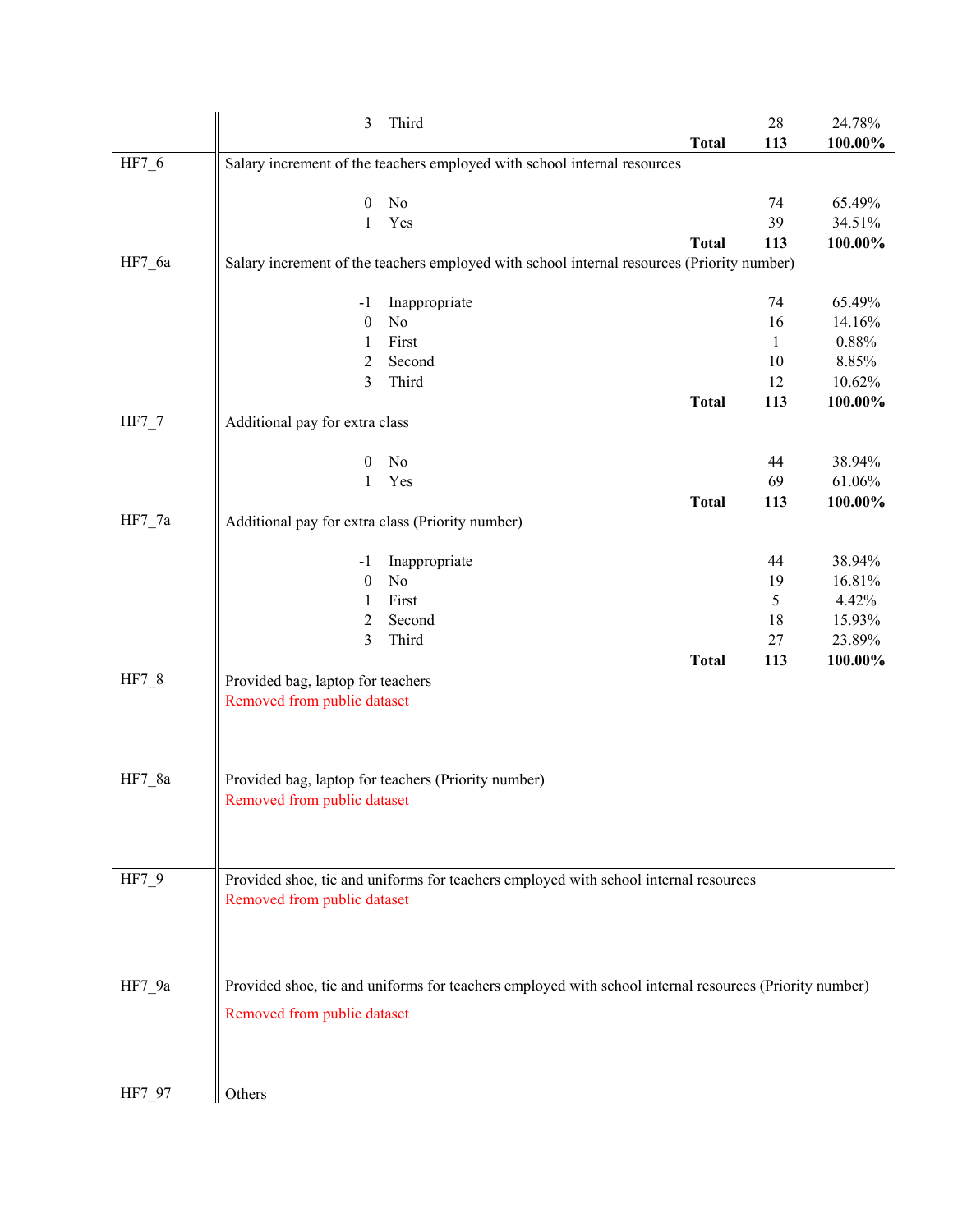|           | Recoded in public dataset                                                                                    |              |                         |                     |
|-----------|--------------------------------------------------------------------------------------------------------------|--------------|-------------------------|---------------------|
|           | No<br>0                                                                                                      |              | 64                      | 56.64%              |
|           | Yes<br>1                                                                                                     |              | 49                      | 43.36%              |
|           |                                                                                                              | <b>Total</b> | 113                     | 100.00%             |
| HF7_97_1  | Others (Specify)                                                                                             |              |                         |                     |
|           | Removed from public dataset                                                                                  |              |                         |                     |
|           |                                                                                                              |              |                         |                     |
|           |                                                                                                              |              |                         |                     |
| HF7_97_1a | Others (Specify) (Priority number)                                                                           |              |                         |                     |
|           | Removed from public dataset                                                                                  |              |                         |                     |
|           |                                                                                                              |              |                         |                     |
|           |                                                                                                              |              |                         |                     |
| HF7_97_2  | Others (Specify)                                                                                             |              |                         |                     |
|           | Removed from public dataset                                                                                  |              |                         |                     |
|           |                                                                                                              |              |                         |                     |
|           |                                                                                                              |              |                         |                     |
| HF7_97_2b | Others (Specify) (Priority number)                                                                           |              |                         |                     |
|           | Removed from public dataset                                                                                  |              |                         |                     |
|           |                                                                                                              |              |                         |                     |
|           |                                                                                                              |              |                         |                     |
|           |                                                                                                              |              |                         |                     |
| HF7_98    | Don't know                                                                                                   |              |                         |                     |
|           | No<br>$\bf{0}$                                                                                               |              | 113                     | 100.00%             |
|           | Yes<br>1                                                                                                     |              | $\boldsymbol{0}$        | $0.00\%$            |
|           |                                                                                                              | <b>Total</b> | 113                     | 100.00%             |
| HF7_99    | Refused                                                                                                      |              |                         |                     |
|           | No<br>$\theta$                                                                                               |              | 113                     | 100.00%             |
|           | Yes<br>1                                                                                                     |              | $\boldsymbol{0}$        | $0.00\%$            |
|           |                                                                                                              | <b>Total</b> | 113                     | 100.00%             |
| HF8       | How qualified and skilled at the particular subject they are currently teaching are the teachers in your     |              |                         |                     |
|           | school? Are they highly qualified and skilled, somewhat qualified and skilled, or not qualified and skilled? |              |                         |                     |
|           |                                                                                                              |              |                         |                     |
|           | Highly qualified and skilled<br>1                                                                            |              | 85                      | 75.22%              |
|           | Somewhat qualified and skilled<br>2                                                                          |              | 28                      | 24.78%              |
|           | Not qualified and skilled<br>3                                                                               |              | $\boldsymbol{0}$        | $0.00\%$            |
|           | Don't Know<br>98                                                                                             |              | $\mathbf{0}$            | $0.00\%$            |
|           | Refused<br>99                                                                                                | <b>Total</b> | $\boldsymbol{0}$<br>113 | $0.00\%$<br>100.00% |
| HF9       | What has your school done to maintain a qualified pool of teachers?                                          |              |                         |                     |
|           | Multiple answers are possible. Mark all that apply                                                           |              |                         |                     |
|           |                                                                                                              |              |                         |                     |
| $HF9_1$   | Improve hiring process                                                                                       |              |                         |                     |
|           | $\boldsymbol{0}$<br>No                                                                                       |              | 83                      | 73.45%              |
|           |                                                                                                              |              |                         |                     |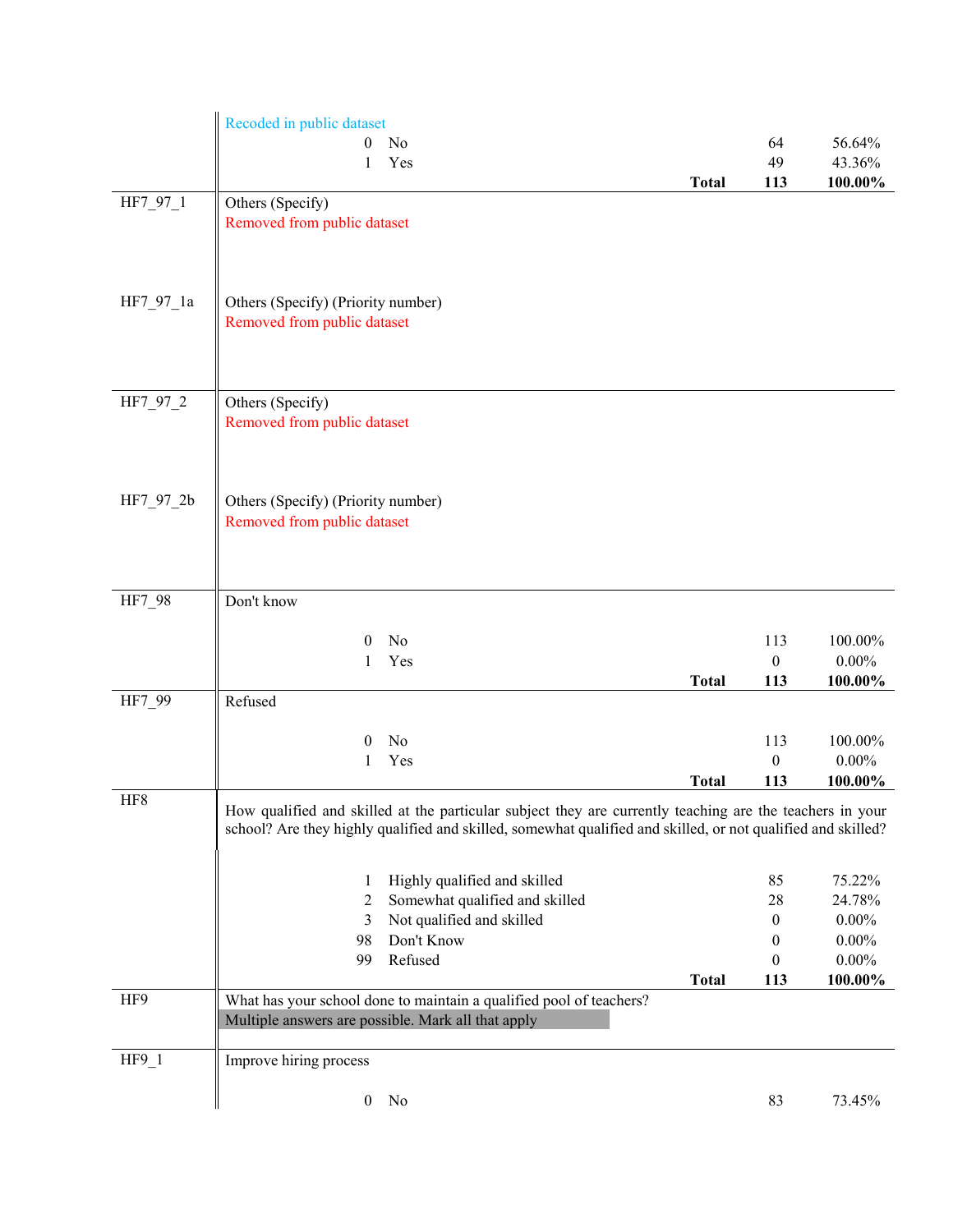|          | $\mathbf{1}$                                    | Yes                           |              | 30               | 26.55%     |
|----------|-------------------------------------------------|-------------------------------|--------------|------------------|------------|
|          |                                                 |                               | <b>Total</b> | 113              | $100.00\%$ |
| $HF9_2$  | Provide regular training                        |                               |              |                  |            |
|          |                                                 |                               |              |                  |            |
|          | $\boldsymbol{0}$                                | No                            |              | 51               | 45.13%     |
|          | 1                                               | Yes                           |              | 62               | 54.87%     |
|          |                                                 |                               | <b>Total</b> | 113              | $100.00\%$ |
| $HF9_3$  | Provide incentives                              |                               |              |                  |            |
|          |                                                 |                               |              |                  |            |
|          | $\boldsymbol{0}$                                | No                            |              | 34               | 30.09%     |
|          | $\mathbf{1}$                                    | Yes                           |              | 79               | 69.91%     |
| $HF9_4$  | Provide subject wise-training                   |                               | <b>Total</b> | 113              | $100.00\%$ |
|          |                                                 |                               |              |                  |            |
|          | $\theta$                                        | No                            |              | 27               | 23.89%     |
|          | $\mathbf{1}$                                    | Yes                           |              | 86               | 76.11%     |
|          |                                                 |                               | <b>Total</b> | 113              | $100.00\%$ |
| $HF9_5$  | Provide subject wise-teachers                   |                               |              |                  |            |
|          |                                                 |                               |              |                  |            |
|          | $\boldsymbol{0}$                                | No                            |              | 37               | 32.74%     |
|          | 1                                               | Yes                           |              | 76               | 67.26%     |
|          |                                                 |                               | <b>Total</b> | 113              | 100.00%    |
| HF9_97   | Other                                           |                               |              |                  |            |
|          |                                                 |                               |              |                  |            |
|          | $\boldsymbol{0}$                                | No                            |              | 108              | 95.58%     |
|          | 1                                               | Yes                           |              | 5                | 4.42%      |
| HF9_97_1 | Other (specify)                                 |                               | <b>Total</b> | 113              | 100.00%    |
|          | Removed from public dataset                     |                               |              |                  |            |
|          |                                                 |                               |              |                  |            |
|          |                                                 |                               |              |                  |            |
|          |                                                 |                               |              |                  |            |
| HF9_98   | Don't Know                                      |                               |              |                  |            |
|          |                                                 |                               |              |                  |            |
|          | $\mathbf{0}$                                    | No                            |              | 113              | 100.00%    |
|          | $\mathbf{1}$                                    | Yes                           |              | $\boldsymbol{0}$ | $0.00\%$   |
| HF9_99   | Refused                                         |                               | <b>Total</b> | 113              | 100.00%    |
|          |                                                 |                               |              |                  |            |
|          | $\boldsymbol{0}$                                | $\rm No$                      |              | 113              | $100.00\%$ |
|          | 1                                               | Yes                           |              | $\boldsymbol{0}$ | $0.00\%$   |
|          |                                                 |                               | <b>Total</b> | 113              | 100.00%    |
| HF10     | How sincerely do teachers at your school teach? |                               |              |                  |            |
|          |                                                 |                               |              |                  |            |
|          | $\mathbf{1}$                                    | Most are sincere in their job |              | 98               | 86.73%     |
|          | 2                                               | About half are sincere        |              | 15               | 13.27%     |
|          | 3                                               | Very few are sincere          |              | $\boldsymbol{0}$ | $0.00\%$   |
|          | 4                                               | No one is sincere             |              | $\mathbf{0}$     | $0.00\%$   |
|          | 98                                              | Don't Know                    |              | $\boldsymbol{0}$ | $0.00\%$   |
|          | 99                                              | Refused                       |              | $\boldsymbol{0}$ | $0.00\%$   |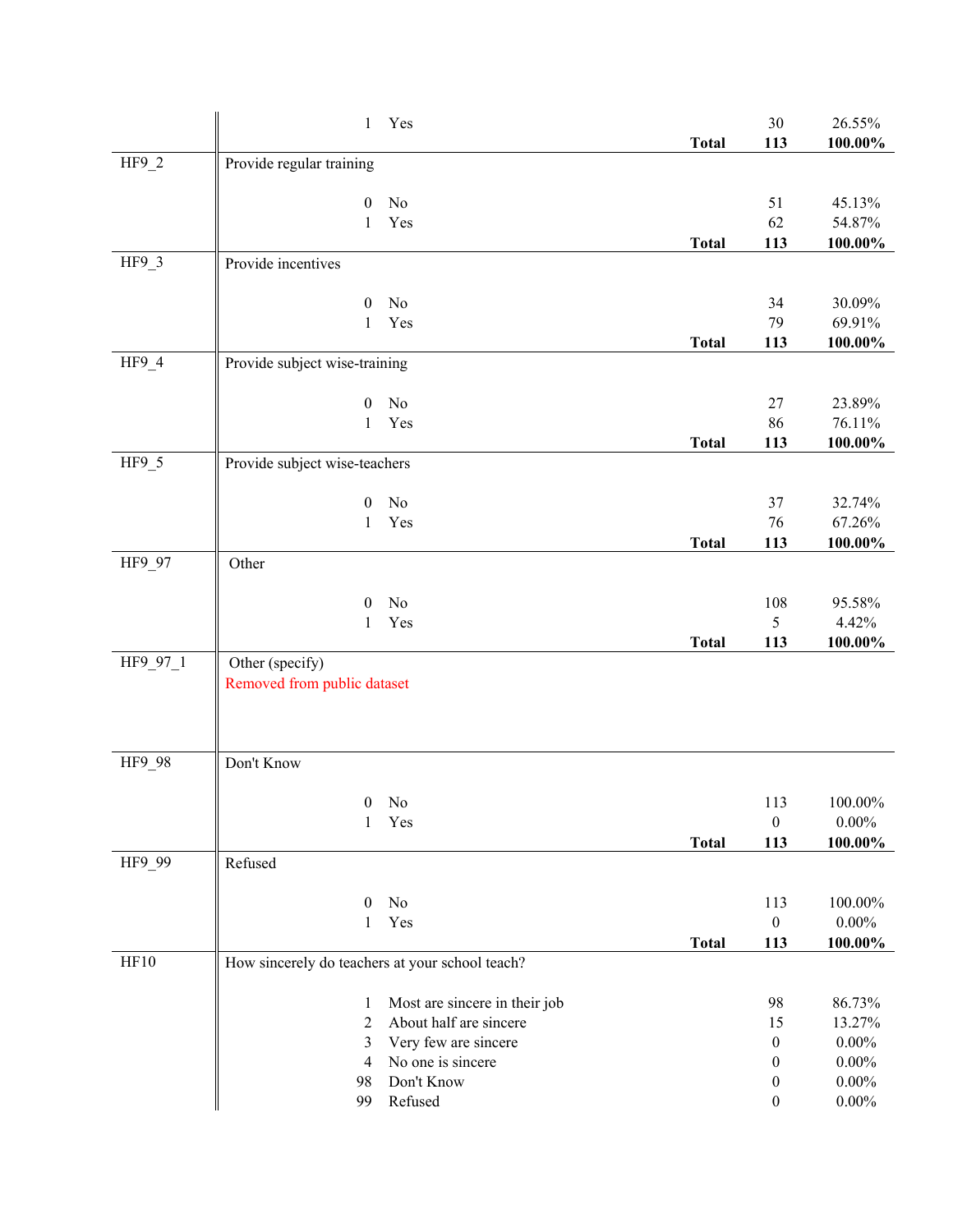|          |                                                    |                                                                          | <b>Total</b> | 113              | 100.00%  |
|----------|----------------------------------------------------|--------------------------------------------------------------------------|--------------|------------------|----------|
| HF11     |                                                    | How serious is the problem of low enrollment of students in your school? |              |                  |          |
|          | 1                                                  | Very serious problem                                                     |              | 10               | 8.85%    |
|          | 2                                                  | Serious problem                                                          |              | 32               | 28.32%   |
|          | 3                                                  | Not a serious problem                                                    |              | 71               | 62.83%   |
|          | 98                                                 | Don't Know                                                               |              | $\boldsymbol{0}$ | $0.00\%$ |
|          | 99                                                 | Refused                                                                  |              | $\boldsymbol{0}$ | $0.00\%$ |
|          |                                                    |                                                                          | <b>Total</b> | 113              | 100.00%  |
|          |                                                    | What has your school done to increase student enrollment?                |              |                  |          |
|          | Multiple answers are possible. Mark all that apply |                                                                          |              |                  |          |
| $HF12_0$ | Done nothing                                       |                                                                          |              |                  |          |
|          |                                                    |                                                                          |              |                  |          |
|          | $\boldsymbol{0}$                                   | No                                                                       |              | 109              | 96.46%   |
|          | 1                                                  | Yes                                                                      |              | $\overline{4}$   | 3.54%    |
|          |                                                    |                                                                          | <b>Total</b> | 113              | 100.00%  |
| $HF12_1$ | Home visit of prospective student                  |                                                                          |              |                  |          |
|          | $\overline{0}$                                     | No                                                                       |              | 23               | 20.35%   |
|          | 1                                                  | Yes                                                                      |              | 90               | 79.65%   |
|          |                                                    |                                                                          | <b>Total</b> | 113              | 100.00%  |
| $HF12_2$ | Offer scholarships                                 |                                                                          |              |                  |          |
|          | $\boldsymbol{0}$                                   | No                                                                       |              | 44               | 38.94%   |
|          | 1                                                  | Yes                                                                      |              | 69               | 61.06%   |
|          |                                                    |                                                                          | <b>Total</b> | 113              | 100.00%  |
| HF12_3   | Provide other incentive                            |                                                                          |              |                  |          |
|          |                                                    |                                                                          |              |                  |          |
|          | $\theta$                                           | No                                                                       |              | 77               | 68.14%   |
|          | 1                                                  | Yes                                                                      |              | 36               | 31.86%   |
| $HF12_4$ | Run enrollment campaigns                           |                                                                          | <b>Total</b> | 113              | 100.00%  |
|          |                                                    |                                                                          |              |                  |          |
|          | $\boldsymbol{0}$                                   | No                                                                       |              | 43               | 38.05%   |
|          | $\mathbf{1}$                                       | Yes                                                                      |              | $70\,$           | 61.95%   |
|          |                                                    |                                                                          | <b>Total</b> | 113              | 100.00%  |
| $HF12_5$ | Improve physical infrastructure                    |                                                                          |              |                  |          |
|          | $\boldsymbol{0}$                                   | No                                                                       |              | 47               | 41.59%   |
|          | $\mathbf{1}$                                       | Yes                                                                      |              | 66               | 58.41%   |
|          |                                                    |                                                                          | <b>Total</b> | 113              | 100.00%  |
| HF12_6   | Improve administration                             |                                                                          |              |                  |          |
|          |                                                    |                                                                          |              |                  |          |
|          | $\boldsymbol{0}$                                   | No                                                                       |              | 67               | 59.29%   |
|          | 1                                                  | Yes                                                                      |              | 46               | 40.71%   |
| HF127    | Hiring qualified teacher                           |                                                                          | <b>Total</b> | 113              | 100.00%  |
|          |                                                    |                                                                          |              |                  |          |
|          |                                                    | $0$ No                                                                   |              | 48               | 42.48%   |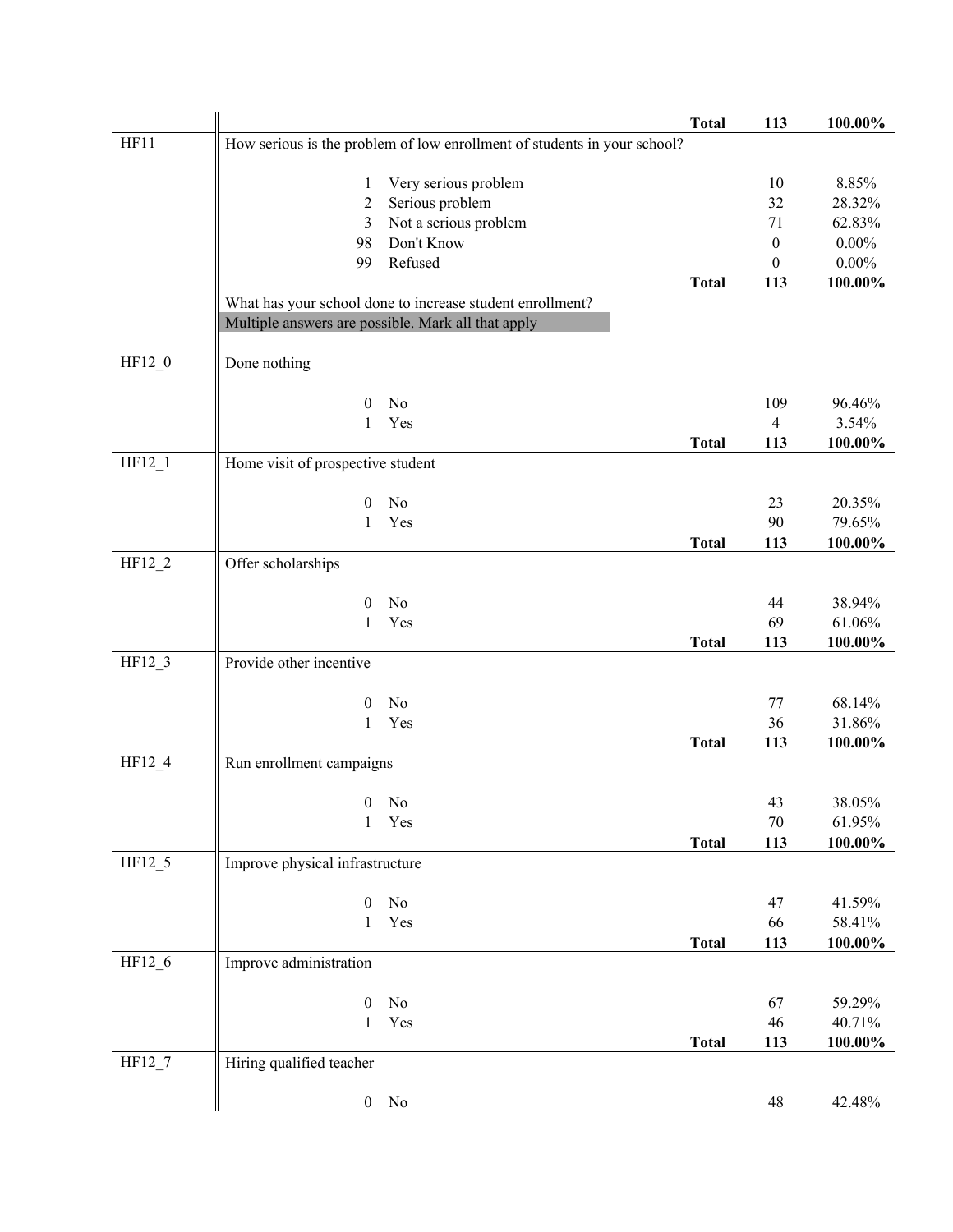|           | Yes<br>1                                                      | <b>Total</b> | 65<br>113               | 57.52%<br>100.00%    |
|-----------|---------------------------------------------------------------|--------------|-------------------------|----------------------|
| HF12_97   | Other                                                         |              |                         |                      |
|           |                                                               |              |                         |                      |
|           | No<br>0<br>Yes<br>1                                           |              | 106<br>$\tau$           | 93.81%<br>6.19%      |
|           |                                                               | <b>Total</b> | 113                     | 100.00%              |
| HF12_97_1 | Other (specify)                                               |              |                         |                      |
|           | Removed from public dataset                                   |              |                         |                      |
|           |                                                               |              |                         |                      |
| HF12_98   | Don't Know                                                    |              |                         |                      |
|           |                                                               |              |                         |                      |
|           | No<br>0<br>Yes<br>1                                           |              | 113<br>$\boldsymbol{0}$ | 100.00%<br>$0.00\%$  |
|           |                                                               | <b>Total</b> | 113                     | 100.00%              |
| HF12_99   | Refused                                                       |              |                         |                      |
|           | No                                                            |              |                         |                      |
|           | $\theta$<br>Yes<br>1                                          |              | 113<br>$\boldsymbol{0}$ | 100.00%<br>$0.00\%$  |
|           |                                                               | <b>Total</b> | 113                     | 100.00%              |
| HF13      | How serious is the student absenteeism problem in the school? |              |                         |                      |
|           | Very serious problem<br>1                                     |              | $\boldsymbol{9}$        | 7.96%                |
|           | Serious problem<br>2                                          |              | 34                      | 30.09%               |
|           | Not a serious problem<br>3                                    |              | 70                      | 61.95%               |
|           | Don't know<br>98<br>Refused<br>99                             |              | $\boldsymbol{0}$<br>0   | $0.00\%$<br>$0.00\%$ |
|           |                                                               | <b>Total</b> | 113                     | 100.00%              |
| HF14      | What has the school done to reduce student absenteeism?       |              |                         |                      |
|           | Multiple answers are possible. Mark all that apply            |              |                         |                      |
| $HF14_0$  | Done nothing                                                  |              |                         |                      |
|           | $\rm No$<br>0                                                 |              | 110                     | 97.35%               |
|           | Yes<br>1                                                      |              | $\overline{3}$          | 2.65%                |
|           |                                                               | <b>Total</b> | 113                     | 100.00%              |
| $HF14_1$  | Home visit of students                                        |              |                         |                      |
|           | $\boldsymbol{0}$<br>No                                        |              | 66                      | 58.41%               |
|           | Yes<br>1                                                      |              | 47                      | 41.59%               |
|           |                                                               | <b>Total</b> | 113                     | $100.00\%$           |
| $HF14_2$  | Offer scholarships                                            |              |                         |                      |
|           | $\boldsymbol{0}$<br>No                                        |              | 92                      | 81.42%               |
|           | Yes<br>$\mathbf{1}$                                           |              | $21\,$                  | 18.58%               |
| HF14_3    |                                                               | <b>Total</b> | 113                     | $100.00\%$           |
|           | Call parents                                                  |              |                         |                      |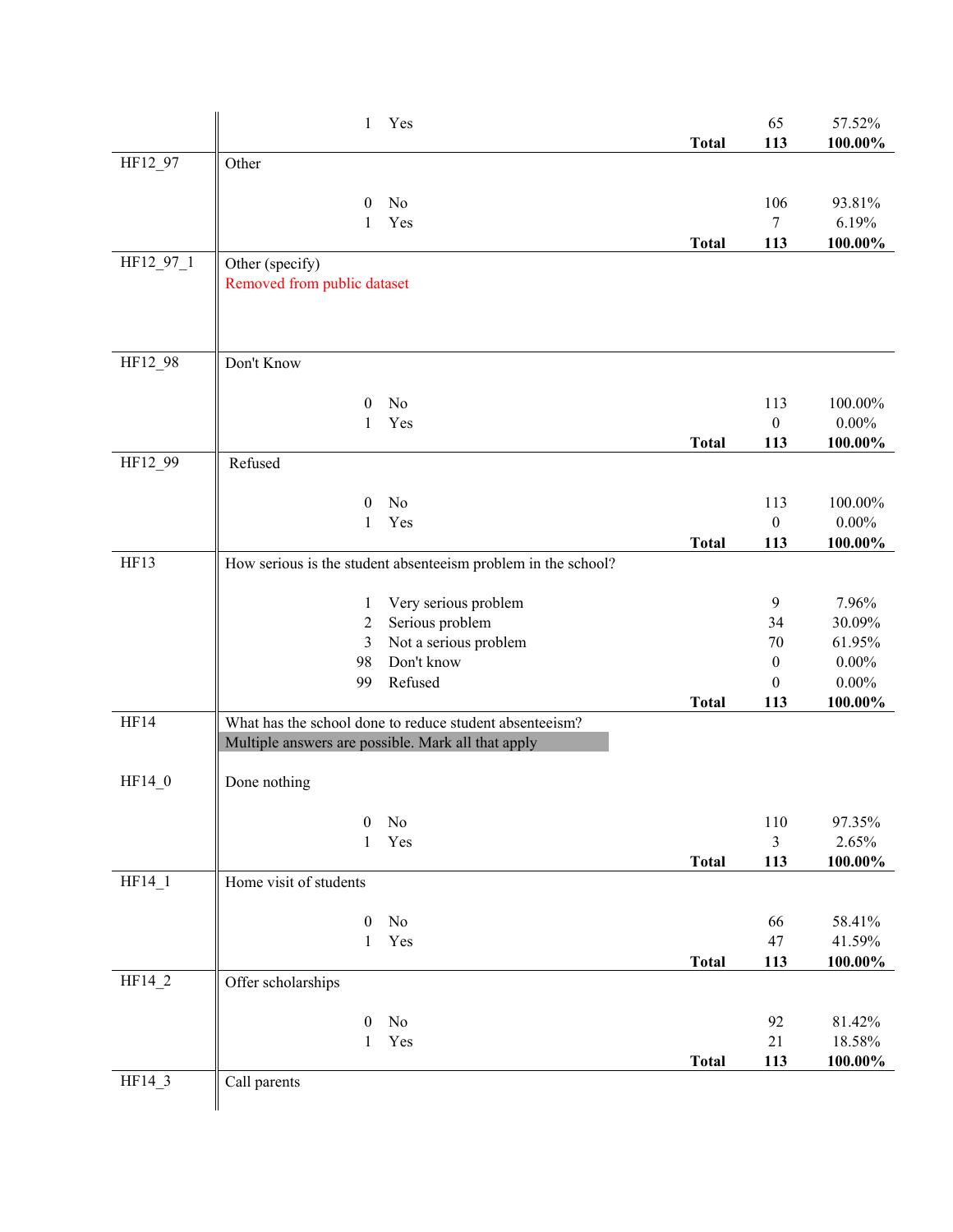|           | No<br>$\overline{0}$                                            |                                                                                                       | $8\,$            | 7.08%             |
|-----------|-----------------------------------------------------------------|-------------------------------------------------------------------------------------------------------|------------------|-------------------|
|           | Yes<br>1                                                        |                                                                                                       | 105              | 92.92%            |
|           |                                                                 | <b>Total</b>                                                                                          | 113              | $100.00\%$        |
| HF14_4    | Parent teacher conference                                       |                                                                                                       |                  |                   |
|           | $\mathbf{0}$<br>No                                              |                                                                                                       | 47               | 41.59%            |
|           | Yes<br>1                                                        |                                                                                                       | 66               | 58.41%            |
|           |                                                                 | <b>Total</b>                                                                                          | 113              | 100.00%           |
| HF14_5    | Look after students who go home after the break                 |                                                                                                       |                  |                   |
|           |                                                                 |                                                                                                       |                  |                   |
|           | No<br>$\boldsymbol{0}$<br>Yes<br>$\mathbf{1}$                   |                                                                                                       | 83<br>30         | 73.45%            |
|           |                                                                 | <b>Total</b>                                                                                          | 113              | 26.55%<br>100.00% |
| HF14_6    | Fines are imposed                                               |                                                                                                       |                  |                   |
|           | Removed from public dataset                                     |                                                                                                       |                  |                   |
|           |                                                                 |                                                                                                       |                  |                   |
|           |                                                                 |                                                                                                       |                  |                   |
|           |                                                                 |                                                                                                       |                  |                   |
| HF14_97   | Other                                                           |                                                                                                       |                  |                   |
|           | Recoded in public dataset<br>No<br>$\boldsymbol{0}$             |                                                                                                       | 110              | 97.35%            |
|           | Yes<br>1                                                        |                                                                                                       | 3                | 2.65%             |
|           |                                                                 | <b>Total</b>                                                                                          | 113              | 100.00%           |
| HF14_97_1 | Other (specify)                                                 |                                                                                                       |                  |                   |
|           | Removed from public dataset                                     |                                                                                                       |                  |                   |
|           |                                                                 |                                                                                                       |                  |                   |
|           |                                                                 |                                                                                                       |                  |                   |
| HF14_98   | Don't know                                                      |                                                                                                       |                  |                   |
|           |                                                                 |                                                                                                       |                  |                   |
|           | No<br>$\theta$                                                  |                                                                                                       | 113              | 100.00%           |
|           | Yes<br>1                                                        |                                                                                                       | $\boldsymbol{0}$ | $0.00\%$          |
|           |                                                                 | <b>Total</b>                                                                                          | 113              | 100.00%           |
| HF14_99   | Refused                                                         |                                                                                                       |                  |                   |
|           | No<br>$\theta$                                                  |                                                                                                       | 113              | 100.00%           |
|           | Yes<br>1                                                        |                                                                                                       | $\boldsymbol{0}$ | $0.00\%$          |
|           |                                                                 | <b>Total</b>                                                                                          | 113              | 100.00%           |
| HF15      | What are main concerns the school is currently facing (if any)? |                                                                                                       |                  |                   |
|           |                                                                 | Multiple responses possible. Do not read the possible answers. Please mark and give number for 3 main |                  |                   |
|           | options in the box.                                             |                                                                                                       |                  |                   |
| $HF15_1$  | Poor economic condition                                         |                                                                                                       |                  |                   |
|           |                                                                 |                                                                                                       |                  |                   |
|           | $\mathbf{0}$<br>No                                              |                                                                                                       | 59               | 52.21%            |
|           | Yes<br>1                                                        |                                                                                                       | 54               | 47.79%            |
|           |                                                                 | <b>Total</b>                                                                                          | 113              | 100.00%           |
| $HF15_1a$ | Poor economic condition (Priority number)                       |                                                                                                       |                  |                   |
|           |                                                                 |                                                                                                       |                  |                   |
|           | Inappropriate<br>$-1$                                           |                                                                                                       | 59               | 52.21%            |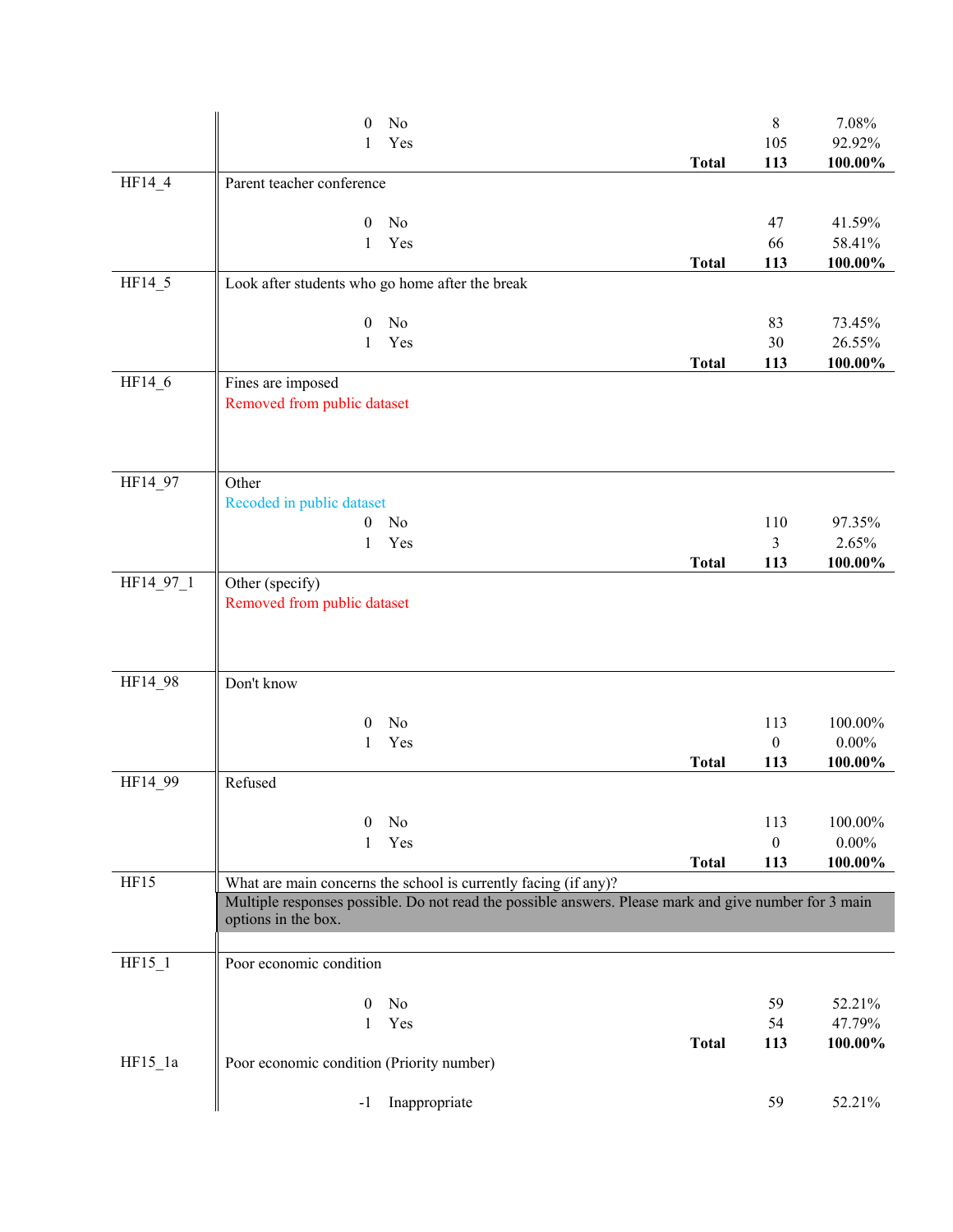|           | No<br>$\boldsymbol{0}$                     |              | $\mathbf{1}$   | $0.88\%$   |
|-----------|--------------------------------------------|--------------|----------------|------------|
|           | First<br>1                                 |              | 35             | 30.97%     |
|           | $\overline{2}$<br>Second                   |              | 15             | 13.27%     |
|           | Third<br>3                                 |              | 3              | 2.65%      |
|           |                                            | <b>Total</b> | 113            | $100.00\%$ |
| $HF15_2$  | Poor infrastructure                        |              |                |            |
|           |                                            |              |                |            |
|           | No<br>$\boldsymbol{0}$                     |              | 72             | 63.72%     |
|           | Yes<br>1                                   |              | 41             | 36.28%     |
| $HF15_2a$ | Poor infrastructure (Priority number)      | <b>Total</b> | 113            | 100.00%    |
|           |                                            |              |                |            |
|           | Inappropriate<br>$-1$                      |              | 72             | 63.72%     |
|           | No<br>$\boldsymbol{0}$                     |              | $\mathfrak{Z}$ | 2.65%      |
|           | First<br>1                                 |              | 14             | 12.39%     |
|           | $\overline{2}$<br>Second                   |              | 13             | 11.50%     |
|           | Third<br>3                                 |              | 11             | 9.73%      |
|           |                                            | <b>Total</b> | 113            | 100.00%    |
| $HF15_3$  | Shortage of students                       |              |                |            |
|           |                                            |              |                |            |
|           | No<br>$\boldsymbol{0}$                     |              | 72             | 63.72%     |
|           | $\mathbf{1}$<br>Yes                        |              | 41             | 36.28%     |
|           |                                            | <b>Total</b> | 113            | 100.00%    |
| $HF15_3a$ | Shortage of students (Priority number)     |              |                |            |
|           | Inappropriate<br>$-1$                      |              | 72             | 63.72%     |
|           | No<br>$\boldsymbol{0}$                     |              | $\mathbf{1}$   | $0.88\%$   |
|           | First<br>1                                 |              | 18             | 15.93%     |
|           | $\overline{c}$<br>Second                   |              | 14             | 12.39%     |
|           | Third<br>3                                 |              | 8              | 7.08%      |
|           |                                            | <b>Total</b> | 113            | $100.00\%$ |
| HF15_4    | Qualified teachers                         |              |                |            |
|           |                                            |              |                |            |
|           | No<br>$\boldsymbol{0}$                     |              | 92             | 81.42%     |
|           | Yes<br>1                                   |              | 21             | 18.58%     |
| HF15_4a   |                                            | <b>Total</b> | 113            | 100.00%    |
|           | Qualified teachers (Priority number)       |              |                |            |
|           | Inappropriate<br>$-1$                      |              | 92             | 81.42%     |
|           | No<br>$\boldsymbol{0}$                     |              | $\overline{c}$ | 1.77%      |
|           | First<br>1                                 |              | 6              | 5.31%      |
|           | $\overline{2}$<br>Second                   |              | 6              | 5.31%      |
|           | Third<br>3                                 |              | 7              | 6.19%      |
|           |                                            | <b>Total</b> | 113            | 100.00%    |
| HF15_5    | School-community dispute                   |              |                |            |
|           | Removed from public dataset                |              |                |            |
|           |                                            |              |                |            |
|           |                                            |              |                |            |
|           |                                            |              |                |            |
| $HF15_5a$ | School-community dispute (Priority number) |              |                |            |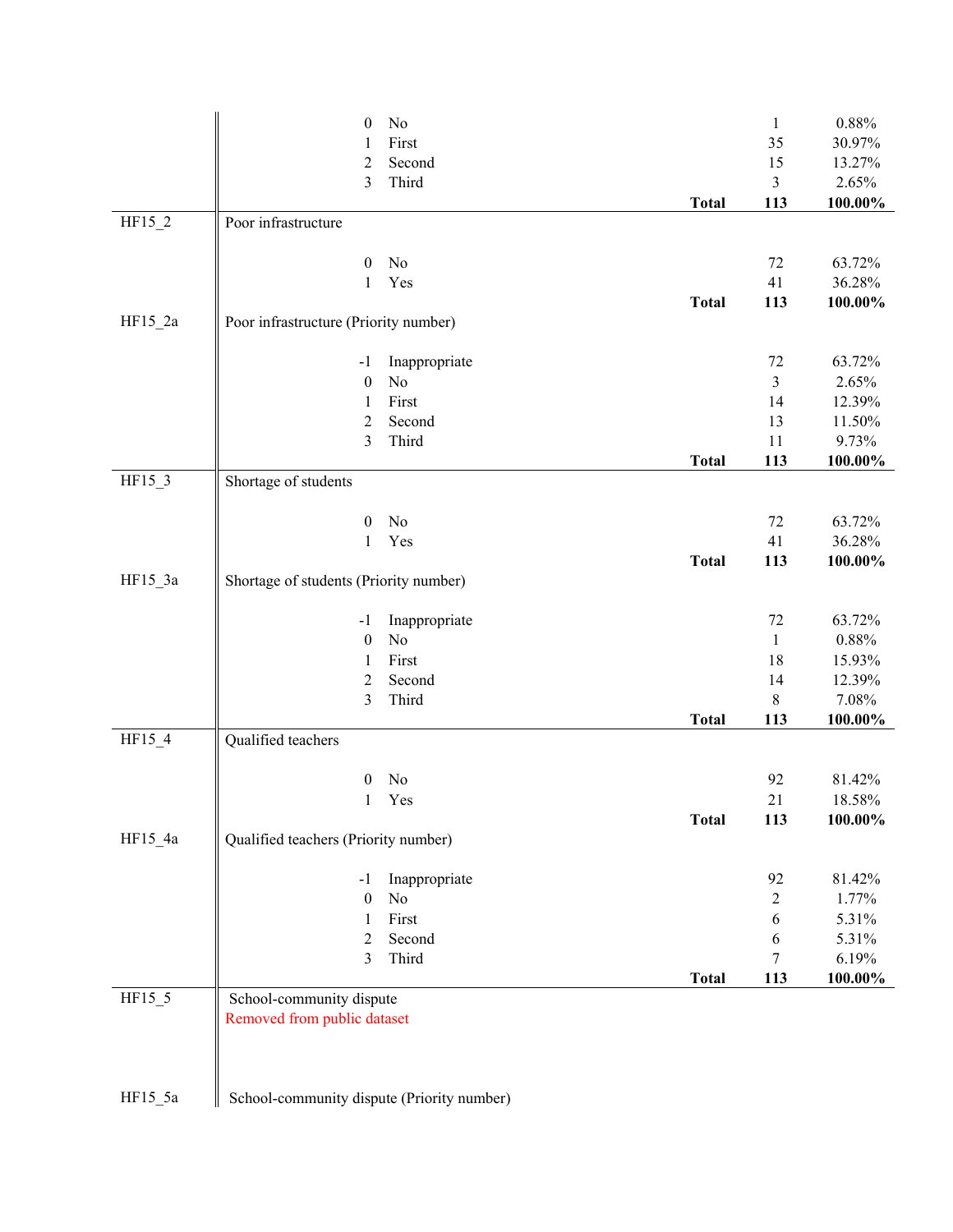|            | Removed from public dataset                                                                                   |              |                                                           |                                                         |
|------------|---------------------------------------------------------------------------------------------------------------|--------------|-----------------------------------------------------------|---------------------------------------------------------|
| HF15_6     | Political dispute<br>Removed from public dataset                                                              |              |                                                           |                                                         |
| HF15_6a    | Political dispute (Priority number)<br>Removed from public dataset                                            |              |                                                           |                                                         |
| $HF15_7$   | Fee due/not paid on time                                                                                      |              |                                                           |                                                         |
|            | No<br>$\boldsymbol{0}$<br>Yes<br>1                                                                            | <b>Total</b> | 62<br>51<br>113                                           | 54.87%<br>45.13%<br>100.00%                             |
| $HF15_7a$  | Fee due/not paid on time (Priority number)                                                                    |              |                                                           |                                                         |
|            | Inappropriate<br>$-1$<br>$\rm No$<br>$\boldsymbol{0}$<br>First<br>1<br>$\overline{2}$<br>Second<br>3<br>Third | <b>Total</b> | 62<br>$\overline{2}$<br>31<br>15<br>$\mathfrak{Z}$<br>113 | 54.87%<br>1.77%<br>27.43%<br>13.27%<br>2.65%<br>100.00% |
| HF15_8     | Security issues<br>Removed from public dataset                                                                |              |                                                           |                                                         |
| HF15_8a    | Security issues (Priority number)<br>Removed from public dataset                                              |              |                                                           |                                                         |
| HF15 97    | Other                                                                                                         |              |                                                           |                                                         |
|            | Recoded in public dataset<br>N <sub>o</sub><br>$\overline{0}$<br>Yes<br>$\mathbf{1}$                          | <b>Total</b> | 97<br>16<br>113                                           | 85.84%<br>14.16%<br>100.00%                             |
| HF15_97_1  | Other (specify)<br>Removed from public dataset                                                                |              |                                                           |                                                         |
| HF15_97_1a | Other (Priority number)<br>Removed from public dataset                                                        |              |                                                           |                                                         |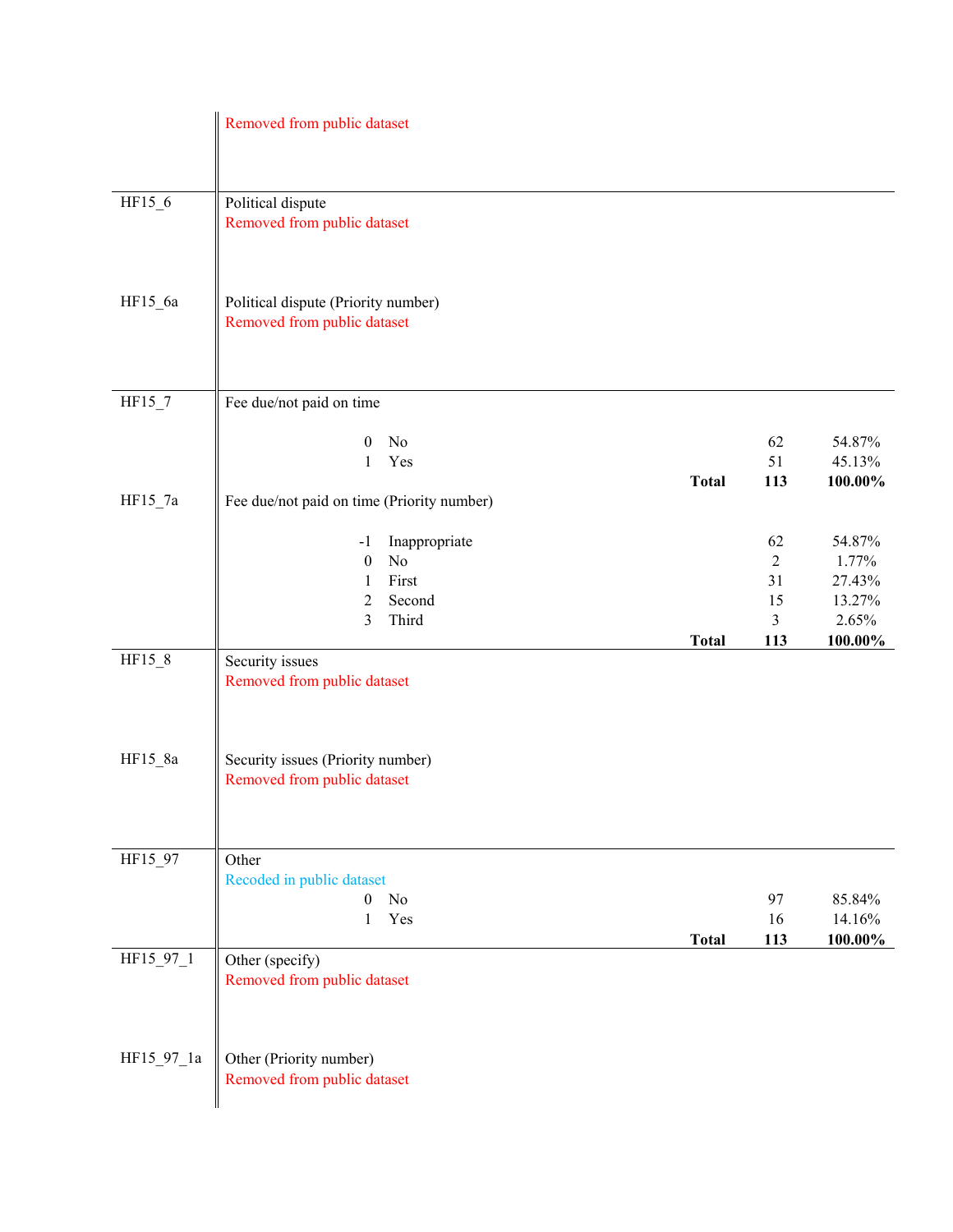| HF15_98 | Don't know                                         |              |                  |                   |
|---------|----------------------------------------------------|--------------|------------------|-------------------|
|         | No<br>$\theta$                                     |              | 113              | 100.00%           |
|         | Yes<br>1                                           |              | $\boldsymbol{0}$ | $0.00\%$          |
|         |                                                    | <b>Total</b> | 113              | 100.00%           |
| HF15_99 | Refused                                            |              |                  |                   |
|         | No<br>$\theta$                                     |              | 113              | 100.00%           |
|         | Yes<br>1                                           |              | $\boldsymbol{0}$ | $0.00\%$          |
|         |                                                    | <b>Total</b> | 113              | 100.00%           |
| HF16    | What has the school done to reduce those concerns? |              |                  |                   |
|         | Multiple responses possible. Do not lead answer.   |              |                  |                   |
| HF16_1  | Co-ordinated with Metropolitan/EDCU                |              |                  |                   |
|         | No<br>$\boldsymbol{0}$                             |              | 72               | 63.72%            |
|         | Yes<br>1                                           |              | 41               | 36.28%            |
|         |                                                    | <b>Total</b> | 113              | 100.00%           |
| HF16_2  | Work with political parties                        |              |                  |                   |
|         | Removed from public dataset                        |              |                  |                   |
|         |                                                    |              |                  |                   |
|         |                                                    |              |                  |                   |
| HF16_3  | Conducted community level meetings                 |              |                  |                   |
|         |                                                    |              |                  |                   |
|         | No<br>$\mathbf{0}$                                 |              | 84               | 74.34%            |
|         | Yes<br>1                                           |              | 29               | 25.66%            |
|         |                                                    | <b>Total</b> | 113              | 100.00%           |
| HF16_4  | Prepare an infrastructure development plan         |              |                  |                   |
|         | No<br>$\boldsymbol{0}$                             |              | 70               | 61.95%            |
|         | Yes<br>1                                           |              | 43               | 38.05%            |
|         |                                                    | Total        | 113              | 100.00%           |
| HF16_5  | Hired new/qualified teachers                       |              |                  |                   |
|         |                                                    |              |                  |                   |
|         | $\boldsymbol{0}$<br>No                             |              | 91<br>$22\,$     | 80.53%            |
|         | Yes<br>1                                           | <b>Total</b> | 113              | 19.47%<br>100.00% |
| HF16_6  | Parent-teacher conference                          |              |                  |                   |
|         |                                                    |              |                  |                   |
|         | $\boldsymbol{0}$<br>No                             |              | 18               | 15.93%            |
|         | Yes<br>$\mathbf{1}$                                |              | 95               | 84.07%            |
|         |                                                    | <b>Total</b> | 113              | 100.00%           |
| HF16_97 | Other                                              |              |                  |                   |
|         | Recoded in public dataset                          |              |                  |                   |
|         | $\boldsymbol{0}$<br>No<br>Yes<br>$\mathbf{1}$      |              | 102<br>11        | 90.27%<br>9.73%   |
|         |                                                    | <b>Total</b> | 113              | 100.00%           |
|         |                                                    |              |                  |                   |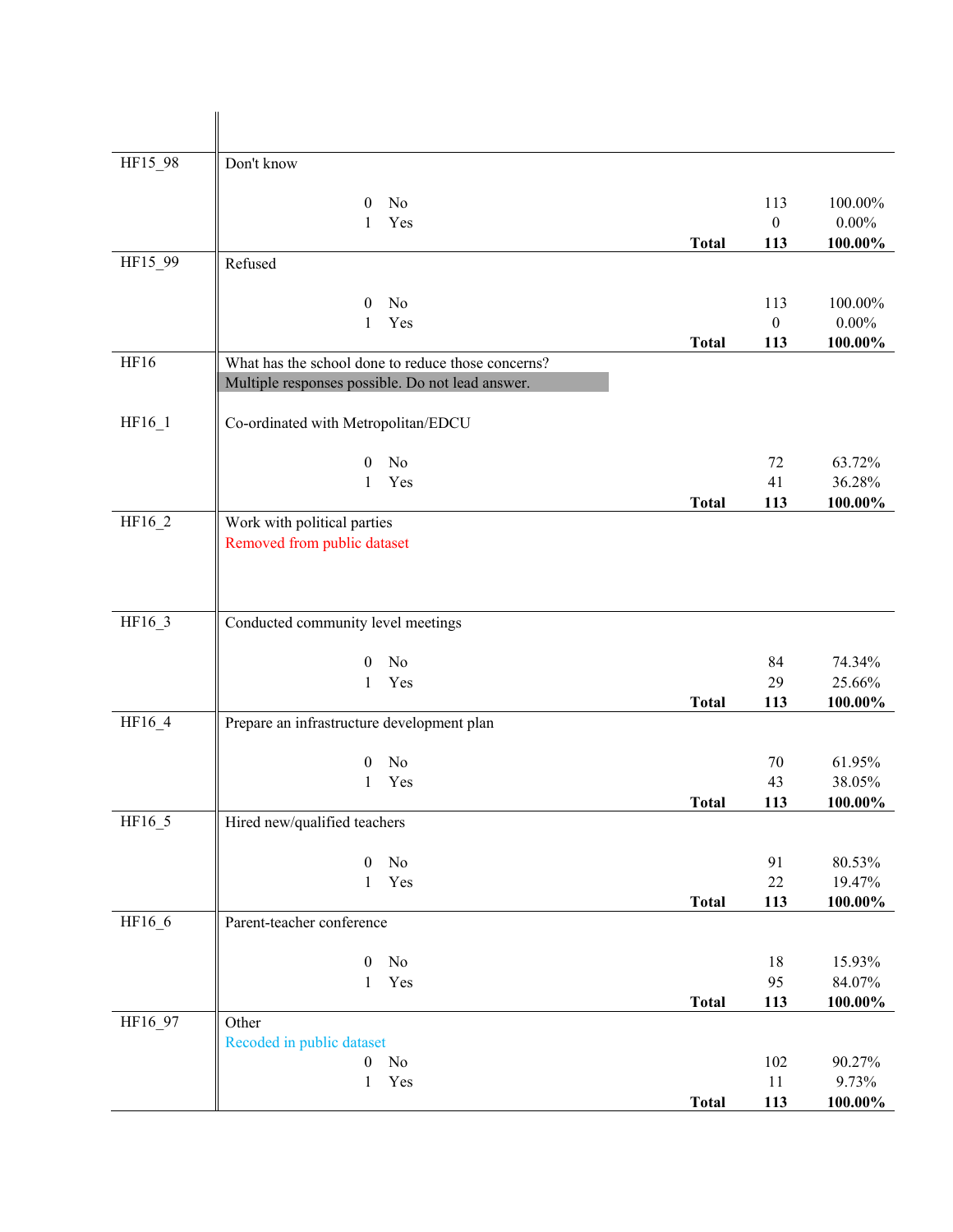| HF16_97_1 | Other (specify)<br>Removed from public dataset |                                                                                                       |              |                  |          |
|-----------|------------------------------------------------|-------------------------------------------------------------------------------------------------------|--------------|------------------|----------|
|           |                                                |                                                                                                       |              |                  |          |
|           |                                                |                                                                                                       |              |                  |          |
| HF16_98   | Don't know                                     |                                                                                                       |              |                  |          |
|           | $\boldsymbol{0}$                               | No                                                                                                    |              | 113              | 100.00%  |
|           | 1                                              | Yes                                                                                                   |              | $\boldsymbol{0}$ | $0.00\%$ |
|           |                                                |                                                                                                       | <b>Total</b> | 113              | 100.00%  |
| HF16_99   | Refused                                        |                                                                                                       |              |                  |          |
|           | 0                                              | No                                                                                                    |              | 113              | 100.00%  |
|           | 1                                              | Yes                                                                                                   |              | $\boldsymbol{0}$ | $0.00\%$ |
|           |                                                |                                                                                                       | <b>Total</b> | 113              | 100.00%  |
| HF17      | complaints?                                    | If somebody has a complaint about any aspects of school, what is the mechanism to receive such        |              |                  |          |
|           | 1                                              | No formal mechanism established                                                                       |              | $\boldsymbol{0}$ | $0.00\%$ |
|           | $\overline{c}$                                 | Complaints are conveyed to principal                                                                  |              | 86               | 76.11%   |
|           | 3                                              | Complaints are conveyed to SMC/SB officials                                                           |              | 4                | 3.54%    |
|           | 4                                              | Drop in a complaint box                                                                               |              | 22               | 19.47%   |
|           | 5                                              | Complaints are conveyed to PTA officials                                                              |              | 1                | 0.88%    |
|           | 97                                             | Others                                                                                                |              | $\theta$         | $0.00\%$ |
|           | 98                                             | Don't know                                                                                            |              | $\theta$         | $0.00\%$ |
|           | 99                                             | Refused                                                                                               |              | $\theta$         | $0.00\%$ |
|           |                                                |                                                                                                       | <b>Total</b> | 113              | 100.00%  |
| HF18      |                                                | What are the most common complaints received during the 2075 school year about the school?            |              |                  |          |
|           | options in the box.                            | Multiple responses possible. Do not read the possible answers. Please mark and give number for 3 main |              |                  |          |
| HF18_0    | No complaints received                         |                                                                                                       |              |                  |          |
|           | $\bf{0}$                                       | No                                                                                                    |              | 104              | 92.04%   |
|           |                                                | Yes                                                                                                   |              | 9                | 7.96%    |
|           |                                                |                                                                                                       | <b>Total</b> | 113              | 100.00%  |
| HF18_1    | Teacher's absence                              |                                                                                                       |              |                  |          |
|           | $\theta$                                       | No                                                                                                    |              | 103              | 91.15%   |
|           | $\mathbf{1}$                                   | Yes                                                                                                   |              | $10\,$           | 8.85%    |
|           |                                                |                                                                                                       | <b>Total</b> | 113              | 100.00%  |
| $HF18_1a$ | Teacher's absence (Priority number)            |                                                                                                       |              |                  |          |
|           | -1                                             | Inappropriate                                                                                         |              | 103              | 91.15%   |
|           | $\boldsymbol{0}$                               | No                                                                                                    |              | $\boldsymbol{0}$ | $0.00\%$ |
|           | 1                                              | First                                                                                                 |              | 4                | 3.54%    |
|           | 2                                              | Second                                                                                                |              | 4                | 3.54%    |
|           | 3                                              | Third                                                                                                 |              | $\overline{2}$   | 1.77%    |
|           |                                                |                                                                                                       | <b>Total</b> |                  |          |
| HF18_2    | Poor quality of teaching                       |                                                                                                       |              | 113              | 100.00%  |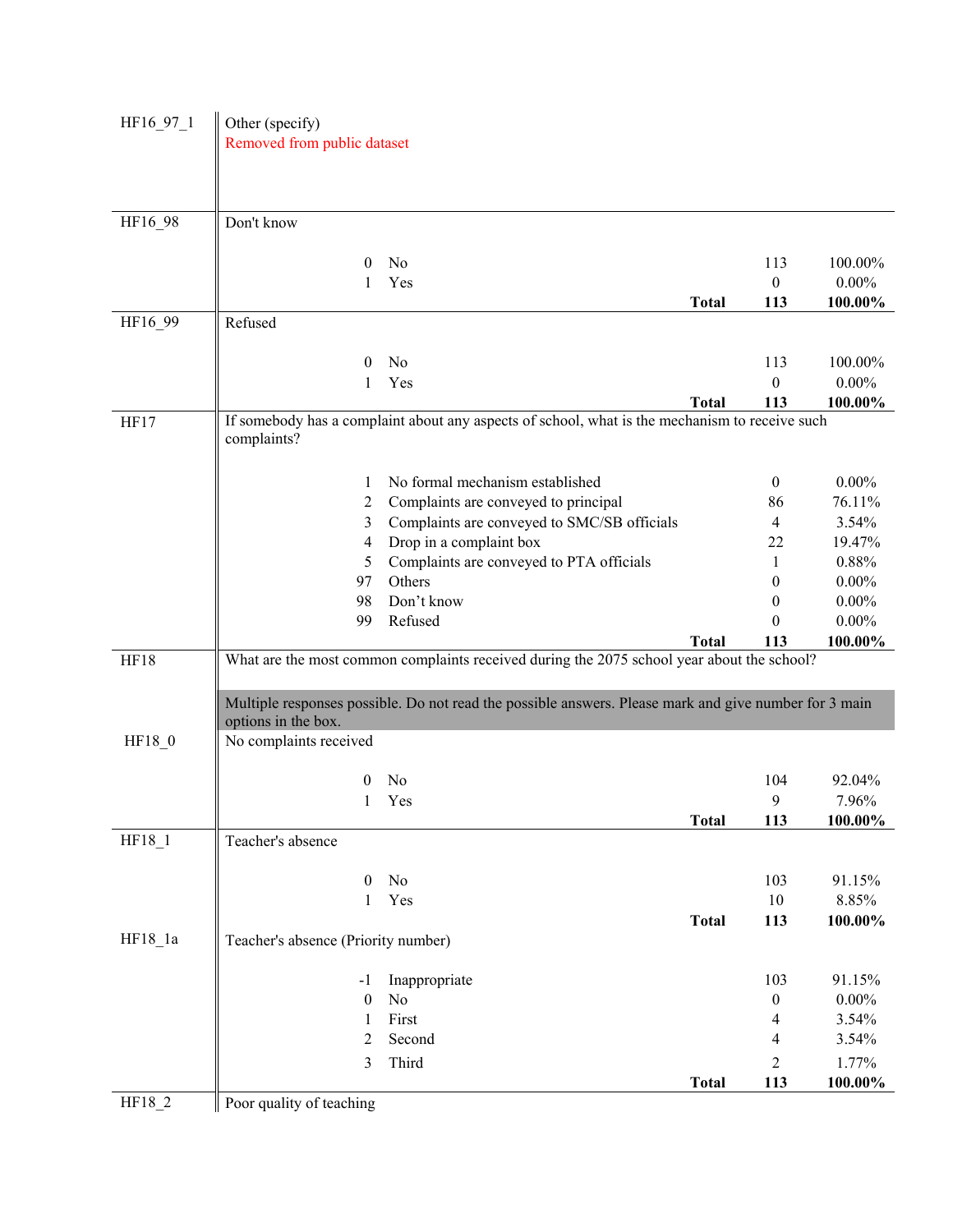|           | No<br>$\boldsymbol{0}$                                          |              | 46                           | 40.71%     |
|-----------|-----------------------------------------------------------------|--------------|------------------------------|------------|
|           | Yes<br>1                                                        |              | 67                           | 59.29%     |
|           |                                                                 | <b>Total</b> | 113                          | 100.00%    |
| $HF18_2a$ | Poor quality of teaching (Priority number)                      |              |                              |            |
|           |                                                                 |              |                              |            |
|           | Inappropriate<br>$-1$                                           |              | 46                           | 40.71%     |
|           | No<br>$\boldsymbol{0}$                                          |              | $\mathbf{1}$                 | 0.88%      |
|           | First<br>1                                                      |              | 52                           | 46.02%     |
|           | Second<br>$\overline{2}$                                        |              | 13                           | 11.50%     |
|           | 3<br>Third                                                      |              | $\mathbf{1}$                 | 0.88%      |
|           |                                                                 | <b>Total</b> | 113                          | 100.00%    |
| HF18_3    | Teacher's misbehaviors                                          |              |                              |            |
|           |                                                                 |              |                              |            |
|           | $\boldsymbol{0}$<br>N <sub>0</sub>                              |              | 106                          | 93.81%     |
|           | Yes<br>$\mathbf{1}$                                             |              | $\tau$                       | 6.19%      |
|           |                                                                 | <b>Total</b> | 113                          | $100.00\%$ |
| $HF18_3a$ | Teacher's misbehaviors (Priority number)                        |              |                              |            |
|           |                                                                 |              |                              |            |
|           | Inappropriate<br>$-1$                                           |              | 106                          | 93.81%     |
|           | $\rm No$<br>$\boldsymbol{0}$                                    |              | $\boldsymbol{0}$             | $0.00\%$   |
|           | First<br>1                                                      |              | $\sqrt{2}$<br>$\overline{4}$ | 1.77%      |
|           | Second<br>$\overline{2}$                                        |              |                              | 3.54%      |
|           | Third<br>3                                                      |              | $\mathbf{1}$                 | $0.88\%$   |
|           |                                                                 | <b>Total</b> | 113                          | 100.00%    |
| HF18_4    | Misappropriation of school funds<br>Removed from public dataset |              |                              |            |
|           |                                                                 |              |                              |            |
|           |                                                                 |              |                              |            |
|           |                                                                 |              |                              |            |
| HF18_4a   | Misappropriation of school funds (Priority number)              |              |                              |            |
|           | Removed from public dataset                                     |              |                              |            |
|           |                                                                 |              |                              |            |
|           |                                                                 |              |                              |            |
|           |                                                                 |              |                              |            |
| HF18 5    | Improve physical infrastructure                                 |              |                              |            |
|           |                                                                 |              |                              |            |
|           | N <sub>0</sub><br>$\theta$                                      |              | 69                           | 61.06%     |
|           | Yes<br>1                                                        |              | 44                           | 38.94%     |
|           |                                                                 | <b>Total</b> | 113                          | 100.00%    |
| HF18 5a   | Improve physical infrastructure (Priority number)               |              |                              |            |
|           |                                                                 |              |                              |            |
|           | Inappropriate<br>$-1$                                           |              | 69                           | 61.06%     |
|           | No<br>$\boldsymbol{0}$                                          |              | $\mathbf{1}$                 | $0.88\%$   |
|           | First<br>1                                                      |              | 24                           | 21.24%     |
|           | $\overline{2}$<br>Second                                        |              | 15                           | 13.27%     |
|           | 3<br>Third                                                      |              | $\overline{4}$               | 3.54%      |
|           |                                                                 | <b>Total</b> | 113                          | 100.00%    |
| HF18_6    | Teacher stability                                               |              |                              |            |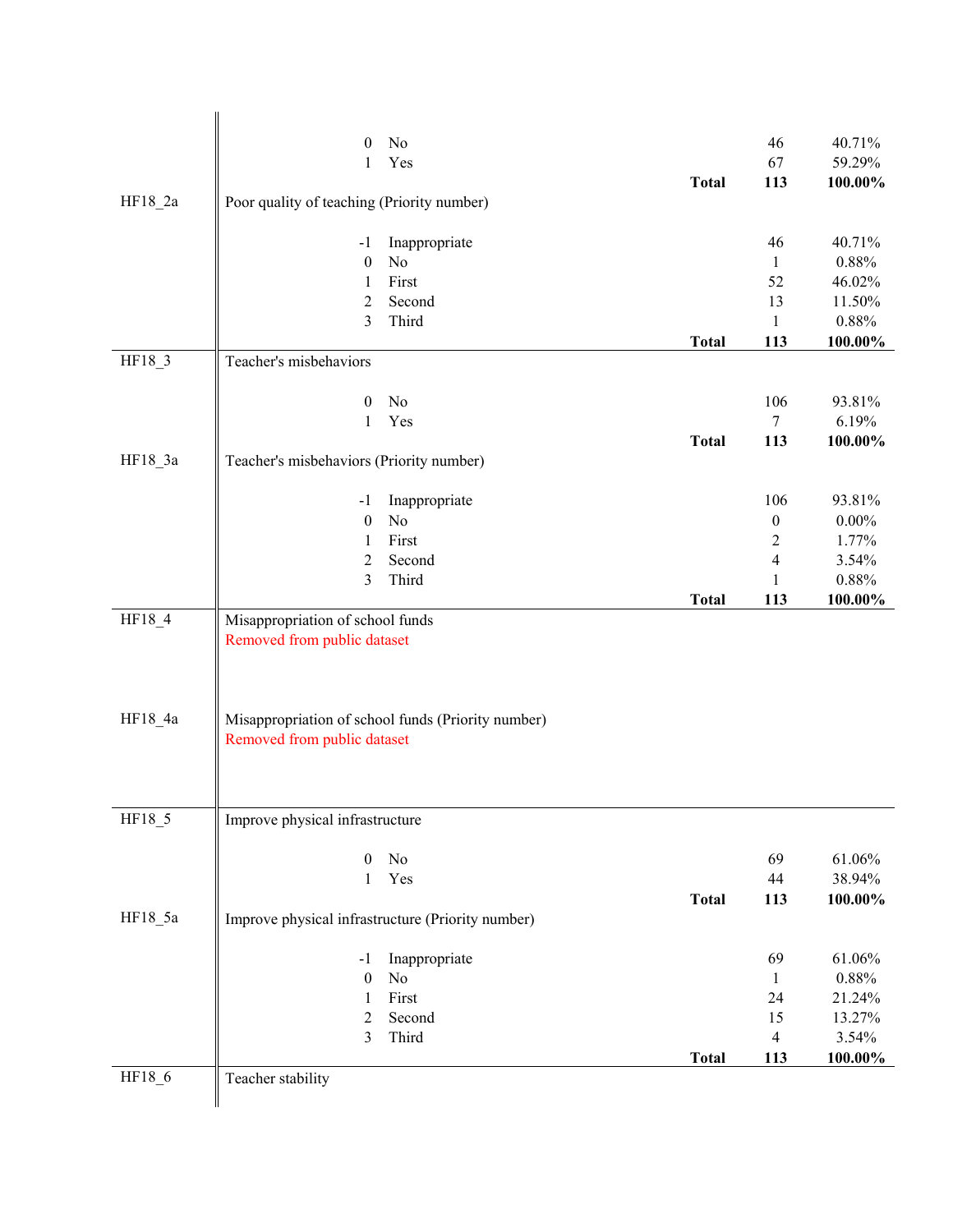|             | 0                                   | No                                                                                                                                                                                                                        |              | 86               | 76.11%     |
|-------------|-------------------------------------|---------------------------------------------------------------------------------------------------------------------------------------------------------------------------------------------------------------------------|--------------|------------------|------------|
|             |                                     | Yes                                                                                                                                                                                                                       |              | 27               | 23.89%     |
|             |                                     |                                                                                                                                                                                                                           | <b>Total</b> | 113              | 100.00%    |
| HF18_6a     | Teacher stability (Priority number) |                                                                                                                                                                                                                           |              |                  |            |
|             |                                     |                                                                                                                                                                                                                           |              | 86               | 76.11%     |
|             | -1<br>$\boldsymbol{0}$              | Inappropriate<br>No                                                                                                                                                                                                       |              | $\mathbf{1}$     | 0.88%      |
|             | 1                                   | First                                                                                                                                                                                                                     |              | 18               | 15.93%     |
|             | 2                                   | Second                                                                                                                                                                                                                    |              | 6                | 5.31%      |
|             | 3                                   | Third                                                                                                                                                                                                                     |              | 2                | 1.77%      |
|             |                                     |                                                                                                                                                                                                                           | <b>Total</b> | 113              | 100.00%    |
| HF18_97     | Others                              |                                                                                                                                                                                                                           |              |                  |            |
|             | Recoded in public dataset           |                                                                                                                                                                                                                           |              |                  |            |
|             | $\mathbf{0}$                        | No                                                                                                                                                                                                                        |              | 110              | 97.35%     |
|             | 1                                   | Yes                                                                                                                                                                                                                       |              | 3                | 2.65%      |
|             |                                     |                                                                                                                                                                                                                           | <b>Total</b> | 113              | $100.00\%$ |
| HF18_98     | Don't know                          |                                                                                                                                                                                                                           |              |                  |            |
|             |                                     |                                                                                                                                                                                                                           |              |                  |            |
|             | $\bf{0}$                            | No                                                                                                                                                                                                                        |              | 113              | 100.00%    |
|             | 1                                   | Yes                                                                                                                                                                                                                       |              | $\boldsymbol{0}$ | $0.00\%$   |
|             |                                     |                                                                                                                                                                                                                           | <b>Total</b> | 113              | 100.00%    |
| HF18_99     | Refused                             |                                                                                                                                                                                                                           |              |                  |            |
|             | $\bf{0}$                            | No                                                                                                                                                                                                                        |              | 113              | 100.00%    |
|             | 1                                   | Yes                                                                                                                                                                                                                       |              | 0                | $0.00\%$   |
|             |                                     |                                                                                                                                                                                                                           | <b>Total</b> | 113              | 100.00%    |
| HF19        |                                     | What percentage of households in this school catchment area have school-age children aged 6-14 years                                                                                                                      |              |                  |            |
|             | who are not in school?              |                                                                                                                                                                                                                           |              |                  |            |
|             |                                     |                                                                                                                                                                                                                           |              |                  |            |
|             |                                     |                                                                                                                                                                                                                           |              |                  |            |
|             | $0 - 10$                            | Percentage of households                                                                                                                                                                                                  |              | 113              | 100.00%    |
|             | 98                                  | Don't know                                                                                                                                                                                                                |              | $\boldsymbol{0}$ | $0.00\%$   |
|             | 99                                  | Refused                                                                                                                                                                                                                   |              | $\theta$         | $0.00\%$   |
|             |                                     |                                                                                                                                                                                                                           | <b>Total</b> | 113              | 100.00%    |
| <b>HF20</b> |                                     | How frequently do teachers participate in local political activities instead of teaching their lesson? Rate<br>your response on a scale of 1-10, where 1 is very low and 10 is very much.                                 |              |                  |            |
|             |                                     |                                                                                                                                                                                                                           |              |                  |            |
|             |                                     |                                                                                                                                                                                                                           |              |                  |            |
|             |                                     | Choose 10 if the teachers participate in political activities frequently, 5 if participate sometimes, and 0 if<br>participate not at all. Circle appropriate number as per response; you can choose an appropriate number |              |                  |            |
|             | from $0$ to $10$ .                  |                                                                                                                                                                                                                           |              |                  |            |
|             |                                     |                                                                                                                                                                                                                           |              |                  |            |
|             |                                     | 0-6 Scale                                                                                                                                                                                                                 | 113          | 100.00%          | 113        |
|             |                                     |                                                                                                                                                                                                                           |              |                  |            |
| HF21        |                                     | Have you noticed any major changes in the school after you took over the management of this school? If                                                                                                                    |              |                  |            |
|             | yes, what changes have you noticed? |                                                                                                                                                                                                                           |              |                  |            |
|             |                                     |                                                                                                                                                                                                                           |              |                  |            |
|             |                                     | Multiple responses possible. Do not read the possible answers. Please mark and give number for 3 main                                                                                                                     |              |                  |            |
|             | options in the box.                 |                                                                                                                                                                                                                           |              |                  |            |
| $HF21_0$    |                                     |                                                                                                                                                                                                                           |              |                  |            |
|             | No change at all                    |                                                                                                                                                                                                                           |              |                  |            |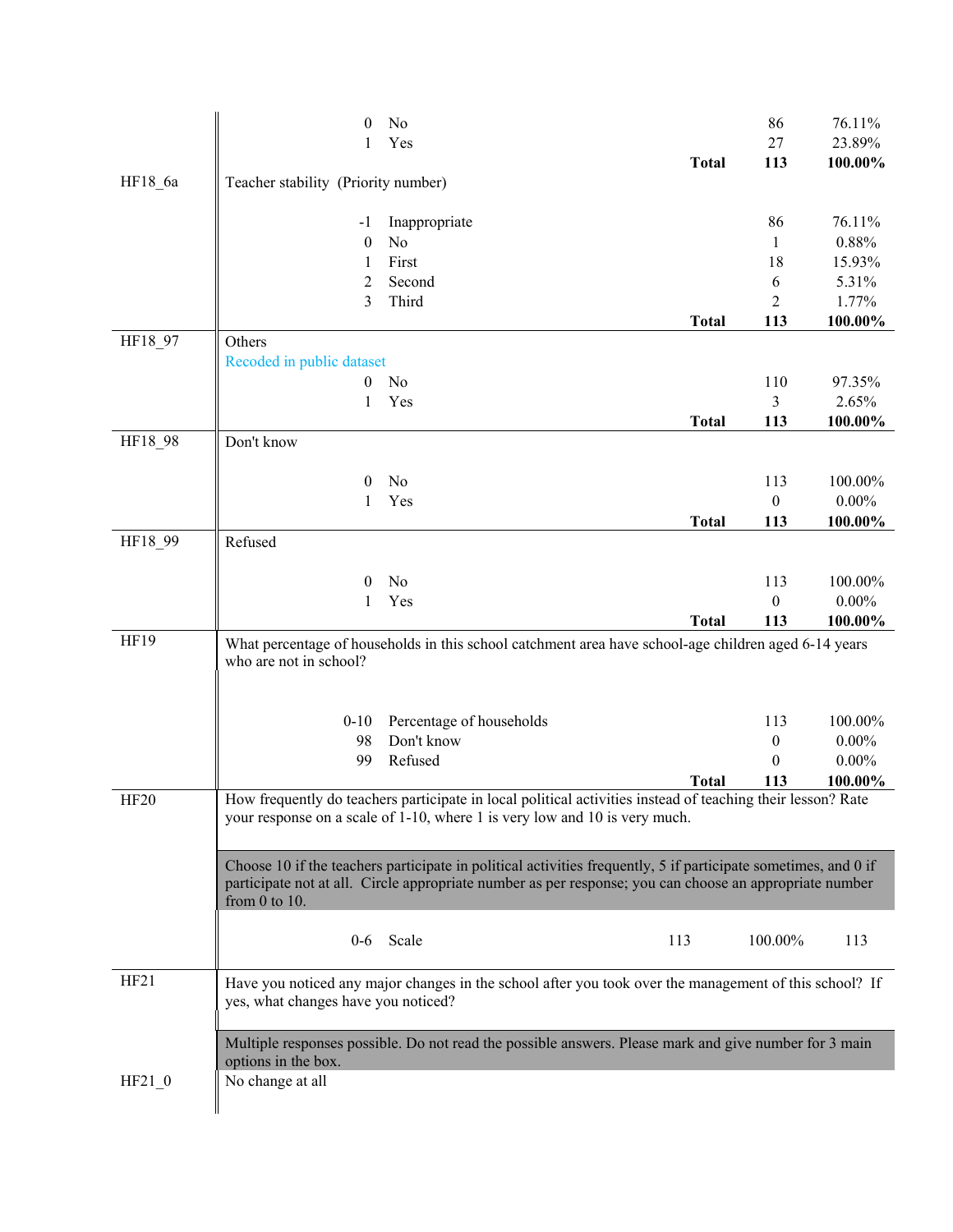|           | 0                                              | No                                                                           |              | 112            | 99.12%     |
|-----------|------------------------------------------------|------------------------------------------------------------------------------|--------------|----------------|------------|
|           | 1                                              | Yes                                                                          |              | $\mathbf{1}$   | 0.88%      |
|           |                                                |                                                                              | <b>Total</b> | 113            | 100.0%     |
| $HF21_1$  | Reduced teacher absenteeism                    |                                                                              |              |                |            |
|           |                                                |                                                                              |              |                |            |
|           | 0                                              | No                                                                           |              | 81             | 71.68%     |
|           | 1                                              | Yes                                                                          |              | 32             | 28.32%     |
|           |                                                |                                                                              | <b>Total</b> | 113            | 100.00%    |
| $HF21_1a$ | Reduced teacher absenteeism (Priority number)  |                                                                              |              |                |            |
|           | $-1$                                           | Inappropriate                                                                |              | 81             | 71.68%     |
|           | $\boldsymbol{0}$                               | No                                                                           |              | 23             | 20.35%     |
|           | 1                                              | First                                                                        |              | 3              | 2.65%      |
|           | 2                                              | Second                                                                       |              | 4              | 3.54%      |
|           | 3                                              | Third                                                                        |              | $\overline{2}$ | 1.77%      |
|           |                                                |                                                                              | <b>Total</b> | 113            | $100.00\%$ |
| $HF21_2$  | Increased student enrollment                   |                                                                              |              |                |            |
|           | 0                                              | N <sub>0</sub>                                                               |              | 47             | 41.59%     |
|           | 1                                              | Yes                                                                          |              | 66             | 58.41%     |
|           |                                                |                                                                              | <b>Total</b> | 113            | 100.00%    |
| $HF21_2a$ | Increased student enrollment (Priority number) |                                                                              |              |                |            |
|           | $-1$                                           | Inappropriate                                                                |              | 47             | 41.59%     |
|           | $\boldsymbol{0}$                               | No                                                                           |              | 29             | 25.66%     |
|           | 1                                              | First                                                                        |              | 14             | 12.39%     |
|           | 2                                              | Second                                                                       |              | $8\,$          | 7.08%      |
|           | 3                                              | Third                                                                        |              | 15             | 13.27%     |
|           |                                                |                                                                              | <b>Total</b> | 113            | 100.00%    |
| $HF21_3$  | Reduced student absenteeism                    |                                                                              |              |                |            |
|           | $\boldsymbol{0}$                               | No                                                                           |              | 62             | 54.87%     |
|           | 1                                              | Yes                                                                          |              | 51             | 45.13%     |
|           |                                                |                                                                              | <b>Total</b> | 113            | 100.00%    |
| $HF21_3a$ | Reduced student absenteeism (Priority number)  |                                                                              |              |                |            |
|           | $-1$                                           | Inappropriate                                                                |              | 62             | 54.87%     |
|           | $\boldsymbol{0}$                               | No                                                                           |              | 39             | 34.51%     |
|           | $\mathbf{1}$                                   | First                                                                        |              | $\overline{2}$ | 1.77%      |
|           | 2                                              | Second                                                                       |              | $\sqrt{6}$     | 5.31%      |
|           | 3                                              | Third                                                                        |              | $\overline{4}$ | 3.54%      |
|           |                                                |                                                                              | <b>Total</b> | 113            | 100.00%    |
| $HF21_4$  |                                                | Improvement of teaching and learning environment at school                   |              |                |            |
|           | $\boldsymbol{0}$                               | No                                                                           |              | 15             | 13.27%     |
|           | $\mathbf{1}$                                   | Yes                                                                          |              | 98             | 86.73%     |
|           |                                                |                                                                              | <b>Total</b> | 113            | 100.00%    |
| $HF21_4a$ |                                                | Improvement of teaching and learning environment at school (Priority number) |              |                |            |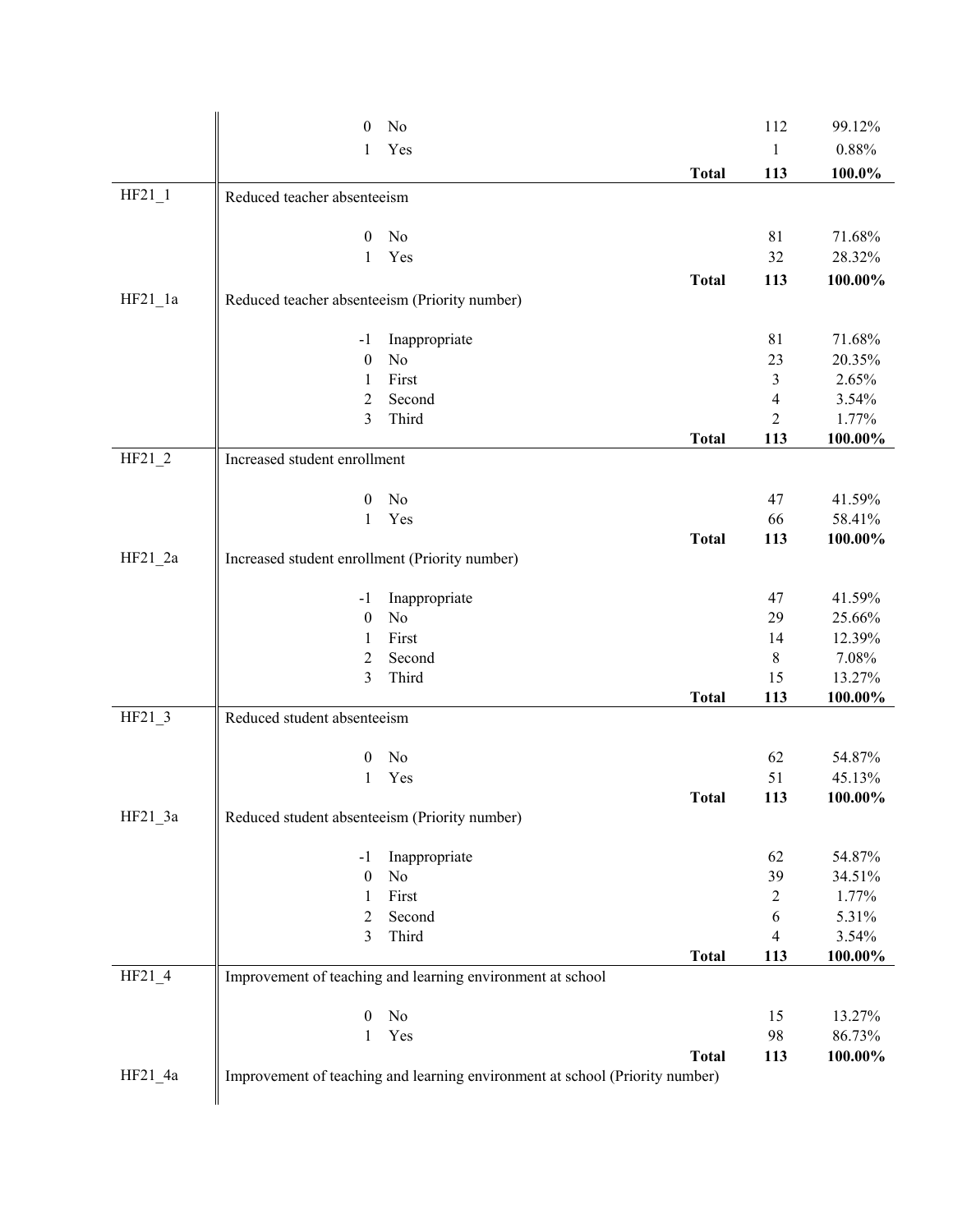|           | $-1$                                           | Inappropriate       |              | 15             | 13.27%     |
|-----------|------------------------------------------------|---------------------|--------------|----------------|------------|
|           | $\boldsymbol{0}$                               | No                  |              | 23             | 20.35%     |
|           | $\mathbf{1}$                                   | First               |              | 33             | 29.20%     |
|           | $\overline{2}$                                 | Second              |              | 27             | 23.89%     |
|           | 3                                              | Third               |              | 15             | 13.27%     |
|           |                                                |                     | <b>Total</b> | 113            | 100.00%    |
| $HF21_5$  | Improvement on BLE result                      |                     |              |                |            |
|           |                                                |                     |              |                |            |
|           | $\boldsymbol{0}$                               | No                  |              | 35             | 30.97%     |
|           | $\mathbf{1}$                                   | Yes                 | <b>Total</b> | $78\,$         | 69.03%     |
|           |                                                |                     |              | 113            | $100.00\%$ |
| $HF21_5a$ | Improvement on BLE result (Priority number)    |                     |              |                |            |
|           | $-1$                                           | Inappropriate       |              | 35             | 30.97%     |
|           | $\boldsymbol{0}$                               | No                  |              | 49             | 43.36%     |
|           | 1                                              | First               |              | $\overline{4}$ | 3.54%      |
|           | 2                                              | Second              |              | 15             | 13.27%     |
|           | 3                                              | Third               |              | $10\,$         | 8.85%      |
|           |                                                |                     | <b>Total</b> | 113            | 100.00%    |
| $HF21_6$  | Improvement on SEE result                      |                     |              |                |            |
|           |                                                |                     |              |                |            |
|           | $\boldsymbol{0}$                               | No                  |              | 45             | 39.82%     |
|           | 1                                              | Yes                 |              | 68             | 60.18%     |
|           |                                                |                     | <b>Total</b> | 113            | 100.00%    |
| $HF21_6a$ | Improvement on SEE result (Priority number)    |                     |              |                |            |
|           | $-1$                                           |                     |              | 45             | 39.82%     |
|           | $\boldsymbol{0}$                               | Inappropriate<br>No |              | 22             | 19.47%     |
|           | 1                                              | First               |              | 19             | 16.81%     |
|           | $\overline{c}$                                 | Second              |              | 16             | 14.16%     |
|           | 3                                              | Third               |              | 11             | 9.73%      |
|           |                                                |                     | <b>Total</b> | 113            | 100.00%    |
| $HF21_7$  | Improved physical facilities                   |                     |              |                |            |
|           |                                                |                     |              |                |            |
|           | $\boldsymbol{0}$                               | No                  |              | 23             | 20.35%     |
|           | $\mathbf{1}$                                   | Yes                 |              | 90             | 79.65%     |
|           |                                                |                     | <b>Total</b> | 113            | $100.00\%$ |
| $HF21_7a$ | Improved physical facilities (Priority number) |                     |              |                |            |
|           |                                                |                     |              |                |            |
|           | $-1$                                           | Inappropriate       |              | 23             | 20.35%     |
|           | $\boldsymbol{0}$                               | No                  |              | 31             | 27.43%     |
|           | $\mathbf{1}$                                   | First               |              | 20             | 17.70%     |
|           | 2                                              | Second              |              | 20             | 17.70%     |
|           | 3                                              | Third               |              | 19             | 16.81%     |
|           |                                                |                     | <b>Total</b> | 113            | $100.00\%$ |
| $HF21_8$  | Hiring quality teachers                        |                     |              |                |            |
|           | $\boldsymbol{0}$                               | No                  |              | 53             | 46.90%     |
|           | $\mathbf{1}$                                   | Yes                 |              | 60             | 53.10%     |
|           |                                                |                     | <b>Total</b> | 113            | 100.00%    |
|           |                                                |                     |              |                |            |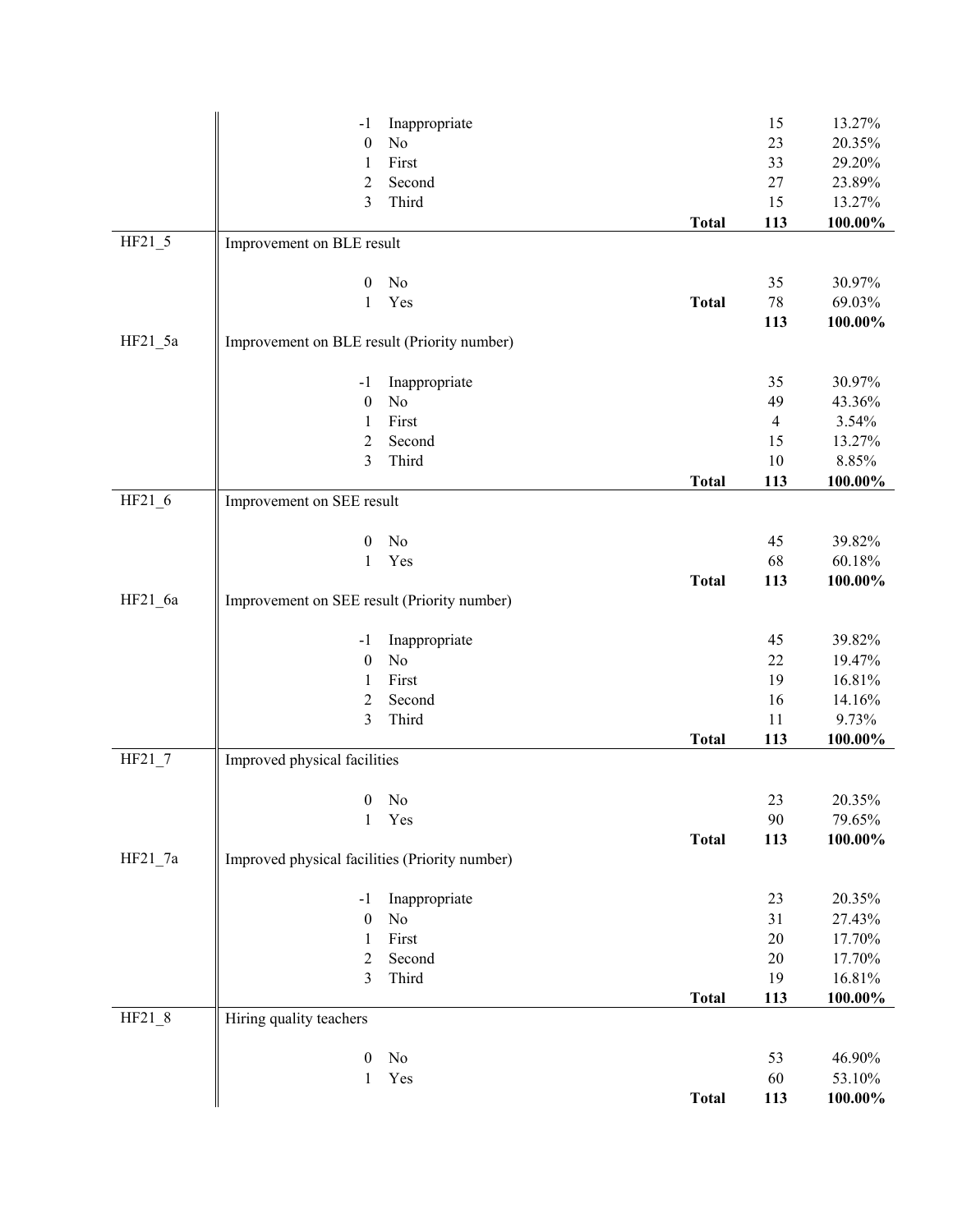| $HF21_8a$ | Hiring quality teachers (Priority number)                                           |                          |                  |
|-----------|-------------------------------------------------------------------------------------|--------------------------|------------------|
|           | Inappropriate<br>$-1$                                                               | 53                       | 46.90%           |
|           | $\boldsymbol{0}$<br>No                                                              | 32                       | 28.32%           |
|           | First<br>1                                                                          | $\tau$                   | 6.19%            |
|           | 2<br>Second                                                                         | 6                        | 5.31%            |
|           | 3<br>Third                                                                          | 15                       | 13.27%           |
|           | <b>Total</b>                                                                        | 113                      | 100.00%          |
| HF21_9    | Firing bad teacher                                                                  |                          |                  |
|           | Removed from public dataset                                                         |                          |                  |
|           |                                                                                     |                          |                  |
|           |                                                                                     |                          |                  |
| $HF21_9a$ | Firing bad teacher (Priority number)                                                |                          |                  |
|           | Removed from public dataset                                                         |                          |                  |
|           |                                                                                     |                          |                  |
|           |                                                                                     |                          |                  |
| $HF21_10$ | Starting English as medium of instruction                                           |                          |                  |
|           | No                                                                                  |                          |                  |
|           | 0<br>Yes<br>$\mathbf{1}$                                                            | 80<br>33                 | 70.80%<br>29.20% |
|           | <b>Total</b>                                                                        | 113                      |                  |
| HF21_10a  | Starting English as medium of instruction (Priority number)                         |                          | 100.00%          |
|           |                                                                                     |                          |                  |
|           | Inappropriate<br>$-1$                                                               | $80\,$                   | 70.80%           |
|           | No<br>$\boldsymbol{0}$                                                              | 15                       | 13.27%           |
|           | $\rm First$<br>1                                                                    | 5                        | 4.42%            |
|           | $\overline{c}$<br>Second                                                            | $\overline{\mathcal{A}}$ | 3.54%            |
|           | Third<br>3                                                                          | 9                        | 7.96%            |
|           | <b>Total</b>                                                                        | 113                      | 100.00%          |
| HF21_11   | Got good support from local people to improve the overall quality                   |                          |                  |
|           | No<br>0                                                                             | 83                       | 73.45%           |
|           | Yes<br>1                                                                            | 30                       | 26.55%           |
|           | <b>Total</b>                                                                        | 113                      | 100.00%          |
| HF21 11a  | Got good support from local people to improve the overall quality (Priority number) |                          |                  |
|           | Inappropriate<br>$-1$                                                               | 83                       | 73.45%           |
|           | $\boldsymbol{0}$<br>No                                                              | 24                       | 21.24%           |
|           | First<br>$\mathbf{1}$                                                               | $\mathbf{1}$             | $0.88\%$         |
|           | $\overline{c}$<br>Second                                                            | $\overline{c}$           | 1.77%            |
|           | 3<br>Third                                                                          | 3                        | 2.65%            |
|           | <b>Total</b>                                                                        | 113                      | 100.00%          |
| HF21_97   | Others                                                                              |                          |                  |
|           | Recoded in public dataset                                                           |                          |                  |
|           | $\boldsymbol{0}$<br>No                                                              | 102                      | 90.27%           |
|           | $\mathbf{1}$<br>Yes                                                                 | 11                       | 9.73%            |
|           | <b>Total</b>                                                                        | 113                      | 100.00%          |
| HF21_98   | Don't know                                                                          |                          |                  |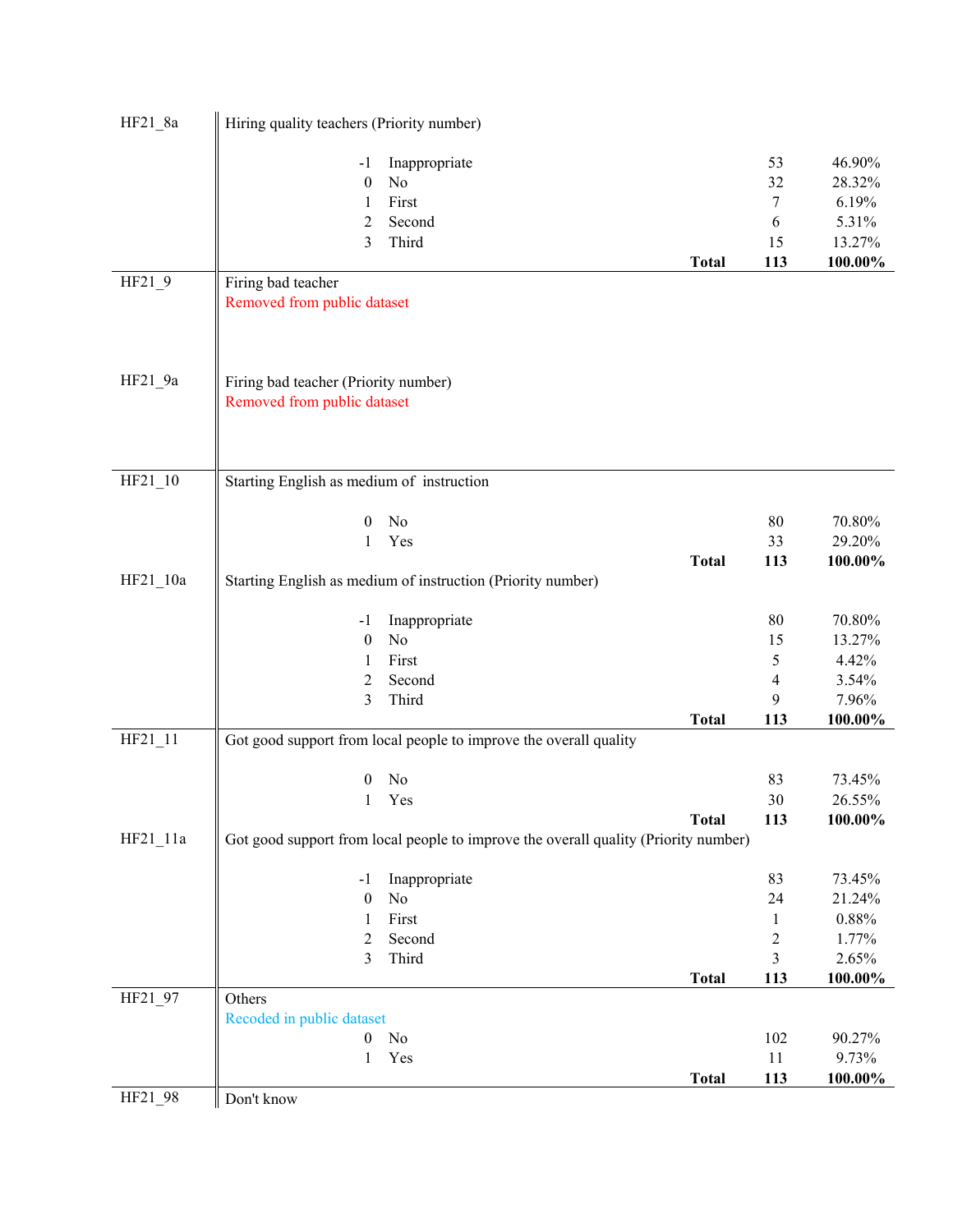|         |         | No<br>$\overline{0}$<br>Yes | <b>Total</b> | 113<br>0<br>113 | 100.00%<br>$0.00\%$<br>100.00% |
|---------|---------|-----------------------------|--------------|-----------------|--------------------------------|
| HF21_99 | Refused |                             |              |                 |                                |
|         |         | No<br>$\overline{0}$        |              | 113             | 100.00%                        |
|         |         | Yes                         |              | 0               | $0.00\%$                       |
|         |         |                             | <b>Total</b> | 113             | 100.00%                        |

## **Section G: Community, Parents' Participation & Knowledge**

|                 |                             | Let's talk about community, parents' participation, and knowledge.                                                                                                                           |                |          |  |  |  |
|-----------------|-----------------------------|----------------------------------------------------------------------------------------------------------------------------------------------------------------------------------------------|----------------|----------|--|--|--|
| HG1             |                             | Out of the three statements below, which of the statements best describes the pressure that the school<br>receives from parents to achieve highest academic standards for the school?        |                |          |  |  |  |
|                 | options.)                   | (For Interviewer: read all the options and ask the respondent to select one of them on three possible                                                                                        |                |          |  |  |  |
|                 | 1                           | There is constant pressure from most of our students'<br>parents for our school to achieve high academic<br>standards.                                                                       | 35             | 30.97%   |  |  |  |
|                 | 2                           | There is some pressure from a few of our students'<br>parents for our school to achieve high academic<br>standards.                                                                          | 67             | 59.29%   |  |  |  |
|                 | 3                           | There is minimum or no pressure from our students'<br>parents for our school to pursue high academic<br>standards.                                                                           | 11             | 9.73%    |  |  |  |
|                 | 98                          | Don't know                                                                                                                                                                                   | $\bf{0}$       | $0.00\%$ |  |  |  |
|                 | 99                          | Refused                                                                                                                                                                                      | $\Omega$       | $0.00\%$ |  |  |  |
|                 |                             | <b>Total</b>                                                                                                                                                                                 | 113            | 100.00%  |  |  |  |
| HG <sub>2</sub> |                             | How often do parents visit the school to express their concern about their children's schooling? Would<br>you say every day, once a week, once in two weeks, once a month, rarely, or never? |                |          |  |  |  |
|                 | $\theta$                    | Never                                                                                                                                                                                        | $\overline{0}$ | $0.00\%$ |  |  |  |
|                 | 1                           | Every day                                                                                                                                                                                    | 8              | 7.08%    |  |  |  |
|                 | 2                           | Once a week                                                                                                                                                                                  | 14             | 12.39%   |  |  |  |
|                 | 3                           | Once in two weeks                                                                                                                                                                            | 8              | 7.08%    |  |  |  |
|                 | 4                           | Once a month                                                                                                                                                                                 | 41             | 36.28%   |  |  |  |
|                 | 5                           | Rarely                                                                                                                                                                                       | 42             | 37.17%   |  |  |  |
|                 | 98                          | Don't know                                                                                                                                                                                   | $\theta$       | $0.00\%$ |  |  |  |
|                 | 99                          | Refused                                                                                                                                                                                      | $\theta$       | $0.00\%$ |  |  |  |
|                 |                             | <b>Total</b>                                                                                                                                                                                 | 113            | 100.00%  |  |  |  |
| HG3             | never, sometimes, or often? | How often do parents visit the school to express their concern about teachers' absence? Would you say                                                                                        |                |          |  |  |  |
|                 | $\theta$                    | Never                                                                                                                                                                                        | 70             | 61.95%   |  |  |  |
|                 | 1                           | Sometimes                                                                                                                                                                                    | 41             | 36.28%   |  |  |  |
|                 | 2                           | Often                                                                                                                                                                                        | 2              | 1.77%    |  |  |  |
|                 | 98                          | Don't know                                                                                                                                                                                   | $\theta$       | $0.00\%$ |  |  |  |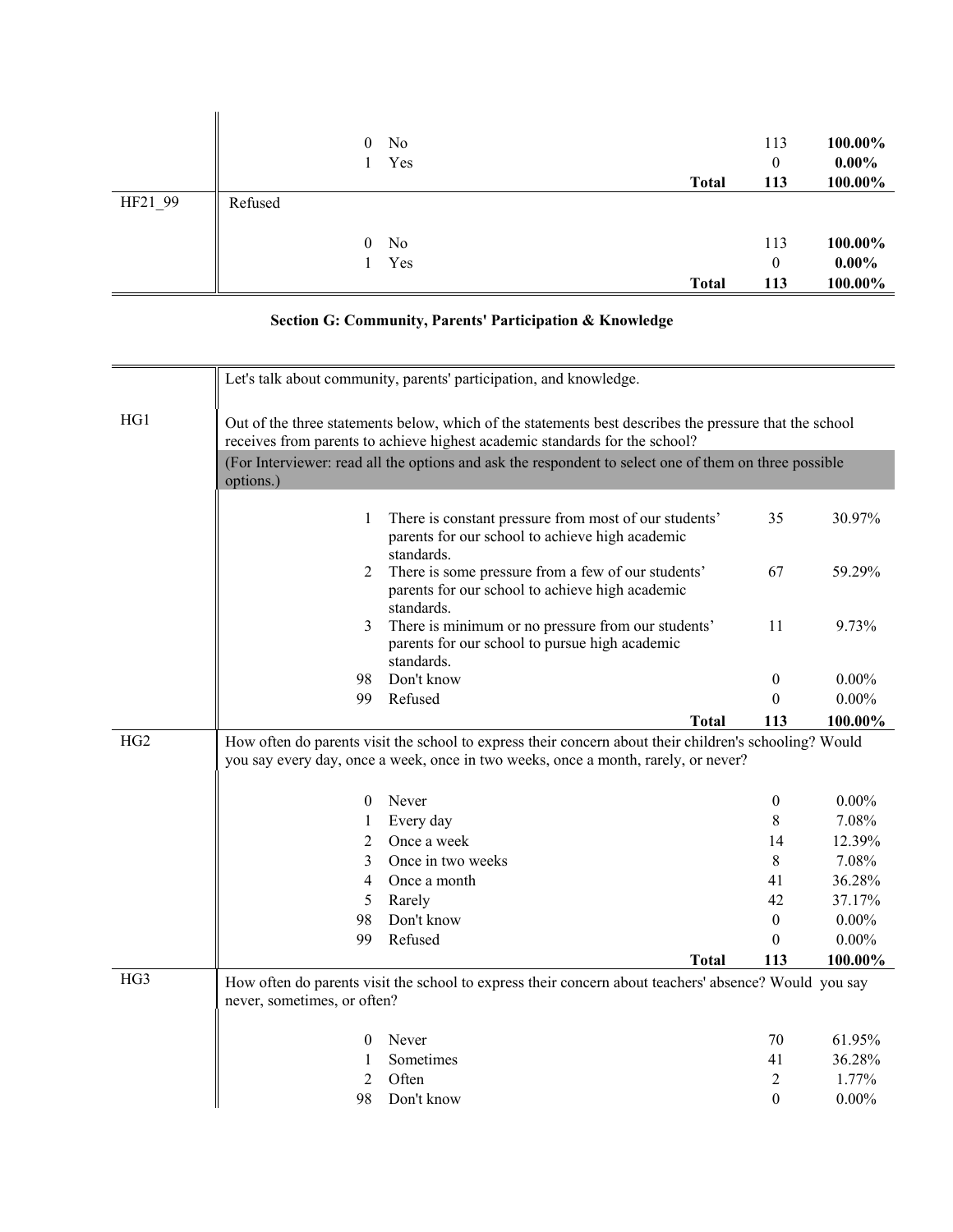|                 | 99                   | Refused                                                                                                                                                                                                                                                                                                                                                                                                                 | <b>Total</b> | $\theta$<br>113  | $0.00\%$<br>100.00% |
|-----------------|----------------------|-------------------------------------------------------------------------------------------------------------------------------------------------------------------------------------------------------------------------------------------------------------------------------------------------------------------------------------------------------------------------------------------------------------------------|--------------|------------------|---------------------|
| HG4             | sometimes, or often? | How often do you visit the community to mix with parents or local leaders? Would you say never,                                                                                                                                                                                                                                                                                                                         |              |                  |                     |
|                 | $\bf{0}$             | Never                                                                                                                                                                                                                                                                                                                                                                                                                   |              | 9                | 7.96%               |
|                 | 1                    | Sometimes                                                                                                                                                                                                                                                                                                                                                                                                               |              | 75               | 66.37%              |
|                 | 2                    | Often                                                                                                                                                                                                                                                                                                                                                                                                                   |              | 29               | 25.66%              |
|                 | 98                   | Don't know                                                                                                                                                                                                                                                                                                                                                                                                              |              | 0                | $0.00\%$            |
|                 | 99                   | Refused                                                                                                                                                                                                                                                                                                                                                                                                                 |              | $\theta$         | $0.00\%$            |
|                 |                      |                                                                                                                                                                                                                                                                                                                                                                                                                         | <b>Total</b> | 113              | 100.00%             |
| HG5             | often?               | How often does the school hold meetings with the community? Would you say never, sometimes, or                                                                                                                                                                                                                                                                                                                          |              |                  |                     |
|                 | $\bf{0}$             | Never                                                                                                                                                                                                                                                                                                                                                                                                                   |              | 18               | 15.93%              |
|                 | 1                    | Sometimes                                                                                                                                                                                                                                                                                                                                                                                                               |              | 82               | 72.57%              |
|                 | 2                    | Often                                                                                                                                                                                                                                                                                                                                                                                                                   |              | 13               | 11.50%              |
|                 | 98                   | Don't know                                                                                                                                                                                                                                                                                                                                                                                                              |              | $\boldsymbol{0}$ | $0.00\%$            |
|                 | 99                   | Refused                                                                                                                                                                                                                                                                                                                                                                                                                 |              | 0                | $0.00\%$            |
|                 |                      |                                                                                                                                                                                                                                                                                                                                                                                                                         | <b>Total</b> | 113              | 100.00%             |
| HG <sub>6</sub> | often?               | How often does the community participate in school activities? Would you say never, sometimes, or                                                                                                                                                                                                                                                                                                                       |              |                  |                     |
|                 | $\bf{0}$             | Never                                                                                                                                                                                                                                                                                                                                                                                                                   |              | 1                | 0.88%               |
|                 |                      | Sometimes                                                                                                                                                                                                                                                                                                                                                                                                               |              | 58               | 51.33%              |
|                 | 2                    | Often                                                                                                                                                                                                                                                                                                                                                                                                                   |              | 54               | 47.79%              |
|                 | 98                   | Don't know                                                                                                                                                                                                                                                                                                                                                                                                              |              | $\theta$         | $0.00\%$            |
|                 | 99                   | Refused                                                                                                                                                                                                                                                                                                                                                                                                                 |              | 0                | $0.00\%$            |
|                 |                      |                                                                                                                                                                                                                                                                                                                                                                                                                         | <b>Total</b> | 113              | 100.00%             |
| HG7             | often?               | How often does the school participate in community activities? Would you say never, sometimes, or                                                                                                                                                                                                                                                                                                                       |              |                  |                     |
|                 | 0                    | Never                                                                                                                                                                                                                                                                                                                                                                                                                   |              | $\boldsymbol{0}$ | $0.00\%$            |
|                 |                      | Sometimes                                                                                                                                                                                                                                                                                                                                                                                                               |              | 54               | 47.79%              |
|                 | 2                    | Often                                                                                                                                                                                                                                                                                                                                                                                                                   |              | 59               | 52.21%              |
|                 | 98                   | Don't know                                                                                                                                                                                                                                                                                                                                                                                                              |              | $\theta$         | $0.00\%$            |
|                 | 99                   | Refused                                                                                                                                                                                                                                                                                                                                                                                                                 |              | 0                | $0.00\%$            |
|                 |                      |                                                                                                                                                                                                                                                                                                                                                                                                                         | <b>Total</b> | 113              | 100.00%             |
| HG8             |                      | Some School Management Committees are active in ensuring that schools have good facilities and<br>equipment. They might do this by raising funds, inviting participation by non-governmental organizations,<br>overseeing construction of facilities, or purchasing equipment. In your opinion, how active is this school's<br>School Management Committee in making sure the school has good facilities and equipment? |              |                  |                     |
|                 | 1                    | Not at all active                                                                                                                                                                                                                                                                                                                                                                                                       |              | 15               | 13.27%              |
|                 | 2                    | Slightly active                                                                                                                                                                                                                                                                                                                                                                                                         |              | 23               | 20.35%              |
|                 | 3                    | Moderately active                                                                                                                                                                                                                                                                                                                                                                                                       |              | 39               | 34.51%              |
|                 | 4                    | Very active                                                                                                                                                                                                                                                                                                                                                                                                             |              | 36               | 31.86%              |
|                 | 98                   | Don't know                                                                                                                                                                                                                                                                                                                                                                                                              |              | $\mathbf{0}$     | $0.00\%$            |
|                 | 99                   | Refused                                                                                                                                                                                                                                                                                                                                                                                                                 |              | $\boldsymbol{0}$ | $0.00\%$            |
|                 |                      |                                                                                                                                                                                                                                                                                                                                                                                                                         |              |                  |                     |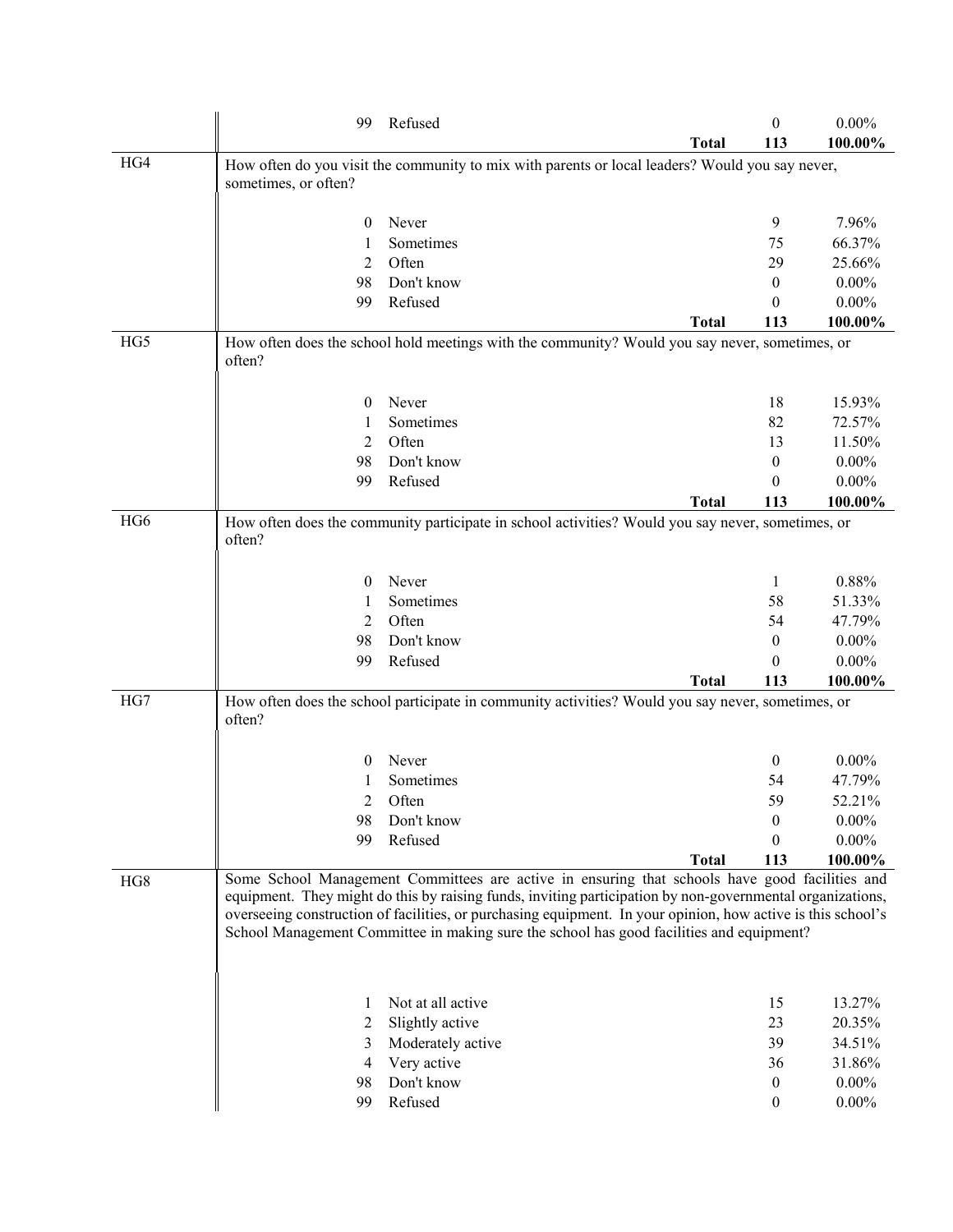|             |                  |                                                                                                                                                                                                                       | <b>Total</b> | 113              | 100.00%  |
|-------------|------------------|-----------------------------------------------------------------------------------------------------------------------------------------------------------------------------------------------------------------------|--------------|------------------|----------|
| HG9         |                  | Some School Management Committees are active in ensuring that good teaching and learning happens                                                                                                                      |              |                  |          |
|             |                  | consistently in the school. They might do this by monitoring teacher and student attendance each day, by                                                                                                              |              |                  |          |
|             |                  | making sure that students have necessary supplies, or in other ways. In your opinion, how active is this                                                                                                              |              |                  |          |
|             |                  | school's School Management Committee in ensuring good teaching and learning?                                                                                                                                          |              |                  |          |
|             |                  |                                                                                                                                                                                                                       |              |                  |          |
|             |                  |                                                                                                                                                                                                                       |              |                  |          |
|             | 1                | Not at all active                                                                                                                                                                                                     |              | 6                | 5.31%    |
|             | $\overline{c}$   | Slightly active                                                                                                                                                                                                       |              | 34               | 30.09%   |
|             | 3                | Moderately active                                                                                                                                                                                                     |              | 28               | 24.78%   |
|             | 4                | Very active                                                                                                                                                                                                           |              | 45               | 39.82%   |
|             | 98               | Don't know                                                                                                                                                                                                            |              | $\mathbf{0}$     | $0.00\%$ |
|             | 99               | Refused                                                                                                                                                                                                               |              | 0                | $0.00\%$ |
|             |                  |                                                                                                                                                                                                                       | <b>Total</b> | 113              | 100.00%  |
|             |                  |                                                                                                                                                                                                                       |              |                  |          |
|             |                  | For each of the following activities that I will mention, please indicate whether the School Management<br>Committee or any of its members, including the chair, participated in this activity during the 2075 school |              |                  |          |
|             | year.            |                                                                                                                                                                                                                       |              |                  |          |
|             |                  |                                                                                                                                                                                                                       |              |                  |          |
| HG10        |                  | Did the SMC/SB Chair or any of its members visit the homes of families with school-aged children to                                                                                                                   |              |                  |          |
|             |                  | encourage enrollment of children in the school during the 2075 school year?                                                                                                                                           |              |                  |          |
|             |                  |                                                                                                                                                                                                                       |              |                  |          |
|             | $\theta$         | No                                                                                                                                                                                                                    |              | 27               | 23.89%   |
|             | 1                | Yes                                                                                                                                                                                                                   |              | 86               | 76.11%   |
|             | 98               | Don't know                                                                                                                                                                                                            |              | $\theta$         | $0.00\%$ |
|             | 99               | Refused                                                                                                                                                                                                               |              | $\theta$         | $0.00\%$ |
|             |                  |                                                                                                                                                                                                                       | <b>Total</b> | 113              | 100.00%  |
| HG11        |                  | Did the SMC/SB Chair or any of its members visit the homes of families with students enrolled in the                                                                                                                  |              |                  |          |
|             |                  | school to encourage better attendance or performance during the 2075 school year?                                                                                                                                     |              |                  |          |
|             |                  |                                                                                                                                                                                                                       |              |                  |          |
|             | $\bf{0}$         | No                                                                                                                                                                                                                    |              | 43               | 38.05%   |
|             | 1                | Yes                                                                                                                                                                                                                   |              | 70               | 61.95%   |
|             | 98               | Don't know                                                                                                                                                                                                            |              | $\theta$         | $0.00\%$ |
|             | 99               | Refused                                                                                                                                                                                                               |              | 0                | $0.00\%$ |
|             |                  |                                                                                                                                                                                                                       | <b>Total</b> | 113              | 100.00%  |
| <b>HG12</b> |                  |                                                                                                                                                                                                                       |              |                  |          |
|             |                  | Did the SMC/SB Chair or any of its members run a campaign to raise financial or other support from<br>parents or community members during the 2075 school year?                                                       |              |                  |          |
|             |                  |                                                                                                                                                                                                                       |              |                  |          |
|             | $\bf{0}$         | No                                                                                                                                                                                                                    |              | 72               | 63.72%   |
|             | -1               | Yes                                                                                                                                                                                                                   |              | 41               | 36.28%   |
|             | 98               | Don't know                                                                                                                                                                                                            |              | $\boldsymbol{0}$ | $0.00\%$ |
|             | 99               | Refused                                                                                                                                                                                                               |              | 0                | $0.00\%$ |
|             |                  |                                                                                                                                                                                                                       | <b>Total</b> | 113              | 100.00%  |
| HG13        |                  | Did the SMC/SB Chair or any of its members work to attract new support from a non-governmental                                                                                                                        |              |                  |          |
|             |                  | organization or international organization during the 2075 school year?                                                                                                                                               |              |                  |          |
|             |                  |                                                                                                                                                                                                                       |              |                  |          |
|             |                  |                                                                                                                                                                                                                       |              |                  |          |
|             | $\boldsymbol{0}$ | No                                                                                                                                                                                                                    |              | 81               | 71.68%   |
|             |                  | Yes                                                                                                                                                                                                                   |              | 32               | 28.32%   |
|             | 98               | Don't know                                                                                                                                                                                                            |              | $\boldsymbol{0}$ | $0.00\%$ |
|             | 99               | Refused                                                                                                                                                                                                               |              | 0                | $0.00\%$ |
|             |                  |                                                                                                                                                                                                                       | <b>Total</b> | 113              | 100.00%  |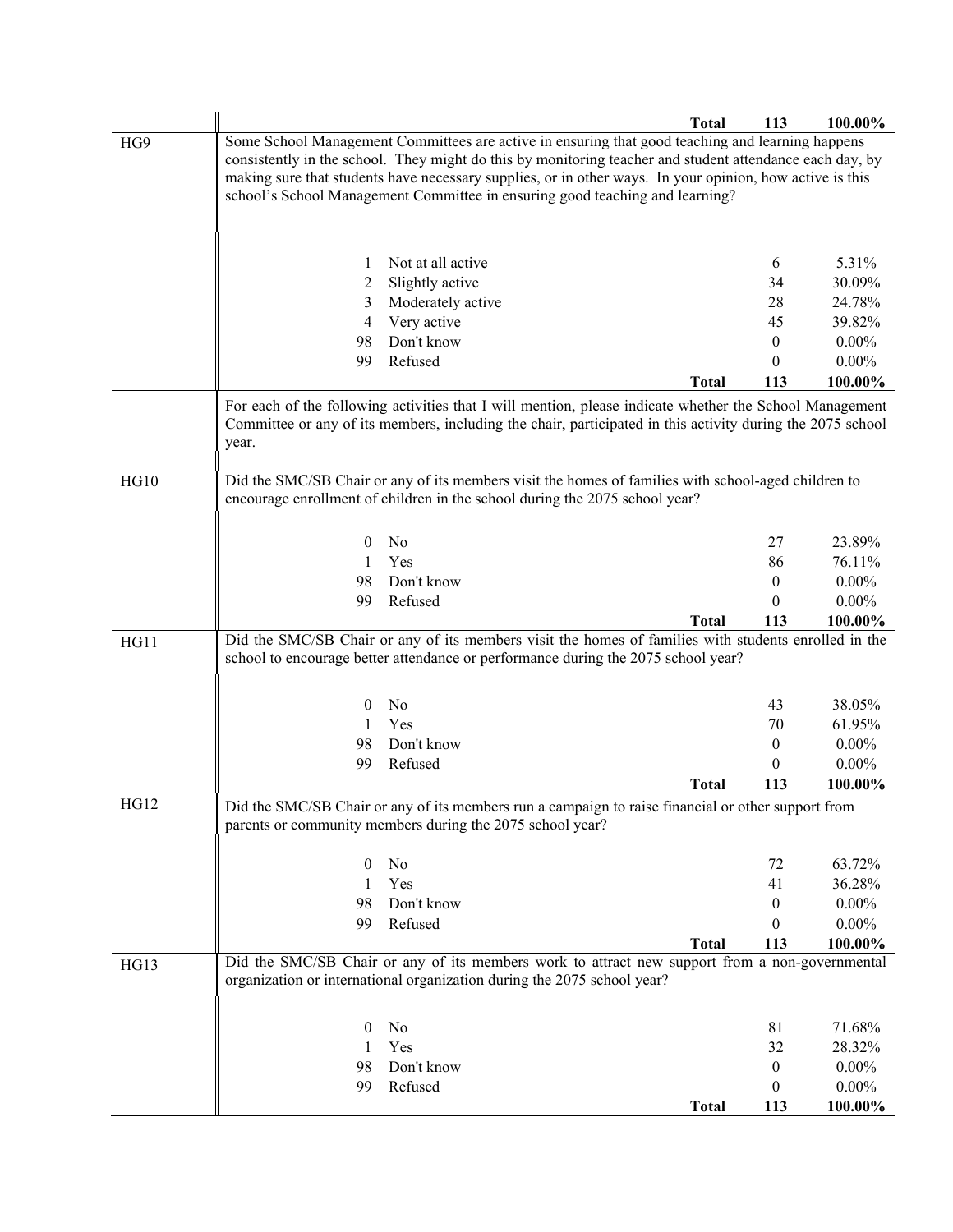| HG14        | Did the SMC/SB Chair or any of its members appoint any new teachers for the school during the 2075<br>school year? |                                                                                                                                                                                                                                                          |                  |          |  |  |
|-------------|--------------------------------------------------------------------------------------------------------------------|----------------------------------------------------------------------------------------------------------------------------------------------------------------------------------------------------------------------------------------------------------|------------------|----------|--|--|
|             | $\bf{0}$                                                                                                           | No                                                                                                                                                                                                                                                       | 15               | 13.27%   |  |  |
|             | 1                                                                                                                  | Yes                                                                                                                                                                                                                                                      | 98               | 86.73%   |  |  |
|             | 95                                                                                                                 | Not applicable                                                                                                                                                                                                                                           | 0                | $0.00\%$ |  |  |
|             | 98                                                                                                                 | Don't know                                                                                                                                                                                                                                               | 0                | $0.00\%$ |  |  |
|             | 99                                                                                                                 | Refused                                                                                                                                                                                                                                                  | $\theta$         | $0.00\%$ |  |  |
|             |                                                                                                                    | <b>Total</b>                                                                                                                                                                                                                                             | 113              | 100.00%  |  |  |
| <b>HG15</b> | school during the 2075 school year?                                                                                | Did the SMC/SB Chair or any of its members identify or propose new ways of increasing attendance in the                                                                                                                                                  |                  |          |  |  |
|             | $\boldsymbol{0}$                                                                                                   | No                                                                                                                                                                                                                                                       | 67               | 59.29%   |  |  |
|             | 1                                                                                                                  | Yes                                                                                                                                                                                                                                                      | 46               | 40.71%   |  |  |
|             | 98                                                                                                                 | Don't know                                                                                                                                                                                                                                               | $\theta$         | $0.00\%$ |  |  |
|             | 99                                                                                                                 | Refused                                                                                                                                                                                                                                                  | $\theta$         | $0.00\%$ |  |  |
|             |                                                                                                                    | <b>Total</b>                                                                                                                                                                                                                                             | 113              | 100.00%  |  |  |
| <b>HG16</b> |                                                                                                                    | Did the SMC/SB Chair or any of its members identify or propose new ways of increasing student learning<br>and improving exam performance in the school during the 2075 school year?                                                                      |                  |          |  |  |
|             | $\bf{0}$                                                                                                           | No                                                                                                                                                                                                                                                       | 36               | 31.86%   |  |  |
|             | 1                                                                                                                  | Yes                                                                                                                                                                                                                                                      | 77               | 68.14%   |  |  |
|             | 98                                                                                                                 | Don't know                                                                                                                                                                                                                                               | $\boldsymbol{0}$ | $0.00\%$ |  |  |
|             | 99                                                                                                                 | Refused                                                                                                                                                                                                                                                  | $\theta$         | $0.00\%$ |  |  |
|             |                                                                                                                    | <b>Total</b>                                                                                                                                                                                                                                             | 113              | 100.00%  |  |  |
| HG17        |                                                                                                                    | In your opinion, which of the following three statements best describes the role that the federal<br>government should play in local education system development?<br>For Interviewer: read all the options and ask the respondent to select one of them |                  |          |  |  |
|             | 1                                                                                                                  | The federal government should play an important role<br>in directing local education system development.                                                                                                                                                 | 41               | 36.28%   |  |  |
|             | 2                                                                                                                  | The federal government should play only an advisory<br>role, providing guidance while allowing the local<br>government to direct local education system<br>development.                                                                                  | 70               | 61.95%   |  |  |
|             | 3                                                                                                                  | The federal government should play no role in local<br>education system development.                                                                                                                                                                     | 2                | 1.77%    |  |  |
|             | 98                                                                                                                 | Don't know                                                                                                                                                                                                                                               | 0                | $0.00\%$ |  |  |
|             | 99                                                                                                                 | Refused                                                                                                                                                                                                                                                  | 0                | $0.00\%$ |  |  |
|             |                                                                                                                    | <b>Total</b>                                                                                                                                                                                                                                             | 113              | 100.00%  |  |  |
| HG18        | and student learning in your school?                                                                               | In your opinion, would changing your school's medium of instruction from Nepali to English tend to<br>increase a lot, increase a little, leave unchanged, decrease a little, or decrease a lot the quality of instruction                                |                  |          |  |  |
|             | 1                                                                                                                  | Increase a lot                                                                                                                                                                                                                                           | 13               | 11.50%   |  |  |
|             | 2                                                                                                                  | Increase a little                                                                                                                                                                                                                                        | 47               | 41.59%   |  |  |
|             | 3                                                                                                                  | Leave unchanged                                                                                                                                                                                                                                          | 47               | 41.59%   |  |  |
|             | 4                                                                                                                  | Decrease a little                                                                                                                                                                                                                                        | 3                | 2.65%    |  |  |
|             | 5                                                                                                                  | Decrease a lot                                                                                                                                                                                                                                           | 3                | 2.65%    |  |  |
|             | 98                                                                                                                 | Don't know                                                                                                                                                                                                                                               | $\boldsymbol{0}$ | $0.00\%$ |  |  |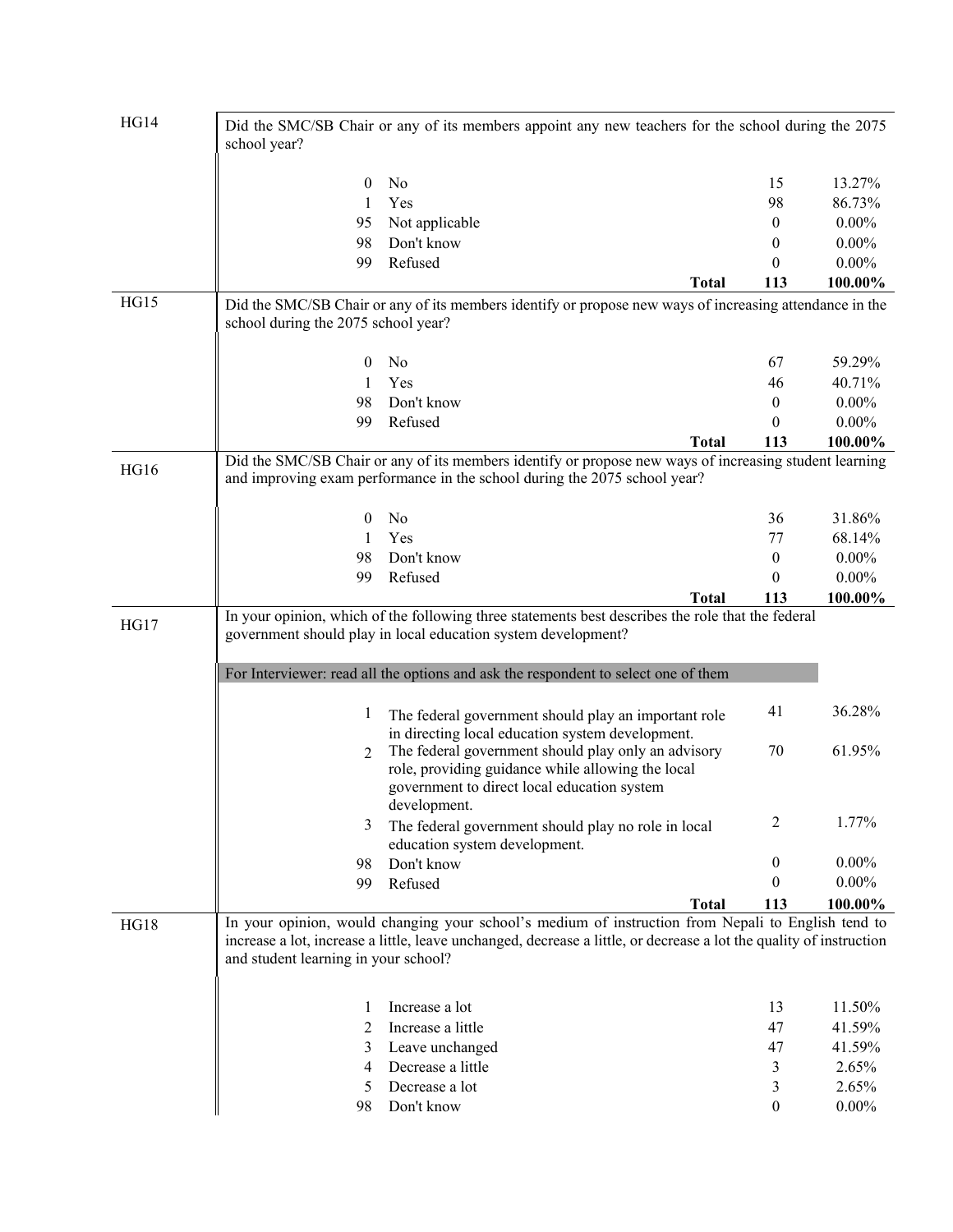|             | 99 | Refused                                                                                                                                                                                                                                                                                                                                                                                                                                                                                                                                                                                                              |              | 0                | $0.00\%$ |
|-------------|----|----------------------------------------------------------------------------------------------------------------------------------------------------------------------------------------------------------------------------------------------------------------------------------------------------------------------------------------------------------------------------------------------------------------------------------------------------------------------------------------------------------------------------------------------------------------------------------------------------------------------|--------------|------------------|----------|
|             |    |                                                                                                                                                                                                                                                                                                                                                                                                                                                                                                                                                                                                                      | <b>Total</b> | 113              | 100.00%  |
| <b>HG19</b> |    | Now think about the opinions among parents in your community. What do you think is the most common<br>opinion regarding the effect of changing your school's medium of instruction for primary education from<br>Nepali to English on the quality of instruction and learning in your school? Do you think the most common<br>opinion is that changing your school's medium of instruction for primary education from Nepali to English<br>would tend to increase a lot, increase a little, leave unchanged, decrease a little, or decrease a lot the quality<br>of instruction and student learning in your school? |              |                  |          |
|             | 1  | Increase a lot                                                                                                                                                                                                                                                                                                                                                                                                                                                                                                                                                                                                       |              | 73               | 64.60%   |
|             | 2  | Increase a little                                                                                                                                                                                                                                                                                                                                                                                                                                                                                                                                                                                                    |              | 25               | 22.12%   |
|             | 3  | Leave unchanged                                                                                                                                                                                                                                                                                                                                                                                                                                                                                                                                                                                                      |              | 13               | 11.50%   |
|             | 4  | Decrease a little                                                                                                                                                                                                                                                                                                                                                                                                                                                                                                                                                                                                    |              | 2                | 1.77%    |
|             | 5  | Decrease a lot                                                                                                                                                                                                                                                                                                                                                                                                                                                                                                                                                                                                       |              | 0                | $0.00\%$ |
|             | 98 | Don't know                                                                                                                                                                                                                                                                                                                                                                                                                                                                                                                                                                                                           |              | 0                | $0.00\%$ |
|             | 99 | Refused                                                                                                                                                                                                                                                                                                                                                                                                                                                                                                                                                                                                              |              | $\theta$         | $0.00\%$ |
|             |    |                                                                                                                                                                                                                                                                                                                                                                                                                                                                                                                                                                                                                      | <b>Total</b> | 113              | 100.00%  |
| HG20        |    | Now I would like to ask you about changes that may have occurred after the formation of the new local<br>government. For each of the conditions I will mention, please think about how these conditions have<br>changed from before the election of the local government to now.<br>What change have you seen in the influence that the SMC/SB has on decision-making at this school?                                                                                                                                                                                                                                |              |                  |          |
|             |    | Would you say that, as compared to before the election of local governments, the SMC/SB has:<br>For Interviewer: read all the options and ask the respondent to select one of them                                                                                                                                                                                                                                                                                                                                                                                                                                   |              |                  |          |
|             | 1  | More influence on decision-making at<br>this school as compared to before                                                                                                                                                                                                                                                                                                                                                                                                                                                                                                                                            |              | 36               | 31.86%   |
|             | 2  | The same influence on decision-making<br>at this school as compared to before                                                                                                                                                                                                                                                                                                                                                                                                                                                                                                                                        |              | 70               | 61.95%   |
|             | 3  | Less influence on decision-making at this<br>school as compared to before                                                                                                                                                                                                                                                                                                                                                                                                                                                                                                                                            |              | 7                | 6.19%    |
|             | 98 | Don't know                                                                                                                                                                                                                                                                                                                                                                                                                                                                                                                                                                                                           |              | $\boldsymbol{0}$ | $0.00\%$ |
|             | 99 | Refused                                                                                                                                                                                                                                                                                                                                                                                                                                                                                                                                                                                                              |              | $\mathbf{0}$     | $0.00\%$ |
|             |    |                                                                                                                                                                                                                                                                                                                                                                                                                                                                                                                                                                                                                      | Total        | 113              | 100.00%  |
| HG21        |    | What change have you seen in the authority that the principal has to make decisions for the school? Would<br>you say that, as compared to before the election of local governments, the principal has:                                                                                                                                                                                                                                                                                                                                                                                                               |              |                  |          |
|             |    | For Interviewer: read all the options and ask the respondent to select one of them on three possible options.                                                                                                                                                                                                                                                                                                                                                                                                                                                                                                        |              |                  |          |
|             | 1  | The principal has more or broader authority to make<br>decisions                                                                                                                                                                                                                                                                                                                                                                                                                                                                                                                                                     |              | 5                | 4.42%    |
|             | 2  | The principal has the same authority to make<br>decisions                                                                                                                                                                                                                                                                                                                                                                                                                                                                                                                                                            |              | 96               | 84.96%   |
|             | 3  | The principal has narrower or less authority to make<br>decisions                                                                                                                                                                                                                                                                                                                                                                                                                                                                                                                                                    |              | 12               | 10.62%   |
|             | 98 | Don't know                                                                                                                                                                                                                                                                                                                                                                                                                                                                                                                                                                                                           |              | $\mathbf{0}$     | $0.00\%$ |
|             | 99 | Refused                                                                                                                                                                                                                                                                                                                                                                                                                                                                                                                                                                                                              |              | 0                | $0.00\%$ |
|             |    |                                                                                                                                                                                                                                                                                                                                                                                                                                                                                                                                                                                                                      | <b>Total</b> | 113              | 100.00%  |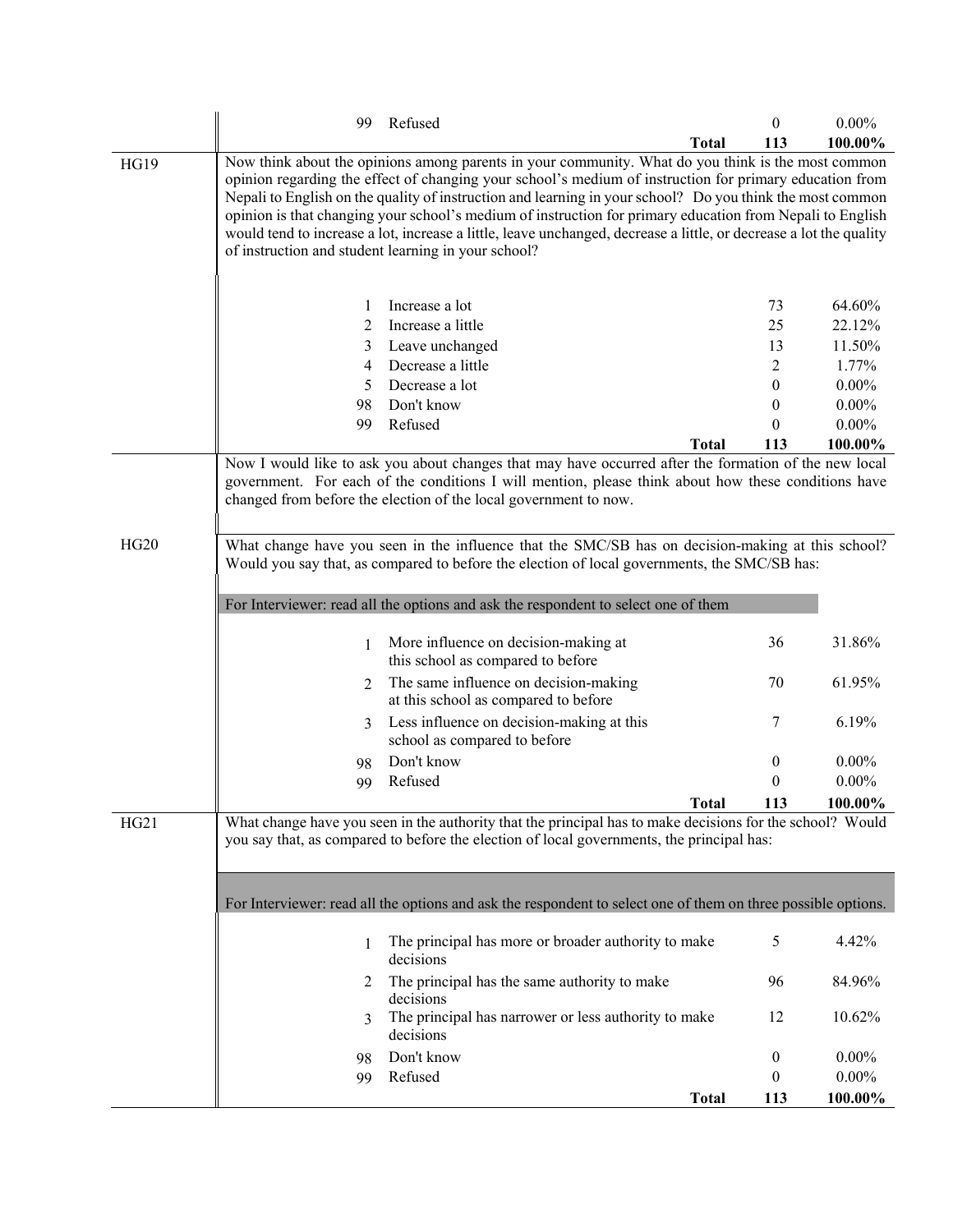| <b>HG22</b> | the same, or increased? | What change have you seen in the involvement of parents and community members in the SMC/SB? Has<br>parental involvement in the SMC/SB since the formation of the new local government decreased, remained                                                                                                       |              |                                                            |                                                      |
|-------------|-------------------------|------------------------------------------------------------------------------------------------------------------------------------------------------------------------------------------------------------------------------------------------------------------------------------------------------------------|--------------|------------------------------------------------------------|------------------------------------------------------|
|             | 1                       | Decreased                                                                                                                                                                                                                                                                                                        |              | $\mathbf{0}$                                               | $0.00\%$                                             |
|             | 2                       | Remained the same                                                                                                                                                                                                                                                                                                |              | 91                                                         | 80.53%                                               |
|             | 3                       | Increased                                                                                                                                                                                                                                                                                                        |              | 22                                                         | 19.47%                                               |
|             | 98                      | Don't know                                                                                                                                                                                                                                                                                                       |              | $\overline{0}$                                             | $0.00\%$                                             |
|             |                         | Refused                                                                                                                                                                                                                                                                                                          |              | $\theta$                                                   | $0.00\%$                                             |
|             | 99                      |                                                                                                                                                                                                                                                                                                                  |              |                                                            |                                                      |
|             |                         |                                                                                                                                                                                                                                                                                                                  | <b>Total</b> | 113                                                        | 100.00%                                              |
| HG23        | same, or increased?     | What change have you seen in the involvement of parents and community members in the PTA? Has<br>parental involvement in the PTA since the formation of the new local government decreased, remained the                                                                                                         |              |                                                            |                                                      |
|             | 1                       | Decreased                                                                                                                                                                                                                                                                                                        |              | $\boldsymbol{0}$                                           | $0.00\%$                                             |
|             | 2                       | Remained the same                                                                                                                                                                                                                                                                                                |              | 94                                                         | 83.19%                                               |
|             | 3                       | Increased                                                                                                                                                                                                                                                                                                        |              | 19                                                         | 16.81%                                               |
|             | 98                      | Don't know                                                                                                                                                                                                                                                                                                       |              | $\boldsymbol{0}$                                           | $0.00\%$                                             |
|             | 99                      | Refused                                                                                                                                                                                                                                                                                                          |              | $\boldsymbol{0}$                                           | $0.00\%$                                             |
|             |                         |                                                                                                                                                                                                                                                                                                                  | <b>Total</b> | 113                                                        | 100.00%                                              |
|             | 1<br>2<br>3<br>98<br>99 | activities? Has parental involvement with principal-led activities since the formation of the new local<br>government decreased, remained the same, or increased?<br>Decreased<br>Remained the same<br>Increased<br>Don't know<br>Refused                                                                        |              | $\overline{0}$<br>94<br>19<br>$\boldsymbol{0}$<br>$\theta$ | $0.00\%$<br>83.19%<br>16.81%<br>$0.00\%$<br>$0.00\%$ |
|             |                         |                                                                                                                                                                                                                                                                                                                  | <b>Total</b> | 113                                                        | 100.00%                                              |
| HG25        | same, or increased?     | What change have you seen in the involvement of parents and community members in discussing education<br>matters with government elected officials? Has involvement in discussing education matters with<br>government elected officials since the formation of the new local government decreased, remained the |              |                                                            |                                                      |
|             | 1                       | Decreased                                                                                                                                                                                                                                                                                                        |              | $\mathbf{0}$                                               | $0.00\%$                                             |
|             | 2                       | Remained the same                                                                                                                                                                                                                                                                                                |              | 74                                                         | 65.49%                                               |
|             | 3                       | Increased                                                                                                                                                                                                                                                                                                        |              | 39                                                         | 34.51%                                               |
|             | 98                      | Don't know                                                                                                                                                                                                                                                                                                       |              | $\boldsymbol{0}$                                           | $0.00\%$                                             |
|             | 99                      | Refused                                                                                                                                                                                                                                                                                                          |              | $\theta$                                                   | $0.00\%$                                             |
|             |                         |                                                                                                                                                                                                                                                                                                                  | <b>Total</b> | 113                                                        | 100.00%                                              |
| <b>HG26</b> | enrollment?             | How interested and active is the local government (Metropolitan/ward office) in increasing student                                                                                                                                                                                                               |              |                                                            |                                                      |
|             | 1                       | Not at all active                                                                                                                                                                                                                                                                                                |              | 28                                                         | 24.78%                                               |
|             | 2                       | Slightly active                                                                                                                                                                                                                                                                                                  |              | 41                                                         | 36.28%                                               |
|             | 3                       | Moderately active                                                                                                                                                                                                                                                                                                |              | 22                                                         | 19.47%                                               |
|             | $\overline{4}$          | Very active                                                                                                                                                                                                                                                                                                      |              | 22                                                         | 19.47%                                               |
|             | 98                      | Don't know                                                                                                                                                                                                                                                                                                       |              | $\boldsymbol{0}$                                           | $0.00\%$                                             |
|             | 99                      | Refused                                                                                                                                                                                                                                                                                                          |              | $\boldsymbol{0}$                                           | $0.00\%$                                             |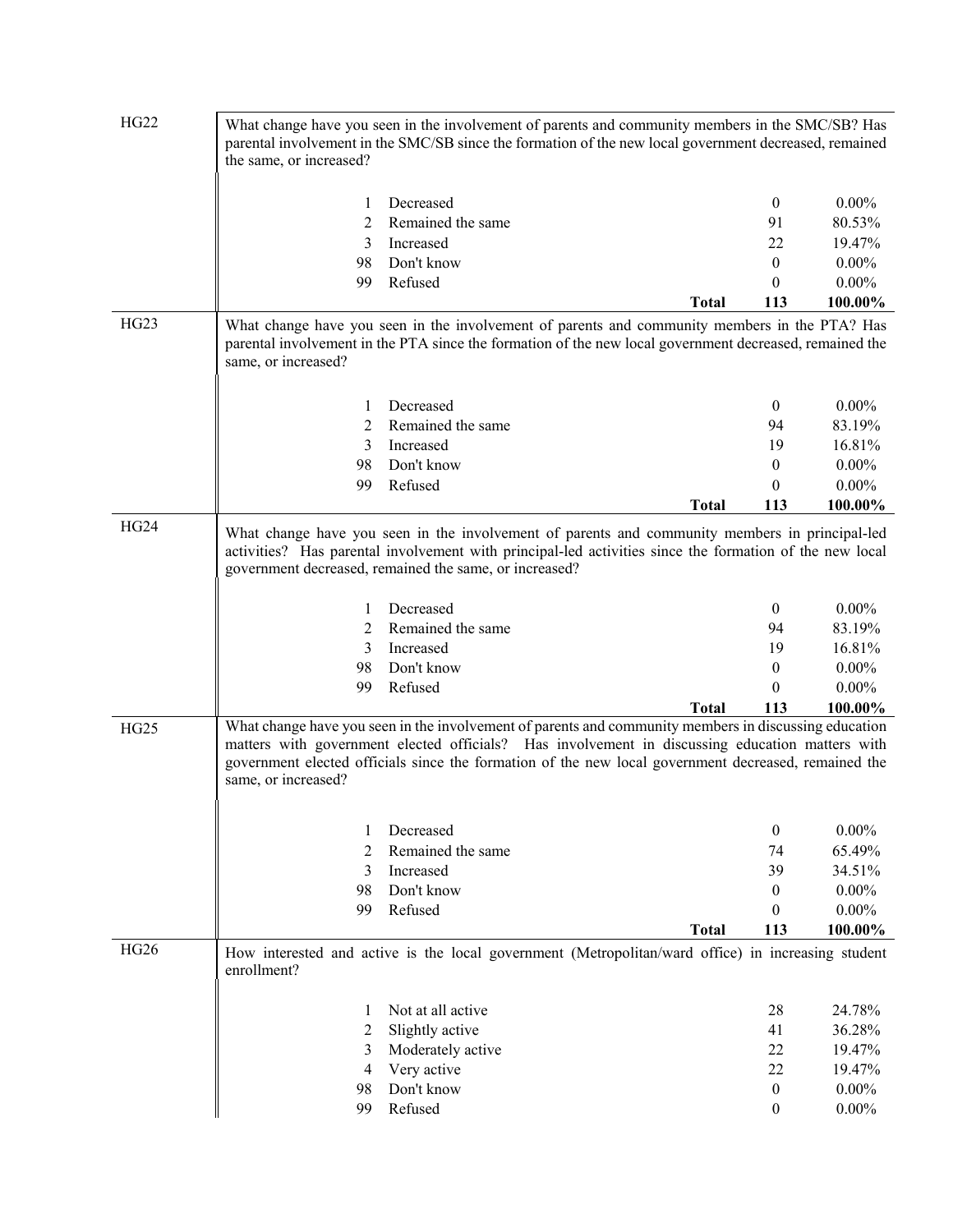|      |                                     |                                                                                                            | Total        | 113      | 100.00%  |
|------|-------------------------------------|------------------------------------------------------------------------------------------------------------|--------------|----------|----------|
| HG27 |                                     | How interested and active is the local government (Metropolitan/ward office) in improving school buildings |              |          |          |
|      | and required educational equipment? |                                                                                                            |              |          |          |
|      |                                     |                                                                                                            |              |          |          |
|      |                                     | Not at all active                                                                                          |              | 28       | 24.78%   |
|      | 2                                   | Slightly active                                                                                            |              | 43       | 38.05%   |
|      | 3                                   | Moderately active                                                                                          |              | 25       | 22.12%   |
|      | 4                                   | Very active                                                                                                |              | 17       | 15.04%   |
|      | 98                                  | Don't know                                                                                                 |              | $\theta$ | $0.00\%$ |
|      | 99                                  | Refused                                                                                                    |              | $\theta$ | $0.00\%$ |
|      |                                     |                                                                                                            | Total        | 113      | 100.00%  |
| HG28 |                                     | How interested and active is the local government (Metropolitan/ward office) in improving the quality of   |              |          |          |
|      | teaching and learning?              |                                                                                                            |              |          |          |
|      |                                     |                                                                                                            |              |          |          |
|      |                                     | Not at all active                                                                                          |              | 24       | 21.24%   |
|      | 2                                   | Slightly active                                                                                            |              | 40       | 35.40%   |
|      | 3                                   | Moderately active                                                                                          |              | 23       | 20.35%   |
|      | 4                                   | Very active                                                                                                |              | 26       | 23.01%   |
|      | 98                                  | Don't know                                                                                                 |              | $\theta$ | $0.00\%$ |
|      | 99                                  | Refused                                                                                                    |              | 0        | $0.00\%$ |
|      |                                     |                                                                                                            | <b>Total</b> | 113      | 100.00%  |

## **Section H: Finance: Budget allocation, Disbursement, Leakage**

|          |                                                | Let's talk about budget allocation, disbursement, and leakage.                                        |              |          |                  |
|----------|------------------------------------------------|-------------------------------------------------------------------------------------------------------|--------------|----------|------------------|
| HH1      | What are the sources of income in your school? |                                                                                                       |              |          |                  |
|          | options in the box.                            | Multiple responses possible. Do not read the possible answers. Please mark and give number for 3 main |              |          |                  |
|          |                                                |                                                                                                       |              |          |                  |
| $HH1_1$  | From federal government                        |                                                                                                       |              |          |                  |
|          | $\theta$<br>1                                  | N <sub>o</sub><br>Yes                                                                                 |              | 76<br>37 | 67.26%<br>32.74% |
|          |                                                |                                                                                                       | <b>Total</b> | 113      | 100.00%          |
| $HH1_1a$ | From federal government (Priority number)      |                                                                                                       |              |          |                  |
|          | $-1$                                           | Inappropriate                                                                                         |              | 76       | 67.26%           |
|          | $\Omega$                                       | No                                                                                                    |              | 2        | 1.77%            |
|          |                                                | First                                                                                                 |              | 32       | 28.32%           |
|          | 2                                              | Second                                                                                                |              | 1        | 0.88%            |
|          | 3                                              | Third                                                                                                 |              | 2        | 1.77%            |
|          |                                                |                                                                                                       | <b>Total</b> | 113      | 100.00%          |
| $HH1_2$  | Province Government                            |                                                                                                       |              |          |                  |
|          |                                                | N <sub>0</sub>                                                                                        |              | 83       | 73.45%           |
|          |                                                | Yes                                                                                                   |              | 30       | 26.55%           |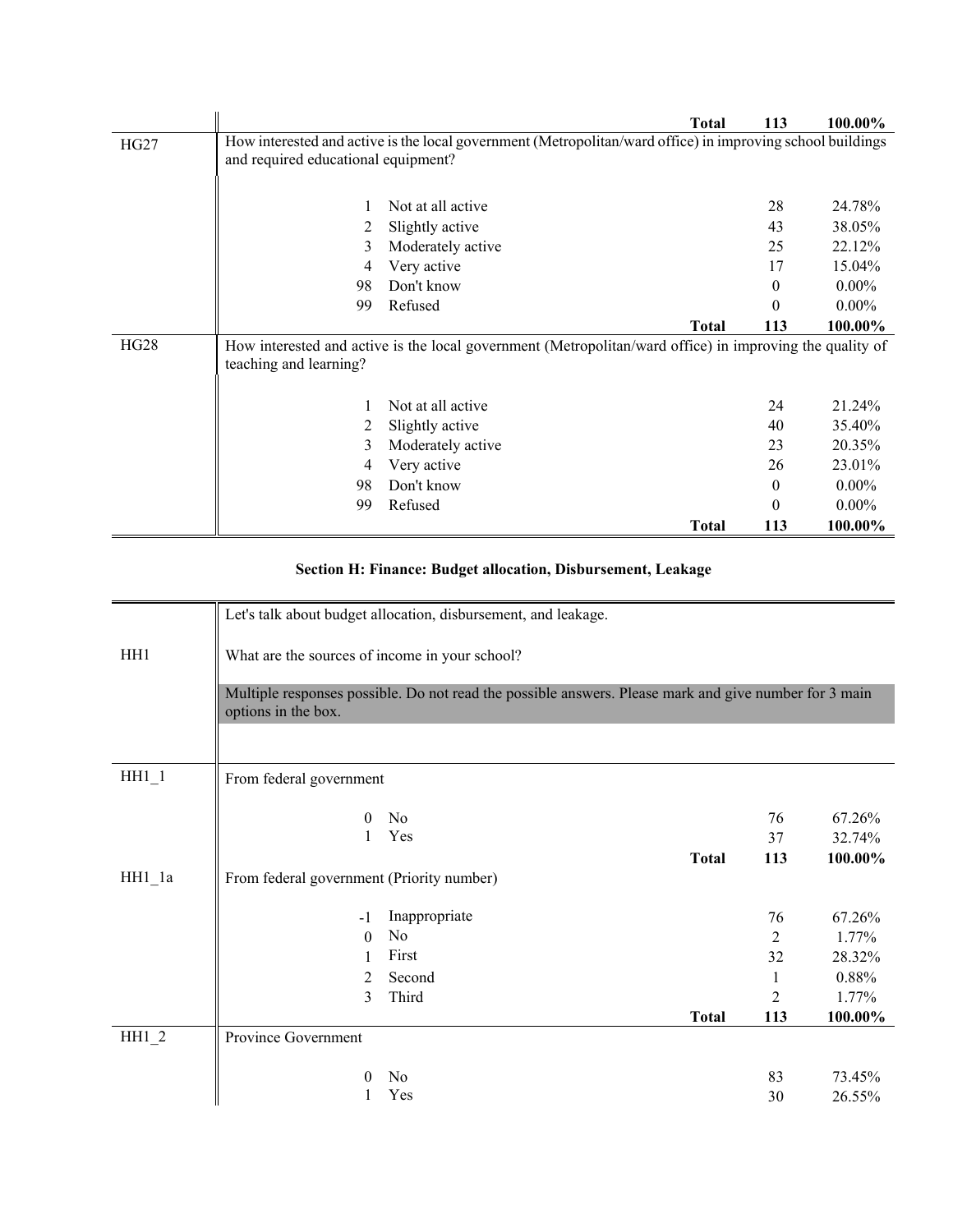|          |                                       |                                                      | <b>Total</b> | 113          | 100.00%    |
|----------|---------------------------------------|------------------------------------------------------|--------------|--------------|------------|
| $HH1_2a$ | Province Government (Priority number) |                                                      |              |              |            |
|          |                                       |                                                      |              |              |            |
|          | $-1$                                  | Inappropriate                                        |              | 83           | 73.45%     |
|          | $\boldsymbol{0}$                      | No                                                   |              | 20           | 17.70%     |
|          | 1                                     | First                                                |              | $\mathbf{1}$ | 0.88%      |
|          | $\overline{2}$                        | Second                                               |              | 3            | 2.65%      |
|          | 3                                     | Third                                                |              | 6            | 5.31%      |
|          |                                       |                                                      | <b>Total</b> | 113          | 100.00%    |
| $HH1_3$  | From Municipality/Local Government    |                                                      |              |              |            |
|          |                                       |                                                      |              |              |            |
|          | $\boldsymbol{0}$                      | No                                                   |              | 63           | 55.75%     |
|          | $\mathbf{1}$                          | Yes                                                  |              | 50           | 44.25%     |
|          |                                       |                                                      | <b>Total</b> | 113          | 100.00%    |
| $HH1_3a$ |                                       | From Municipality/Local Government (Priority number) |              |              |            |
|          |                                       |                                                      |              |              |            |
|          |                                       |                                                      |              | 63           | 55.75%     |
|          | $-1$<br>$\boldsymbol{0}$              | Inappropriate<br>No                                  |              | $\sqrt{6}$   | 5.31%      |
|          |                                       |                                                      |              |              |            |
|          | $\mathbf{1}$                          | First                                                |              | 15           | 13.27%     |
|          | $\overline{2}$                        | Second                                               |              | 22           | 19.47%     |
|          | 3                                     | Third                                                |              | $\tau$       | 6.19%      |
|          |                                       |                                                      | <b>Total</b> | 113          | 100.00%    |
| HH1 4    | From Ward Office                      |                                                      |              |              |            |
|          |                                       |                                                      |              |              |            |
|          | $\boldsymbol{0}$                      | N <sub>0</sub>                                       |              | 74           | 65.49%     |
|          | $\mathbf{1}$                          | Yes                                                  |              | 39           | 34.51%     |
|          |                                       |                                                      | <b>Total</b> | 113          | 100.00%    |
| HH1_4a   | From Ward Office (Priority number)    |                                                      |              |              |            |
|          |                                       |                                                      |              |              |            |
|          | $-1$                                  | Inappropriate                                        |              | 75           | 66.37%     |
|          | $\boldsymbol{0}$                      | No                                                   |              | 13           | 11.50%     |
|          | $\mathbf{1}$                          | First                                                |              | $\sqrt{2}$   | 1.77%      |
|          | $\boldsymbol{2}$                      | Second                                               |              | 12           | 10.62%     |
|          | 3                                     | Third                                                |              | 11           | 9.73%      |
|          |                                       |                                                      | <b>Total</b> | 113          | 100.00%    |
| $HH1_5$  | <b>Student Fee</b>                    |                                                      |              |              |            |
|          |                                       |                                                      |              |              |            |
|          | $\boldsymbol{0}$                      | No                                                   |              | 33           | 29.20%     |
|          | $\mathbf{1}$                          | Yes                                                  |              | $80\,$       | $70.80\%$  |
|          |                                       |                                                      | <b>Total</b> | 113          | $100.00\%$ |
| HH1_5a   | Student Fee (Priority number)         |                                                      |              |              |            |
|          |                                       |                                                      |              |              |            |
|          | $-1$                                  | Inappropriate                                        |              | 33           | 29.20%     |
|          | $\boldsymbol{0}$                      | No                                                   |              | 13           | 11.50%     |
|          | 1                                     | First                                                |              | 56           | 49.56%     |
|          | $\overline{2}$                        | Second                                               |              | 7            | 6.19%      |
|          | 3                                     | Third                                                |              | 4            | 3.54%      |
|          |                                       |                                                      | <b>Total</b> | 113          | 100.00%    |
| $HH1_6$  | Rent from Land                        |                                                      |              |              |            |
|          |                                       |                                                      |              |              |            |
|          |                                       |                                                      |              |              |            |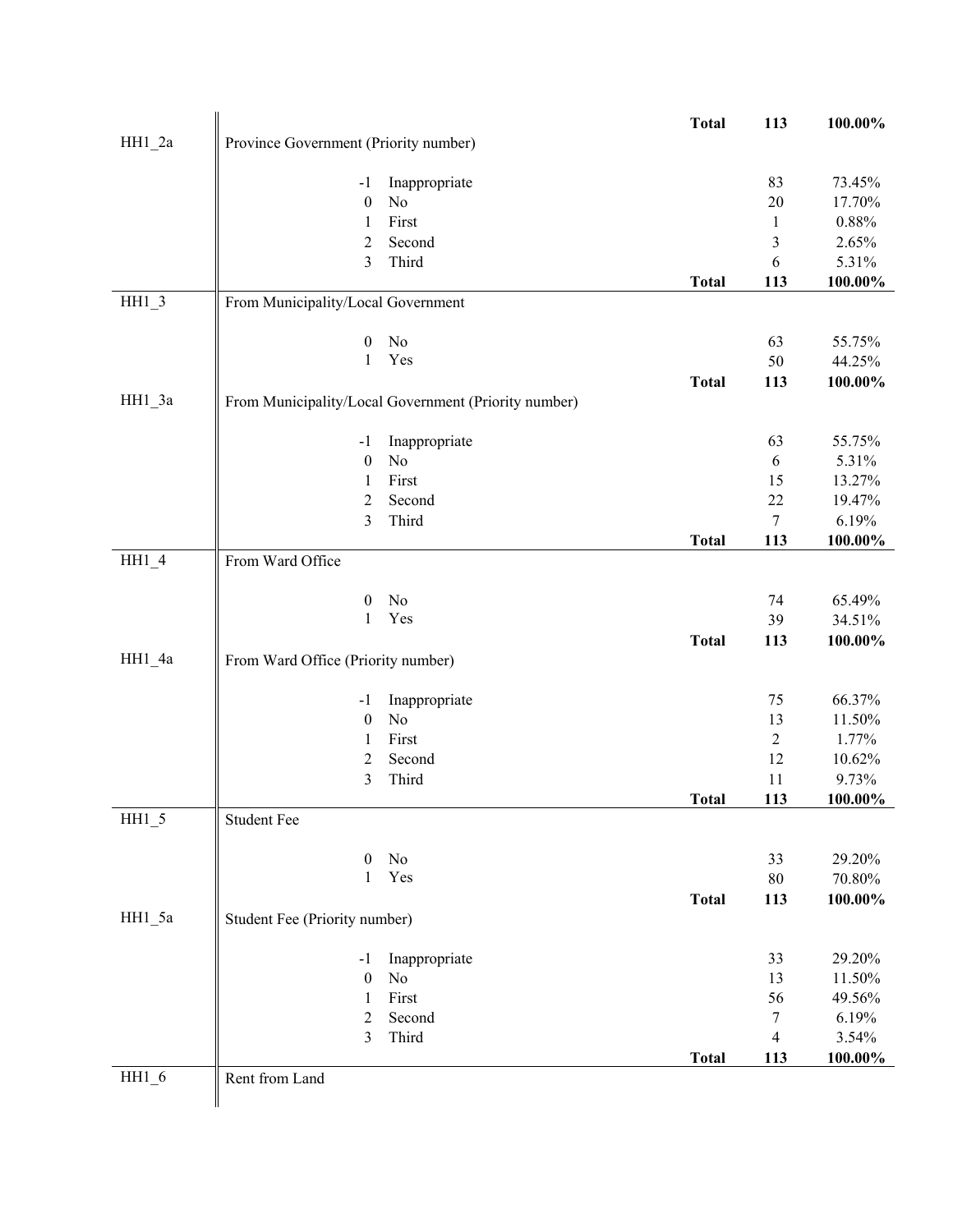|          | $\boldsymbol{0}$                    | $\rm No$                                           |              | 86               | 76.11%   |
|----------|-------------------------------------|----------------------------------------------------|--------------|------------------|----------|
|          | 1                                   | Yes                                                |              | $27\,$           | 23.89%   |
|          |                                     |                                                    | <b>Total</b> | 113              | 100.00%  |
| HH1_6a   | Rent from Land (Priority number)    |                                                    |              |                  |          |
|          |                                     |                                                    |              |                  |          |
|          | $-1$                                | Inappropriate                                      |              | 86               | 76.11%   |
|          | $\boldsymbol{0}$                    | No                                                 |              | 17               | 15.04%   |
|          | $\overline{c}$                      | Second                                             |              | $\mathfrak{Z}$   | 2.65%    |
|          | 3                                   | Third                                              |              | $\boldsymbol{7}$ | 6.19%    |
|          |                                     |                                                    | <b>Total</b> | 113              | 100.00%  |
|          |                                     |                                                    |              |                  |          |
| $HH1_7$  | Rent from Buildings, house, shed    |                                                    |              |                  |          |
|          |                                     |                                                    |              |                  |          |
|          | $\boldsymbol{0}$<br>$\mathbf{1}$    | No                                                 |              | 101              | 89.38%   |
|          |                                     | Yes                                                |              | 12               | 10.62%   |
|          |                                     |                                                    | <b>Total</b> | 113              | 100.00%  |
| $HH1_7a$ |                                     | Rent from Buildings, house, shed (Priority number) |              |                  |          |
|          |                                     |                                                    |              |                  |          |
|          | $-1$                                | Inappropriate                                      |              | 101              | 89.38%   |
|          | $\boldsymbol{0}$                    | No                                                 |              | 8                | 7.08%    |
|          | $\overline{2}$                      | Second                                             |              | $\mathbf{1}$     | $0.88\%$ |
|          | 3                                   | Third                                              |              | 3                | 2.65%    |
|          |                                     |                                                    | <b>Total</b> | 113              | 100.00%  |
| $HH1_8$  | Parents' donation                   |                                                    |              |                  |          |
|          |                                     |                                                    |              |                  |          |
|          | $\boldsymbol{0}$                    | No                                                 |              | 68               | 60.18%   |
|          | $\mathbf{1}$                        | Yes                                                |              | 45               | 39.82%   |
|          |                                     |                                                    | <b>Total</b> | 113              | 100.00%  |
| HH1_8a   | Parents' donation (Priority number) |                                                    |              |                  |          |
|          |                                     |                                                    |              |                  |          |
|          | $-1$                                | Inappropriate                                      |              | 68               | 60.18%   |
|          | $\boldsymbol{0}$                    | No                                                 |              | 22               | 19.47%   |
|          | 1                                   | First                                              |              | 4                | 3.54%    |
|          | $\overline{2}$                      | Second                                             |              | 9                | 7.96%    |
|          | 3                                   | Third                                              |              | 10               | 8.85%    |
|          |                                     |                                                    | <b>Total</b> | 113              | 100.00%  |
| $HH1_9$  | Donations from other NGO/INGO       |                                                    |              |                  |          |
|          |                                     |                                                    |              |                  |          |
|          | $\boldsymbol{0}$                    | $\rm No$                                           |              | 97               | 85.84%   |
|          | 1                                   | Yes                                                |              | 16               | 14.16%   |
|          |                                     |                                                    |              |                  | 100.00%  |
|          |                                     |                                                    | <b>Total</b> | 113              |          |
| HH1_9a   |                                     | Donations from other NGO/INGO (Priority number)    |              |                  |          |
|          |                                     |                                                    |              |                  |          |
|          | $-1$                                | Inappropriate                                      |              | 97               | 85.84%   |
|          | $\boldsymbol{0}$                    | No                                                 |              | 12               | 10.62%   |
|          | 1                                   | First                                              |              | 1                | $0.88\%$ |
|          | $\sqrt{2}$                          | Second                                             |              | $\mathbf{1}$     | $0.88\%$ |
|          | 3                                   | Third                                              |              | $\overline{c}$   | 1.77%    |
|          |                                     |                                                    | <b>Total</b> | 113              | 100.00%  |
| HH1_97   | Others                              |                                                    |              |                  |          |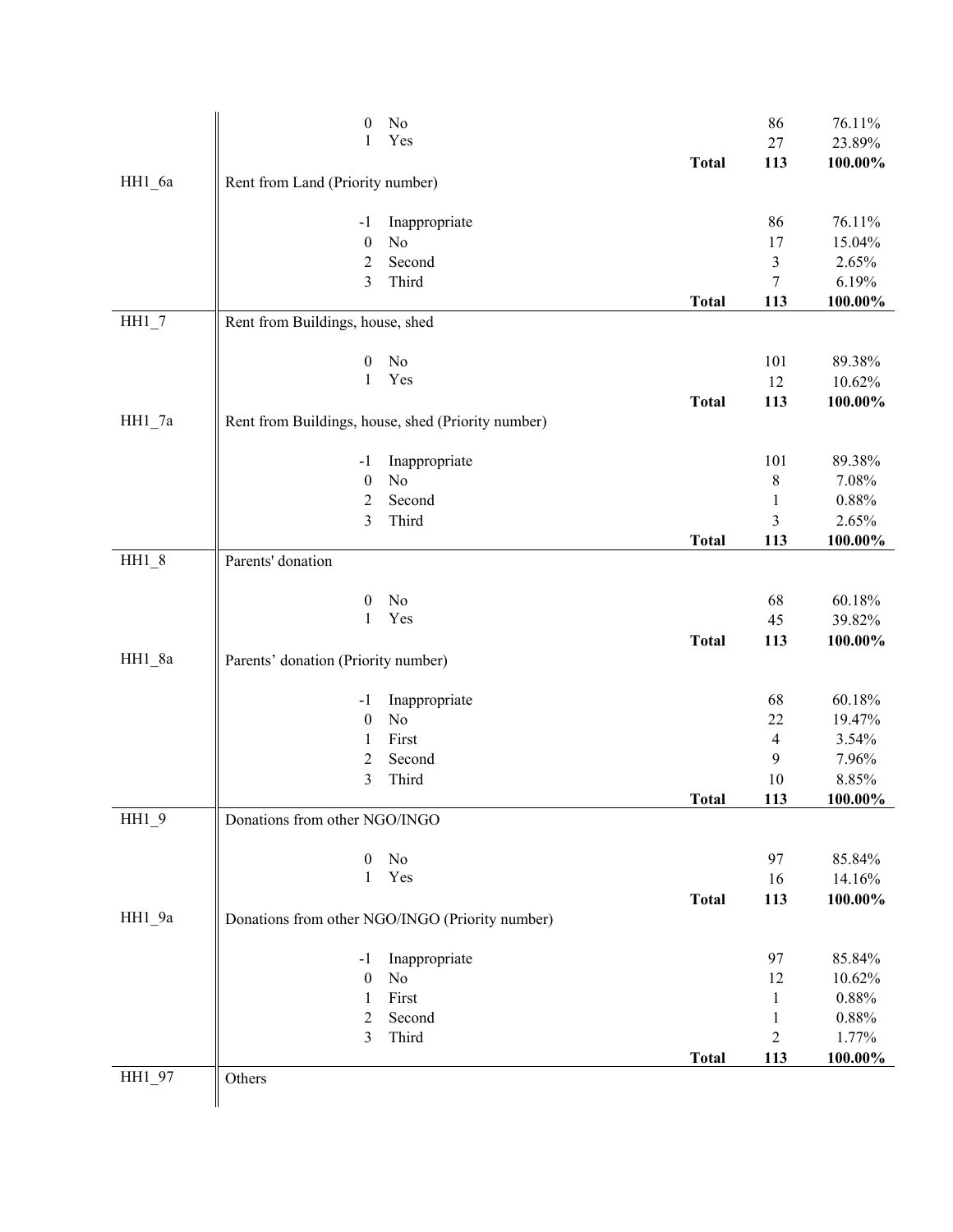|           | No<br>0<br>Yes<br><b>Total</b>                                         | 107<br>6<br>113  | 94.69%<br>5.31%<br>100.00% |
|-----------|------------------------------------------------------------------------|------------------|----------------------------|
| HH1_97_1  | Other (specify)                                                        |                  |                            |
|           | Removed from public dataset                                            |                  |                            |
| HH1_97_1a | Other (specify) (Priority number)<br>Removed from public dataset       |                  |                            |
| HH1_98    | Don't know                                                             |                  |                            |
|           | No<br>0                                                                | 113              | 100.00%                    |
|           | Yes<br>1                                                               | $\boldsymbol{0}$ | $0.00\%$                   |
|           | <b>Total</b>                                                           | 113              | 100.00%                    |
| HH1 99    | Refused                                                                |                  |                            |
|           | No<br>$\boldsymbol{0}$                                                 | 113              | 100.00%                    |
|           | Yes<br>1                                                               | $\boldsymbol{0}$ | $0.00\%$                   |
|           | <b>Total</b>                                                           | 113              | 100.00%                    |
| $HH2_1$   | How much land does this school own now?                                |                  |                            |
|           | Recoded in public dataset                                              |                  |                            |
|           | No land<br>$\boldsymbol{0}$                                            | 21               | 18.58%                     |
|           | 1-20 Katha<br>20                                                       | 42               | 37.17%                     |
|           | 21 or more Katha<br>21                                                 | 50               | 44.25%                     |
|           | Don't know<br>98                                                       | $\boldsymbol{0}$ | $0.00\%$                   |
|           | Refused<br>99                                                          | $\boldsymbol{0}$ | $0.00\%$                   |
|           | <b>Total</b>                                                           | 113              | 100.00%                    |
| HH3 0     | For Interviewer: (See the pre-edit)                                    |                  |                            |
|           | This school is community school.<br>$\mathbf{1}$                       | 57               | 50.44%                     |
|           | Go to<br>This school is institutional school.<br>HH <sub>5</sub><br>2  | 56               | 49.56%                     |
| HH3       | <b>Total</b>                                                           | 113              | 100.00%                    |
|           | Was the portion of budget from government disbursed on time each time? |                  |                            |
|           | Inappropriate<br>-1                                                    | 56               | 49.56%                     |
|           | $\theta$<br>No                                                         | 18               | 15.93%                     |
|           | Go to HH5<br>Yes<br>1                                                  | 39               | 34.51%                     |
|           | Don't know<br>98                                                       | $\boldsymbol{0}$ | $0.00\%$                   |
|           | Refused<br>99                                                          | $\theta$         | $0.00\%$                   |
|           | <b>Total</b>                                                           | 113              | 100.00%                    |
| HH4       | How late was the disbursement?                                         |                  |                            |
|           | Inappropriate<br>-1                                                    | 95               | 84.07%                     |
|           | One month or less<br>1                                                 | 3                | 2.65%                      |
|           |                                                                        |                  |                            |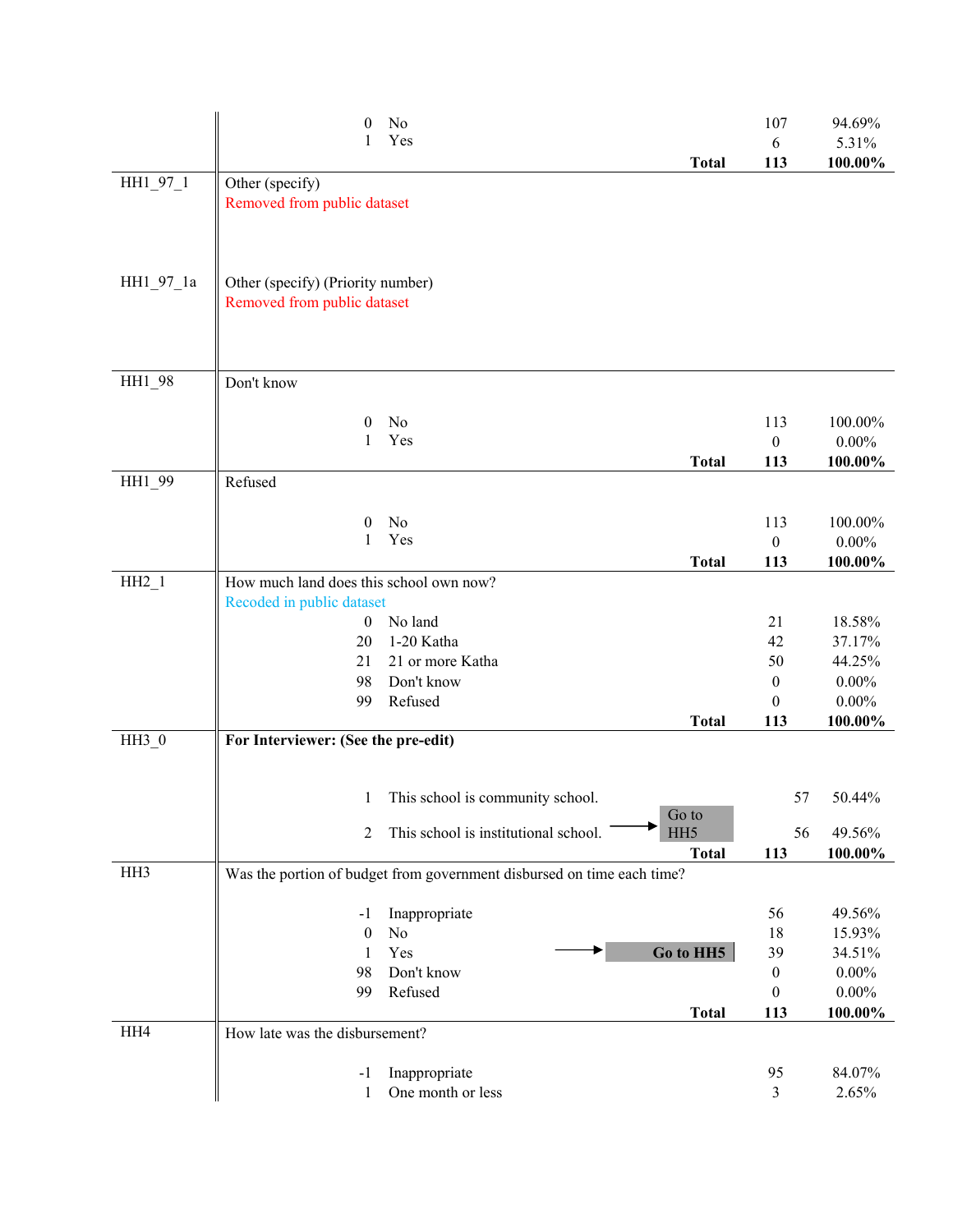|                 | 2                                              | Two to three months                                                                                              |                      | 10                    | 8.85%                |
|-----------------|------------------------------------------------|------------------------------------------------------------------------------------------------------------------|----------------------|-----------------------|----------------------|
|                 | 3                                              | More than three                                                                                                  |                      | 5                     | 4.42%                |
|                 | 98                                             | Don't know                                                                                                       |                      | $\boldsymbol{0}$      | $0.00\%$             |
|                 | 99                                             | Refused                                                                                                          |                      | $\theta$              | $0.00\%$             |
|                 |                                                |                                                                                                                  | <b>Total</b>         | 113                   | 100.00%              |
| HH <sub>5</sub> |                                                | Was the portion of budget from tuition and additional fees paid on time?                                         |                      |                       |                      |
|                 |                                                |                                                                                                                  |                      |                       |                      |
|                 | $\theta$                                       | No<br>Yes.                                                                                                       |                      | 54                    | 47.79%               |
|                 | 1                                              | Go to HH7<br>Don't know                                                                                          |                      | 59                    | 52.21%               |
|                 | 98<br>99                                       | Refused                                                                                                          |                      | 0<br>$\boldsymbol{0}$ | $0.00\%$<br>$0.00\%$ |
|                 |                                                |                                                                                                                  | <b>Total</b>         | 113                   | 100.00%              |
| HH <sub>6</sub> | What percent late was the tuition fee payment? |                                                                                                                  |                      |                       |                      |
|                 |                                                |                                                                                                                  |                      |                       |                      |
|                 | -1                                             | Inappropriate                                                                                                    |                      | 59                    | 52.21%               |
|                 | 1                                              | Less than 25%                                                                                                    |                      | 21                    | 18.58%               |
|                 | 2                                              | 25% to 50%                                                                                                       |                      | 23                    | 20.35%               |
|                 | 3                                              | 50% to 75%                                                                                                       |                      | 8                     | 7.08%                |
|                 | 4                                              | More than 75% and above                                                                                          |                      | 2                     | 1.77%                |
|                 | 98                                             | Don't know                                                                                                       |                      | $\boldsymbol{0}$      | $0.00\%$             |
|                 | 99                                             | Refused                                                                                                          |                      | 0                     | $0.00\%$             |
|                 |                                                |                                                                                                                  | <b>Total</b>         | 113                   | 100.00%              |
|                 | $\theta$                                       | Was the portion of budget from the school's own income sources other than tuition and fees raised on time?<br>No |                      | 12                    | 10.62%               |
|                 | 1                                              | Yes                                                                                                              | Go to                | 68                    | 60.18%               |
|                 |                                                |                                                                                                                  | HH <sub>9</sub>      |                       |                      |
|                 | 2                                              | No source of other internal                                                                                      | Go to                | 33                    | 29.20%               |
|                 | 98                                             | income<br>Don't know                                                                                             | HH <sub>9</sub>      | 0                     | $0.00\%$             |
|                 | 99                                             | Refused                                                                                                          |                      | $\boldsymbol{0}$      | $0.00\%$             |
|                 |                                                |                                                                                                                  | <b>Total</b>         | 113                   |                      |
| HH <sub>8</sub> |                                                |                                                                                                                  |                      |                       | 100.00%              |
|                 |                                                | What portion of the school's own income sources, other than tuition and fees, was not raised on time?            |                      |                       |                      |
|                 |                                                |                                                                                                                  |                      |                       |                      |
|                 | -1                                             | Inappropriate                                                                                                    |                      | 101                   | 89.38%               |
|                 | 1                                              | Less than 25%                                                                                                    |                      | 3                     | 2.65%                |
|                 | 2                                              | 25% to 50%                                                                                                       |                      | 6                     | 5.31%                |
|                 | 3                                              | 50% to 75%                                                                                                       |                      | 0                     | $0.00\%$             |
|                 | 4                                              | More than 75% and above                                                                                          |                      | 3                     | 2.65%                |
|                 | 98                                             | Don't know                                                                                                       |                      | $\boldsymbol{0}$      | $0.00\%$             |
|                 | 99                                             | Refused                                                                                                          |                      | $\boldsymbol{0}$      | $0.00\%$             |
|                 |                                                |                                                                                                                  | <b>Total</b>         | 109                   | 100.00%              |
| HH <sub>9</sub> |                                                | Was the portion of budget from community contribution raised on time?                                            |                      |                       |                      |
|                 | $\boldsymbol{0}$                               | No                                                                                                               |                      | 31                    | 27.43%               |
|                 | 1                                              | Yes                                                                                                              | Go to                | 46                    | 40.71%               |
|                 |                                                |                                                                                                                  | <b>HH11</b>          |                       |                      |
|                 | 2                                              | No source from community<br>contribution                                                                         | Go to<br><b>HH11</b> | 36                    | 31.86%               |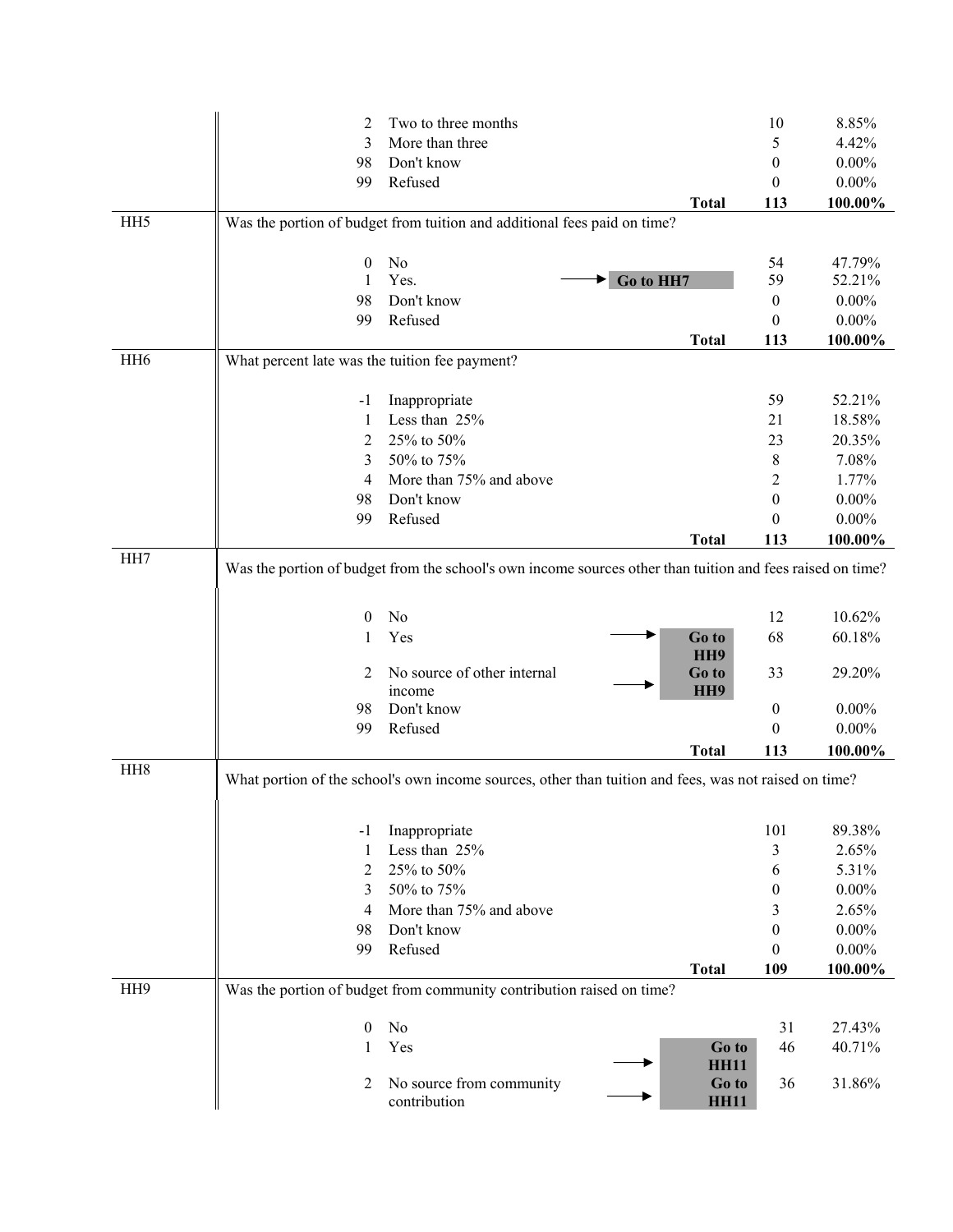|             | 98                             | Don't know                                                                                                    |              | $\boldsymbol{0}$ | $0.00\%$ |
|-------------|--------------------------------|---------------------------------------------------------------------------------------------------------------|--------------|------------------|----------|
|             | 99                             | Refused                                                                                                       |              | $\overline{0}$   | $0.00\%$ |
|             |                                |                                                                                                               | <b>Total</b> | 113              | 100.00%  |
| HH10        | How late was the disbursement? |                                                                                                               |              |                  |          |
|             |                                |                                                                                                               |              |                  |          |
|             | $-1$                           | Inappropriate                                                                                                 |              | 82               | 72.57%   |
|             | 1                              | One month or less                                                                                             |              | $\boldsymbol{0}$ | $0.00\%$ |
|             | 2                              | Two to three months                                                                                           |              | 6                | 5.31%    |
|             | 3                              | More than three                                                                                               |              | 25               | 22.12%   |
|             | 98                             | Don't know                                                                                                    |              | $\boldsymbol{0}$ | $0.00\%$ |
|             | 99                             | Refused                                                                                                       |              | $\theta$         | $0.00\%$ |
|             |                                |                                                                                                               | <b>Total</b> | 113              | 100.00%  |
| HH11        |                                | Does this school use an accounting software package?                                                          |              |                  |          |
|             | 0                              | No                                                                                                            |              | 54               | 47.79%   |
|             | 1                              | Yes                                                                                                           |              | 59               | 52.21%   |
|             | 98                             | Don't know                                                                                                    |              | $\theta$         | $0.00\%$ |
|             | 99                             | Refused                                                                                                       |              | $\theta$         | $0.00\%$ |
|             |                                |                                                                                                               | <b>Total</b> | 113              | 100.00%  |
| HH12        |                                | Who prepares the school's annual budget? Is it a full-time accountant, a part-time accountant, the principal, |              |                  |          |
|             |                                | another teacher, the founders of the school, someone else, or no one?                                         |              |                  |          |
|             | Recoded in public dataset      |                                                                                                               |              |                  |          |
|             | 0                              | No one                                                                                                        |              | $\boldsymbol{0}$ | $0.00\%$ |
|             | 1                              | Full time accountant                                                                                          |              | 42               | 37.17%   |
|             | 3                              | Principal                                                                                                     |              | 55               | 48.67%   |
|             | 97                             | Other                                                                                                         |              | 16               | 14.16%   |
|             | 98                             | Don't know                                                                                                    |              | $\boldsymbol{0}$ | $0.00\%$ |
|             | 99                             | Refused                                                                                                       |              | $\theta$         | $0.00\%$ |
|             |                                |                                                                                                               | <b>Total</b> | 113              | 100.00%  |
| HH13        |                                | Is there a practice of the SMC/SB passing an annual budget of the school for each fiscal year?                |              |                  |          |
|             |                                |                                                                                                               |              |                  |          |
|             | 0                              | No                                                                                                            |              | 15               | 13.27%   |
|             |                                | Yes                                                                                                           |              | 98               | 86.73%   |
|             | 98                             | Don't know                                                                                                    |              | $\boldsymbol{0}$ | $0.00\%$ |
|             | 99                             | Refused                                                                                                       |              | $\boldsymbol{0}$ | $0.00\%$ |
|             |                                |                                                                                                               | <b>Total</b> | 113              | 100.00%  |
| <b>HH14</b> |                                | Who approves the school budget? Is it the SMC/SB, Metropolitan/EDCU, both the SMC/SB and EDCU,                |              |                  |          |
|             | or someone else?               |                                                                                                               |              |                  |          |
|             | Recoded in public dataset      |                                                                                                               |              |                  |          |
|             | 1                              | SMC/SB                                                                                                        |              | 83               | 73.45%   |
|             | 4                              | Shareholder                                                                                                   |              | 13               | 11.50%   |
|             | 97                             | Others (specify)                                                                                              |              | 17               | 15.04%   |
|             | 98                             | Don't know                                                                                                    |              | $\boldsymbol{0}$ | $0.00\%$ |
|             | 99                             | Refused                                                                                                       |              | $\theta$         | $0.00\%$ |
|             |                                |                                                                                                               | <b>Total</b> | 113              | 100.00%  |
| HH15        |                                | Whom does the school administration generally inform about the annual school budget?                          |              |                  |          |
|             | Mark all that apply.           |                                                                                                               |              |                  |          |
| $HH15_1$    | Chairperson of SMC/SB          |                                                                                                               |              |                  |          |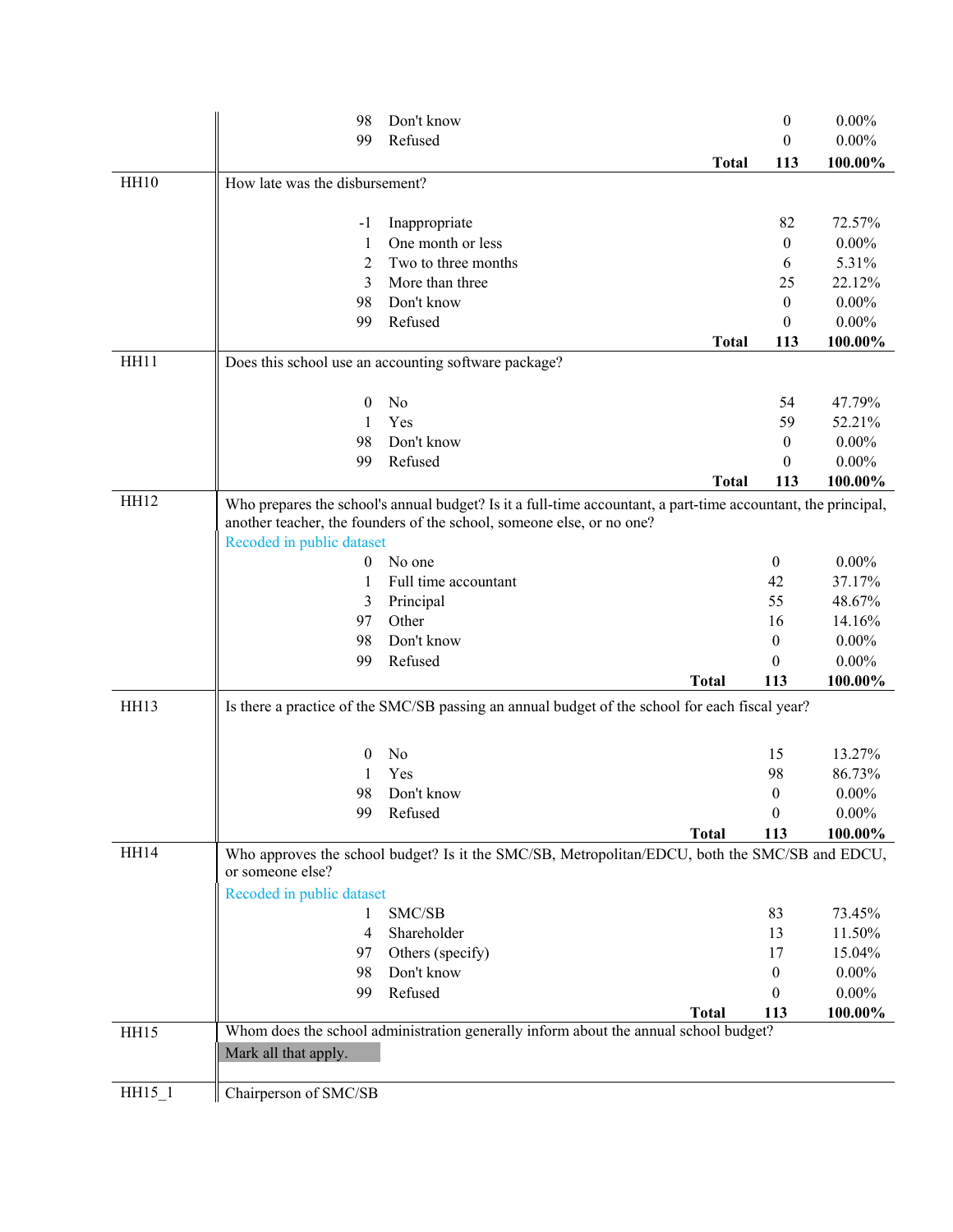|           | $\boldsymbol{0}$            | No                                                                                                          |              | $\boldsymbol{7}$        | 6.19%      |
|-----------|-----------------------------|-------------------------------------------------------------------------------------------------------------|--------------|-------------------------|------------|
|           | $\mathbf{1}$                | Yes                                                                                                         |              | 106                     | 93.81%     |
|           |                             |                                                                                                             | <b>Total</b> | 113                     | $100.00\%$ |
| $HH15_2$  | Teachers                    |                                                                                                             |              |                         |            |
|           |                             |                                                                                                             |              |                         |            |
|           | $\boldsymbol{0}$            | $\rm No$                                                                                                    |              | 66                      | 58.41%     |
|           | 1                           | Yes                                                                                                         |              | 47                      | 41.59%     |
|           |                             |                                                                                                             | <b>Total</b> | 113                     | 100.00%    |
| $HH15_3$  | Parents assembly            |                                                                                                             |              |                         |            |
|           | $\boldsymbol{0}$            | No                                                                                                          |              | 54                      | 47.79%     |
|           | $\mathbf{1}$                | Yes                                                                                                         |              | 59                      | 52.21%     |
|           |                             |                                                                                                             | <b>Total</b> | 113                     | $100.00\%$ |
| HH15_4    | <b>PTA</b>                  |                                                                                                             |              |                         |            |
|           |                             |                                                                                                             |              |                         |            |
|           | $\boldsymbol{0}$            | No                                                                                                          |              | 53                      | 46.90%     |
|           | 1                           | Yes                                                                                                         |              | 60                      | 53.10%     |
|           |                             |                                                                                                             | <b>Total</b> | 113                     | $100.00\%$ |
| HH15_5    | No one                      |                                                                                                             |              |                         |            |
|           | $\boldsymbol{0}$            | No                                                                                                          |              | 110                     | 97.35%     |
|           | 1                           | Yes                                                                                                         |              | $\overline{\mathbf{3}}$ | 2.65%      |
|           |                             |                                                                                                             | <b>Total</b> | 113                     | 100.00%    |
| HH15_97   | Others                      |                                                                                                             |              |                         |            |
|           |                             |                                                                                                             |              |                         |            |
|           | $\boldsymbol{0}$            | No                                                                                                          |              | 100                     | $88.50\%$  |
|           | $\mathbf{1}$                | Yes                                                                                                         |              | 13                      | 11.50%     |
|           |                             |                                                                                                             | <b>Total</b> | 113                     | 100.00%    |
| HH15_97_1 | Others (specify)            |                                                                                                             |              |                         |            |
|           | Removed from public dataset |                                                                                                             |              |                         |            |
|           |                             |                                                                                                             |              |                         |            |
|           |                             |                                                                                                             |              |                         |            |
| HH15_98   | Don't know                  |                                                                                                             |              |                         |            |
|           |                             |                                                                                                             |              |                         |            |
|           | $\mathbf{0}$                | No                                                                                                          |              | 113                     | 100.00%    |
|           | 1                           | Yes.                                                                                                        |              | $\boldsymbol{0}$        | $0.00\%$   |
|           |                             |                                                                                                             | <b>Total</b> | 113                     | 100.00%    |
| HH15_99   | Refused                     |                                                                                                             |              |                         |            |
|           | $\boldsymbol{0}$            | No                                                                                                          |              | 113                     | 100.00%    |
|           | 1                           | Yes.                                                                                                        |              | $\boldsymbol{0}$        | $0.00\%$   |
|           |                             |                                                                                                             | <b>Total</b> | 113                     | 100.00%    |
| HH16      |                             | How is the salary of teachers and other staff paid? Is it through bank account only, a bearer cheque, an AC |              |                         |            |
|           |                             | payee cheque, by cash payment, or by both a bank account and cash payment?                                  |              |                         |            |
|           | Recoded in public dataset   |                                                                                                             |              |                         |            |
|           | $\mathbf{1}$                | Through bank account only                                                                                   |              | 101                     | 89.38%     |
|           | 97                          | Other                                                                                                       |              | 12                      | 10.62%     |
|           | 98                          | Don't know                                                                                                  |              | $\boldsymbol{0}$        | $0.00\%$   |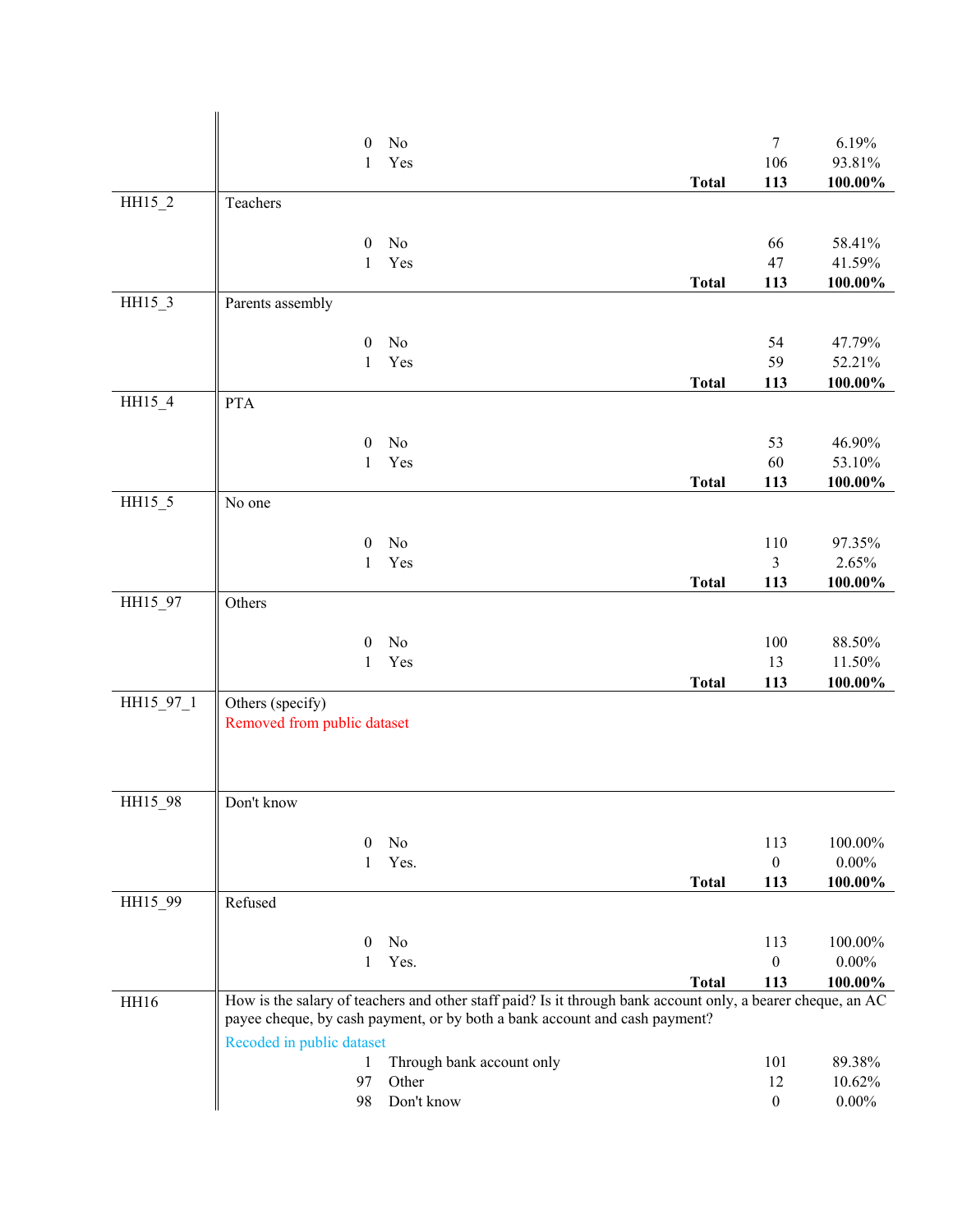|                  | 99                                       | Refused                                                                                                     |              | $\boldsymbol{0}$ | $0.00\%$ |
|------------------|------------------------------------------|-------------------------------------------------------------------------------------------------------------|--------------|------------------|----------|
|                  |                                          |                                                                                                             | <b>Total</b> | 113              | 100.00%  |
| <b>HH17</b>      | time, sometimes, or never?               | Are the teachers at your school paid on time? Would you say they are paid on time all the time, most of the |              |                  |          |
|                  | $\boldsymbol{0}$                         | Never paid on time                                                                                          |              | $\boldsymbol{0}$ | $0.00\%$ |
|                  | 1                                        | Paid on time all of the time                                                                                |              | 72               | 63.72%   |
|                  | 2                                        | Paid on time most of the time                                                                               |              | 35               | 30.97%   |
|                  | 3                                        | Paid on time sometimes                                                                                      |              | 6                | 5.31%    |
|                  | 98                                       | Don't know                                                                                                  |              | 0                | $0.00\%$ |
|                  | 99                                       | Refused                                                                                                     |              | $\theta$         | $0.00\%$ |
|                  |                                          |                                                                                                             | <b>Total</b> | 113              | 100.00%  |
| HH18             |                                          | Did the school receive any capital grants in the last 3 years?                                              |              |                  |          |
|                  | 0                                        | Go to HH20<br>No                                                                                            |              | 69               | 61.06%   |
|                  | 1                                        | Yes                                                                                                         |              | 44               | 38.94%   |
|                  | 98                                       | Don't know                                                                                                  |              | 0                | $0.00\%$ |
|                  | 99                                       | Refused                                                                                                     |              | $\theta$         | $0.00\%$ |
|                  |                                          |                                                                                                             | <b>Total</b> | 113              | 100.00%  |
| <b>HH19</b>      |                                          | Was the SMC/SB informed about the capital grant?                                                            |              |                  |          |
|                  | -1                                       | Inappropriate                                                                                               |              | 69               | 61.06%   |
|                  | $\overline{0}$                           | No                                                                                                          |              | $\boldsymbol{0}$ | $0.00\%$ |
|                  | 1                                        | Yes                                                                                                         |              | 44               | 38.94%   |
|                  | 98                                       | Don't know                                                                                                  |              | 0                | $0.00\%$ |
|                  | 99                                       | Refused                                                                                                     |              | 0                | $0.00\%$ |
|                  |                                          |                                                                                                             | <b>Total</b> | 113              | 100.00%  |
| HH <sub>20</sub> | Removed from public dataset              | Was any construction work done in the last 3 years at your school?                                          |              |                  |          |
| HH <sub>21</sub> | Removed from public dataset              | Was a construction committee formed for that construction work?                                             |              |                  |          |
| HH <sub>22</sub> | Was the capital grant properly utilized? |                                                                                                             |              |                  |          |
|                  | -1                                       | Inappropriate                                                                                               |              | 6                | 5.31%    |
|                  | $\overline{0}$                           | No                                                                                                          |              | 36               | 31.86%   |
|                  | 1                                        | Yes                                                                                                         |              | 71               | 62.83%   |
|                  | 98                                       | Don't know                                                                                                  |              | $\boldsymbol{0}$ | $0.00\%$ |
|                  | 99                                       | Refused                                                                                                     |              | $\theta$         | $0.00\%$ |
|                  |                                          |                                                                                                             | <b>Total</b> | 113              | 100.00%  |
| HH <sub>23</sub> |                                          | Did your school receive any scholarship grants in the 2075 school year?                                     |              |                  |          |
|                  | $\theta$                                 | Go to HH28<br>No                                                                                            |              | 54               | 47.79%   |
|                  | 1                                        | Yes                                                                                                         |              | 59               | 52.21%   |
|                  | 98                                       | Don't know                                                                                                  |              | $\mathbf{0}$     | $0.00\%$ |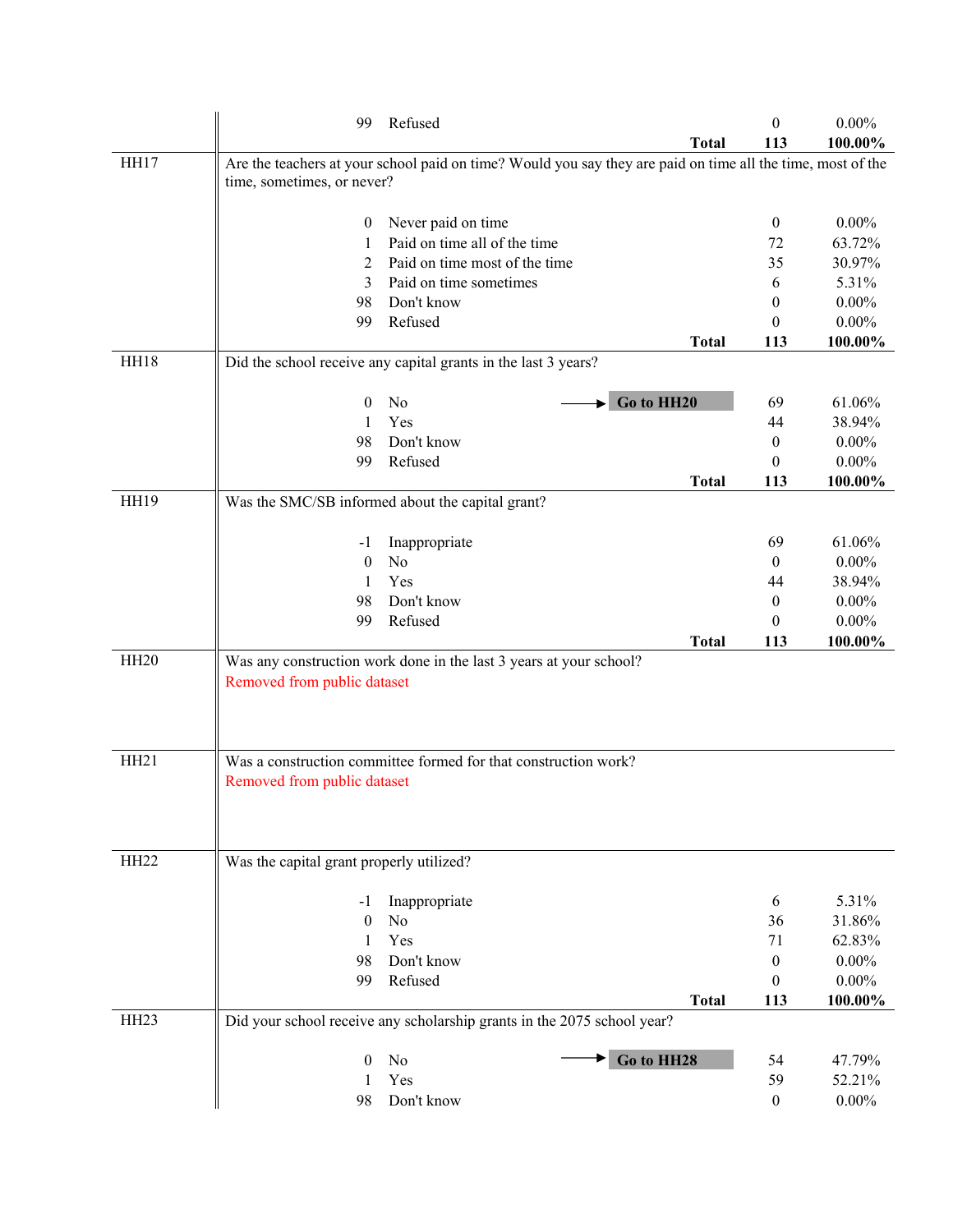|        | Refused<br>99                                                                         |              | $\boldsymbol{0}$ | $0.00\%$          |
|--------|---------------------------------------------------------------------------------------|--------------|------------------|-------------------|
|        |                                                                                       | <b>Total</b> | 113              | 100.00%           |
| HH24   | Which types of scholarship grants did the school receive during the 2075 school year? |              |                  |                   |
|        |                                                                                       |              |                  |                   |
|        | Mark all that apply.                                                                  |              |                  |                   |
| HH24_1 | Dalit scholarship                                                                     |              |                  |                   |
|        |                                                                                       |              |                  |                   |
|        | Inappropriate<br>$-1$                                                                 |              | 54               | 47.79%            |
|        | No<br>$\boldsymbol{0}$                                                                |              | $\mathbf{1}$     | 0.88%             |
|        | Yes<br>1                                                                              |              | 58               | 51.33%            |
|        |                                                                                       | <b>Total</b> | 113              | 100.00%           |
| HH24_2 | Girls scholarship                                                                     |              |                  |                   |
|        |                                                                                       |              |                  |                   |
|        | Inappropriate<br>-1                                                                   |              | 54               | 47.79%            |
|        | No<br>$\theta$                                                                        |              | $\tau$           | 6.19%             |
|        | Yes<br>1                                                                              | <b>Total</b> | 52<br>113        | 46.02%<br>100.00% |
| HH24_3 | Feeder scholarship                                                                    |              |                  |                   |
|        | Removed from public dataset                                                           |              |                  |                   |
|        |                                                                                       |              |                  |                   |
|        |                                                                                       |              |                  |                   |
|        |                                                                                       |              |                  |                   |
| HH24_4 | Scholarship for martyrs family                                                        |              |                  |                   |
|        | Removed from public dataset                                                           |              |                  |                   |
|        |                                                                                       |              |                  |                   |
|        |                                                                                       |              |                  |                   |
|        |                                                                                       |              |                  |                   |
| HH24_5 | Remote mountain scholarship                                                           |              |                  |                   |
|        | Removed from public dataset                                                           |              |                  |                   |
|        |                                                                                       |              |                  |                   |
|        |                                                                                       |              |                  |                   |
| HH24_6 | Scholarship for disabled                                                              |              |                  |                   |
|        |                                                                                       |              |                  |                   |
|        | Inappropriate<br>$-1$                                                                 |              | 54               | 47.79%            |
|        | No<br>$\theta$                                                                        |              | 30               | 26.55%            |
|        | Yes<br>1                                                                              |              | 29               | 25.66%            |
|        |                                                                                       | <b>Total</b> | 113              | $100.00\%$        |
| HH24_7 | School uniform scholarship                                                            |              |                  |                   |
|        | Removed from public dataset                                                           |              |                  |                   |
|        |                                                                                       |              |                  |                   |
|        |                                                                                       |              |                  |                   |
| HH24_8 | Scholarship for poor and diligent                                                     |              |                  |                   |
|        |                                                                                       |              |                  |                   |
|        | Inappropriate<br>$-1$                                                                 |              | 54               | 47.79%            |
|        | No<br>$\boldsymbol{0}$                                                                |              | 27               | 23.89%            |
|        | Yes<br>1                                                                              |              | 32               | 28.32%            |
|        |                                                                                       | <b>Total</b> | 113              | 100.00%           |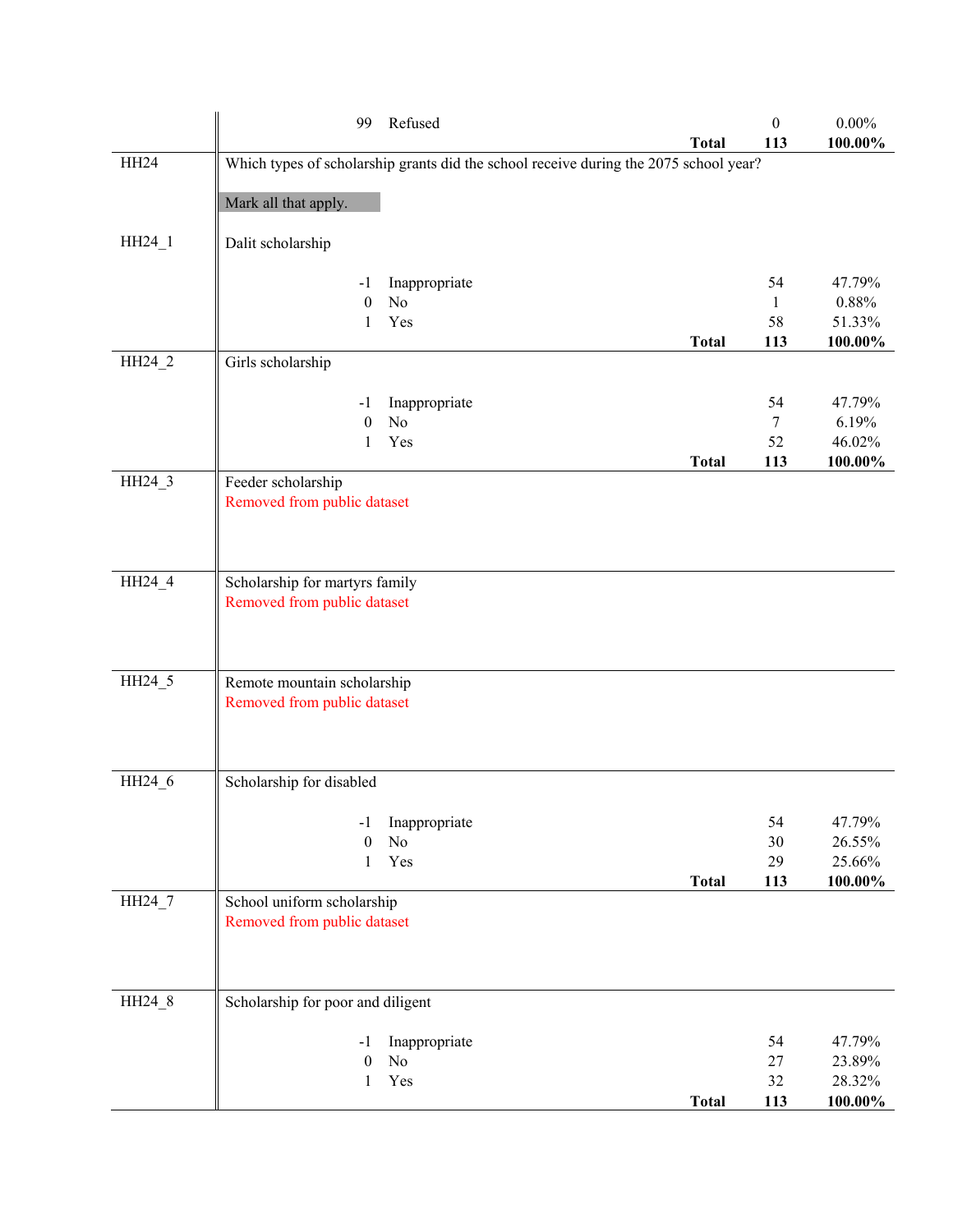| HH24_9  | Scholarship for ethnic/indigenous group<br>Removed from public dataset |              |                        |                    |
|---------|------------------------------------------------------------------------|--------------|------------------------|--------------------|
| HH24_10 | Scholarship from different organization                                |              |                        |                    |
|         |                                                                        |              |                        |                    |
|         | Inappropriate<br>$-1$                                                  |              | 54                     | 47.79%             |
|         | $\boldsymbol{0}$<br>No                                                 |              | 50                     | 44.25%             |
|         | Yes<br>1                                                               |              | $\mathbf{9}$           | 7.96%              |
|         |                                                                        | <b>Total</b> | 113                    | 100.00%            |
| HH24_11 | Madarsha scholarship                                                   |              |                        |                    |
|         |                                                                        |              |                        |                    |
|         | Inappropriate<br>$-1$                                                  |              | 54                     | 47.79%             |
|         | No<br>$\boldsymbol{0}$<br>Yes<br>$\mathbf{1}$                          |              | 59<br>$\boldsymbol{0}$ | 52.21%<br>$0.00\%$ |
|         |                                                                        | <b>Total</b> | 113                    | $100.00\%$         |
| HH24_12 | Gumba scholarship                                                      |              |                        |                    |
|         |                                                                        |              |                        |                    |
|         | Inappropriate<br>$-1$                                                  |              | 54                     | 47.79%             |
|         | $\boldsymbol{0}$<br>No                                                 |              | 59                     | 52.21%             |
|         | Yes<br>$\mathbf{1}$                                                    |              | $\boldsymbol{0}$       | $0.00\%$           |
|         |                                                                        | <b>Total</b> | 113                    | $100.00\%$         |
| HH24_13 | Ashram scholarship                                                     |              |                        |                    |
|         |                                                                        |              |                        |                    |
|         | Inappropriate<br>$-1$                                                  |              | 54                     | 47.79%             |
|         | No<br>$\boldsymbol{0}$                                                 |              | 59                     | 52.21%             |
|         | Yes<br>1                                                               |              | $\boldsymbol{0}$       | $0.00\%$           |
| HH24_14 |                                                                        | <b>Total</b> | 113                    | 100.00%            |
|         | Proxy mean testing (PMT) stipend                                       |              |                        |                    |
|         | Inappropriate<br>$-1$                                                  |              | 54                     | 47.79%             |
|         | No<br>$\boldsymbol{0}$                                                 |              | 59                     | 52.21%             |
|         | Yes<br>1                                                               |              | $\boldsymbol{0}$       | $0.00\%$           |
|         |                                                                        | <b>Total</b> | 113                    | 100.00%            |
| HH24_15 | Scholarship for intelligent students<br>Removed from public dataset    |              |                        |                    |
|         |                                                                        |              |                        |                    |
|         |                                                                        |              |                        |                    |
| HH24_16 | Scholarship for conflict victims<br>Removed from public dataset        |              |                        |                    |
| HH24_97 | Others                                                                 |              |                        |                    |
|         | Recoded in public dataset                                              |              |                        |                    |
|         | Inappropriate<br>$-1$                                                  |              | 54                     | 100.00%            |
|         | $\boldsymbol{0}$<br>No                                                 |              | 23                     | 20.35%             |
|         | Yes<br>1                                                               |              | 36                     | 31.86%             |
|         |                                                                        |              |                        |                    |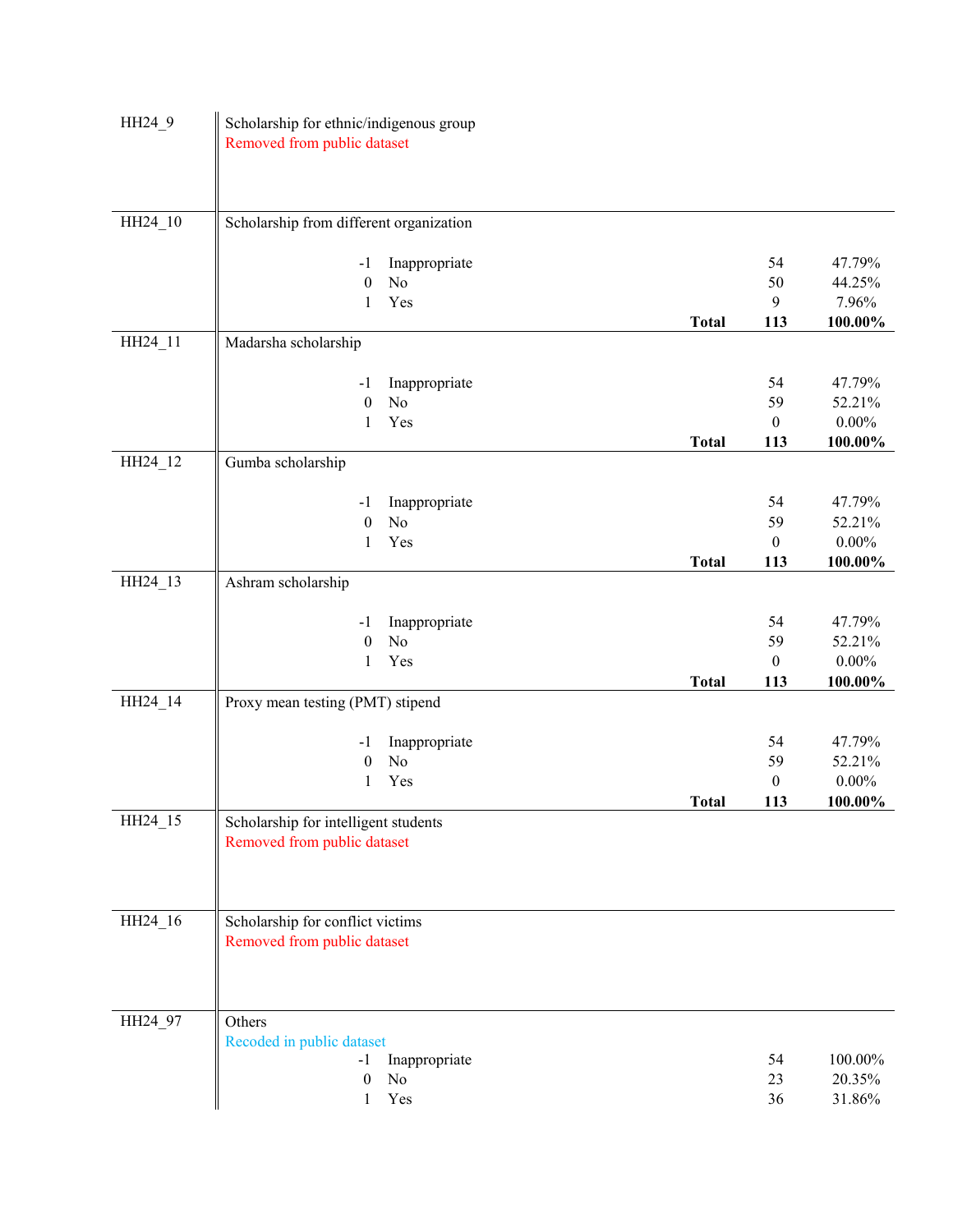|                  |                                                  |                                                                                                           | <b>Total</b> | 113                     | 100.00%             |
|------------------|--------------------------------------------------|-----------------------------------------------------------------------------------------------------------|--------------|-------------------------|---------------------|
| HH24 98          | Don't know                                       |                                                                                                           |              |                         |                     |
|                  |                                                  |                                                                                                           |              |                         |                     |
|                  | -1                                               | Inappropriate                                                                                             |              | 54                      | 47.79%              |
|                  | $\boldsymbol{0}$                                 | No                                                                                                        |              | 59                      | 52.21%              |
|                  | 1                                                | Yes                                                                                                       |              | $\mathbf{0}$            | $0.00\%$            |
|                  |                                                  |                                                                                                           | <b>Total</b> | 113                     | 100.00%             |
| HH24_99          | Refused                                          |                                                                                                           |              |                         |                     |
|                  |                                                  |                                                                                                           |              |                         |                     |
|                  | -1                                               | Inappropriate<br>No                                                                                       |              | 54<br>59                | 47.79%<br>52.21%    |
|                  | $\boldsymbol{0}$<br>1                            | Yes                                                                                                       |              | $\boldsymbol{0}$        | $0.00\%$            |
|                  |                                                  |                                                                                                           | <b>Total</b> | 113                     | 100.00%             |
| HH <sub>25</sub> |                                                  | Were the scholarship funds received on time to distribute properly?                                       |              |                         |                     |
|                  |                                                  |                                                                                                           |              |                         |                     |
|                  | $-1$                                             | Inappropriate                                                                                             |              | 54                      | 47.79%              |
|                  | $\boldsymbol{0}$                                 | No                                                                                                        |              | $\mathbf{1}$            | $0.88\%$            |
|                  | $\mathbf{1}$                                     | Yes                                                                                                       |              | 58                      | 51.33%              |
|                  | 98                                               | Don't know                                                                                                |              | $\boldsymbol{0}$        | $0.00\%$            |
|                  | 99                                               | Refused                                                                                                   |              | $\theta$                | $0.00\%$            |
|                  |                                                  |                                                                                                           | <b>Total</b> | 113                     | 100.00%             |
| HH <sub>26</sub> | Were the scholarship funds distributed properly? |                                                                                                           |              |                         |                     |
|                  | -1                                               | Inappropriate                                                                                             |              | 54                      | 47.79%              |
|                  | $\boldsymbol{0}$                                 | No                                                                                                        |              | $\boldsymbol{0}$        | $0.00\%$            |
|                  | 1                                                | Yes                                                                                                       |              | 59                      | 52.21%              |
|                  | 98                                               | Don't know                                                                                                |              | $\boldsymbol{0}$        | $0.00\%$            |
|                  | 99                                               | Refused                                                                                                   |              | $\boldsymbol{0}$        | $0.00\%$            |
|                  |                                                  |                                                                                                           | <b>Total</b> | 113                     | 100.00%             |
| HH <sub>27</sub> |                                                  | Does the SMC/SB have a say in which students receive scholarships?                                        |              |                         |                     |
|                  |                                                  |                                                                                                           |              |                         |                     |
|                  | $-1$                                             | Inappropriate                                                                                             |              | 54                      | 47.79%              |
|                  | $\boldsymbol{0}$                                 | No                                                                                                        |              | 14                      | 12.39%              |
|                  | 1                                                | Yes                                                                                                       |              | 45                      | 39.82%              |
|                  | 98                                               | Don't know                                                                                                |              | $\boldsymbol{0}$        | $0.00\%$            |
|                  | 99                                               | Refused                                                                                                   | <b>Total</b> | $\boldsymbol{0}$<br>113 | $0.00\%$<br>100.00% |
| HH <sub>28</sub> |                                                  | For distribution of different scholarships received from Metropolitan/EDCU, are there specific guidelines |              |                         |                     |
|                  |                                                  | of EDCU? Is the SMC/SB aware of those guidelines?                                                         |              |                         |                     |
|                  |                                                  |                                                                                                           |              |                         |                     |
|                  | $\theta$                                         | $\blacktriangleright$ Go to HH30<br>No                                                                    |              | 14                      | 12.39%              |
|                  | 1                                                | Yes                                                                                                       |              | 99                      | 87.61%              |
|                  | 98                                               | Don't know                                                                                                |              | $\boldsymbol{0}$        | $0.00\%$            |
|                  | 99                                               | Refused                                                                                                   |              | $\boldsymbol{0}$        | $0.00\%$            |
|                  |                                                  |                                                                                                           | <b>Total</b> | 113                     | 100.00%             |
| <b>HH29</b>      |                                                  | Does the school follow the Metropolitan/EDCU guidelines for distributing scholarships?                    |              |                         |                     |
|                  |                                                  | Inappropriate                                                                                             |              | 14                      | 12.39%              |
|                  | -1<br>$\boldsymbol{0}$                           | No                                                                                                        |              | $\boldsymbol{0}$        | $0.00\%$            |
|                  | 1                                                | Yes                                                                                                       |              | 99                      | 87.61%              |
|                  |                                                  |                                                                                                           |              |                         |                     |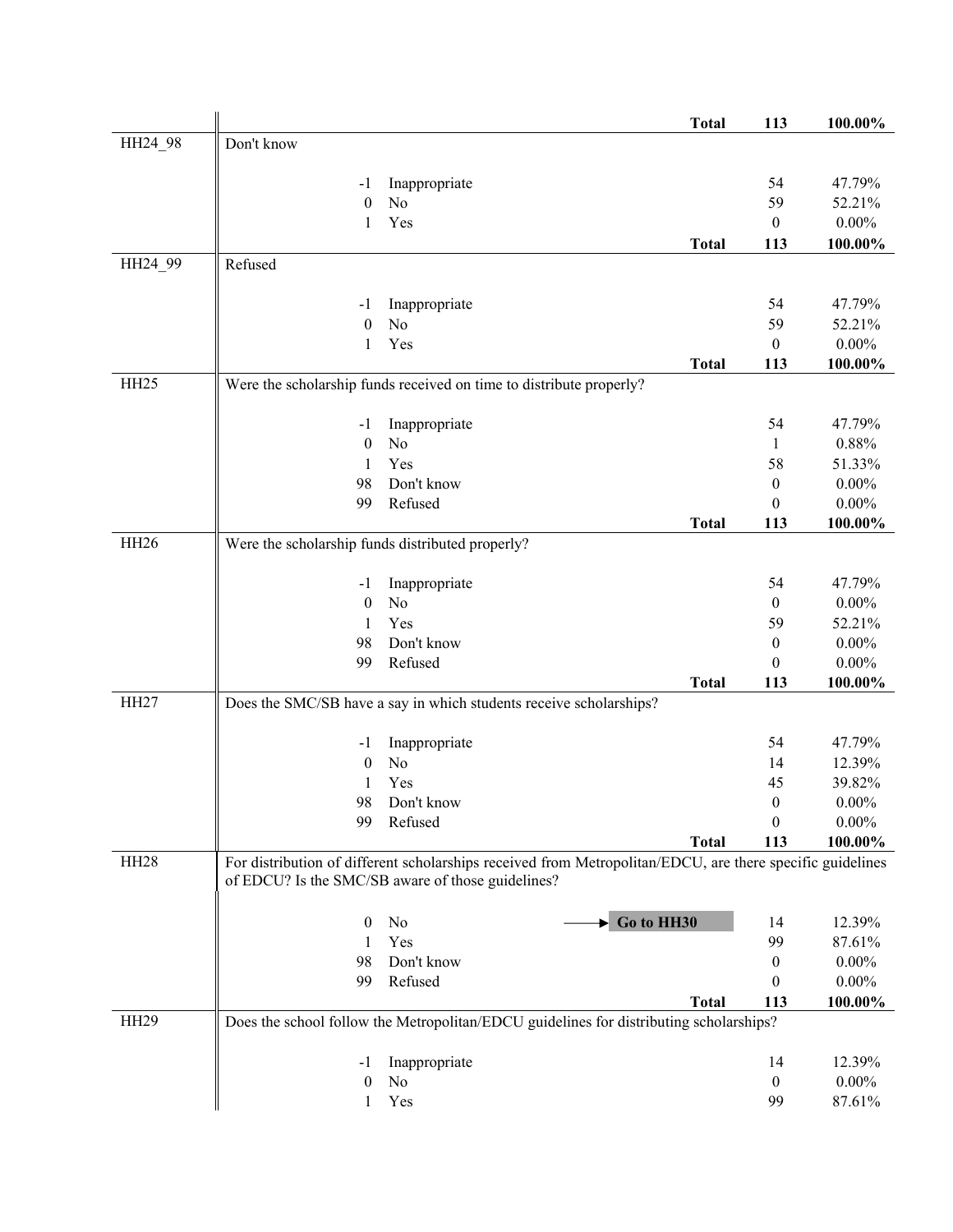|        | Don't know<br>98<br>Refused<br>99                                                        |              | $\boldsymbol{0}$<br>$\theta$ | $0.00\%$<br>$0.00\%$ |
|--------|------------------------------------------------------------------------------------------|--------------|------------------------------|----------------------|
|        |                                                                                          | <b>Total</b> | 113                          | $100.00\%$           |
| HH30   | Which types of scholarship grants did the school distribute during the 2075 school year? |              |                              |                      |
|        | For Interviewer: Mark all that apply.                                                    |              |                              |                      |
| HH30_1 | Dalit scholarship                                                                        |              |                              |                      |
|        | No<br>$\mathbf{0}$                                                                       |              | 5                            | 4.42%                |
|        | Yes<br>1                                                                                 | <b>Total</b> | 108<br>113                   | 95.58%<br>$100.00\%$ |
| HH30_2 | Girls scholarship                                                                        |              |                              |                      |
|        |                                                                                          |              |                              |                      |
|        | No<br>$\theta$<br>Yes<br>1                                                               |              | 46<br>67                     | 40.71%<br>59.29%     |
|        |                                                                                          | <b>Total</b> | 113                          | 100.00%              |
| HH30_3 | Feeder scholarship<br>Removed from public dataset                                        |              |                              |                      |
| HH30_4 | Scholarship for martyrs family                                                           |              |                              |                      |
|        | Removed from public dataset                                                              |              |                              |                      |
| HH30_5 | Remote mountain scholarship<br>Removed from public dataset                               |              |                              |                      |
| HH30_6 | Scholarship for disable                                                                  |              |                              |                      |
|        | $0$ No                                                                                   |              | 49                           | 43.36%               |
|        | Yes<br>$\mathbf{1}$                                                                      |              | 64                           | 56.64%               |
| HH30 7 |                                                                                          | <b>Total</b> | 113                          | 100.00%              |
|        | School uniform scholarship<br>Removed from public dataset                                |              |                              |                      |
| HH30_8 | Scholarship for poor and diligent                                                        |              |                              |                      |
|        | $\boldsymbol{0}$<br>No                                                                   |              | 20                           | 17.70%               |
|        | Yes<br>$\mathbf{1}$                                                                      |              | 93                           | 82.30%               |
|        |                                                                                          | <b>Total</b> | 113                          | 100.00%              |
| HH30_9 | Scholarship for ethnic/indigenous group                                                  |              |                              |                      |
|        | $\mathbf{0}$<br>No                                                                       |              | 48                           | 42.48%               |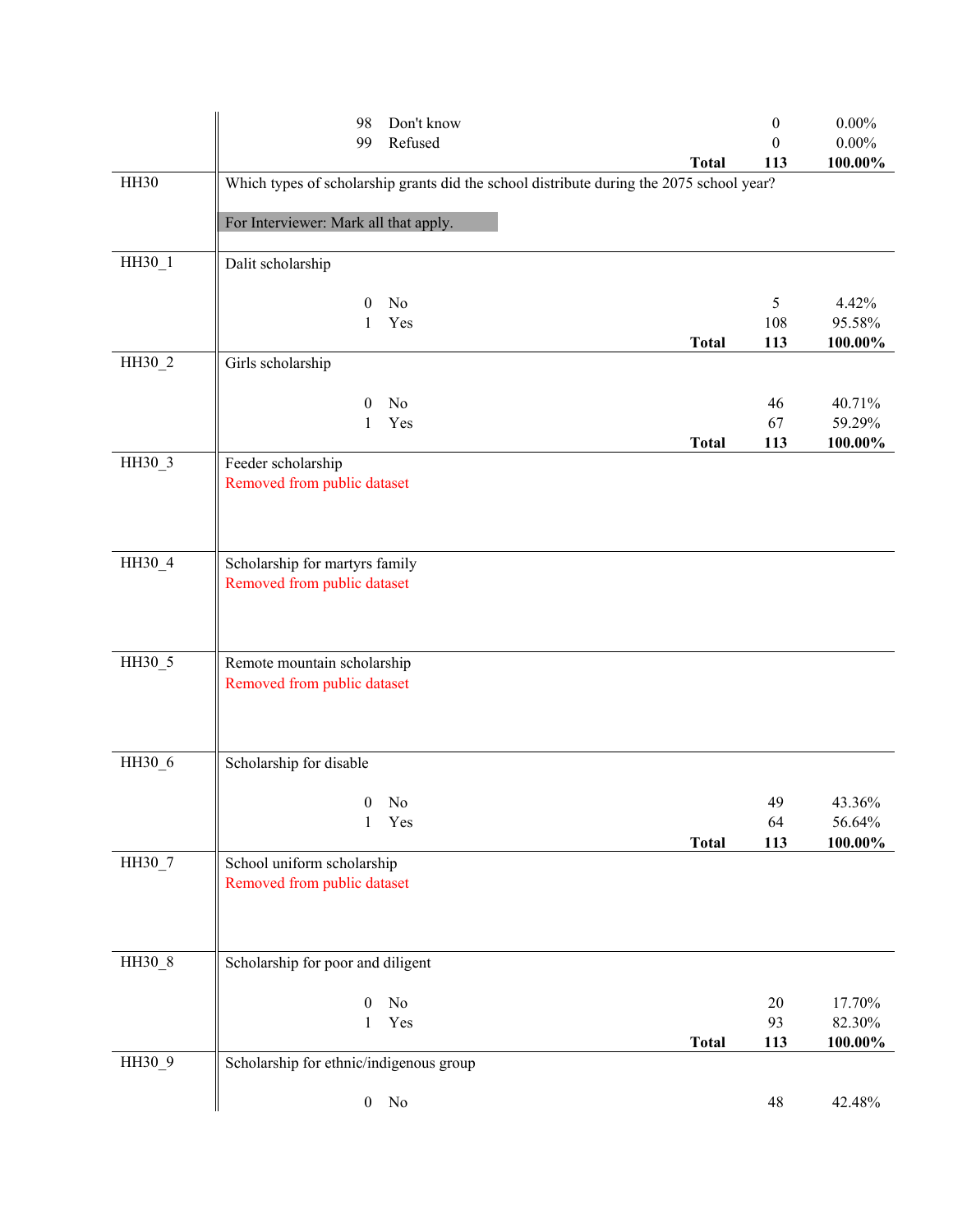|           | $\mathbf{1}$<br>Yes                     |              | 65               | 57.52%     |
|-----------|-----------------------------------------|--------------|------------------|------------|
|           |                                         | <b>Total</b> | 113              | $100.00\%$ |
| HH30_10   | Scholarship from different organization |              |                  |            |
|           | $\boldsymbol{0}$<br>No                  |              | 105              | 92.92%     |
|           | Yes<br>1                                |              | $\,8\,$          | 7.08%      |
|           |                                         | <b>Total</b> | 113              | 100.00%    |
| HH30_11   | Madarsha scholarship                    |              |                  |            |
|           |                                         |              |                  |            |
|           | $\boldsymbol{0}$<br>No                  |              | 113              | 100.00%    |
|           | Yes<br>1                                |              | $\boldsymbol{0}$ | $0.00\%$   |
| HH30_12   | Gumba scholarship                       | <b>Total</b> | 113              | $100.00\%$ |
|           |                                         |              |                  |            |
|           | No<br>$\mathbf{0}$                      |              | 113              | 100.00%    |
|           | Yes<br>1                                |              | $\boldsymbol{0}$ | $0.00\%$   |
|           |                                         | <b>Total</b> | 113              | $100.00\%$ |
| HH30_13   | Ashram scholarship                      |              |                  |            |
|           | No<br>$\boldsymbol{0}$                  |              | 113              | 100.00%    |
|           | Yes<br>1                                |              | $\boldsymbol{0}$ | $0.00\%$   |
|           |                                         | <b>Total</b> | 113              | 100.00%    |
| HH30_14   | Proxy mean testing (PMT) stipend        |              |                  |            |
|           |                                         |              |                  |            |
|           | No<br>$\boldsymbol{0}$                  |              | 113              | 100.00%    |
|           | Yes<br>$\mathbf{1}$                     |              | $\boldsymbol{0}$ | $0.00\%$   |
|           |                                         | <b>Total</b> | 113              | $100.00\%$ |
| HH30_15   | Scholarship for intelligent students    |              |                  |            |
|           | No<br>$\boldsymbol{0}$                  |              | 73               | 64.60%     |
|           | Yes<br>$\mathbf{1}$                     |              | 40               | 35.40%     |
|           |                                         | <b>Total</b> | 113              | $100.00\%$ |
| HH30_16   | Scholarship for conflict victims        |              |                  |            |
|           | Removed from public dataset             |              |                  |            |
|           |                                         |              |                  |            |
|           |                                         |              |                  |            |
| HH30 97   | Others                                  |              |                  |            |
|           | Recoded in public dataset               |              |                  |            |
|           | No<br>$\overline{0}$                    |              | 74               | 65.49%     |
|           | Yes<br>$\mathbf{1}$                     |              | 39               | 34.51%     |
|           |                                         | <b>Total</b> | 113              | 100.00%    |
| HH30_97_1 | Others (specify)                        |              |                  |            |
|           | Removed from public dataset             |              |                  |            |
|           |                                         |              |                  |            |
|           |                                         |              |                  |            |
| HH30_98   | Don't know                              |              |                  |            |
|           |                                         |              |                  |            |
|           | $0$ No                                  |              | 113              | 100        |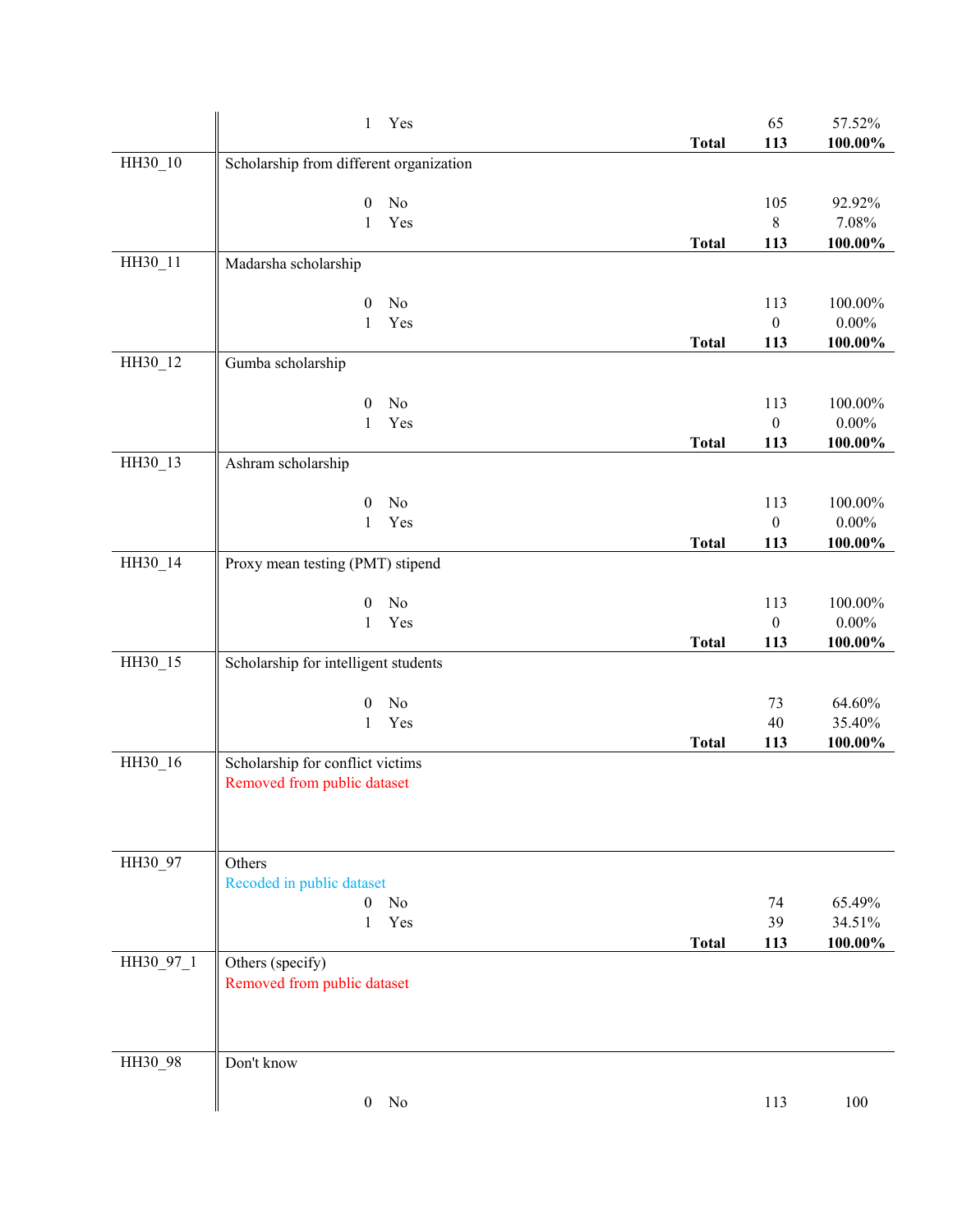|               | 1                                            | Yes                                                                  |              | $\boldsymbol{0}$        | $0.00\%$         |
|---------------|----------------------------------------------|----------------------------------------------------------------------|--------------|-------------------------|------------------|
|               |                                              |                                                                      | <b>Total</b> | 113                     | 100.00%          |
| HH30 99       | Refused                                      |                                                                      |              |                         |                  |
|               |                                              | No                                                                   |              |                         | 100              |
|               | $\theta$<br>1                                | Yes                                                                  |              | 113<br>$\boldsymbol{0}$ | $\boldsymbol{0}$ |
|               |                                              |                                                                      | <b>Total</b> | 113                     | 100.00%          |
| HH31          |                                              | What is the main problem that you face in distributing scholarships? |              |                         |                  |
|               |                                              |                                                                      |              |                         |                  |
|               | $\boldsymbol{0}$                             | No problems faced                                                    |              | 48                      | 42.48%           |
|               | 1                                            | Inadequate amount                                                    |              | 24                      | 21.24%           |
|               | $\overline{c}$                               | Late receipt of amount                                               |              | 5                       | 4.42%            |
|               | 3                                            | Difficulty in identifying beneficiaries                              |              | 16                      | 14.16%           |
|               | 4                                            | Protest of non-beneficiaries                                         |              | 20                      | 17.70%           |
|               | 97                                           | Other                                                                |              | $\boldsymbol{0}$        | $0.00\%$         |
|               | 98                                           | Don't know                                                           |              | $\boldsymbol{0}$        | $0.00\%$         |
|               | 99                                           | Refused                                                              |              | 0                       | $0.00\%$         |
|               |                                              |                                                                      | <b>Total</b> | 113                     | 100.00%          |
| <b>HH32</b>   | How often are financial audits conducted?    |                                                                      |              |                         |                  |
|               |                                              |                                                                      |              |                         | 100.00%          |
|               | 1                                            | Annually                                                             |              | 113                     | $0.00\%$         |
|               | 2<br>3                                       | Bi-annually<br>Less than once every two years                        |              | 0<br>$\boldsymbol{0}$   | $0.00\%$         |
|               | 97                                           | Others                                                               |              | $\theta$                | $0.00\%$         |
|               | 98                                           | Don't know                                                           |              | $\boldsymbol{0}$        | $0.00\%$         |
|               | 99                                           | Refused                                                              |              | $\theta$                | $0.00\%$         |
|               |                                              |                                                                      | <b>Total</b> | 113                     | 100.00%          |
| HH33          |                                              | Did the school complete a financial audit for the last fiscal year?  |              |                         |                  |
|               |                                              |                                                                      |              |                         |                  |
|               | $\boldsymbol{0}$                             | Go to HH35<br>No                                                     |              | 19                      | 16.81%           |
|               | 1                                            | Yes                                                                  |              | 94                      | 83.19%           |
|               | 98                                           | Don't know                                                           |              | $\boldsymbol{0}$        | $0.00\%$         |
|               | 99                                           | Refused                                                              |              | $\boldsymbol{0}$        | $0.00\%$         |
|               |                                              |                                                                      | <b>Total</b> | 113                     | 100.00%          |
|               | When was the last financial audit completed? |                                                                      |              |                         |                  |
|               |                                              |                                                                      |              |                         |                  |
| HH34_M        | Removed from public dataset                  |                                                                      |              |                         |                  |
|               |                                              |                                                                      |              |                         |                  |
|               |                                              |                                                                      |              |                         |                  |
| <b>HH34_Y</b> | Removed from public dataset                  |                                                                      |              |                         |                  |
|               |                                              |                                                                      |              |                         |                  |
|               |                                              |                                                                      |              |                         |                  |
|               |                                              |                                                                      |              |                         |                  |
| HH35          | Who serves as the school auditor?            |                                                                      |              |                         |                  |
|               | Recoded in public dataset                    |                                                                      |              |                         |                  |
|               | 1                                            | Chartered accountant/School/SMC/SB                                   |              | 15                      | 13.27%           |
|               | 2                                            | Auditor                                                              |              | 98                      | 86.73%           |
|               | 4                                            | By teacher                                                           |              | $\boldsymbol{0}$        | $0.00\%$         |
|               | 97                                           | Other                                                                |              | $\mathbf{0}$            | $0.00\%$         |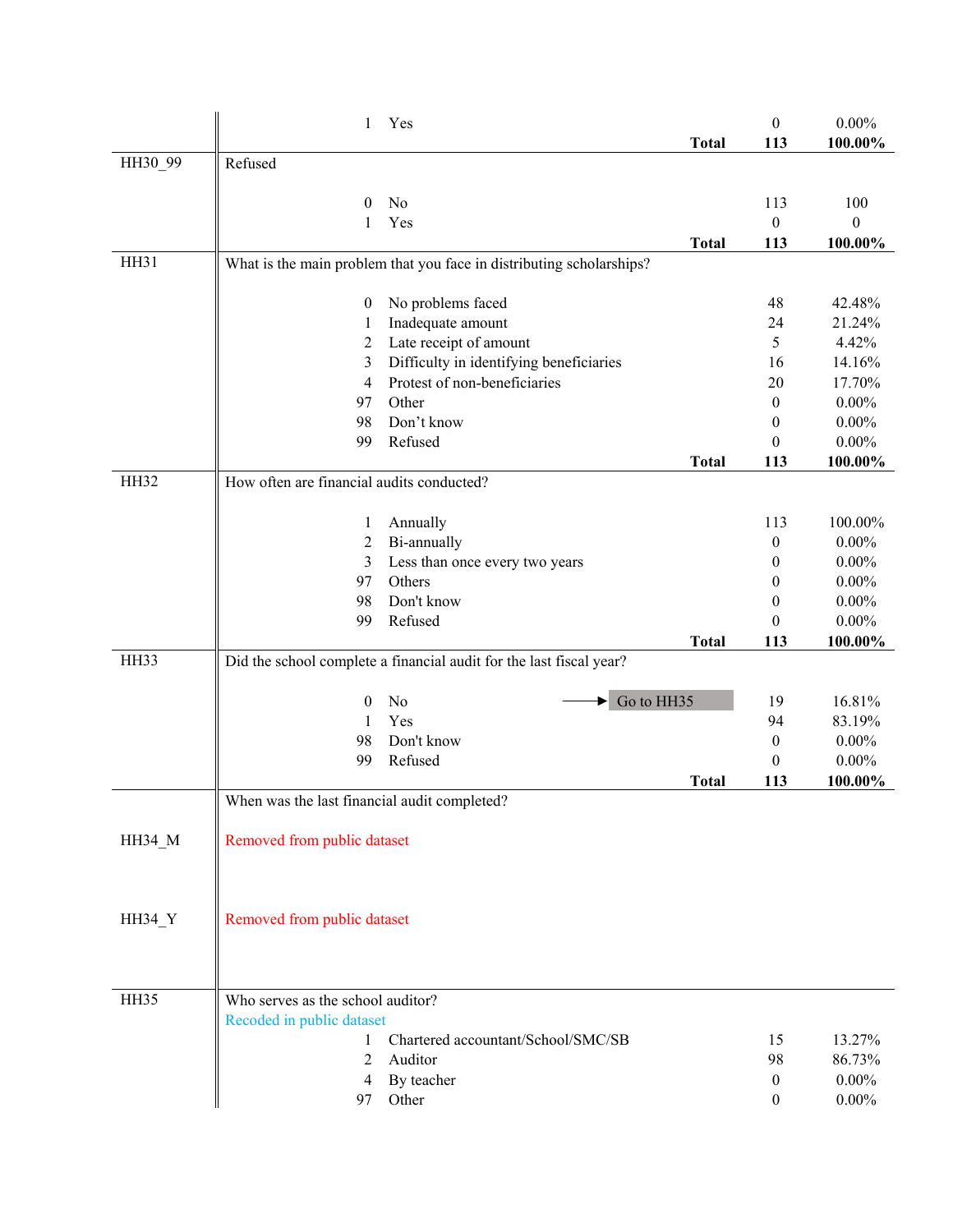|             | 98                                     | Don't know                                                                  | $\boldsymbol{0}$ | $0.00\%$ |
|-------------|----------------------------------------|-----------------------------------------------------------------------------|------------------|----------|
|             | 99                                     | Refused                                                                     | $\boldsymbol{0}$ | $0.00\%$ |
|             |                                        | <b>Total</b>                                                                | 113              | 100.00%  |
| HH36        | Who appoints schools auditors?         |                                                                             |                  |          |
|             | Recoded in public dataset              |                                                                             |                  |          |
|             | 4                                      | Metropolitan                                                                | 59               | 52.21%   |
|             | 5                                      | SMC/SB                                                                      | 42               | 37.17%   |
|             | 97                                     | Other                                                                       | 12               | 10.62%   |
|             | 98                                     | Don't know                                                                  | $\boldsymbol{0}$ | $0.00\%$ |
|             | 99                                     | Refused                                                                     | $\boldsymbol{0}$ | $0.00\%$ |
|             |                                        | <b>Total</b>                                                                | 113              | 100.00%  |
| HH37        |                                        | Does the school have the practice of making school financial audits public? |                  |          |
|             | $\boldsymbol{0}$                       | No                                                                          | 48               | 42.48%   |
|             | 1                                      | Yes<br>Go to HH39                                                           | 65               | 57.52%   |
|             | 98                                     | Don't know                                                                  | $\boldsymbol{0}$ | $0.00\%$ |
|             | 99                                     | Refused                                                                     | $\boldsymbol{0}$ | $0.00\%$ |
|             |                                        | <b>Total</b>                                                                | 113              | 100.00%  |
| HH38        | If not, why?                           |                                                                             |                  |          |
|             |                                        |                                                                             |                  |          |
|             | $-1$                                   | Inappropriate                                                               | 65               | 57.52%   |
|             | 1                                      | It is not practiced in the Institutional/Private schools                    | 45               | 39.82%   |
|             | $\overline{c}$                         | The parent does not ask for these things                                    | 3                | 2.65%    |
|             | 98                                     | Don't know                                                                  | $\boldsymbol{0}$ | $0.00\%$ |
|             | 99                                     | Refused                                                                     | $\theta$         | $0.00\%$ |
|             |                                        | <b>Total</b>                                                                | 113              | 100.00%  |
| <b>HH39</b> |                                        | Is there a practice of conducting social audits of this school?             |                  |          |
|             | $\boldsymbol{0}$                       | Go to HH49<br>No                                                            | 37               | 32.74%   |
|             | 1                                      | Yes                                                                         | 76               | 67.26%   |
|             | 98                                     | Don't know                                                                  | $\boldsymbol{0}$ | $0.00\%$ |
|             | 99                                     | Refused                                                                     | $\boldsymbol{0}$ | $0.00\%$ |
|             |                                        | <b>Total</b>                                                                | 113              | 100.00%  |
| <b>HH40</b> | How often are social audits conducted? |                                                                             |                  |          |
|             | Removed from public dataset            |                                                                             |                  |          |
|             |                                        |                                                                             |                  |          |
|             |                                        |                                                                             |                  |          |
|             |                                        |                                                                             |                  |          |
| HH40_97     | Other (specify)                        |                                                                             |                  |          |
|             | -1                                     | Inappropriate                                                               | 113              | 100.00%  |
|             |                                        | <b>Total</b>                                                                | 113              | 100.00%  |
| <b>HH41</b> |                                        | Did the school complete a social audit for school year 2075?                |                  |          |
|             |                                        |                                                                             |                  |          |
|             | -1                                     | Inappropriate                                                               | 37               | 32.74%   |
|             | $\mathbf{0}$                           | No                                                                          | $\overline{4}$   | 3.54%    |
|             | 1                                      | Yes                                                                         | 72               | 63.72%   |
|             | 98                                     | Don't know                                                                  | $\boldsymbol{0}$ | $0.00\%$ |
|             | 99                                     | Refused                                                                     | $\theta$         | $0.00\%$ |
|             |                                        | <b>Total</b>                                                                | 113              | 100.00%  |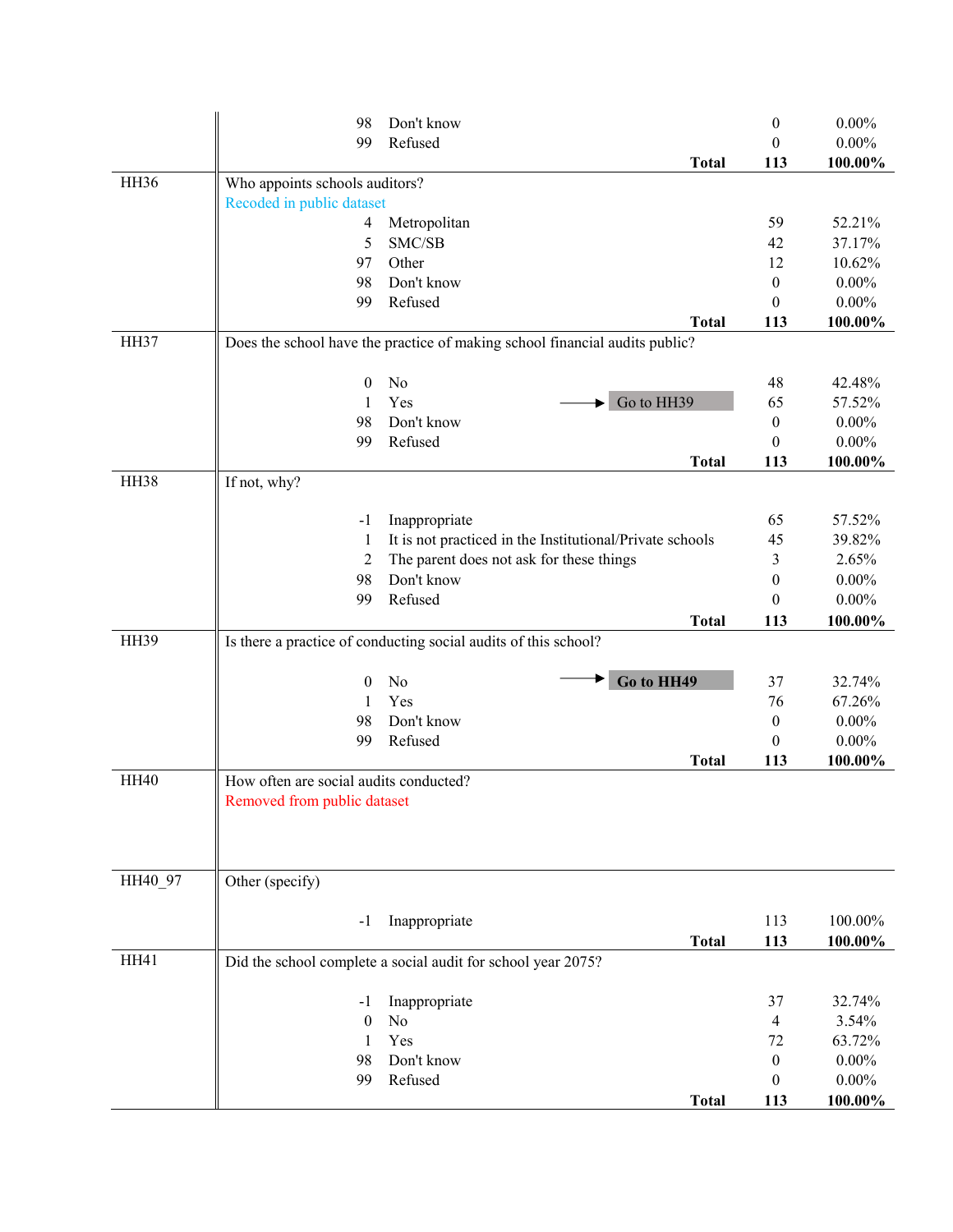|             | When was the last social audit completed?                                                                                                                                                                                        |              |                                                                                       |                                                                                       |
|-------------|----------------------------------------------------------------------------------------------------------------------------------------------------------------------------------------------------------------------------------|--------------|---------------------------------------------------------------------------------------|---------------------------------------------------------------------------------------|
| HH42_M      | Removed from public dataset                                                                                                                                                                                                      |              |                                                                                       |                                                                                       |
| HH42_Y      | Removed from public dataset                                                                                                                                                                                                      |              |                                                                                       |                                                                                       |
|             | 98<br>Don't know<br>Refused<br>99                                                                                                                                                                                                | <b>Total</b> | $\boldsymbol{0}$<br>0<br>0                                                            | $0.00\%$<br>$0.00\%$<br>$0.00\%$                                                      |
| <b>HH43</b> | Who conducts the school's social audit?                                                                                                                                                                                          |              |                                                                                       |                                                                                       |
| <b>HH44</b> | Recoded in public dataset<br>Inappropriate<br>$-1$<br>Teachers<br>2<br>5<br><b>PTA</b><br>6<br>Parents<br>Other<br>97<br>Don't know<br>98<br>Refused<br>99<br>Do you know about the Social Audit Guidelines of local government? | <b>Total</b> | 37<br>$\theta$<br>39<br>$\boldsymbol{0}$<br>37<br>$\boldsymbol{0}$<br>$\theta$<br>113 | 32.74%<br>$0.00\%$<br>34.51%<br>$0.00\%$<br>32.74%<br>$0.00\%$<br>$0.00\%$<br>100.00% |
|             |                                                                                                                                                                                                                                  |              |                                                                                       |                                                                                       |
|             | Inappropriate<br>$-1$<br>No<br>$\boldsymbol{0}$<br>Yes<br>1<br>Don't know<br>98<br>Refused<br>99                                                                                                                                 | <b>Total</b> | 37<br>12<br>64<br>$\boldsymbol{0}$<br>0<br>113                                        | 32.74%<br>10.62%<br>56.64%<br>$0.00\%$<br>$0.00\%$<br>100.00%                         |
| HH45        | Does the school follow those guidelines when they conduct the social audit?                                                                                                                                                      |              |                                                                                       |                                                                                       |
|             | Inappropriate<br>-1<br>No<br>$\boldsymbol{0}$<br>Yes<br>1<br>Don't know<br>98<br>Refused<br>99                                                                                                                                   |              | 37<br>10<br>66<br>$\bf{0}$<br>$\theta$                                                | 32.74%<br>8.85%<br>58.41%<br>$0.00\%$<br>$0.00\%$                                     |
|             |                                                                                                                                                                                                                                  | <b>Total</b> | 113                                                                                   | 100.00%                                                                               |
| HH46_1      | What issues were covered in the latest social audit?<br>Multiple responses possible. Do not read the possible answers. Please mark and give number for 3 main<br>options in the box.<br>School administration/issues             |              |                                                                                       |                                                                                       |
|             | Inappropriate<br>-1<br>No<br>$\boldsymbol{0}$<br>Yes<br>1                                                                                                                                                                        | <b>Total</b> | 37<br>34<br>42<br>113                                                                 | 32.74%<br>30.09%<br>37.17%<br>100.00%                                                 |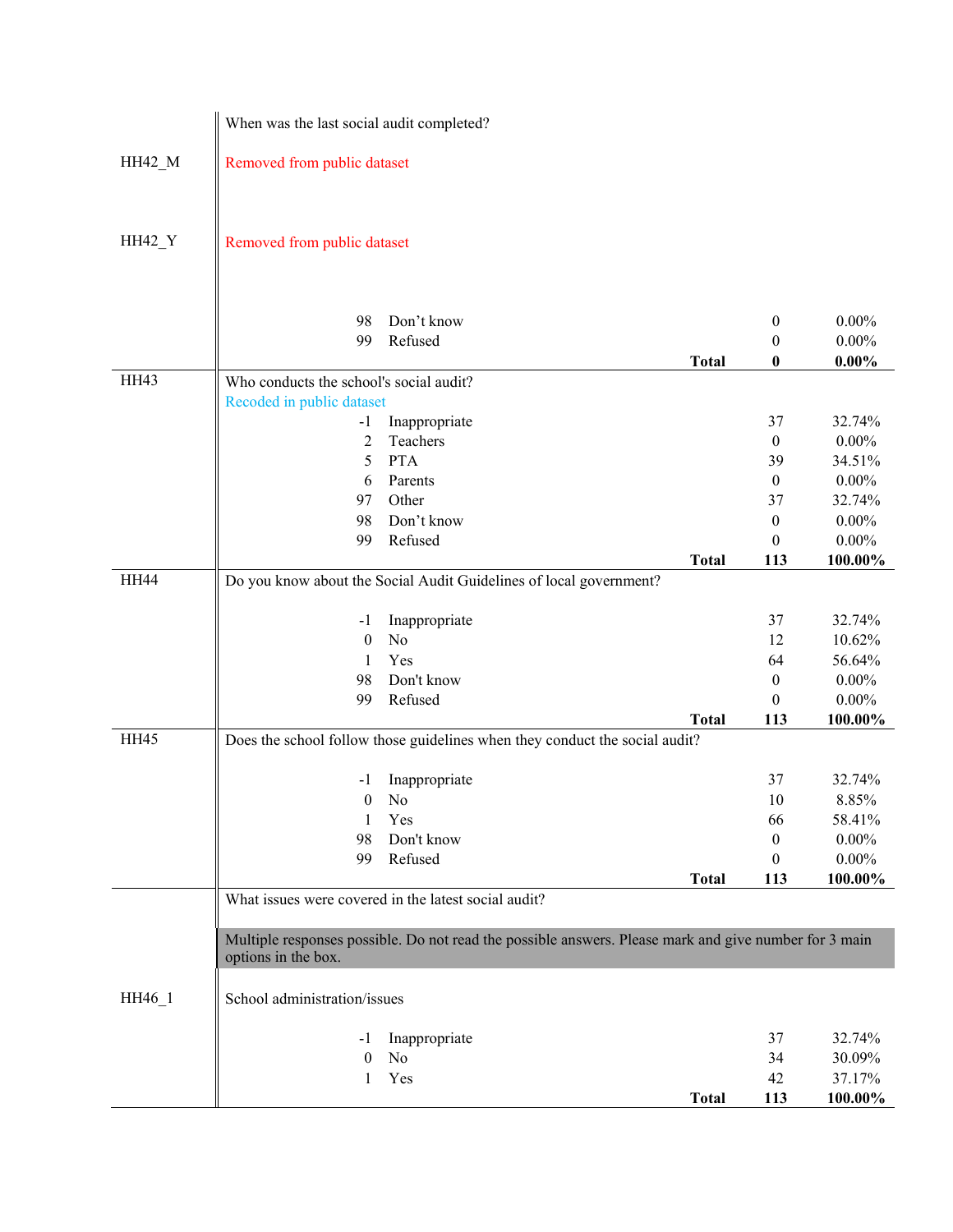| HH46_1a | School administration/issues (Priority number)            |              |                |            |
|---------|-----------------------------------------------------------|--------------|----------------|------------|
|         | Inappropriate<br>$-1$                                     |              | 71             | 62.83%     |
|         | No<br>$\boldsymbol{0}$                                    |              | 18             | 15.93%     |
|         | First<br>1                                                |              | 7              | 6.19%      |
|         | Second<br>2                                               |              | 9              | 7.96%      |
|         | 3<br>Third                                                |              | 8              | 7.08%      |
|         |                                                           | <b>Total</b> | 113            | 100.00%    |
| HH46_2  | Issues on income and expenses                             |              |                |            |
|         | Inappropriate<br>$-1$                                     |              | 37             | 32.74%     |
|         | $\boldsymbol{0}$<br>No                                    |              | 5              | 4.42%      |
|         | Yes<br>1                                                  |              | 71             | 62.83%     |
|         |                                                           | <b>Total</b> | 113            | $100.00\%$ |
| HH46_2a | Issues on income and expenses (Priority number)           |              |                |            |
|         |                                                           |              |                |            |
|         | Inappropriate<br>$-1$                                     |              | 42             | 37.17%     |
|         | $\boldsymbol{0}$<br>No                                    |              | 10             | 8.85%      |
|         | First<br>1                                                |              | 45             | 39.82%     |
|         | $\overline{2}$<br>Second                                  |              | 8              | 7.08%      |
|         | 3<br>Third                                                |              | 8              | 7.08%      |
| HH46_3  |                                                           | <b>Total</b> | 113            | 100.00%    |
|         | Quality of teaching/learning and school                   |              |                |            |
|         | Inappropriate<br>-1                                       |              | 37             | 32.74%     |
|         | No<br>$\boldsymbol{0}$                                    |              | 11             | 9.73%      |
|         | Yes<br>1                                                  |              | 65             | 57.52%     |
|         |                                                           | <b>Total</b> | 113            | 100.00%    |
| HH46_3a | Quality of teaching/learning and school (Priority number) |              |                |            |
|         |                                                           |              |                |            |
|         | Inappropriate<br>$-1$                                     |              | 48             | 42.48%     |
|         | No<br>$\boldsymbol{0}$                                    |              | $\overline{4}$ | 3.54%      |
|         | First<br>1                                                |              | 17             | 15.04%     |
|         | 2<br>Second                                               |              | 30             | 26.55%     |
|         | 3<br>Third                                                |              | 14             | 12.39%     |
|         |                                                           | <b>Total</b> | 113            | 100.00%    |
| HH46_4  | Issues related to teachers                                |              |                |            |
|         | Inappropriate<br>-1                                       |              | 37             | 32.74%     |
|         | $\boldsymbol{0}$<br>No                                    |              | 30             | 26.55%     |
|         | Yes<br>1                                                  |              | 46             | 40.71%     |
|         |                                                           | <b>Total</b> | 113            | 100.00%    |
| HH46_4a | Issues related to teachers (Priority number)              |              |                |            |
|         |                                                           |              |                |            |
|         | Inappropriate<br>$-1$                                     |              | 67             | 59.29%     |
|         | No<br>$\boldsymbol{0}$                                    |              | 29             | 25.66%     |
|         | Second<br>$\overline{c}$                                  |              | 7              | 6.19%      |
|         | 3<br>Third                                                |              | $10\,$         | 8.85%      |
|         |                                                           | <b>Total</b> | 113            | 100.00%    |
| HH46_5  | Improvement of physical facilities of school              |              |                |            |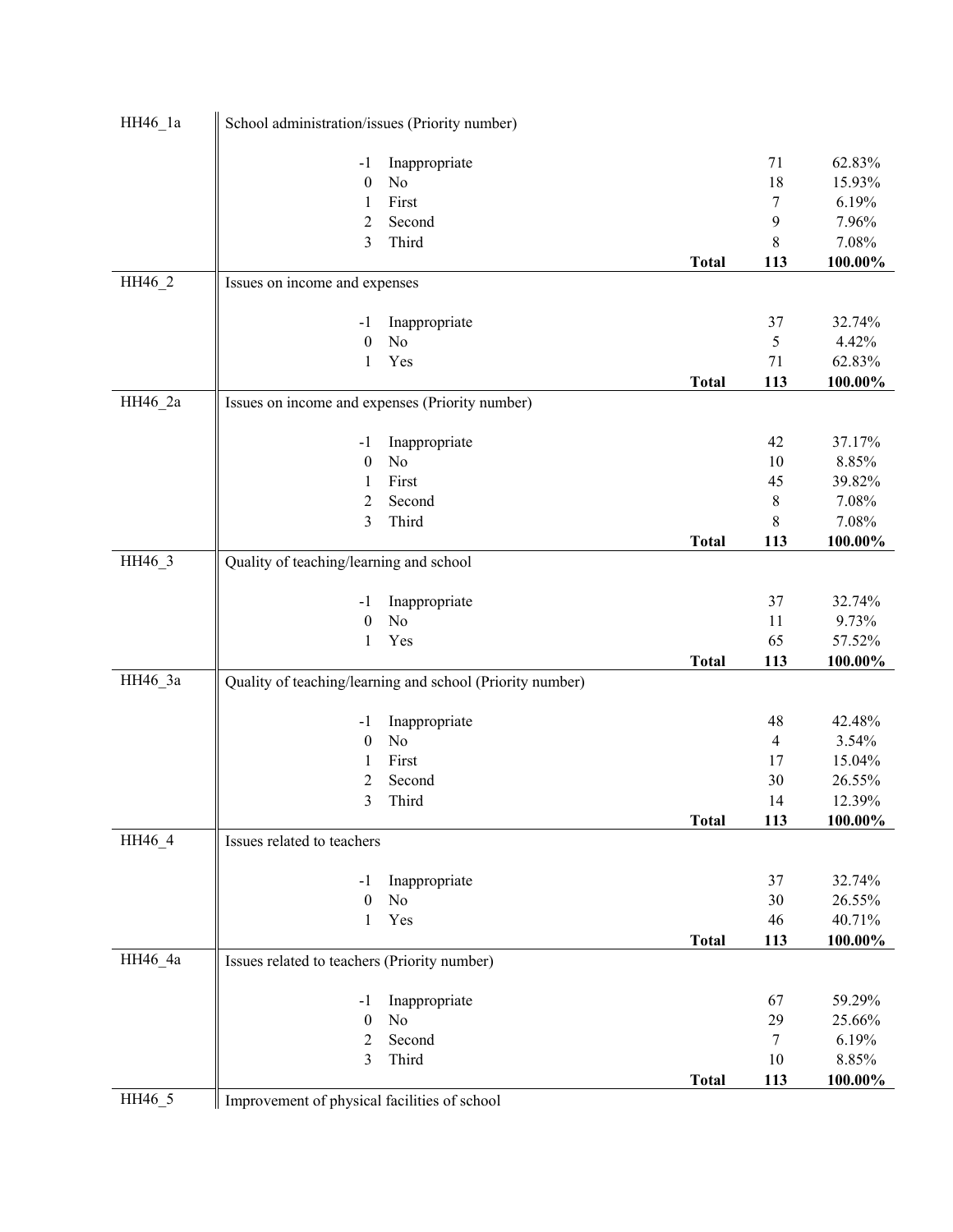|            | $-1$                     | Inappropriate                                                                                |              | 37               | 32.74%     |
|------------|--------------------------|----------------------------------------------------------------------------------------------|--------------|------------------|------------|
|            | $\boldsymbol{0}$         | No                                                                                           |              | 13               | 11.50%     |
|            | 1                        | Yes                                                                                          |              | 63               | 55.75%     |
|            |                          |                                                                                              | <b>Total</b> | 113              | 100.00%    |
| HH46_5a    |                          | Improvement of physical facilities of school (Priority number)                               |              |                  |            |
|            |                          |                                                                                              |              |                  |            |
|            | $-1$                     | Inappropriate                                                                                |              | 50               | 44.25%     |
|            | $\boldsymbol{0}$         | No                                                                                           |              | 15               | 13.27%     |
|            | 1                        | First                                                                                        |              | 5                | 4.42%      |
|            | 2                        | Second                                                                                       |              | 16               | 14.16%     |
|            | 3                        | Third                                                                                        |              | 27               | 23.89%     |
| HH46_6     |                          |                                                                                              | <b>Total</b> | 113              | 100.00%    |
|            |                          | Involvement of community members in school activities                                        |              |                  |            |
|            | $-1$                     | Inappropriate                                                                                |              | 37               | 32.74%     |
|            | $\boldsymbol{0}$         | No                                                                                           |              | 52               | 46.02%     |
|            | 1                        | Yes                                                                                          |              | 24               | 21.24%     |
|            |                          |                                                                                              | <b>Total</b> | 113              | 100.00%    |
| HH46_6a    |                          | Involvement of community members in school activities (Priority number)                      |              |                  |            |
|            |                          |                                                                                              |              |                  |            |
|            | $-1$                     | Inappropriate                                                                                |              | 89               | 78.76%     |
|            | $\boldsymbol{0}$         | No                                                                                           |              | 21               | 18.58%     |
|            | 1                        | First                                                                                        |              | $\sqrt{2}$       | 1.77%      |
|            | 2                        | Second                                                                                       |              | 1                | 0.88%      |
|            |                          |                                                                                              | <b>Total</b> | 113              | 100.00%    |
| HH46_97    | Others                   |                                                                                              |              |                  |            |
|            |                          |                                                                                              |              |                  |            |
|            | $\boldsymbol{0}$         | No                                                                                           |              | 113              | 100.00%    |
|            | 1                        | Yes                                                                                          |              | $\boldsymbol{0}$ | $0.00\%$   |
| HH46_97_1  | Others (Specify)         |                                                                                              | <b>Total</b> | 113              | 100.00%    |
|            |                          |                                                                                              |              |                  |            |
|            | $-1$                     | Inappropriate                                                                                |              | 113              | 100.00%    |
|            |                          |                                                                                              | Total        | 113              | 100.00%    |
| HH46_97_1a | Others (Priority number) |                                                                                              |              |                  |            |
|            |                          |                                                                                              |              |                  |            |
|            | $-1$                     | Inappropriate                                                                                |              | 113              | 100.00%    |
|            |                          |                                                                                              | <b>Total</b> | 113              | 100.00%    |
| HH46_98    | Don't know               |                                                                                              |              |                  |            |
|            |                          |                                                                                              |              |                  |            |
|            | $\boldsymbol{0}$         | No                                                                                           |              | 113              | 100.00%    |
|            | 1                        | Yes                                                                                          |              | $\boldsymbol{0}$ | $0.00\%$   |
|            |                          |                                                                                              | <b>Total</b> | 113              | 100.00%    |
| HH46 99    | Refused                  |                                                                                              |              |                  |            |
|            |                          |                                                                                              |              |                  |            |
|            | $\boldsymbol{0}$         | No                                                                                           |              | 113              | 100.00%    |
|            | $\mathbf{1}$             | Yes                                                                                          |              | $\boldsymbol{0}$ | $0.00\%$   |
| HH47       |                          | Did your school discuss the school's annual financial audit report in the last social audit? | <b>Total</b> | 113              | $100.00\%$ |
|            |                          |                                                                                              |              |                  |            |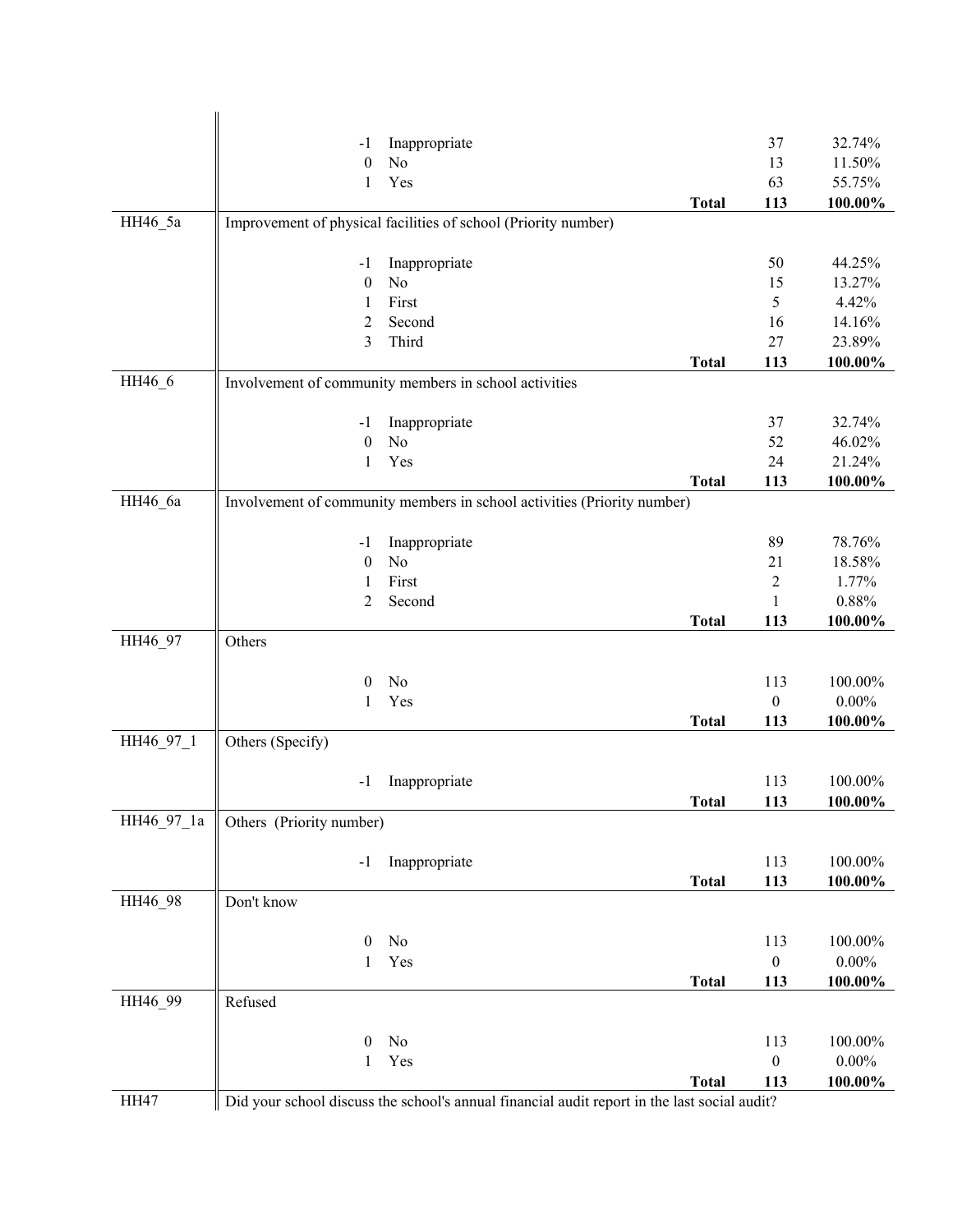|             | Inappropriate<br>-1                  |                                                                                                       | 37               | 32.74%   |
|-------------|--------------------------------------|-------------------------------------------------------------------------------------------------------|------------------|----------|
|             | No<br>$\boldsymbol{0}$               |                                                                                                       | 7                | 6.19%    |
|             | Yes<br>1                             |                                                                                                       | 69               | 61.06%   |
|             | 98<br>Don't know                     |                                                                                                       | $\boldsymbol{0}$ | $0.00\%$ |
|             | Refused<br>99                        |                                                                                                       | $\mathbf{0}$     | $0.00\%$ |
|             |                                      | <b>Total</b>                                                                                          | 113              | 100.00%  |
| <b>HH48</b> | This variable is kept blank          |                                                                                                       |                  |          |
| <b>HH49</b> |                                      | How many times did your school conduct a public hearing program during the 2075 school year?          |                  |          |
|             | Recoded in public dataset            |                                                                                                       |                  |          |
|             | None<br>$\boldsymbol{0}$             |                                                                                                       | 76               | 67.26%   |
|             | 1<br>1 or more public hearing        |                                                                                                       | 37               | 32.74%   |
|             | Don't know<br>98                     |                                                                                                       | $\boldsymbol{0}$ | $0.00\%$ |
|             | Refused<br>99                        |                                                                                                       | $\theta$         | $0.00\%$ |
| <b>HH50</b> |                                      | <b>Total</b>                                                                                          | 113              | 100.00%  |
|             |                                      | Did your school select school's best teacher and parents in the 2075 school year?                     |                  |          |
|             | No<br>$\theta$                       |                                                                                                       | 28               | 24.78%   |
|             | Yes<br>1                             |                                                                                                       | 85               | 75.22%   |
|             | Don't know<br>98                     |                                                                                                       | $\boldsymbol{0}$ | $0.00\%$ |
|             | Refused<br>99                        |                                                                                                       | $\theta$         | $0.00\%$ |
|             |                                      | <b>Total</b>                                                                                          | 113              | 100.00%  |
| HH51        |                                      | In your opinion, what are the main problems of current school operation and management?               |                  |          |
|             |                                      |                                                                                                       |                  |          |
|             |                                      | Multiple responses possible. Do not read the possible answers. Please mark and give number for 3 main |                  |          |
|             | options in the box.                  |                                                                                                       |                  |          |
|             |                                      |                                                                                                       |                  |          |
| HH51_0      | Not any problems                     |                                                                                                       |                  |          |
|             |                                      |                                                                                                       |                  |          |
|             | No<br>0                              |                                                                                                       | 101              | 89.38%   |
|             | Yes                                  |                                                                                                       | 12               | 10.62%   |
|             |                                      | <b>Total</b>                                                                                          | 113              | 100.00%  |
| $HH51_1$    | Lack of teachers                     |                                                                                                       |                  |          |
|             |                                      |                                                                                                       |                  |          |
|             | 0<br>No                              |                                                                                                       | 71               | 62.83%   |
|             | Yes<br>$\mathbf{1}$                  |                                                                                                       | 42               | 37.17%   |
|             |                                      | <b>Total</b>                                                                                          | 113              | 100.00%  |
| HH51 1a     | Lack of teachers (Priority number)   |                                                                                                       |                  |          |
|             |                                      |                                                                                                       |                  |          |
|             | Inappropriate<br>-1                  |                                                                                                       | 71               | 62.83%   |
|             | $\theta$<br>No                       |                                                                                                       | $\boldsymbol{0}$ | $0.00\%$ |
|             | First<br>1                           |                                                                                                       | 18               | 15.93%   |
|             | Second<br>2                          |                                                                                                       | 13               | 11.50%   |
|             | 3<br>Third                           |                                                                                                       | 11               | 9.73%    |
| HH51_2      | Lack of classroom and infrastructure | <b>Total</b>                                                                                          | 113              | 100.00%  |
|             |                                      |                                                                                                       |                  |          |
|             | No<br>$\boldsymbol{0}$               |                                                                                                       | 55               | 48.67%   |
|             | Yes<br>$\mathbf{1}$                  |                                                                                                       | 58               | 51.33%   |
|             |                                      |                                                                                                       |                  |          |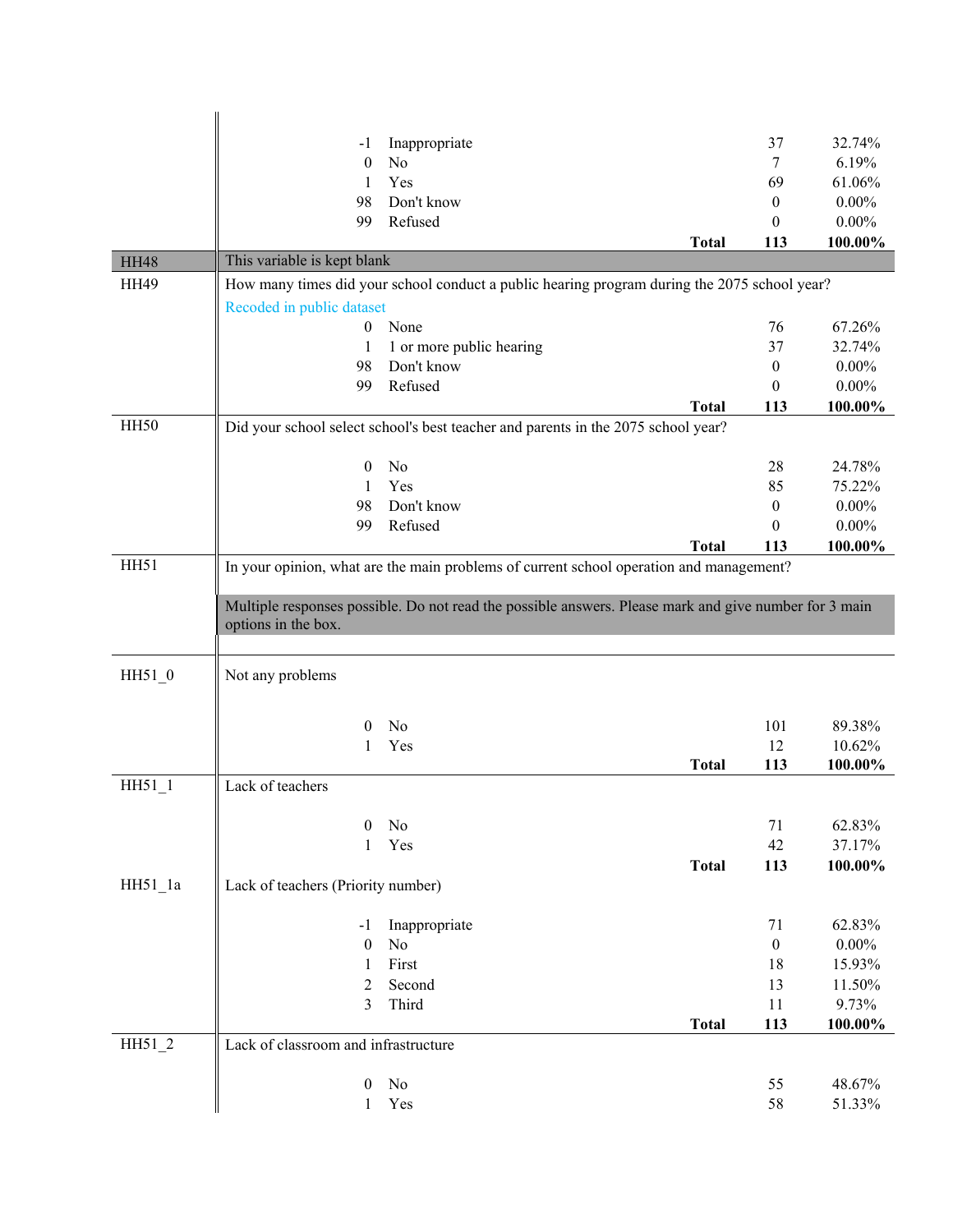|           |                                                        | <b>Total</b> | 113              | 100.00%          |
|-----------|--------------------------------------------------------|--------------|------------------|------------------|
| $HH51_2a$ | Lack of classroom and infrastructure (Priority number) |              |                  |                  |
|           |                                                        |              |                  |                  |
|           | Inappropriate<br>$-1$                                  |              | 55               | 48.67%           |
|           | No<br>$\boldsymbol{0}$                                 |              | $\overline{4}$   | 3.54%            |
|           | First<br>1                                             |              | 24               | 21.24%           |
|           | $\overline{2}$<br>Second                               |              | 19               | 16.81%           |
|           | $\mathfrak{Z}$<br>Third                                |              | 11               | 9.73%            |
|           |                                                        | <b>Total</b> | 113              | $100.00\%$       |
| HH51_3    | Politics                                               |              |                  |                  |
|           | Removed from public dataset                            |              |                  |                  |
|           |                                                        |              |                  |                  |
|           |                                                        |              |                  |                  |
|           |                                                        |              |                  |                  |
| $HH51_3a$ | Politics (Priority number)                             |              |                  |                  |
|           | Removed from public dataset                            |              |                  |                  |
|           |                                                        |              |                  |                  |
|           |                                                        |              |                  |                  |
|           |                                                        |              |                  |                  |
| HH51_4    | Relationship with community                            |              |                  |                  |
|           |                                                        |              |                  |                  |
|           | No<br>$\boldsymbol{0}$                                 |              | 99               | 87.61%           |
|           | Yes<br>$\mathbf{1}$                                    |              | 14               | 12.39%           |
|           |                                                        | <b>Total</b> | 113              | 100.00%          |
| HH51_4a   | Relationship with community (Priority number)          |              |                  |                  |
|           |                                                        |              |                  |                  |
|           | Inappropriate<br>$-1$                                  |              | 100              | 88.50%           |
|           | No<br>$\boldsymbol{0}$                                 |              | $\boldsymbol{0}$ | $0.00\%$         |
|           | First<br>1                                             |              | $\overline{4}$   | 3.54%            |
|           | $\overline{c}$<br>Second<br>$\mathfrak{Z}$             |              | 4<br>5           | 3.54%            |
|           | Third                                                  |              | 113              | 4.42%<br>100.00% |
| HH51_5    | Lack of financial resources                            | <b>Total</b> |                  |                  |
|           |                                                        |              |                  |                  |
|           | N <sub>o</sub><br>$\boldsymbol{0}$                     |              | 34               | 30.09%           |
|           | $\mathbf{1}$<br>Yes                                    |              | 79               | 69.91%           |
|           |                                                        | <b>Total</b> | 113              | 100.00%          |
| HH51_5a   | Lack of financial resources (Priority number)          |              |                  |                  |
|           |                                                        |              |                  |                  |
|           | Inappropriate<br>$-1$                                  |              | 34               | 30.09%           |
|           | No<br>$\boldsymbol{0}$                                 |              | $\mathbf{1}$     | $0.88\%$         |
|           | First<br>1                                             |              | 44               | 38.94%           |
|           | $\overline{c}$<br>Second                               |              | 24               | 21.24%           |
|           | 3<br>Third                                             |              | 10               | 8.85%            |
|           |                                                        | <b>Total</b> | 113              | 100.00%          |
| HH51_6    | Financial irregularities                               |              |                  |                  |
|           |                                                        |              |                  |                  |
|           | No<br>$\boldsymbol{0}$                                 |              | 113              | 100.00%          |
|           | Yes<br>$\mathbf{1}$                                    |              | $\boldsymbol{0}$ | $0.00\%$         |
|           |                                                        | <b>Total</b> | 113              | $100.00\%$       |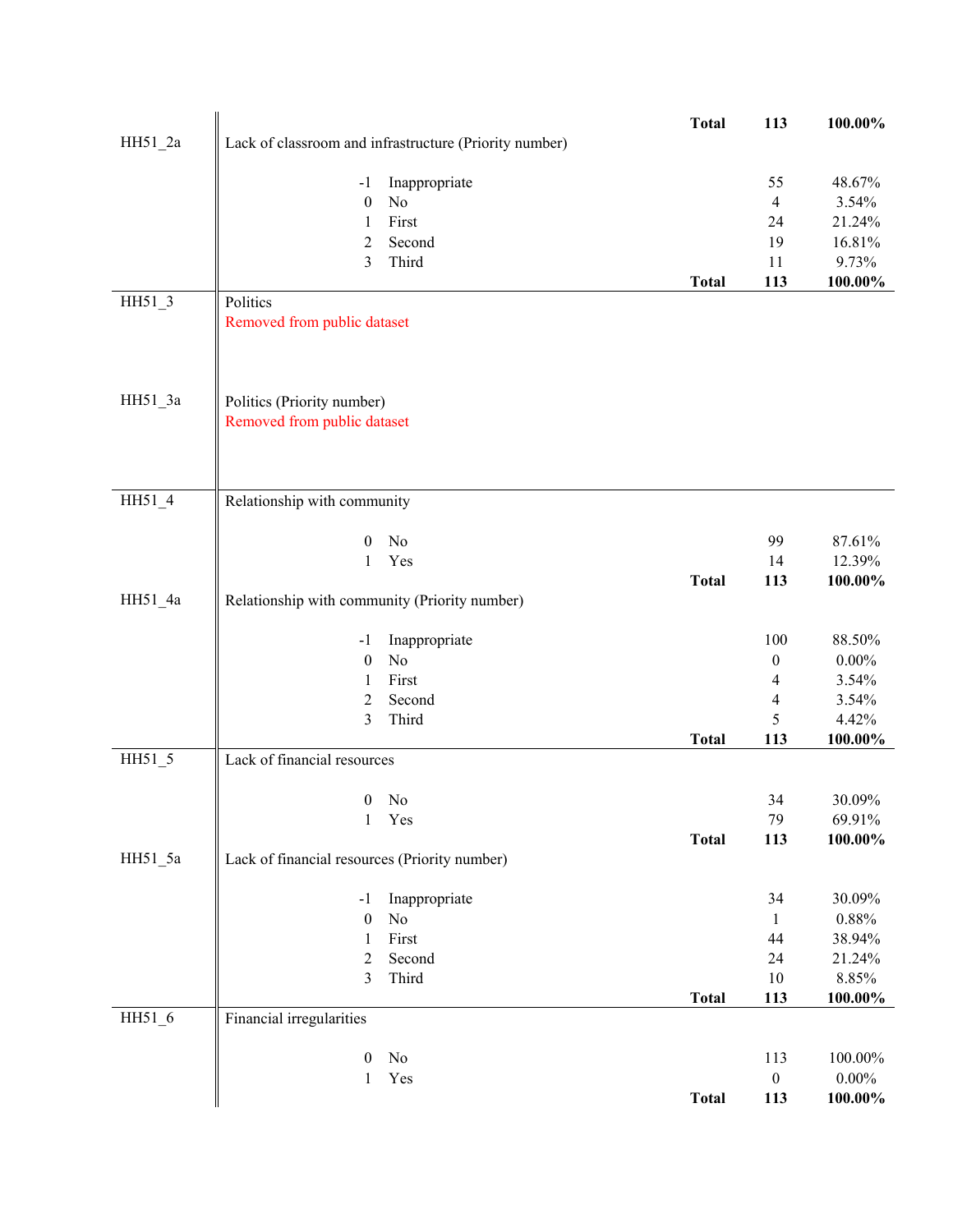| HH51_6a  | Financial irregularities (Priority number) |                                                          |              |                  |            |
|----------|--------------------------------------------|----------------------------------------------------------|--------------|------------------|------------|
|          | $-1$                                       | Inappropriate                                            |              | 113              | 100.00%    |
|          |                                            |                                                          | <b>Total</b> | 113              | 100.00%    |
| $HH51_7$ | Teacher's absenteeism                      |                                                          |              |                  |            |
|          |                                            |                                                          |              |                  |            |
|          | $\boldsymbol{0}$                           | No                                                       |              | 109              | 96.46%     |
|          | $\mathbf{1}$                               | Yes                                                      |              | $\overline{4}$   | 3.54%      |
|          |                                            |                                                          | <b>Total</b> | 113              | 100.00%    |
| HH51_7a  | Teacher's absenteeism (Priority number)    |                                                          |              |                  |            |
|          | $-1$                                       | Inappropriate                                            |              | 109              | 96.46%     |
|          | $\boldsymbol{0}$                           | No                                                       |              | 1                | 0.88%      |
|          | 1                                          | First                                                    |              | $\mathbf{1}$     | $0.88\%$   |
|          | 3                                          | Third                                                    |              | $\overline{c}$   | 1.77%      |
|          |                                            |                                                          | <b>Total</b> | 113              | 100.00%    |
| HH51 8   | Lack of textbooks                          |                                                          |              |                  |            |
|          |                                            |                                                          |              |                  |            |
|          | $\boldsymbol{0}$                           | No                                                       |              | 107              | 94.69%     |
|          | 1                                          | Yes                                                      |              | 6                | 5.31%      |
|          |                                            |                                                          | <b>Total</b> | 113              | 100.00%    |
| HH51_8a  | Lack of textbooks (Priority number)        |                                                          |              |                  |            |
|          | $-1$                                       | Inappropriate                                            |              | 108              | 95.58%     |
|          | $\boldsymbol{0}$                           | N <sub>o</sub>                                           |              | $\boldsymbol{2}$ | 1.77%      |
|          | 2                                          | Second                                                   |              | $\overline{c}$   | 1.77%      |
|          | 3                                          | Third                                                    |              | $\mathbf{1}$     | 0.88%      |
|          |                                            |                                                          | <b>Total</b> | 113              | 100.00%    |
| HH51_9   | Coordination with SMC/SB and principal     |                                                          |              |                  |            |
|          |                                            |                                                          |              |                  |            |
|          | $\boldsymbol{0}$                           | No                                                       |              | 110              | 97.35%     |
|          | 1                                          | Yes                                                      |              | 3                | 2.65%      |
|          |                                            |                                                          | <b>Total</b> | 113              | 100.00%    |
| HH51_9a  |                                            | Coordination with SMC/SB and principal (Priority number) |              |                  |            |
|          | $-1$                                       | Inappropriate                                            |              | 110              | 97.35%     |
|          | 1                                          | First                                                    |              | $\mathbf 1$      | $0.88\%$   |
|          | 3                                          | Third                                                    |              | $\overline{2}$   | 1.77%      |
|          |                                            |                                                          | <b>Total</b> | 113              | $100.00\%$ |
| HH51_10  | Lack of student                            |                                                          |              |                  |            |
|          |                                            |                                                          |              |                  |            |
|          | $\boldsymbol{0}$                           | No                                                       |              | 101              | 89.38%     |
|          | $\mathbf{1}$                               | Yes                                                      |              | 12               | 10.62%     |
|          |                                            |                                                          | <b>Total</b> | 113              | 100.00%    |
| HH51_10a | Lack of student (Priority number)          |                                                          |              |                  |            |
|          | $-1$                                       | Inappropriate                                            |              | 101              | 89.38%     |
|          | $\boldsymbol{0}$                           | No                                                       |              | 3                | 2.65%      |
|          | $\mathbf{1}$                               | First                                                    |              | 6                | 5.31%      |
|          | $\overline{2}$                             | Second                                                   |              | $\overline{c}$   | 1.77%      |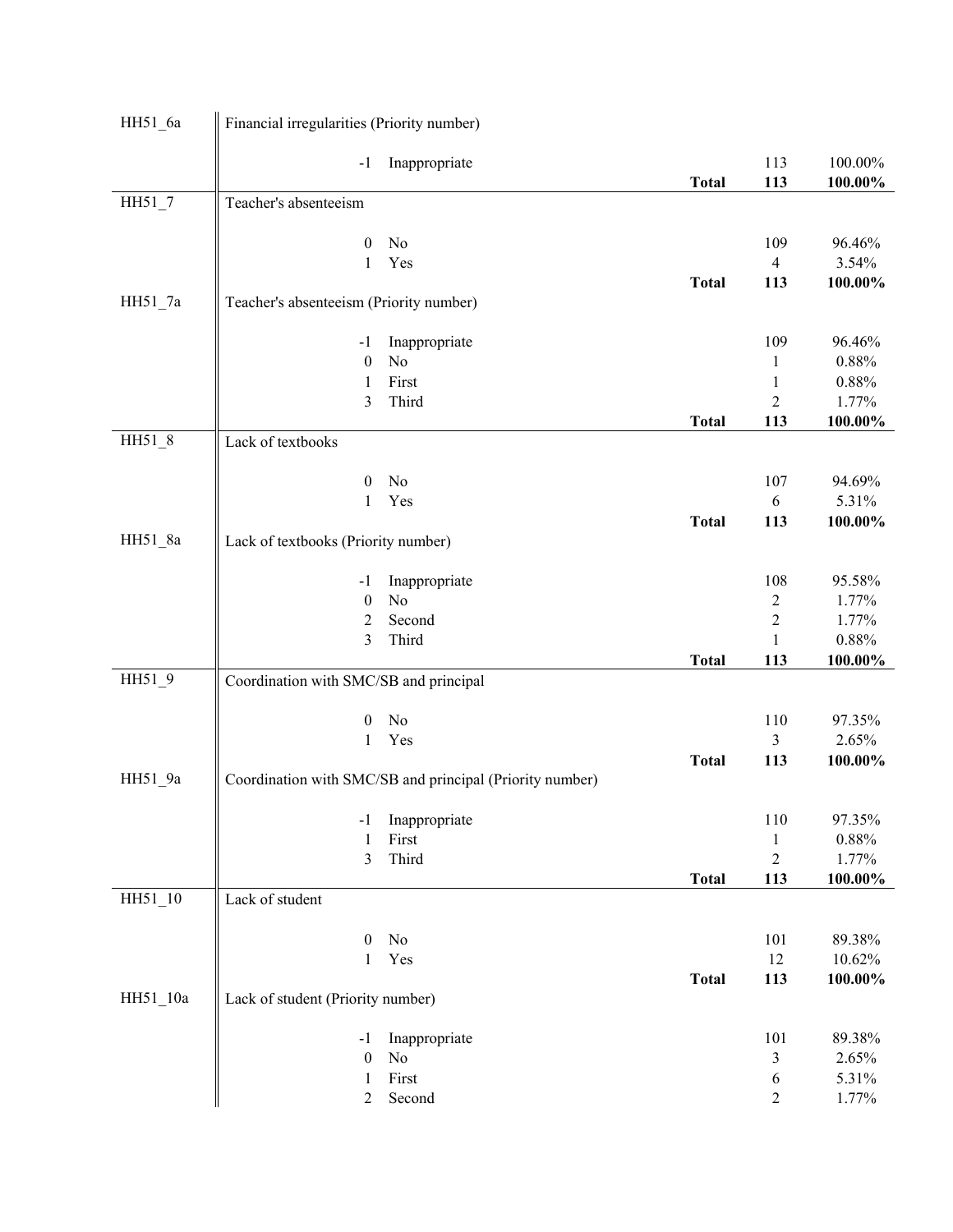|            | 3<br>Third                                                                              | <b>Total</b> | $\mathbf{1}$<br>113     | 0.88%<br>100.00%    |
|------------|-----------------------------------------------------------------------------------------|--------------|-------------------------|---------------------|
| HH51 97    | Others                                                                                  |              |                         |                     |
|            | Recoded in public dataset                                                               |              |                         |                     |
|            | $\boldsymbol{0}$<br>No                                                                  |              | 110                     | 97.35%              |
|            | Yes<br>1                                                                                |              | 3                       | 2.65%               |
|            |                                                                                         | <b>Total</b> | 113                     | 100.00%             |
| HH51_97_1  | Others (Specify)                                                                        |              |                         |                     |
|            | Removed from public dataset                                                             |              |                         |                     |
|            |                                                                                         |              |                         |                     |
|            |                                                                                         |              |                         |                     |
|            |                                                                                         |              |                         |                     |
| HH51_97_1a | Others (Priority number)                                                                |              |                         |                     |
|            | Removed from public dataset                                                             |              |                         |                     |
|            |                                                                                         |              |                         |                     |
|            |                                                                                         |              |                         |                     |
| HH51_98    | Don't know                                                                              |              |                         |                     |
|            |                                                                                         |              |                         |                     |
|            | No<br>$\boldsymbol{0}$                                                                  |              | 113                     | 100.00%             |
|            | Yes<br>1                                                                                |              | $\boldsymbol{0}$        | $0.00\%$            |
|            |                                                                                         | <b>Total</b> | 113                     | 100.00%             |
| HH51_99    | Refused                                                                                 |              |                         |                     |
|            |                                                                                         |              |                         |                     |
|            | No<br>$\theta$                                                                          |              | 113                     | 100.00%             |
|            | Yes<br>1                                                                                | <b>Total</b> | $\boldsymbol{0}$<br>113 | $0.00\%$<br>100.00% |
| HH52       | In your opinion, what are the main teaching and learning problems faced by this school? |              |                         |                     |
|            |                                                                                         |              |                         |                     |
| HH52_0     | No Problem                                                                              |              |                         |                     |
|            |                                                                                         |              |                         |                     |
|            | No<br>$\boldsymbol{0}$                                                                  |              | 104                     | 92.04%              |
|            | Yes<br>1                                                                                |              | 9                       | 7.96%               |
|            |                                                                                         | <b>Total</b> | 113                     | 100.00%             |
|            |                                                                                         |              |                         |                     |
| HH52_1     | Lack of adequate educational material                                                   |              |                         |                     |
|            | $\boldsymbol{0}$<br>No                                                                  |              | 76                      | 67.26%              |
|            | Yes<br>$\mathbf{1}$                                                                     |              | 37                      | 32.74%              |
|            |                                                                                         | <b>Total</b> | 113                     | $100.00\%$          |
|            |                                                                                         |              |                         |                     |
| HH52_2     | Lack of technology in teaching and learning                                             |              |                         |                     |
|            |                                                                                         |              |                         |                     |
|            | $\rm No$<br>$\boldsymbol{0}$                                                            |              | 81                      | 71.68%              |
|            | Yes<br>$\mathbf{1}$                                                                     |              | 32                      | 28.32%              |
|            |                                                                                         | <b>Total</b> | 113                     | 100.00%             |
|            |                                                                                         |              |                         |                     |
| HH52_3     | Lack of thematic teacher                                                                |              |                         |                     |
|            | $\boldsymbol{0}$<br>$\rm No$                                                            |              | 85                      | 75.22%              |
|            |                                                                                         |              |                         |                     |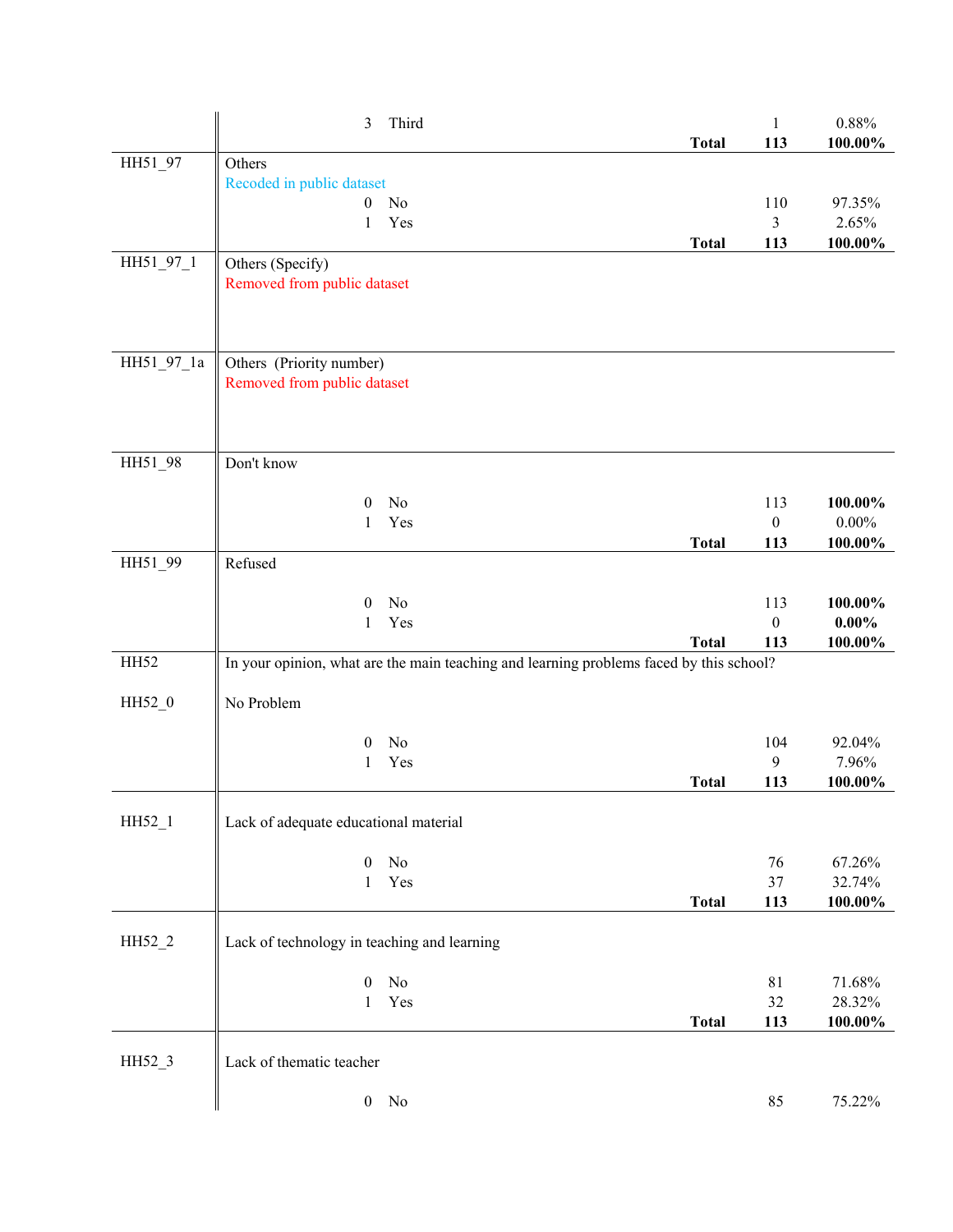|           | Yes<br>$\mathbf{1}$                                      |              | $28\,$                  | 24.78%                 |
|-----------|----------------------------------------------------------|--------------|-------------------------|------------------------|
|           |                                                          | <b>Total</b> | 113                     | 100.00%                |
| HH52_4    | Parents pay less attention to their children's education |              |                         |                        |
|           | No<br>$\boldsymbol{0}$                                   |              | 90                      | 79.65%                 |
|           | Yes<br>1                                                 |              | 23                      | 20.35%                 |
|           |                                                          | <b>Total</b> | 113                     | 100.00%                |
| HH52_5    |                                                          |              |                         |                        |
|           | Insufficient classroom and physical infrastructure       |              |                         |                        |
|           | No<br>$\mathbf{0}$                                       |              | 96                      | 84.96%                 |
|           | Yes<br>$\mathbf{1}$                                      |              | 17                      | 15.04%                 |
|           |                                                          | <b>Total</b> | 113                     | 100.00%                |
| HH52_6    | Less interest of students in the study                   |              |                         |                        |
|           | No<br>$\boldsymbol{0}$                                   |              | 97                      | 85.84%                 |
|           | $\mathbf{1}$<br>Yes                                      |              | 16                      | 14.16%                 |
|           |                                                          | <b>Total</b> | 113                     | 100.00%                |
| HH52_7    | Lack of regular attendance of students                   |              |                         |                        |
|           |                                                          |              |                         |                        |
|           | No<br>$\boldsymbol{0}$                                   |              | 101                     | 89.38%                 |
|           | Yes<br>1                                                 |              | 12                      | 10.62%                 |
|           |                                                          | <b>Total</b> | 113                     | $100.00\%$             |
| HH52_8    | The teachers do not fulfill their duty                   |              |                         |                        |
|           | No<br>$\boldsymbol{0}$                                   |              | 101                     | 89.38%                 |
|           | Yes<br>1                                                 |              | 12                      | 10.62%                 |
|           |                                                          | <b>Total</b> | 113                     | 100.00%                |
|           |                                                          |              |                         |                        |
| HH52_97   | Others                                                   |              |                         |                        |
|           | No<br>0                                                  |              | 74                      | 65.49%                 |
|           | Yes<br>1                                                 |              | 39                      | 34.51%                 |
|           |                                                          | <b>Total</b> | 113                     | $100.00\%$             |
| HH52_97_1 | Others (Specify)<br>Removed from public dataset          |              |                         |                        |
|           |                                                          |              |                         |                        |
|           |                                                          |              |                         |                        |
| HH52_98   | Don't know                                               |              |                         |                        |
|           |                                                          |              |                         |                        |
|           | $\boldsymbol{0}$<br>No                                   |              | 113                     | 100.00%                |
|           | Yes<br>$\mathbf{1}$                                      | <b>Total</b> | $\boldsymbol{0}$<br>113 | $0.00\%$<br>$100.00\%$ |
| HH52_99   | Refused                                                  |              |                         |                        |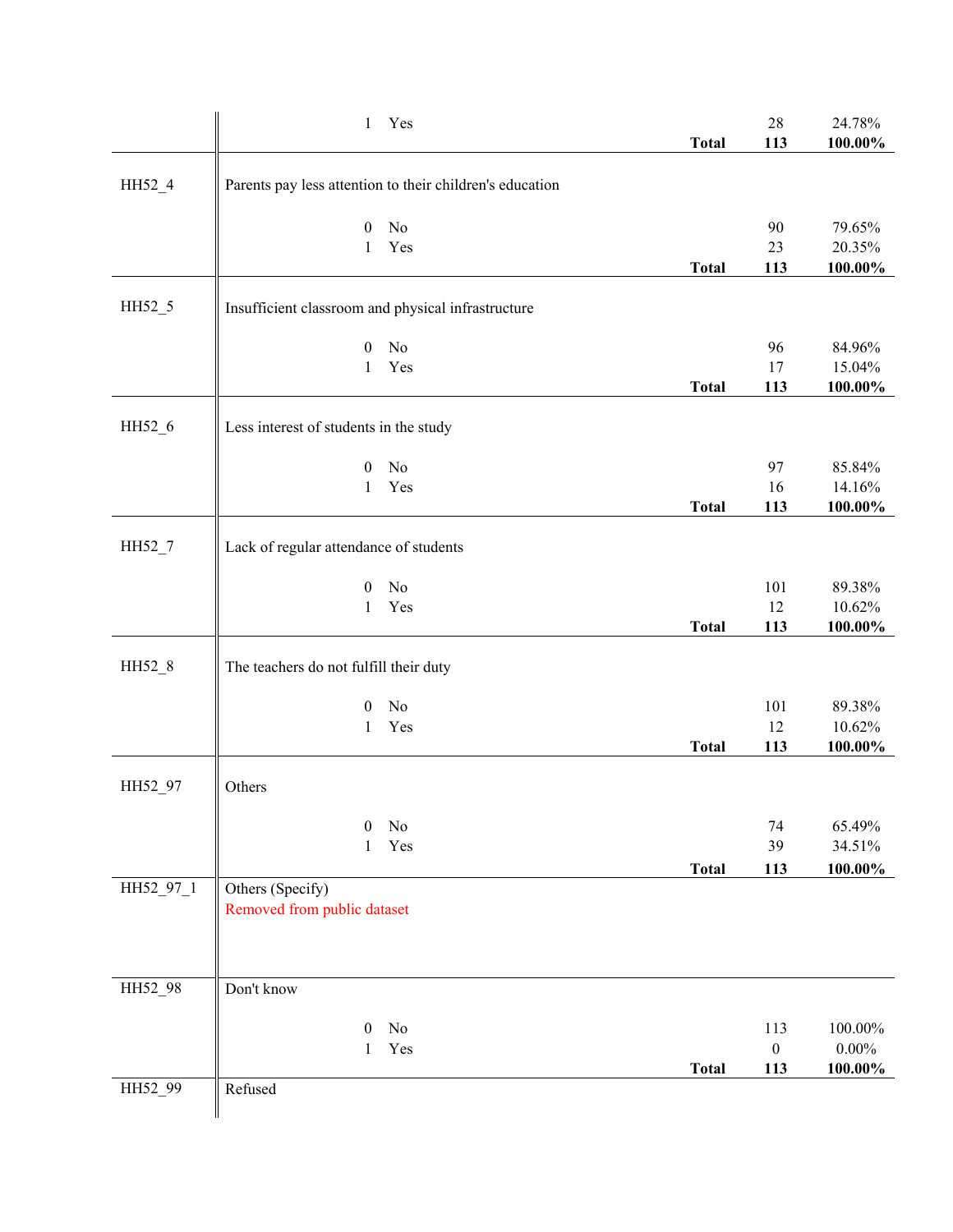|        | 0                                          | No                                                                          |              | 113              | 100.00%    |
|--------|--------------------------------------------|-----------------------------------------------------------------------------|--------------|------------------|------------|
|        | 1                                          | Yes                                                                         |              | $\boldsymbol{0}$ | $0.00\%$   |
|        |                                            |                                                                             | <b>Total</b> | 113              | $100.00\%$ |
| HH53   |                                            | In your opinion, what are the main financial problems faced by this school? |              |                  |            |
| HH53_0 | No financial problems                      |                                                                             |              |                  |            |
|        | $\boldsymbol{0}$                           | No                                                                          |              | 96               | 84.96%     |
|        | 1                                          | Yes                                                                         |              | 17               | 15.04%     |
|        |                                            |                                                                             | <b>Total</b> | 113              | $100.00\%$ |
| HH53_1 | Fee does not collect on time               |                                                                             |              |                  |            |
|        | $\boldsymbol{0}$                           | No                                                                          |              | 81               | 71.68%     |
|        | 1                                          | Yes                                                                         |              | 32               | 28.32%     |
|        |                                            |                                                                             | <b>Total</b> | 113              | 100.00%    |
| HH53_2 |                                            | Problems with paying salaries to private source teachers                    |              |                  |            |
|        | $\boldsymbol{0}$                           | No                                                                          |              | 94               | 83.19%     |
|        | 1                                          | Yes                                                                         |              | 19               | 16.81%     |
|        |                                            |                                                                             | <b>Total</b> | 113              | 100.00%    |
| HH53_3 | Inadequate physical infrastructure         |                                                                             |              |                  |            |
|        | $\boldsymbol{0}$                           | No                                                                          |              | 83               | 73.45%     |
|        | 1                                          | Yes                                                                         |              | 30               | 26.55%     |
|        |                                            |                                                                             | <b>Total</b> | 113              | 100.00%    |
| HH53_4 | Economic deprivation                       |                                                                             |              |                  |            |
|        | $\boldsymbol{0}$                           | No                                                                          |              | 94               | 83.19%     |
|        | 1                                          | Yes                                                                         |              | 19               | 16.81%     |
|        |                                            |                                                                             | <b>Total</b> | 113              | 100.00%    |
| HH53_5 | Lack of educational material               |                                                                             |              |                  |            |
|        | $\boldsymbol{0}$                           | No                                                                          |              | 98               | 86.73%     |
|        | $\mathbf{1}$                               | Yes                                                                         |              | 15               | 13.27%     |
|        |                                            |                                                                             | <b>Total</b> | 113              | 100.00%    |
| HH53_6 | Not able to pay salary to teachers on time |                                                                             |              |                  |            |
|        | $\boldsymbol{0}$                           | No                                                                          |              | 98               | 86.73%     |
|        | 1                                          | Yes                                                                         |              | 15               | 13.27%     |
|        |                                            |                                                                             | <b>Total</b> | 113              | $100.00\%$ |
| HH53_7 | Donation not paid to school on time        |                                                                             |              |                  |            |
|        |                                            | $0$ No                                                                      |              | 105              | 92.92%     |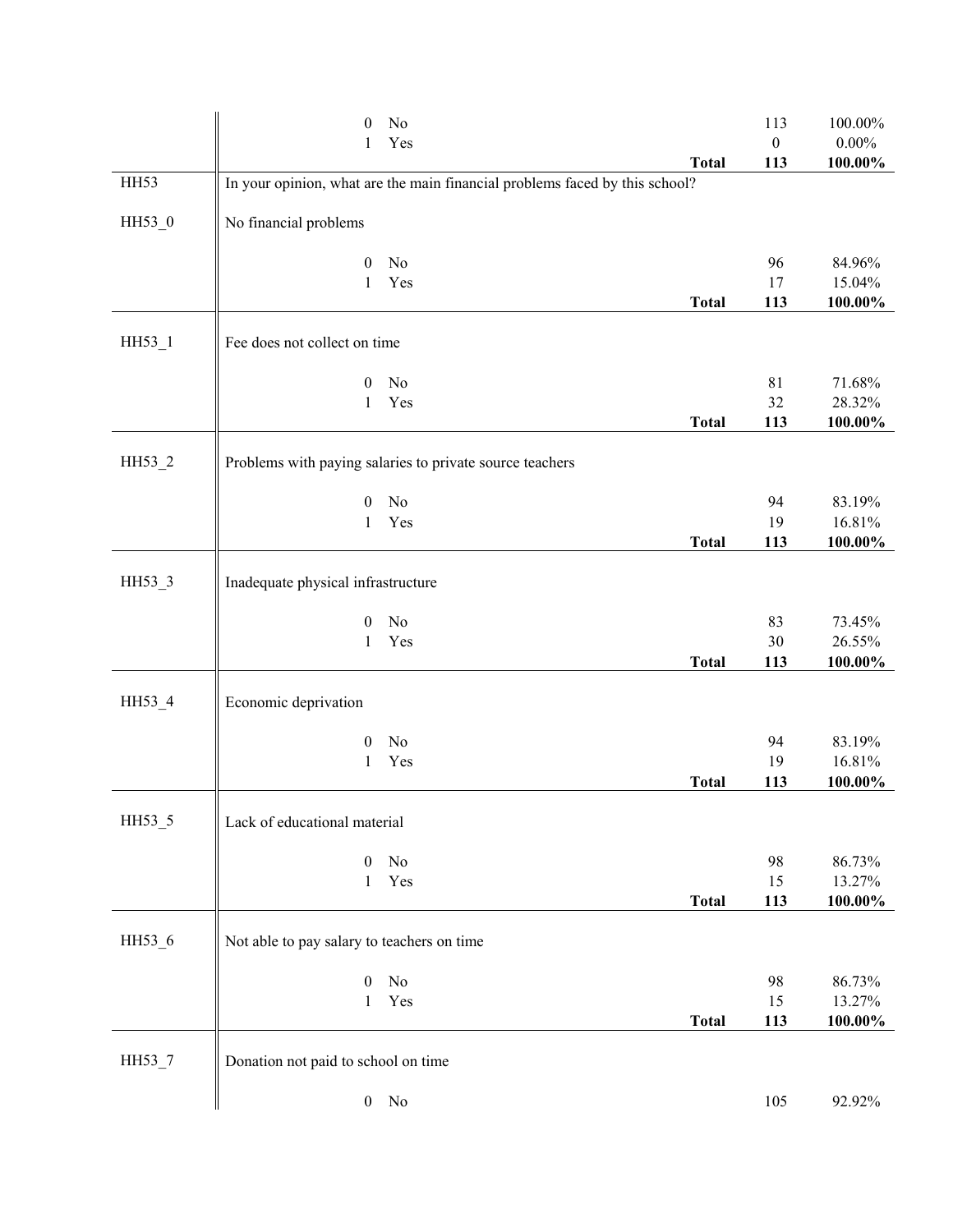|           | $\mathbf{1}$                     | Yes           | <b>Total</b> | $\,8\,$<br>113   | 7.08%<br>100.00% |
|-----------|----------------------------------|---------------|--------------|------------------|------------------|
| HH53_8    | Lack of source of income         |               |              |                  |                  |
|           |                                  |               |              |                  |                  |
|           | $\boldsymbol{0}$                 | No            |              | 92               | 81.42%           |
|           | $\mathbf{1}$                     | Yes           |              | 21               | 18.58%           |
|           |                                  |               | <b>Total</b> | 113              | $100.00\%$       |
| HH53_9    | School finances not run properly |               |              |                  |                  |
|           | $\boldsymbol{0}$                 | No            |              | 109              | 96.46%           |
|           | 1                                | Yes           |              | $\overline{4}$   | 3.54%            |
|           |                                  |               | <b>Total</b> | 113              | $100.00\%$       |
| HH53_97   | Others                           |               |              |                  |                  |
|           | $\boldsymbol{0}$                 | No            |              | 113              | 100.00%          |
|           | $\mathbf{1}$                     | Yes           |              | $\boldsymbol{0}$ | $0.00\%$         |
|           |                                  |               | <b>Total</b> | 113              | 100.00%          |
| HH53_97_1 | Other specify                    |               |              |                  |                  |
|           | $-1$                             | Inappropriate |              | 113              | 100.00%          |
|           |                                  |               | <b>Total</b> | 113              | 100.00%          |
| HH53_98   | Don't know                       |               |              |                  |                  |
|           | $\boldsymbol{0}$                 | No            |              | 113              | 100.00%          |
|           | 1                                | Yes           |              | $\overline{0}$   | $0.00\%$         |
|           |                                  |               | <b>Total</b> | 113              | $100.00\%$       |
| HH53_99   | Refused                          |               |              |                  |                  |
|           | $\boldsymbol{0}$                 | $\rm No$      |              | 113              | 100.00%          |
|           | 1                                | Yes           |              | $\boldsymbol{0}$ | $0.00\%$         |
|           |                                  |               | <b>Total</b> | 113              | 100.00%          |

## **Section I: School Observation**

| HI2              | What is the condition of toilet? Watch the status and facilities of toilet and record it. |
|------------------|-------------------------------------------------------------------------------------------|
|                  | Mark all that apply.                                                                      |
| HI2 <sub>1</sub> | Only toilets (not separate facilities)                                                    |
|                  | Removed from public dataset                                                               |
|                  |                                                                                           |
| HI2 2            | Different toilet for girls and boys                                                       |
|                  | Removed from public dataset                                                               |
|                  |                                                                                           |
|                  |                                                                                           |
| HI2 <sub>3</sub> | Regular water facilities                                                                  |